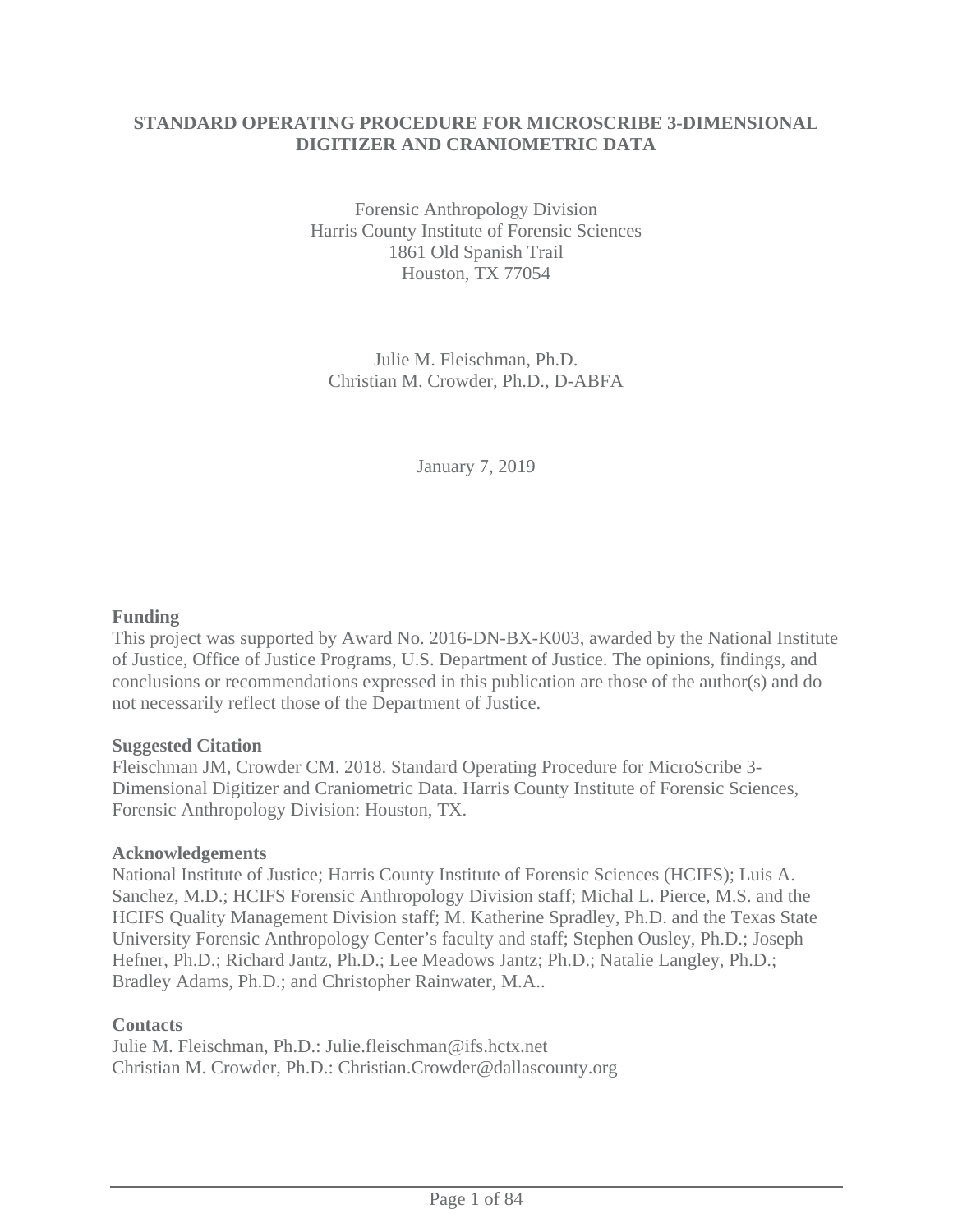### **PREFACE**

This document was developed as a component of the 2016 *Assessing Cognitive Bias, Method Validation, and Equipment Performance for the Forensic Anthropology Laboratory* project funded by the National Institute of Justice. The purpose of this project was to improve method validation and equipment performance procedures related to specific analyses, such as the collection of 3-dimensional (3D) craniometric data. In order to validate the equipment used to collect craniometric data (e.g., the MicroScribe 3D digitizer), proper equipment procedures needed to be written.

This standard operating procedure (SOP) is one of the grant products. It provides detailed information about the MicroScribe digitizer, how to use the associated software program (i.e., 3Skull), original and newly developed cranial landmark definitions, new diagrams specifically for digitizing, and tips for troubleshooting. This SOP was written specifically for the Forensic Anthropology Division (FAD) at the Harris County Institute of Forensic Sciences (HCIFS) to meet the needs and requirements of our accreditation program; it is therefore based on the equipment and software programs used by the FAD (i.e., MicroScribe G2LX digitizer, 3Skull software, and Fordisc 3.1 software). Other data collection equipment and analytical software can be used with this SOP, although adjustments will be required.

As a product of federal funding, this SOP is being freely shared with the anthropological community. The goal of this document is to build upon past and present craniometric data collection guides/manuals by emphasizing the digitization of cranial landmarks. Drawing on various literature and personal communications, this document is a comprehensive reference for the equipment, procedures, and techniques used to digitally collect craniometric data.

### **How to Use this Document**

We are providing two copies of this document: 1) PDF of the FAD's current MicroScribe and Craniometrics SOP, and 2) Word document of the same SOP with the information specific to the FAD and/or HCIFS removed. The PDF cannot be altered. The Word document is a template that can and should be modified as you see fit. Fill in the areas of blue text with the information appropriate for your operation or laboratory. To avoid formatting issues, the images in this SOP have been moved to a new Appendix 6. These images can be left as an appendix, reordered in the document, or used separately. Please cite the images as they are labeled.

Please note that this document does not discuss calibration of the MicroScribe digitizer. At HCIFS, calibration of equipment is discussed in a separate SOP titled Equipment and Reagents. As a part of your quality assurance program, your digitizer should be calibrated on a regular schedule. When modifying this SOP, a section regarding calibration can be included.

### **Disclaimer**

Like all SOPs, this is a living document. It is not intended to be the governing document on the use of the MicroScribe digitizer or the collection of craniometric data. It is our hope that this document and the guidance provided herein continues to improve as we strive towards achieving consistency in the field of forensic anthropology. As such, we welcome comments or feedback regarding corrections or additions. **NOTE: This SOP follows the landmark order associated with the current landmark list for 3Skull (Lndmrk13F, as of November, 2018). As with all software, please check that you are operating the most current version and modify this SOP as needed**.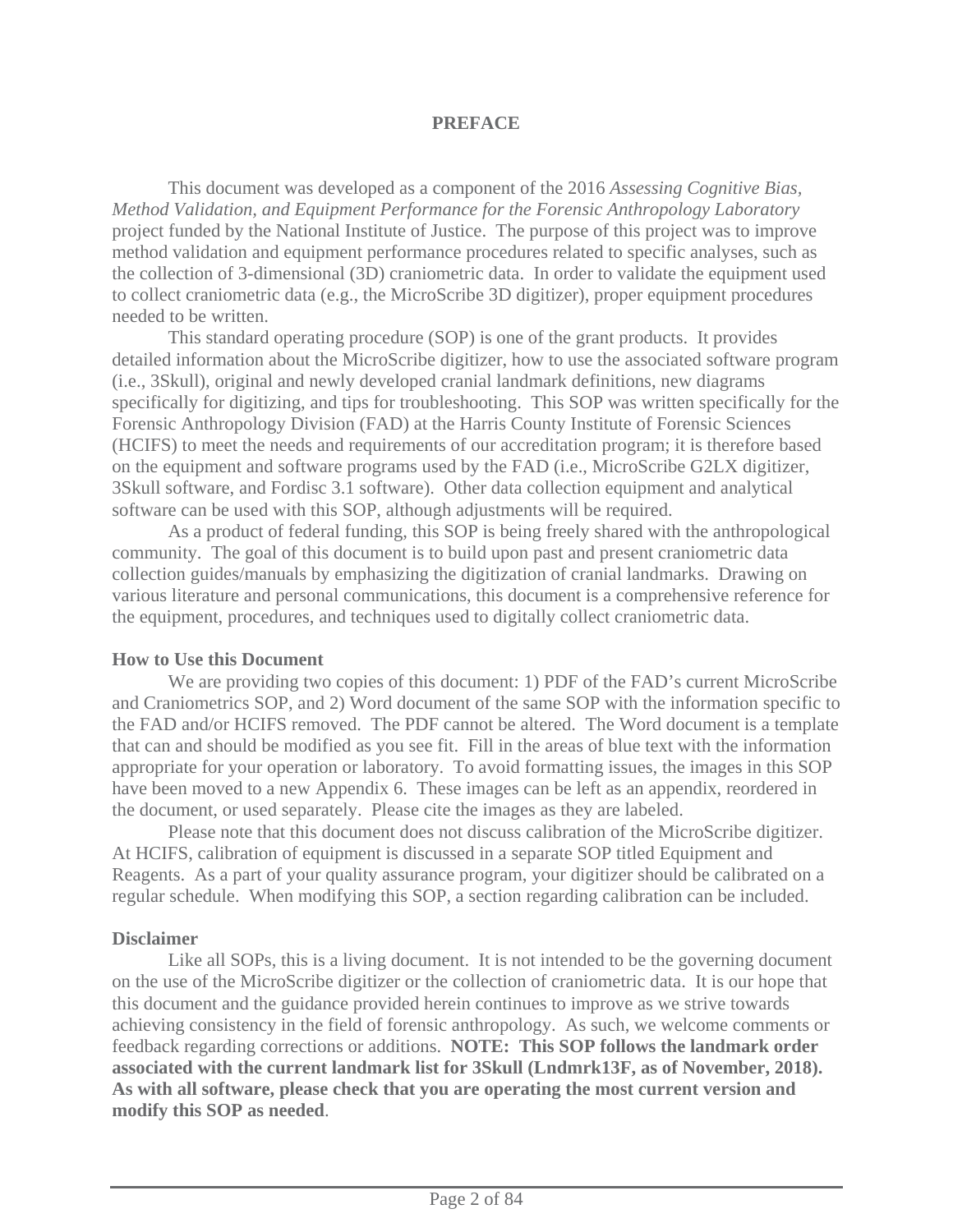# **SOP TABLE OF CONTENTS**

A table of contents is not needed for this SOP. It is provided here as an overview so you can determine which sections you want to edit, rearrange, or add/remove for your office/lab

| 2.             |                                                                                |  |
|----------------|--------------------------------------------------------------------------------|--|
| 3.             |                                                                                |  |
|                |                                                                                |  |
| 5 <sub>1</sub> |                                                                                |  |
|                |                                                                                |  |
|                |                                                                                |  |
| 8.             |                                                                                |  |
| 9.             |                                                                                |  |
|                |                                                                                |  |
|                | Appendix 1: List of Osteometric Landmarks, Arcs, and Subtenses 18<br>$\bullet$ |  |
|                | $\bullet$                                                                      |  |
|                | $\bullet$                                                                      |  |
|                | $\bullet$                                                                      |  |
|                | $\bullet$                                                                      |  |
|                | $\bullet$                                                                      |  |
|                |                                                                                |  |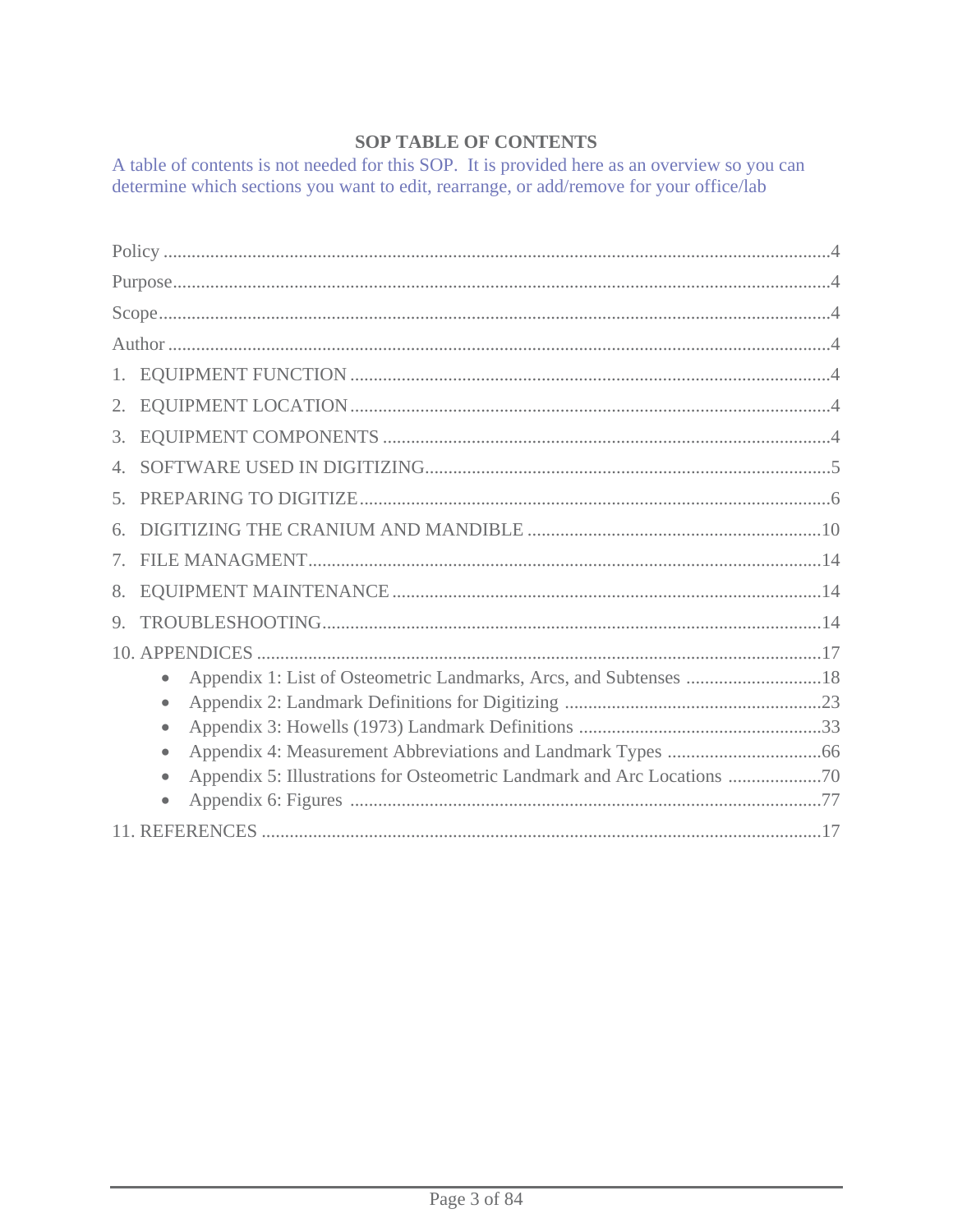- **Policy:** The section, divison, or lab name here is responsible for constructing biological profiles for unknown skeletal remains, which may require metric analyses.
- **Purpose:** To establish proper use of the MicroScribe Digitizer, 3Skull software, and Advantage Data Architect software. Provide steps to transfer data to the FORDISC program.
- **Scope:** These procedures apply to all forensic anthropology staff, forensic anthropology fellows, and forensic anthropology interns who perform anthropological analyses.
- **Author:** This policy is maintained by name/title of individual responsible.

## **1. EQUIPMENT FUNCTION**

- 1.1. MicroScribe G2LX digitizer is a powerful tool for performing 3-Dimensional (3D) data collection from the cranium and mandible. The equipment collects coordinate data from osteometric landmarks used in the estimation of sex and ancestry for unknown skeletal remains.
- 1.2. The collection of 3D landmark coordinates can replace or compliment the 2- Dimensional (2D) collection procedures for the cranium and mandible, which are collected using spreading and sliding calipers and a mandibulometer.
- 1.3. The collected landmark coordinates are converted into measurements that can be imported into FORDISC or 3D-ID analytical software.

### **2. EQUIPMENT LOCATION**

- 2.1. The MicroScribe digitizer, computer and associated software are located enter location of equipment here. Access to the room is limited to enter information if applicable.
- 2.2. The MicroScribe transportation case is located enter location here and should be used when transporting the MicroScribe to other locations.
	- 2.2.1. When carrying the MicroScribe (moving it to a different location without packing it in the transportation case), one must follow the proper handling instructions provided in MicroScribe User Guide (Revware).
	- 2.2.2. When transporting the MicroScribe to locations outside of the Anthropology Laboratory, it should be packed in the transportation case with the antistatic pink foam. Refer to the User Guide for packing and unpacking instructions.

#### **3. EQUIPMENT COMPONENTS**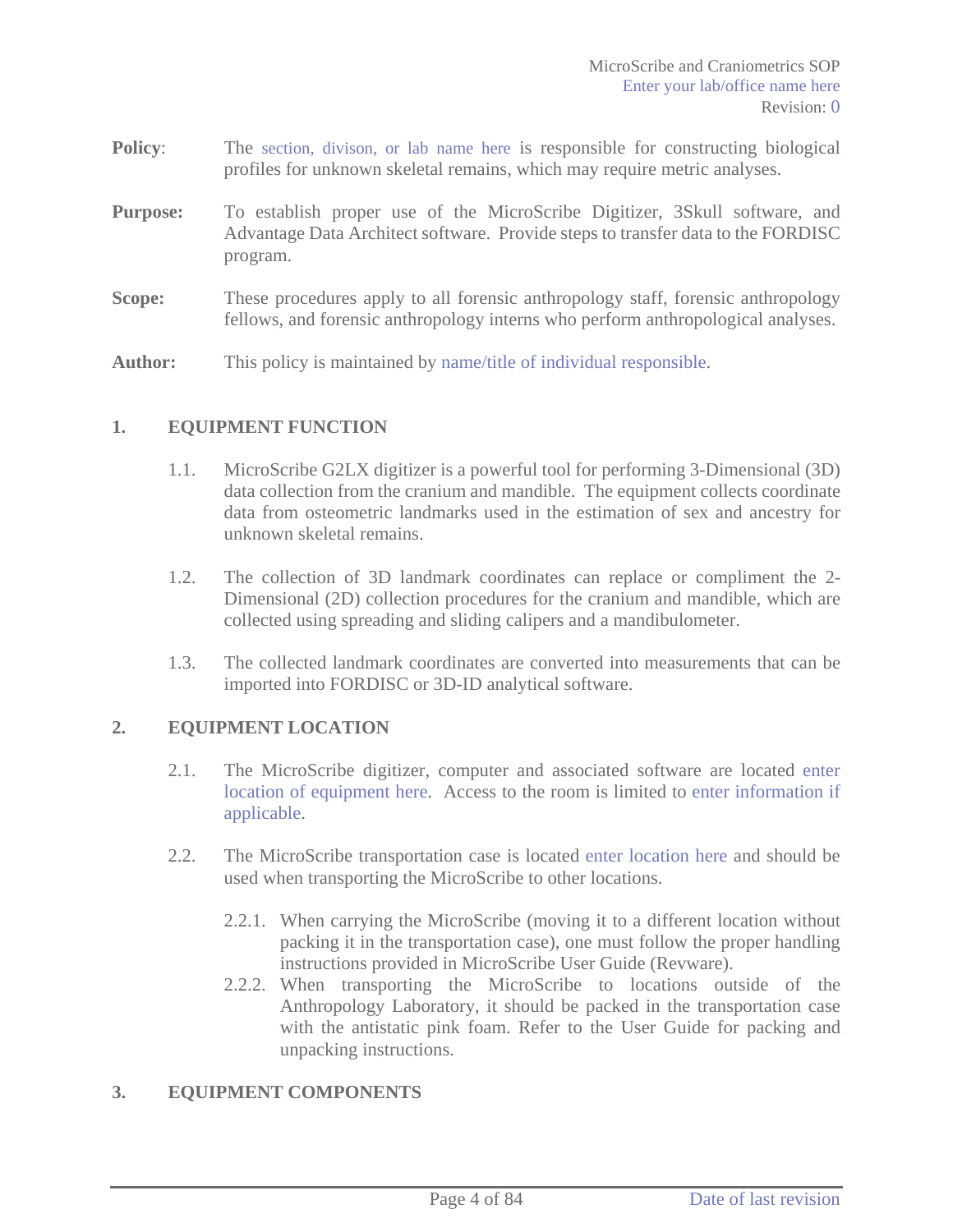- 3.1. The MicroScribe G2LX digitizer consists of a base with an articulated arm that terminates in a stylus. Affixed to the stylus is a removable tip that screws in and remains attached unless the tip is being replaced or the unit is being transported. It is recommended to securely affix the digitizer to the workspace using screws.
- 3.2. The following items connect to the base of the unit:
	- USB cable or serial cable to connect to the computer
	- Power supply cable (may be necessary for laptop, but not desktop)
	- Hand switch input accessory (a foot pedal can replace this accessory)
- 3.3. The computer is located next to the MicroScribe workstation and contains the software needed to run the equipment and transfer data to the FORDISC program. A laptop computer is also available in the Anthropology Laboratory that is preloaded with the necessary software.
- 3.4. A tri-column stand, currently made of air-hardened clay, is located next to the digitizer and is used to hold a cranium when digitizing. Other apparatuses are acceptable as long as it is stable and the osteometric landmarks are not obstructed.
- 3.5. A mandibulometer, located in the Anthropology Laboratory, is used to hold a mandible when digitizing. Alternatively, a piece of plexiglass with a beveled edge could be used (see 5.2.6.1).
	- 3.5.1. The mandibulometer can be placed at any location on the digitizer workspace as long as the digitizer arm can easily reach all osteometric points and its location does not interfere with the tri-column stand.
	- 3.5.2. Once a position is selected it is good practice to secure the mandibulometer with pieces of clay.
- 3.6. A small mirror is located on the digitizer workspace to assist with collecting osteometric points on the inferior aspects of the cranium.

### **4. SOFTWARE USED IN DIGITIZING**

- 4.1. 3Skull: 3Skull (or ThreeSkull) facilitates the capture of 3-D landmark coordinates using a MicroScribe digitizer. There are instructional videos for locating cranial landmarks, using 3Skull, and analyzing craniometric data located at http://math.mercyhurst.edu/~sousley/Videos/. The 3Skull software and updates can be requested via email through the aforementioned website.
- 4.2. Advantage Data Architect (ADA): ADA is a free program that assists in designing, creating and maintaining the database layer of a developer's applications. Updates can be downloaded from the ADA website, now part of Sybase (http://devzone.advantagedatabase.com/dz/content.aspx?Key=20&Release=19&P roduct=8&Platform=6).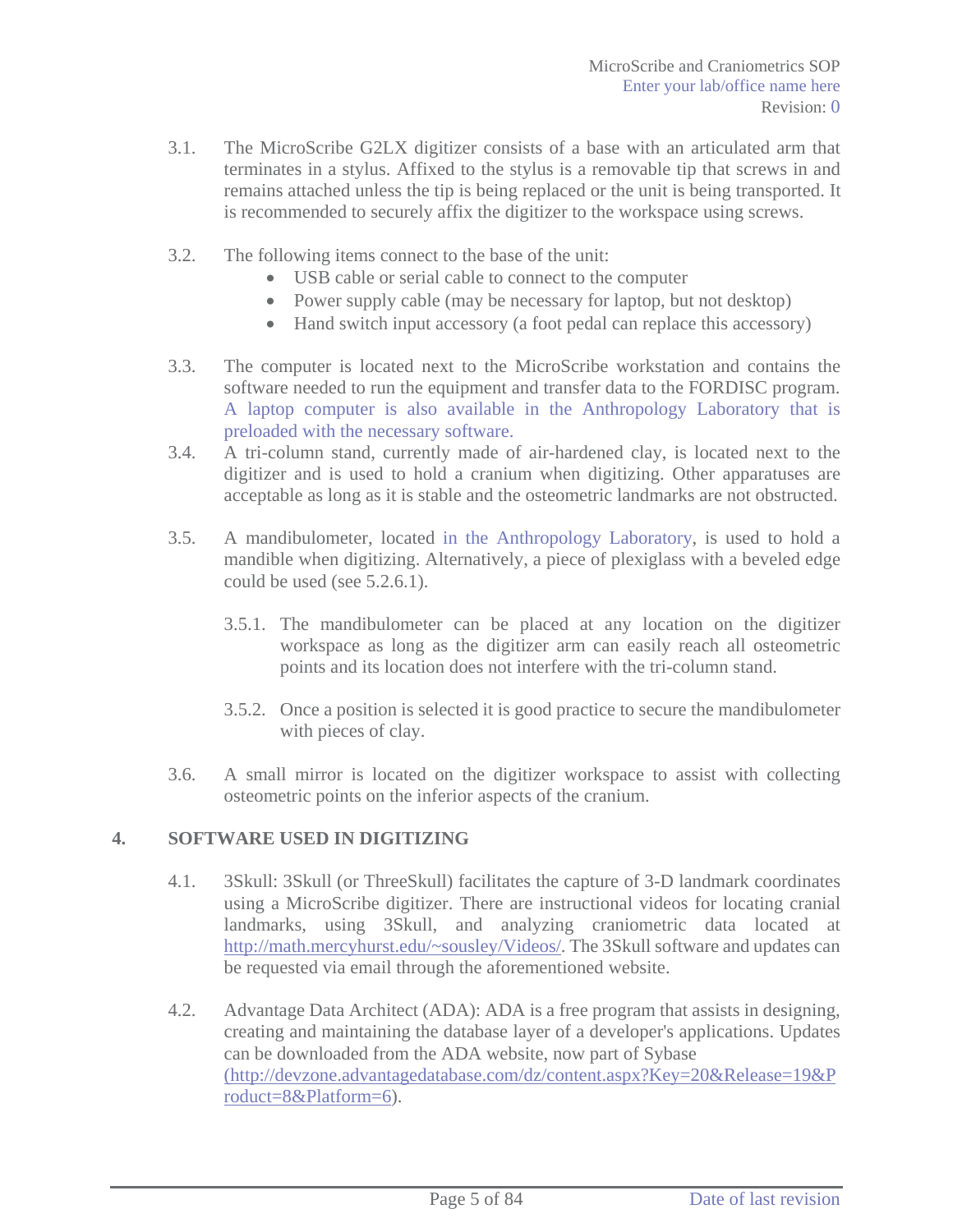- 4.3. FORDISC: Analytical software that uses statistical methods to estimate sex, ancestry, and stature from skeletal measurements. FORDISC employs multivariate statistical classification methods including linear discriminant function analysis. FORDISC is updated through the update application located in the USB key files.
- 4.4. 3D-ID: Analytical software that provides geometric morphometric tools to aid in the assessment of sex and/or ancestral affiliation using three-dimensional coordinates of anatomical points taken from the cranium. Geometric morphometrics is an approach to shape analysis that incorporates the geometry of specimens into the analysis of their shapes. Steps for entering data into 3D-ID are not currently covered in this version of the SOP, but will be added in a future version.

### **5. PREPARING TO DIGITIZE**

- 5.1. Equipment Check: The following procedure is a general check list with troubleshooting techniques that should be performed before every use. When first learning the digitizer system the analyst should refer to the MicroScribe User Guide on the Revware CD. If issues occur that cannot be resolved following the troubleshooting techniques provided below, refer to the User Guide.
	- 5.1.1. The digitizer is typically connected to the computer and should not be moved. If the base is not secured directly to the workspace by screws, use small pieces of clay to provide stability.
	- 5.1.2. Check all cords to ensure a tight fit. Note: Be careful when connecting the USB cord into the port if the cord is not connected.
	- 5.1.3. Make sure the stylus tip is securely screwed into the stylus. When the device is "homed" (see below) the stylus tip must be fully screwed in and in the proper resting position.
	- 5.1.4. If the digitizer's green light is not on, unplug the power source then plug it back in. Also check that the computer is on. Refer to Table 1 for signal light messages. If the digitizer is connected to USB power only, the light may be solid red when opening the 3Skull software. This will change to green once homed (see 5.1.5).
	- 5.1.5. The digitizer needs to be "homed" prior to use in order for the coordinates to be accurately recorded. The stylus should be in the proper resting (home) position in the stylus holder (see Figure 1). Once in the proper position, the white Homing button located on the back of the base is pressed.
	- 5.1.6. Check the current state of the digitizer system as indicated on the LED signal light system on the system base. Table 1 provides the key for the LED status. If the issue still persists, contact enter appropriate contact person.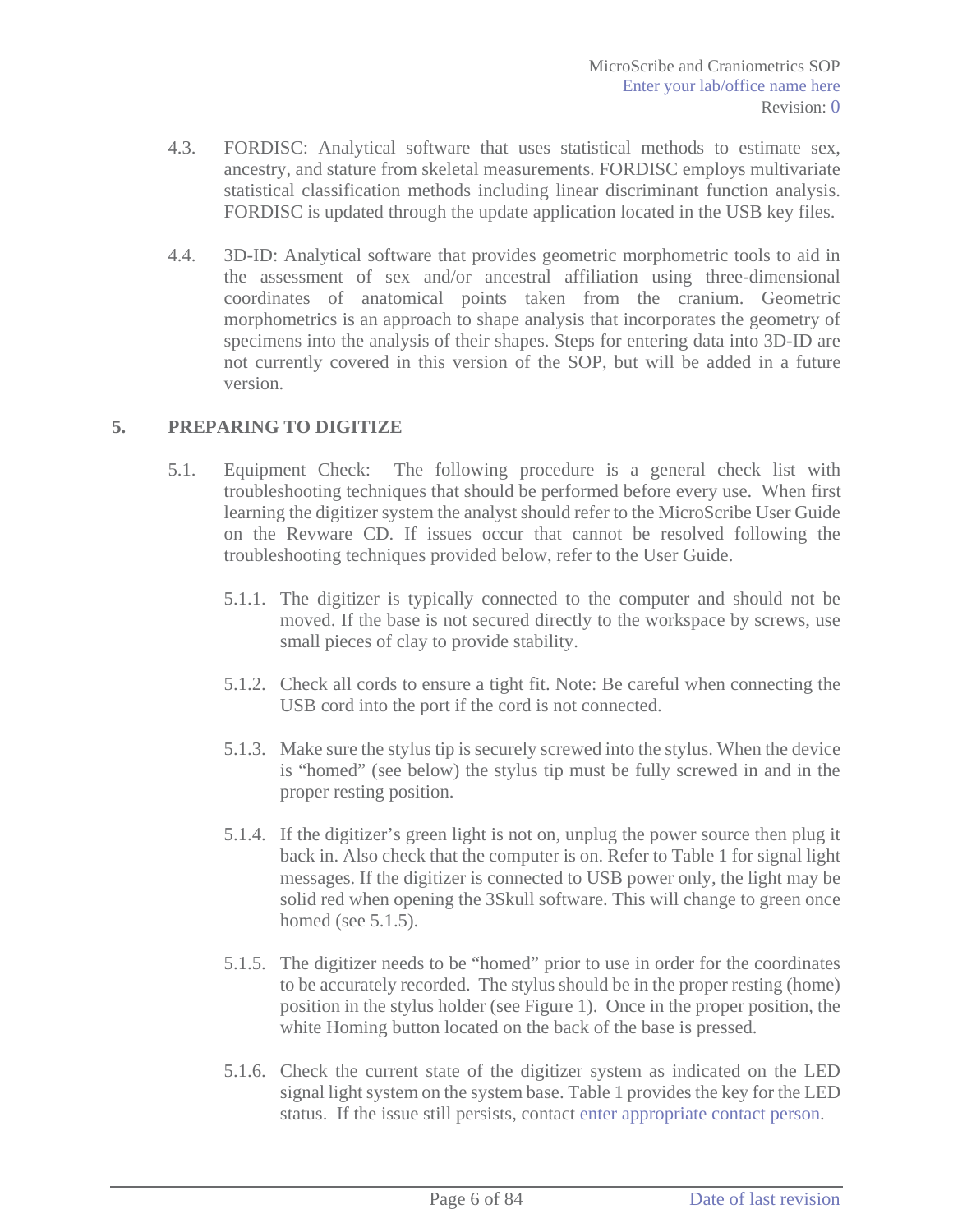| <b>LED</b> Status                          | <b>Device Status</b> | <b>Details</b>                                                |  |  |
|--------------------------------------------|----------------------|---------------------------------------------------------------|--|--|
| <b>OFF</b><br><b>OFF</b>                   |                      | The MicroScribe system is not powered through the external    |  |  |
|                                            |                      | power supply.                                                 |  |  |
| RED (Flashing)                             | Powered              | The MicroScribe system is not homed (the Home button has      |  |  |
|                                            |                      | not been pressed) and is not communicating with the computer. |  |  |
| <b>RED</b>                                 | Not homed            | The MicroScribe system is communicating with the computer     |  |  |
|                                            |                      | but has not been homed (the Home button has not been          |  |  |
|                                            |                      | pressed).                                                     |  |  |
| <b>GREEN</b> (Flashing)<br>Connection lost |                      | The MicroScribe system has been homed (the Home button has    |  |  |
|                                            |                      | been pressed), but is not communicating with the computer.    |  |  |
| <b>GREEN</b><br>Normal Operation           |                      | Normal operations: the device has been homed (the Home        |  |  |
|                                            |                      | button has been pressed) and is communicating with the        |  |  |
|                                            |                      | computer.                                                     |  |  |

**Table 1**. LED signal light messages (Revware Systems 2009).

- 5.2. Preparing the Cranium and Mandible: The following section provides the steps that must be performed to prepare the cranium and mandible for digitizing.
	- 5.2.1. Prior to digitizing it is important to be familiar with the osteometric landmark definitions and classifications. Appendix 1 provides a quick reference sheet for osteometric landmarks, arcs, and subtenses. Appendix 2 provides full landmark definitions for digitizing. Appendix 3 provides the original landmark definitions per Howells (1973). Appendix 4 lists the measurement abbreviations and landmark classification (Type I, II, III). Appendix 5 provides illustrations for osteometric landmark and arc locations.

**NOTE:** There are 111 landmarks (78 cranial, 25 mandibular, and 8 calculated points) that are collected by 3Skull. Not all of these landmarks are used for craniometric analysis or computation of interlandmark distances. For example, FORDISC uses 56 landmarks and 3D-ID uses 34 landmarks for the calculations that assist with determining ancestry and sex. It is encouraged to collect as many landmarks as possible for each cranium for future research or analyses as landmarks not currently employed by FORDISC or 3D-ID may become useful as research develops (Ousley and Spradley, personal communication).

- 5.2.2. Prior to placing the cranium on the tri-column stand, osteometric landmarks that are instrumentally determined need to be marked with a pencil. It is helpful to use a magnifying glass and direct light to clearly see the landmarks. Refer to the items highlighted in gray in Appendix 1: Osteometric Landmarks, Arcs, and Subtenses, and Appendix 3: Illustrations for Osteometric Landmark Locations that need to be premarked.
- 5.2.3. Although Appendix 1 and 3 indicate which landmarks require premarking, it is advisable to mark all points, even Type I landmarks, prior to digitizing to make them easy to locate. The following osteometric points are much easier to digitize if premarked: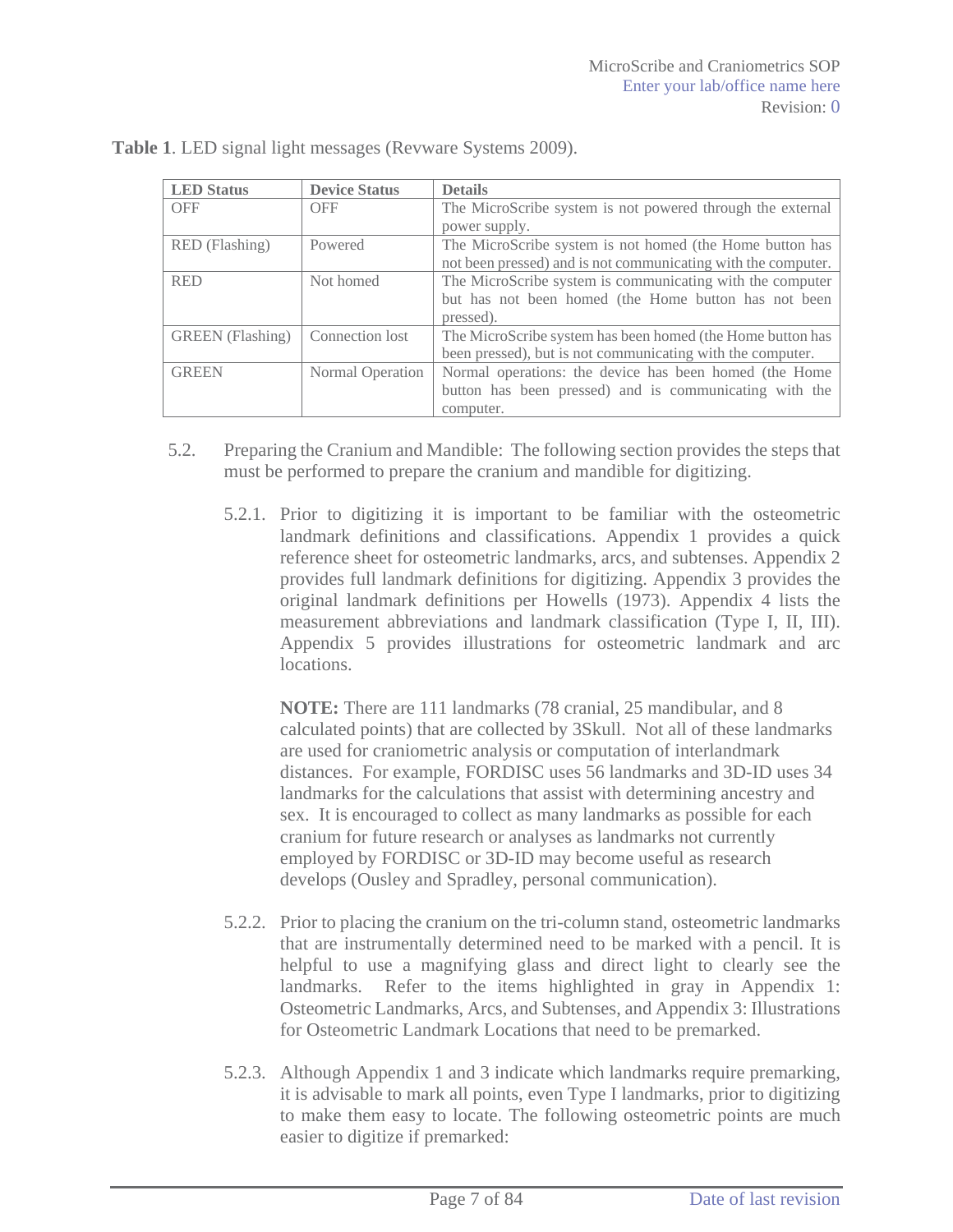- Asterion L and R (#s  $57$  and  $68$ )
- $\bullet$  Lambda (# 56)
- $\bullet$  Basion (# 70)
- Opisthion  $(\# 69)$
- FOB point L and R  $(\#s 71 \text{ and } 72)$
- Nasale inferius L and R (#s 9 and 10)
- 5.2.4. Place a **skinny rubber band** around the alveolus prior to placing the cranium on the tri-column stand. This facilitates the capture of the Alveolon landmark. This rubber band can be positioned across the maxillae (making sure that Prosthion-Howells is still accessible) or it can be drawn up over the nasal bones; placement is determined by how tight the rubber band is (it needs to be a tight, secure fit).
- 5.2.5. Stabilize the cranium on the tri-column stand and position it to avoid interference with any landmarks that will be digitized. Once the position is determined, use small pieces of clay<sup>1</sup> on the tips of the columns to mount and secure the cranium. **Note**: the orientation of the cranium is not important as long as osteometric points are not obstructed and the plane does not change during digitizing.
	- 5.2.5.1. Two columns are typically positioned behind the mastoids making sure that Asterion is not covered. The bottom of each mastoid is avoided due to access to the left and right craniometric point, Mastoideale.
	- 5.2.5.2. The third column is typically placed under either the left or right molars, making sure Staurion and the space above the 1<sup>st</sup> and 2<sup>nd</sup> molars are not obstructed.
	- 5.2.5.3. The cranium should be positioned with enough distance for the digitizer arm to reach all of the landmarks. A quick check should be performed to ensure the furthest landmarks are reachable and that the landmarks on the cranial base are reachable.
- 5.2.6. Stabilize the mandibulometer within the workspace using small pieces of clay or a mounting plate. Once the mandibulometer is stable, place the mandible on it and adjust the measuring plates. Once the angle is correct, move the adjustable plates away from the bone to allow access with the digitizer stylus. **Note**: the location of the mandibulometer is not important as long as it does not change during digitizing and all landmarks can be reached by the digitizer.
	- 5.2.6.1. Some practitioners prefer to use an acrylic (plexiglass) plate with one edge cut on an angle (beveled edge) instead of a mandibulometer (Figure 2). This acrylic plate can be used, but it must be immobile once the digitizing begins.

 $\overline{a}$ 

<sup>&</sup>lt;sup>1</sup> A kneaded eraser (art eraser) and poster tac mixture will not transfer oil to the specimen and is more adhesive than clay.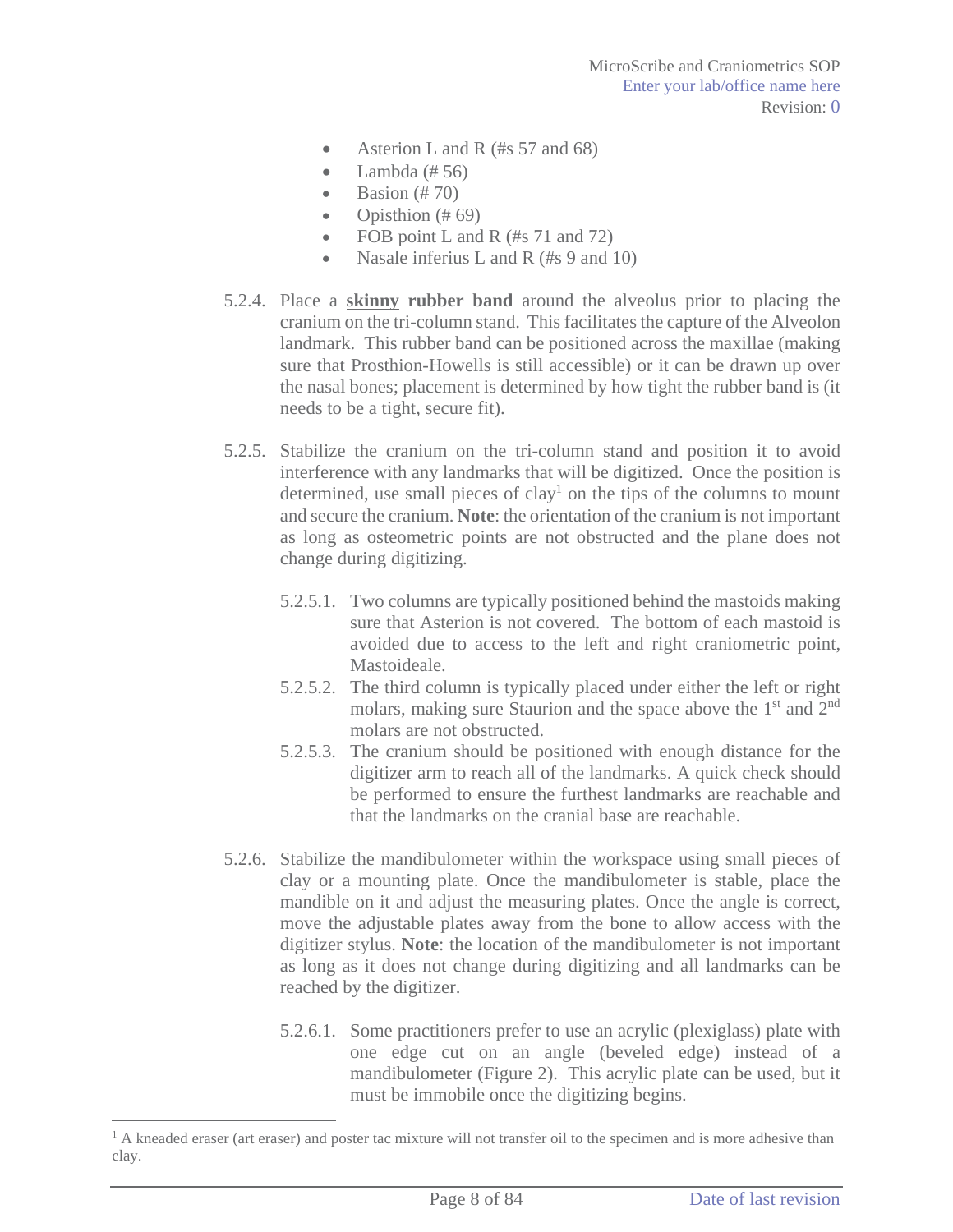- 5.2.6.2. Once the cranium and mandible are positioned and digitizing begins, they cannot be moved or slightly bumped out of position. Some practitioners prefer to digitize the entire cranium first, and then move on to stabilizing and digitizing the mandible. This helps to avoid any obstructions that the mandible, mandibulometer, or acrylic plate may cause.
- 5.3. Preparing the 3Skull Program or any other data collection program your lab uses for Data Collection:
	- 5.3.1. Open the 3Skull program folder on the attached Laboratory computer's Desktop or locate the program here include direct digital file link if applicable. The program should display a message indicating that the digitizer is connected. If the message is not displayed, close the program and hold the white Home button on the back of the digitizer base for a few seconds before opening the program again.
	- 5.3.2. Once the 3Skull program is open and the control screen is visible, complete these steps:
		- 5.3.2.1. Enter the case number category (i.e., ML, OC, or IO use your office/lab's case coding) for the specimen in the case field (CATKEY) and the numeric case number in the field labeled "Individual."
		- 5.3.2.2. Enter the initials of the analyst in the "Recorder" field.
		- 5.3.2.3. Select the coordinate table into which the data will be entered. Choose "3DCoords.adt" (which stores the raw x, y, and z coordinates). If it does not exist, create it by selecting "New."
		- 5.3.2.4. Create a new "cran" file with [CASENUMBER]**cran**[Initials].adt (which converts landmarks to interlandmark distances [i.e., measurements]) by clicking on the "New" button on the right.
		- 5.3.2.5. Select the most current landmark table which provides the landmark ordering for 3Skull. "**Lndmrk13F.ADT**" is the most current file. If it does not exist, download it from here (http://math.mercyhurst.edu/~sousley/Software/), save it to the "refdbs" folder within the digital 3Skull folder, close and then reopen 3Skull.
		- 5.3.2.6. Click the "Start" button on the screen to begin digitizing.
		- 5.3.2.7. Once digitizing begins you must complete the measurement session—this includes the arcs.

**NOTES:** 1) When creating new database files you must type "**Coords**" and "**Cran**" into the file name as listed above. 2) All landmarks, arcs, and notes must be entered during one session. Once the 3Skull data collection screen is closed, this case cannot be re-opened in 3Skull.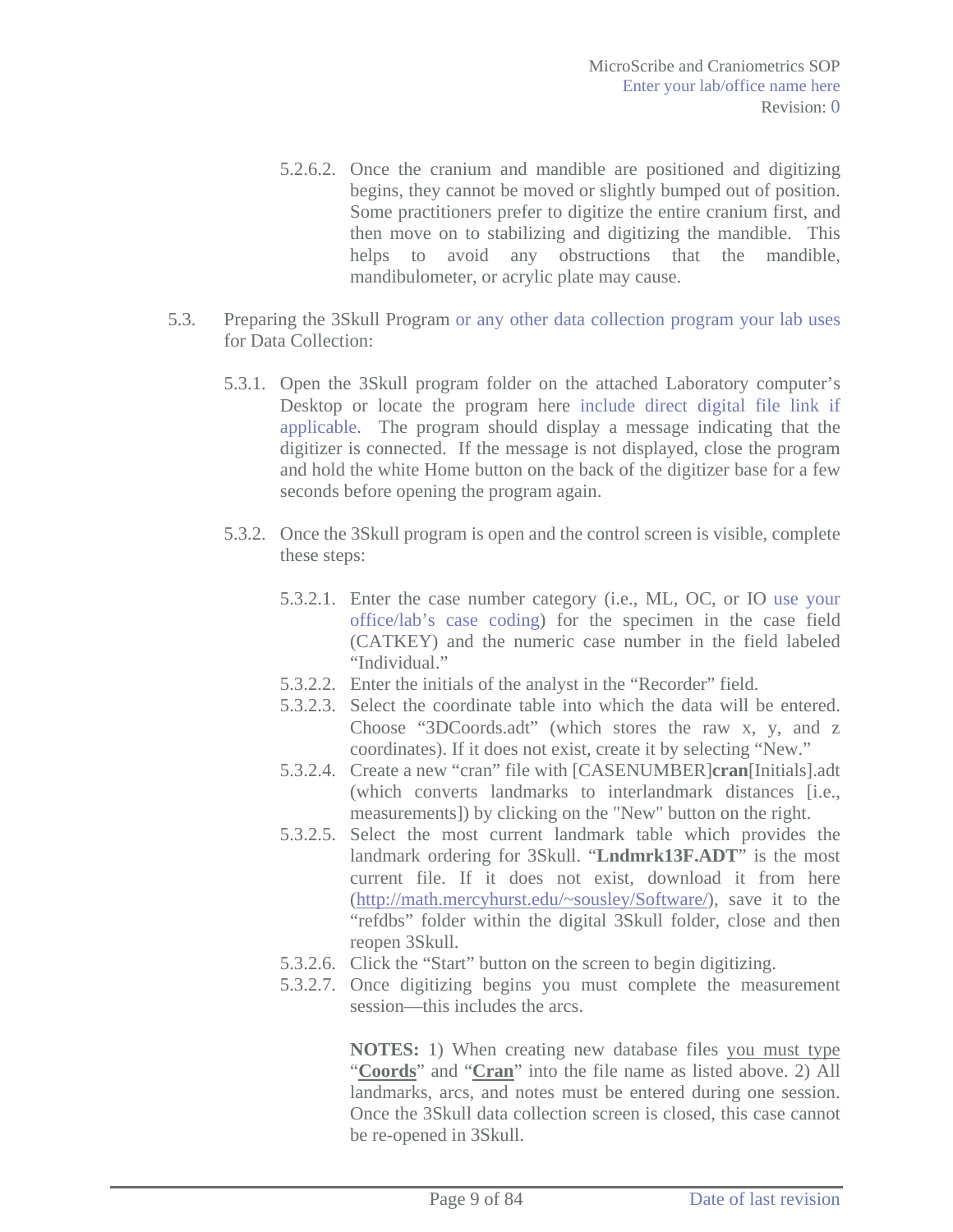### **6. DIGITIZING THE CRANIUM AND MANDIBLE**

- 6.1. Collecting Osteometric Data using 3Skull or any other data collection program your lab uses:
	- 6.1.1. Best practice suggests testing the MicroScribe prior to each digitizing session. The following steps are performed to test the digitizer:
		- $\bullet$  After clicking the Start button, click on the "Test" box in the upper right corner (it will fill in with a check mark).
		- Using a ruler or sliding caliper (or another instrument with known measurements), place the stylus tip at the first point to be measured.
		- Press the trigger capture button on the hand held switch or foot pedal accessory to record the current stylus tip position and then the yellow "Ready" label will be displayed.
		- $\bullet$  Move the stylus tip to another point on the ruler or caliper and press the capture button. The calculated distance in mm (with two decimals) will be displayed (example: 25.74). You can measure the distance between two more points by repeating the procedure. **Note:** the digitizer is not accurate to hundredths of a millimeter, but the values are displayed nonetheless.
		- To end the Test mode, click the "Test" box again. The check mark will disappear. If errors are noted, recalibrate the MicroScribe. Once the "Test" box is un-clicked, make sure to begin digitizing at "prosthion-Howells" or click "Erase XYZ" to clear all test data.
	- 6.1.2. After testing the MicroScribe, but before digitizing, best practice suggests noting whether the cranium has any anomalies that may skew the collected data (e.g., trauma, pathology, taphonomy, missing elements, etc.). In the "Cranial reshaping" box, the default is an "N" indicating the cranium is normal and has no anomalies. If any of the aforementioned anomalies are present on the cranium, type a "Y" in the box and describe the pathology, taphonomy, trauma, or missing elements in the Comments box at the bottom; this will clarify why some of the landmarks are skewed or could not be recorded.
	- 6.1.3. To begin digitizing, click on the "X" coordinate field of the first measurement and place the stylus on the landmark. Once the stylus is in position, press the trigger capture button on the hand held switch accessory to capture the point.
		- 6.1.3.1. The 3Skull program will navigate the analyst through the osteometric points and automatically advance to the next landmark once the capture trigger is pressed on the hand held device. Sometimes 3Skull may not advance automatically, or may skip a landmark; be sure to note which landmarks you are collecting as you proceed.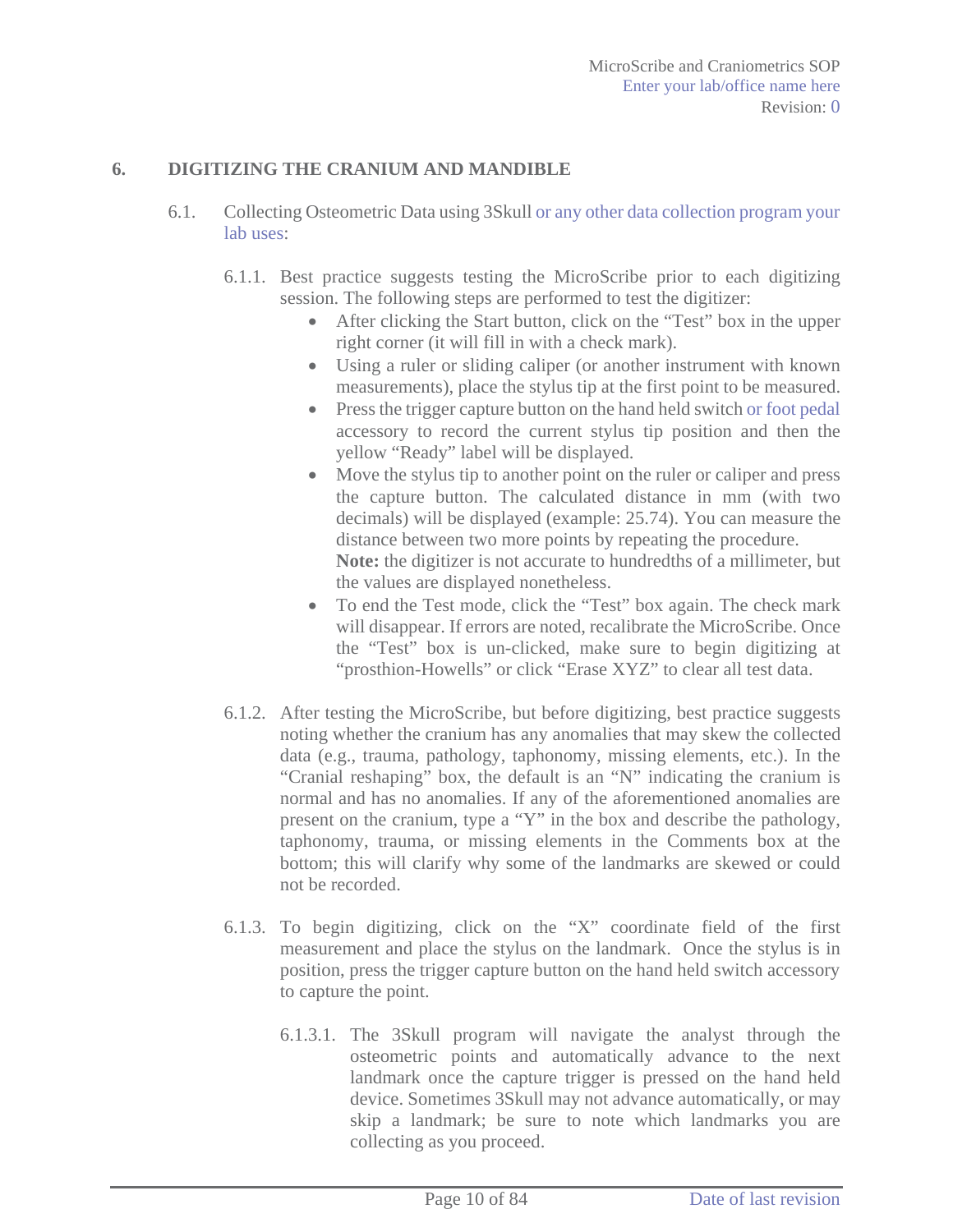- 6.1.3.2. The analyst can manually cycle through the points using the <<Previous<< and >>Next>> buttons. Manual control allows the analyst to go back and recapture a point or skip landmarks that are not present on the specimen due to taphonomy or lack of point clarity. **Note**: it is easy to accidentally skip a landmark or capture the wrong landmark; the analyst should regularly double check he/she is capturing the correct landmark.
- 6.1.3.3. Pressing "Erase XYZ" will remove data from a previous entry and allow for reentry of the point. Recapturing the point without pressing "Erase XYZ" will also overwrite the existing x,y,z coordinates. The analyst may need to click on the "X" coordinate field after erasing XYZ, if the coordinate field is not highlighted in green.
- 6.1.3.4. **IMPORTANT NOTE**: If estimating a landmark because of damage or missing elements, it **MUST BE** noted (in 3Skull comments section) that it is an estimate. Caution should be taken in using estimated landmarks.
- 6.1.4. Once the osteometric landmarks for the cranium are captured, the program will move to the mandible landmarks. Follow the same procedures listed in 6.1.3.1 through 6.1.3.3.
- 6.1.5. The following landmarks are taken on the mandibulometer or the workspace surface and an acrylic plate (if you do not have a mandibulometer), rather than the bone:
	- Pogonion  $(\text{\#}79)$
	- Mandibular Angle Base Left (#87)
	- Mandibular Angle Base Right  $(\text{\#}100)$
	- Superior Condyle Posterior Left (#92)
	- Superior Condyle Posterior Right  $(#96)$
- 6.1.6. These points provide the following measurements:
	- Pogonion to Mandibular Angle Base = Measurement of Mandible Length
	- Pogonion to Mandibular Angle Base to Sup Condyle Post  $=$ Measurement of Angle
- 6.1.7. If a practitioner prefers not to digitize the mandible with the MicroScribe, the interlandmark distances and angle can be acquired using standard calipers and a mandibulometer. These measurements can be manually entered into the 3Skull interlandmark results, or data review, screen prior to saving.
- 6.1.8. Once the osteometric landmarks for the cranium and mandible are captured, the arcs will need to be recorded. The arcs are recorded in a separate box on the left side of the screen, which can be recorded at any time during the process; however, it is recommended to complete the landmarks first.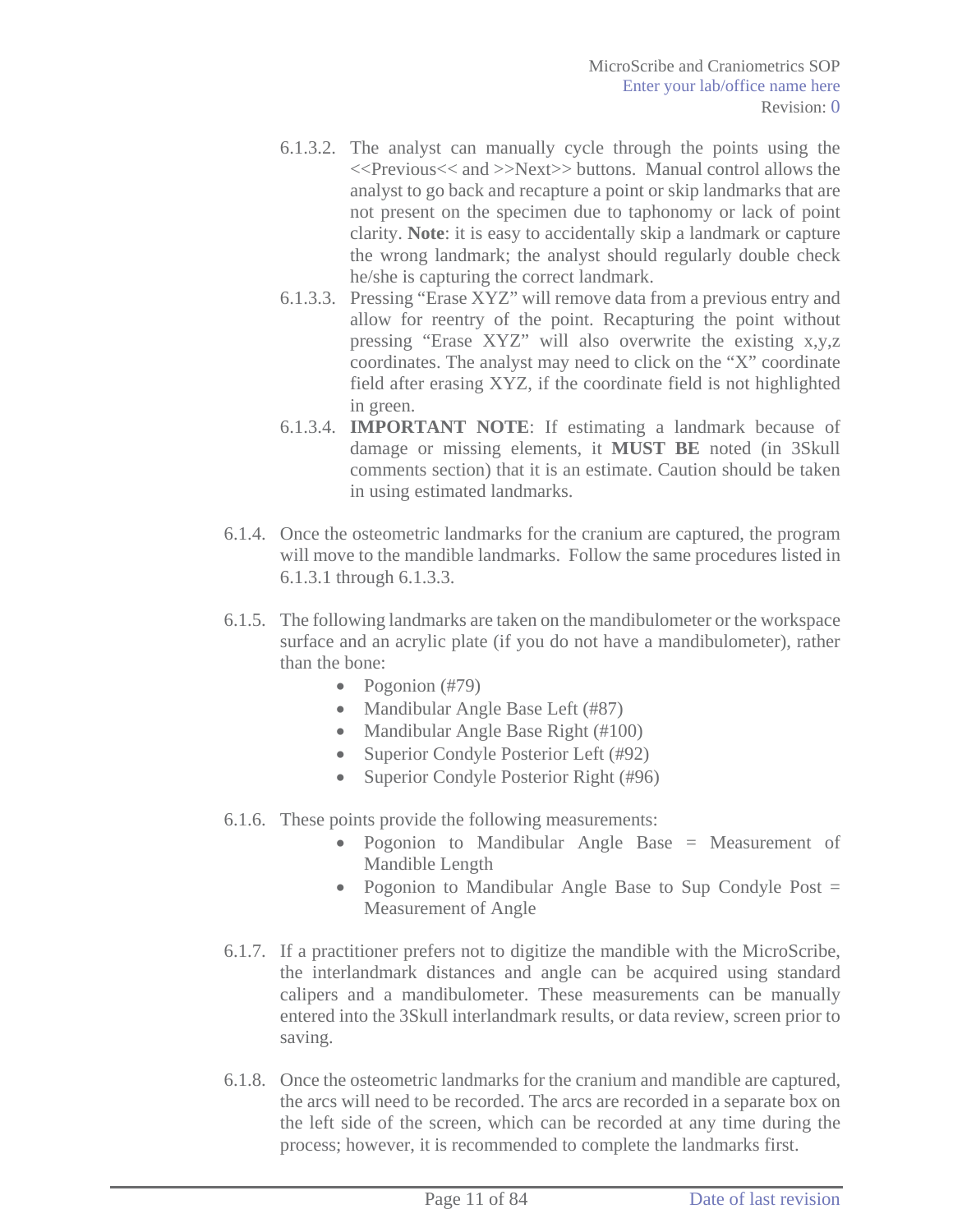**NOTE:** Some practitioners prefer to capture the arcs prior to digitizing the mandible so all aspects of the cranium have been captured in the event that the cranium is bumped while working with the mandible.

- 6.1.8.1. The arcs are taken following a specific pathway (posterior to anterior or anterior to posterior) that changes depending on the arc being captured. Refer to the arc pathway arrows provided in Appendix 5: Illustrations for Osteometric Landmark and Arc Locations.
- 6.1.8.2. Click on the arc measurement abbreviation and place the stylus at the starting point, make sure the measurement is highlighted in green.
- 6.1.8.3. Press and release the capture trigger when the stylus is at the starting point of the arc. CAREFULLY drag the stylus across the surface of the bone to the terminal point. Press and release the capture trigger at the terminal point of the arc. Below are some helpful tips for taking arcs:
	- The number of points should increase (in the small box to the right of the arc abbreviation) and the computer should make "beeping" noises as the stylus is dragged and points are collected. The numbers provided represent the number of points taken in the arc, not the measurement value.
	- When you press and release the capture trigger at the terminal point of the arc, make sure the arc abbreviation turns back to yellow (i.e., the digitizer is no longer recording points) before moving the stylus.
	- DO NOT scrape the cranium with the stylus. Too much pressure on the stylus may also cause the cranium to move.
- 6.1.8.4. The speed at which you take the arcs will determine the quality of the measurements. For the parietal arc (PAA), aim for 170 points or higher and for the nasal arc (NAA), aim for at least 30 points. See section 9.8 for guidance on arcs. Do not take the arc too quickly or too slowly.
- 6.1.9. Once all the landmarks and arcs are captured, click "Add to DBs" on the 3Skull screen. This will save these data to the previously configured database files in the 3Skull folder.
- 6.1.10. 3Skull will run a measurement check to see if any points are determined to be possible errors or outliers, but they are population specific and may not apply to the individual you are digitizing. If there are no issues these data will populate the 3Skull interlandmark results, or data review, screen. If an error occurs follow these steps:
	- Write down the measurement(s) with error and the landmarks associated with the measurement(s).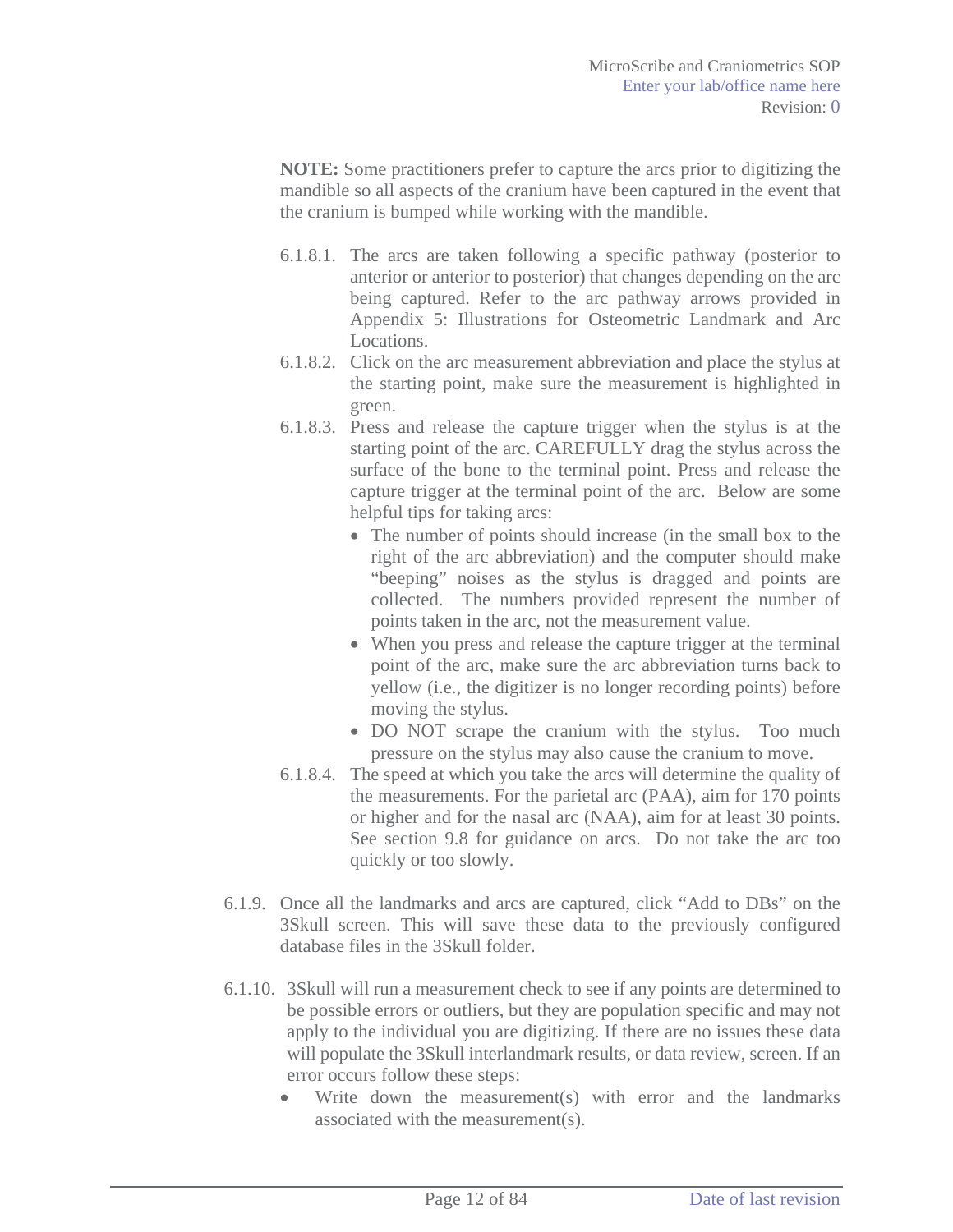- Examine the errors by navigating back through the landmarks contributing to the measurement(s). Retake the points and click "Add to DBs" and the data will open the 3Skull interlandmark results screen. If the error persists, then manually check the measurement and if it is correct click the "Skip Meas. Checks" box and "Add to DBs."
- $\bullet$  Manually check that the Radiometer landmarks (i.e., the floating points inside the EAM used to mimic a radiometer) were taken correctly. In the 3Skull interlandmark results screen Basion Radius (BAR) plus Bregma Radius (BRR) should approximately equal Basion Bregma height (BBH)  $(BAR + BRR = BBH)$ . If this sum is not correct, then the Radiometer landmark symmetry is off and the points should be retaken following the steps above.
- If an error is noted by the analyst, but not flagged when adding to DBs, the "Redo" button can be clicked in the data summary screen to return to the data collection screen. Repeat the above steps.
- An analyst can manually check several Interlandmark distances (ILD) with calipers as an additional quality measure.
- If there are no errors, click "OK" and close the program. Note that these data can be examined again for errors when imported into Advantage Data Architect or the FORDISC program.
- 6.1.11. Open the 3Skull data folder and locate the "cran" file. Clicking on the file will open the data in the Advantage Data Architect program. Review the data to make sure it transferred correctly and close Advantage Data Architect. For casework it is recommended to create a new cran file for every case rather than stacking cases in the same database file. Therefore, when viewing in the ADA there should only be data from one case. This allows for easy exporting into FORDISC. If one file is used to collect data from multiple crania, additional steps (not covered in this SOP) are required to export the data into FORDISC.
- 6.2. Importing the data into FORDISC or any other data collection program your lab uses
	- 6.2.1. Open FORDISC and load the saved "cran" file into FORDISC from the 3Skull folder. Note that an error will occur if 3Skull and/or Advantage Data Architect are still open.
	- 6.2.2. Analyze the data using standard procedures for FORDISC (Ousley and Jantz, 2012; Jantz and Ousley, 2017).
	- 6.2.3. Save the file in the FORDISC folder on the FORDISC USB key and in the digital case folder and print out the analytical log.
- 6.3. Remove the cranium from the tri-column stand and the mandible from the mandibulometer. Erase all pencil marks.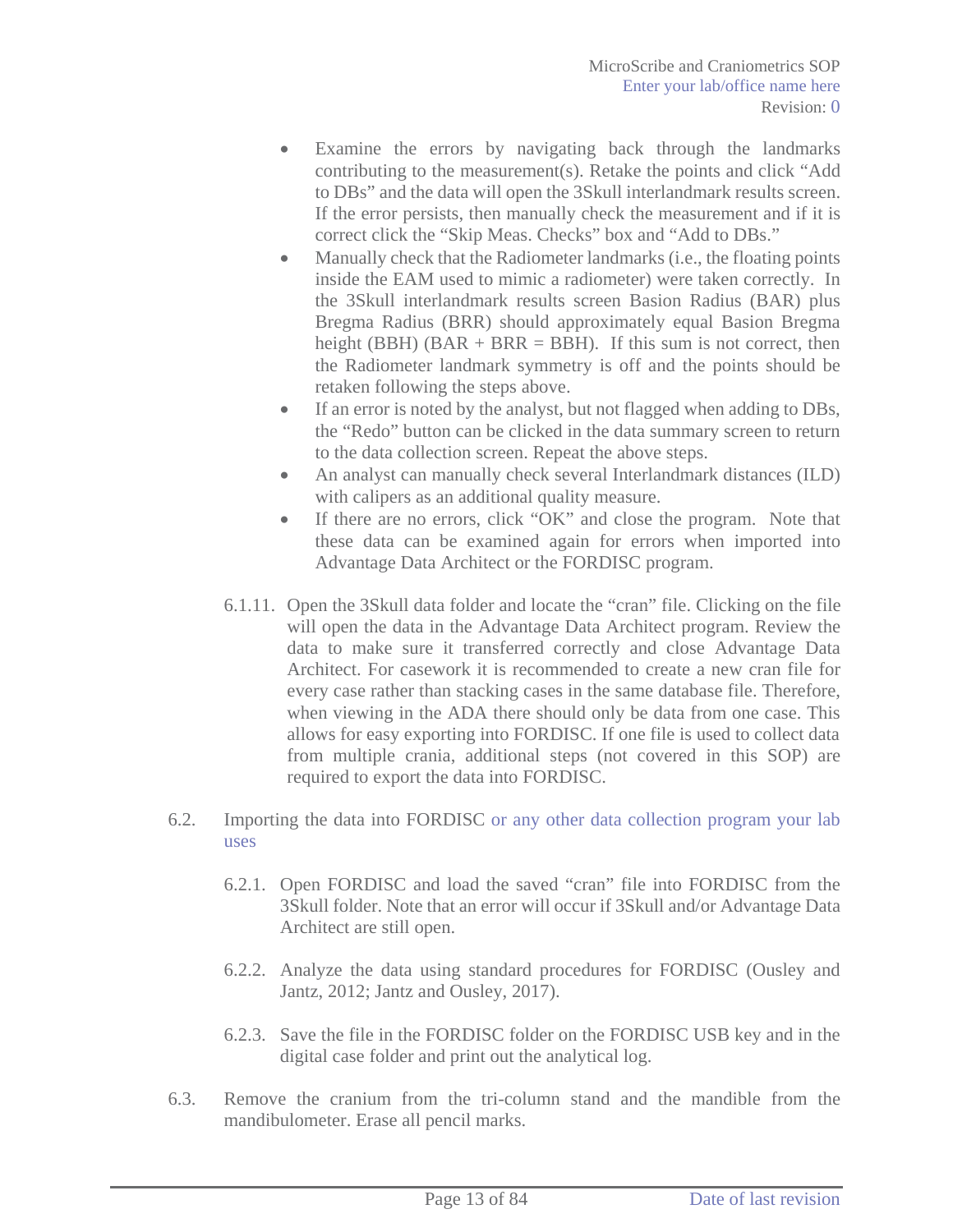### **7. FILE MANAGEMENT**

- 7.1. Place a copy of the 3skull [cran] file(s) in the appropriate digital case folder located in link to digital case file, if applicable.
- 7.2. Place a copy of the FORDISC file(s) in the appropriate digital case folder located in link to digital case file, if applicable.

### **8. EQUIPMENT MAINTENANCE**

- 8.1. The Microscribe system can remain plugged in when it is not in use. The system should not be moved or bumped.
- 8.2. Never connect any external cables (i.e., hand switch or foot pedal accessory cord) while the power supply or USB cable is connected, otherwise damage may occur.
- 8.3. Periodically the equipment should be cleaned using compressed air and lens wipes to remove dust. Avoid chemical cleaners.
- 8.4. An annual maintenance is performed by a certified vendor (See SOP discussing calibration and equipment maintenance; or add description about calibration here).

### **9. TROUBLESHOOTING**

- 9.1. Refer to the User Guide (on the Revware CD) for troubleshooting the MicroScribe system. If the system will not turn on, disconnect all cables and start with connecting the power supply before reattaching the other cables.
- 9.2. Avoid singularities when capturing points:
	- 9.2.1. Excessive torque to the digitizer arm may produce a singularity, which will cause inaccurate data collection.
	- 9.2.2. Do not take "bound" points (such as in a divot, corner, or channel) while the stylus and the forearm of the device are aligned (Figure 3).
- 9.3. If captured points appear to be incorrect, the digitizer may need to be recalibrated. Make sure the stylus is in the correct Home position and push the "Home" button. An easy way to spot check accuracy is to take several interlandmark distances (e.g. BBH, BNL, GOL, ZYB, etc.) with the spreading and sliding calipers and compare results. The "Test" function (see section 6.1.1) is another form of spot checking.
- 9.4. If a point is located in a location with an atypical deep groove or deep suture, DO NOT place the stylus all the way into the feature.
- 9.5. For complex or obliterated sutures, trace their paths with a pencil and mark the point of intersection. Examples: Lambda with ossicles or when the coronal suture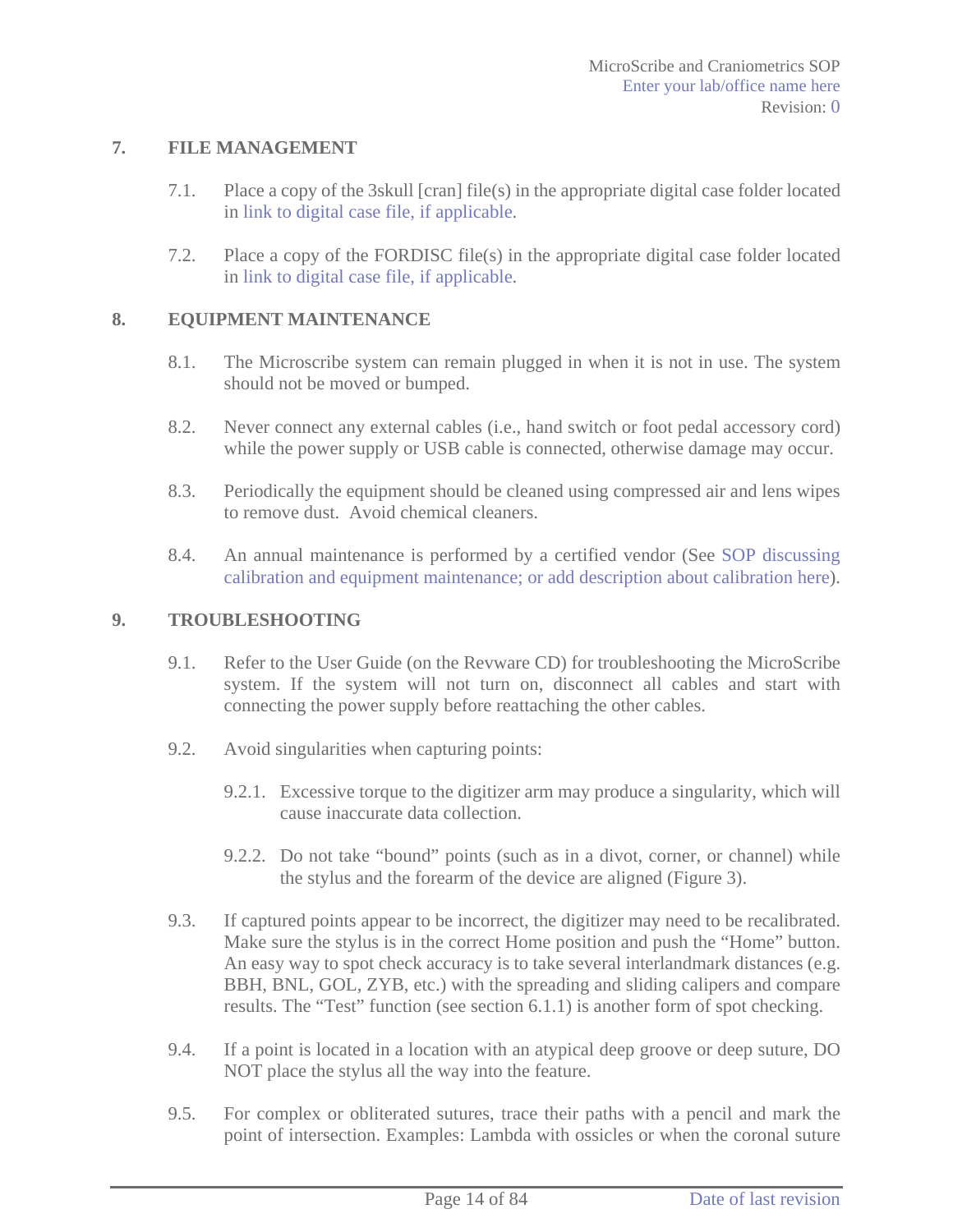meets the sagittal suture (Bregma) at different points (meaning the sutures are offset). See Figures 4-8 below.

- 9.6. Points along the cranial base may be difficult to see due to the positioning of the cranium on the tri-column stand. A small mirror can be used to guide the stylus to the hard-to-see points.
- 9.7. Guidance and tips for taking difficult osteometric points; **Please read complete definitions for these landmarks (Appendix 2 and 3) prior to taking them:**
	- 9.7.1. In order to take **Alveolon**, the analyst should place a skinny rubber band on the alveolus prior to placing the cranium on the tri-column stand; take the point in the middle of the rubber band; touch, but do not depress the rubber band.
	- 9.7.2. **Alare** is taken on the anterior surface of the nasal margin (i.e., not inside the nasal aperture).
	- 9.7.3. **Ectoconchion** is taken at the most anterior margin of the orbital rim.
	- 9.7.4. **Orbital height** is taken slightly inside the orbital rims.
	- 9.7.5. **Radiometer point**, is taken by inserting the stylus tip all the way into the EAM, then pulling it half way out, taking the measurement with the stylus "floating" in the cavity rather than against the wall. The stylus should be level with the imaginary straight line connecting the two EAMs. One way to do this is to place both index fingers outside of the EAMs to help visualize the connecting line. Visualizing taking this point with a radiometer is helpful (Figure 9).
	- 9.7.6. **Most inferior nasal border** (i.e., actual floor of the nasal cavity) is taken inside the nasal aperture if there is nasal guttering. If there is a nasal sill, and you cannot reach the stylus inside the nasal aperture (to reach the floor), then place the stylus on the anterior surface of the maxilla to approximate the location of the nasal floor (Figure 10 and Appendix 2).
	- 9.7.7. **Jugale** is taken on the postero-lateral angle on the lateral surface.
	- 9.7.8. **Marginal process** is taken postero-laterally.
	- 9.7.9. **Sphenion** and **Krotaphion** cannot be taken when there is frontal-temporal articulation (Figure 11 and Appendix 2), which is common in African and sometimes Asian ancestry, a notch bone is present (Figure 12 and Appendix 2), or the sutures are obliterated.
	- 9.7.10. **Basion** and **Opisthion** are located on the midpoint of the foramen magnum margins (Figure 12 and Appendix 2).
	- 9.7.11. **Staurion** may be difficult if the sutures meet unevenly. When this occurs, draw lines to create a point of intersection (see Figure 5 above).
	- 9.7.12. **Hormion** is taken posterior to the vomer at the midline, not into the anterior deflection if it is present (Figure 13 and Appendix 2).
	- 9.7.13. **Dacryon** is located at the apex of the lacrimal fossa, on the frontal bone. Mark the point carefully with a pencil (unless marking with a pencil will cause damage) on both sides to assist with data collection. Details are provided below to help evaluate the location of this landmark: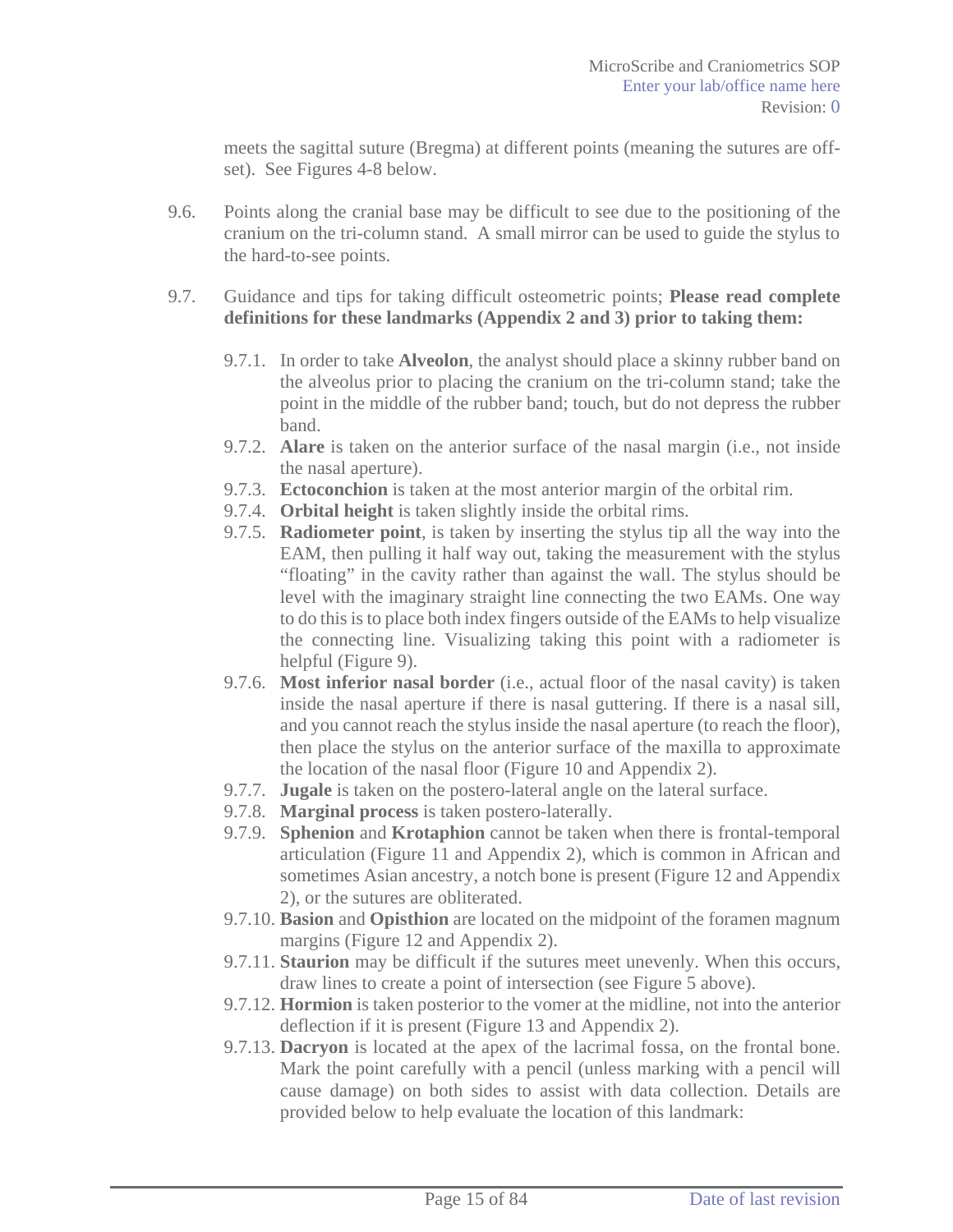- In the ideal well-preserved specimen, the groove will be clearly defined with the apex corresponding well with the inner wall of the orbit as viewed by sighting. The groove will be bisected by the lacrimomaxillary suture, which will meet the fronto-lacrimal and frontomaxillary sutures (the frontal bone) at the groove's apex. The inner border of the orbit, curving down from above, will form a slight promontory overhanging the apex of the groove and just lateral to it. The point determined should be on the frontal bone (Howells 1973: 167).
- There is much variation from the above pattern: the fossa may be shallow with a broad or ill-defined apex; the suture may be obliterated; the lacrimal bone itself may be absent anatomically or lost postmortem. Approximate the point defined above, i.e., the apex, by using, in order of priority:
	- o the lacrimal fossa observed from directly above, a view which makes it easy to determine its course and the proper point of its apex;
	- o the promontory on the frontal bone the best guide when the lacrimal bone is broken out entirely;
	- o the posterior border of the fossa the point never lies posterior or lateral to it, but may approach it;
	- o the lacrimo-maxillary suture, when the structures are whole but the form of the fossa is shallow and undefined;
	- o there is often a small foramen just at the apex of the fossa, which may be used as a guide, though it is apt to lie slightly mesial to the apex proper (Howells 1973: 167).
- 9.7.14. **M1 anterior point** and **Ectomalare** are located on the alveolus. M1 anterior point is not located not between the roots of the first molar and second premolar (Figure 15). **DO NOT** capture these points if the cranium is edentulous.
- 9.8. Guidance for taking Arc measurements (see Appendix 5 for diagrams):
	- 9.8.1. When taking the **Occipital Arc** (OCA), if an inion hook is present, draw the stylus up to the base of the hook and press the capture trigger, bypass the hook, then continue measuring to lambda.
	- 9.8.2. When taking the **Nasal Arc** (NAA), follow the midline rather than the suture. NOTE: The point can still be taken if the anterior portions of the nasals are missing, considering that the purpose of the NAA is to get at the deepest point on the nasal bone profile. Draw the stylus as far anteriorly as possible along the nasals until you reach the damaged ends, then stop.
	- 9.8.3. Be aware the **Malar Arc** (MAA or MLS) has a high interobserver error. Try to draw the stylus in as straight a line as possible between zygoorbitale and zygotemporale inferior, at the level of the zygomaticofacial foramen.

### **10. APPENDICES**

Appendix 1: List of Osteometric Landmarks, Arcs, and Subtenses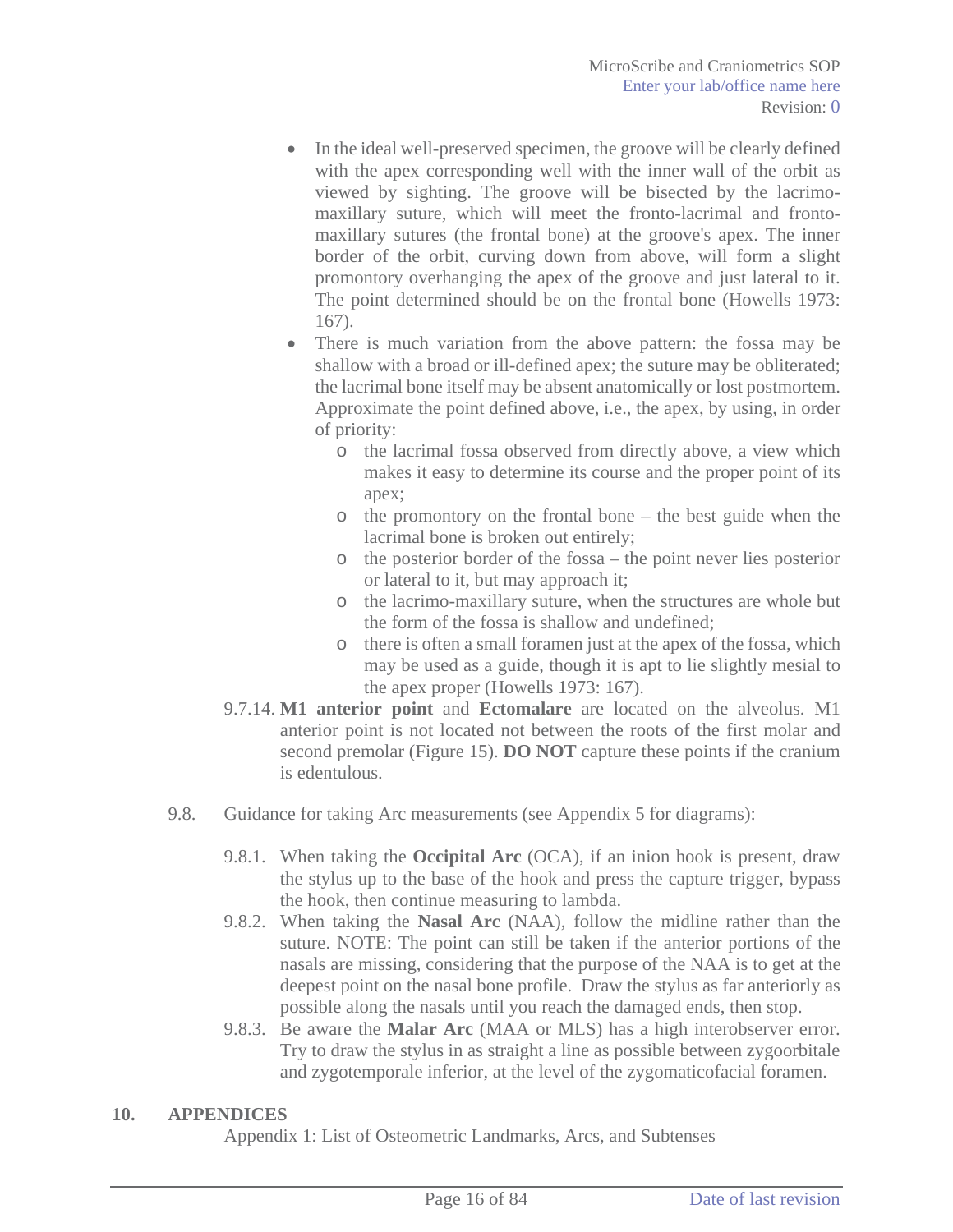Appendix 2: Landmark Definitions for Digitizing Appendix 3: Howells (1973) Landmark Definitions Appendix 4: Measurement Abbreviations and Landmark Types Appendix 5: Illustrations for Osteometric Landmark and Arc Locations Appendix 6: Figures – this can be retained or removed

## **11. REFERENCES**

Howells WW. 1973. *Cranial Variation in Man: A Study by Multivariate Analysis of Patterns of Difference Among Recent Human Populations*. Papers of the Peabody Museum of Archaeology and Ethnology, 67. Harvard University, Cambridge Massachusetts.

Jantz RL, and SD Ousley. 2005. *FORDISC® 3: Computerized Discriminant Functions*, Version 3.1. Knoxville (TN): University of Tennessee.

Jantz RL, and SD Ousley. 2017. Introduction to FORDISC 3 and Human Variation Statistics. In: Langley NR and Tersigni-Tarrant MTA, *Forensic Anthropology: A Comprehensive Introduction, Second Edition*. Boca Raton: CRC Press, p. 255-270).

Ousley SD. 2014. *ThreeSkull*, Version 2.0.176 (1.76).

Ousley SD, and RL Jantz. 2012. FORDISC 3 and Statistical Methods for Estimating Sex and Ancestry. In: Dirkmaat DC, editor, *A Companion to Forensic Anthropology*. London: Blackwell, p. 311-329.

Revware Systems, Inc. 2009. *MicroScribe® G Portable Measurement Systems: User's Guide*. San Jose: California.

Ross AH, and Slice D. 2014. *3D-ID*, Version 1.0. Retrieved from: http://www.3d-id.org/.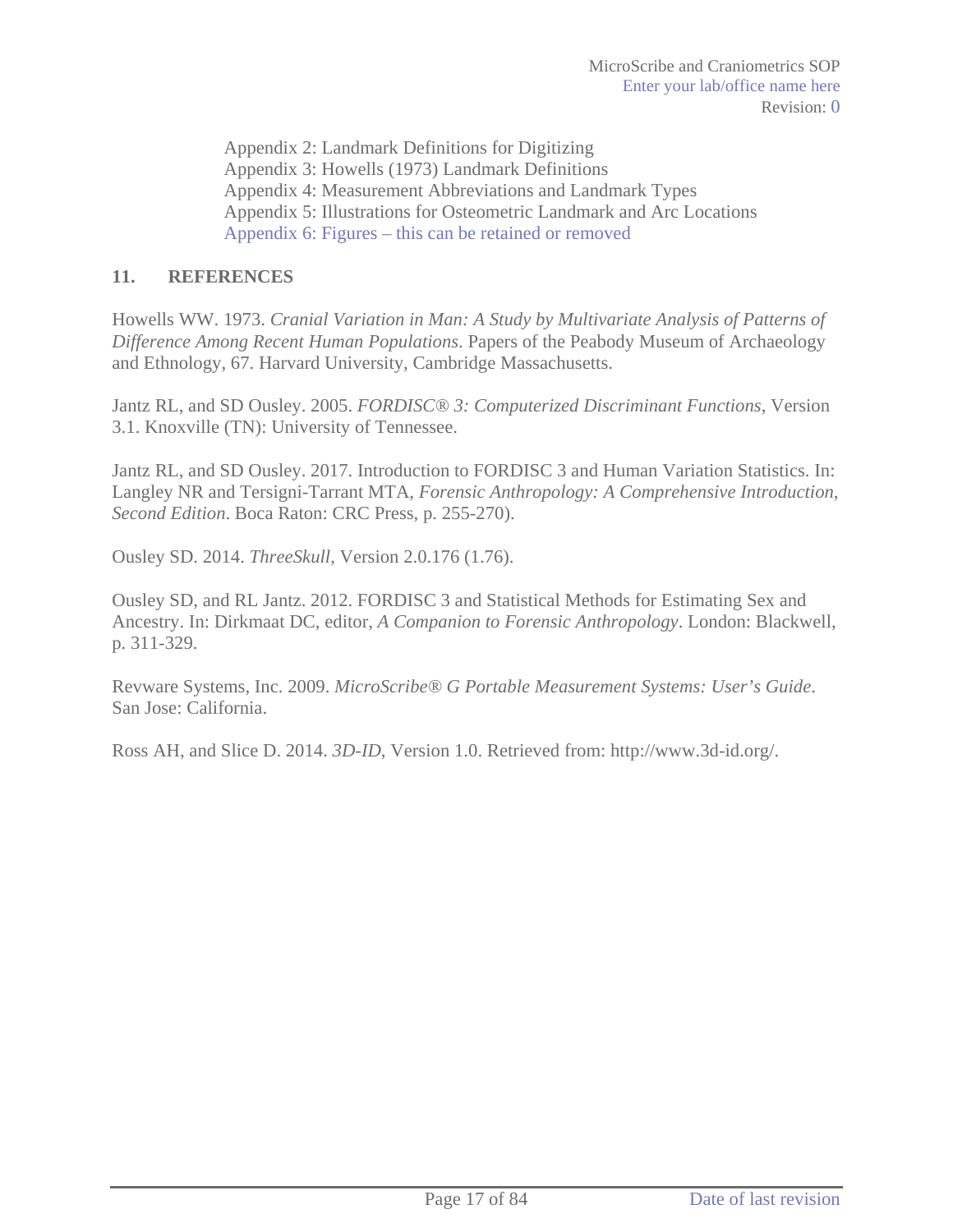### **Appendix 1: List of Osteometric Landmarks, Arcs, and Subtenses1**

**NOTE REGARDING LANDMARK NUMBERING:** multiple landmark lists are available and the ordering of the landmarks vary. The most recent landmark list for 3Skull is "**Lndmrk13F**" (as of November, 2018) and it contains a total of 111 landmarks. The Lndmrk13F file and older landmark files (i.e., Lndmrk11HMP and Lndmrk12M) can be found/downloaded here: http://math.mercyhurst.edu/~sousley/Software/. The number(s) and ordering of landmarks are subject to change, so please be aware of which landmark list is selected before digitizing with 3Skull. Also note that FORDISC and 3D-ID do not use all 111 landmarks to estimate sex and ancestry. It is important to collect all 111 landmarks since they may become useful as future research explores cranial geometric variation.

| #              | Landmark                        | <b>Measurement</b> | <b>Brief Description</b>                                                                                                                                                      |
|----------------|---------------------------------|--------------------|-------------------------------------------------------------------------------------------------------------------------------------------------------------------------------|
| 1              | Prosthion-Howells               | BPL, NPH           | Midline point at the most anterior point on the<br>alveolar process of the maxillae.                                                                                          |
| $\overline{2}$ | Prosthion-Martin                | <b>UFHT</b>        | Midline point at the inferior tip of the alveolar<br>process of the maxillae                                                                                                  |
| 3              | Subspinale                      | SSR, SSS           | The deepest point seen in the profile below the<br>anterior nasal spine.                                                                                                      |
| $\overline{4}$ | Alare L                         | <b>NLB</b>         | The most lateral point on the margin of the nasal<br>aperture taken on the anterior surface.                                                                                  |
| 5              | Most inferior nasal border L    | <b>NLH</b>         | Actual floor of the nasal cavity, taken inside the<br>nasal aperture if there is guttering or the stylus will fit<br>into the nasal aperture. If there is a nasal sill, place |
| 6              | Most inferior nasal border R    | <b>NLH</b>         | stylus on the anterior surface of the maxilla to<br>approximate the location of nasal floor.                                                                                  |
| $\overline{7}$ | Alare R                         | <b>NLB</b>         | The most lateral point on the margin of the nasal<br>aperture taken on the anterior surface.                                                                                  |
| 8              | Zygoorbitale L                  | MOW, IML, XML      | The intersection of the orbital margin and the<br>zygomaticomaxillary suture.                                                                                                 |
| 9              | Nasale inferius L               |                    | The most inferior point where the nasal touches the                                                                                                                           |
| 10             | Nasale inferius R               |                    | maxilla.                                                                                                                                                                      |
| 11             | Zygoorbitale R                  | MOW, IML, XML      | The intersection of the orbital margin and the<br>zygomaticomaxillary suture.                                                                                                 |
| 12             | Lower orbital border L/R        | OBH (inf. point)   | The height between the upper and lower borders of                                                                                                                             |
| 13             | Upper orbital border L/R        | OBH (sup. point)   | the left orbit, perpendicular to the long axis of the<br>orbit and bisecting it. Internal measurement.                                                                        |
| 14             | Cheek height superior point L/R | <b>WMH</b>         | The minimum distance, in any direction, from the                                                                                                                              |
| 15             | Cheek height inferior point L/R | <b>WMH</b>         | lower border of the orbit to the lower margin of the<br>maxilla, medial to the masseter attachment.                                                                           |
| 16             | Ectoconchion L                  | OBB, EKB           | The intersection of the most anterior surface of the<br>lateral border of the orbit and a line bisecting the<br>orbit along its long axis.                                    |
| 17             | Dacryon L                       | OBB, DKB           | Anterior border of the junction of the lacrimal and<br>frontal. Apex of lacrimal fossa on the frontal bone.                                                                   |

#### **KEY**

 $\overline{a}$ 

These points must be marked prior to setting the cranium on the stand.

<sup>&</sup>lt;sup>1</sup> Appendix 1 is a quick reference guide with abbreviated descriptions of landmarks. See Appendices 2 and 3 for full landmark descriptions.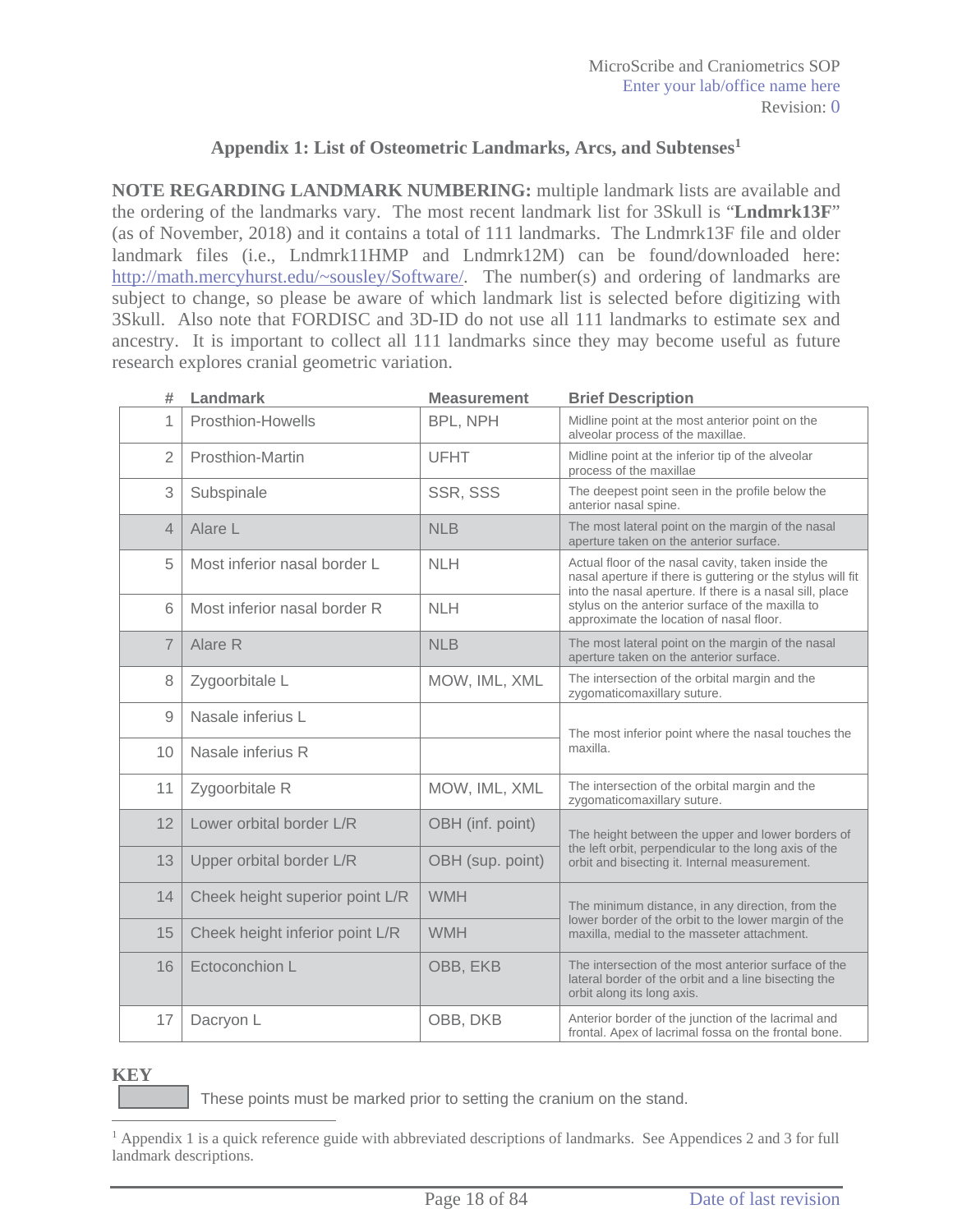#### MicroScribe and Craniometrics SOP Enter your lab/office name here Revision: 0

| #  | Landmark                     | <b>Measurement</b> | <b>Brief Description</b>                                                                                                                   |
|----|------------------------------|--------------------|--------------------------------------------------------------------------------------------------------------------------------------------|
| 18 | Nasale superius L            |                    | The most superior point where the nasal touches the<br>maxilla.                                                                            |
| 19 | Nasomaxillary suture pinch L | <b>WNB</b>         | The minimum transverse breadth across the two                                                                                              |
| 20 | Nasomaxillary suture pinch R | <b>WNB</b>         | nasal bones.                                                                                                                               |
| 21 | Nasale superius R            |                    | The most superior point where the nasal touches the<br>maxilla.                                                                            |
| 22 | Dacryon R                    | <b>DKB</b>         | Anterior border of the junction of the lacrimal and<br>frontal. Apex of lacrimal fossa on the frontal bone.                                |
| 23 | Ectoconchion R               | <b>EKB</b>         | The intersection of the most anterior surface of the<br>lateral border of the orbit and a line bisecting the<br>orbit along its long axis. |
| 24 | Zygion R                     | <b>ZYB</b>         | Maximum lateral extent of the zygomatic arch.                                                                                              |
| 25 | Zygotemporale inferior R     | IML, XML           | Point at the inferior zygotemporal suture on the<br>zygomatic process.                                                                     |
| 26 | Zygotemporale superior R     | IML, XML           | Point at the superior zygotemporal suture on the<br>zygomatic process.                                                                     |
| 27 | Zygomaxillare R              | ZMB                | Intersection of zygomaxillary suture and limit of the<br>attachment of the masseter muscle, on the facial                                  |
| 28 | Zygomaxillare L              | ZMB, IML           | (most anteriorly projecting) surface of the<br>zygomaxillary suture.                                                                       |
| 29 | Zygotemporale superior L     |                    | Point at the superior zygotemporal suture on the<br>zygomatic process.                                                                     |
| 30 | Zygotemporale inferior L     | IML, XML           | Point at the inferior zygotemporal suture on the<br>zygomatic process.                                                                     |
| 31 | Zygion L                     | <b>ZYB</b>         | Maximum lateral extent of the zygomatic arch.                                                                                              |
| 32 | Jugale L                     | <b>JUB</b>         | Deepest curvature of the zygomatic angle, taken<br>laterally, not on the margin.                                                           |
| 33 | Marginal process lateral L   |                    | Point at the lateral-most aspect of the marginal<br>process of the zygomatic.                                                              |
| 34 | Frontomalare temporale L     | <b>UFBR</b>        | Point where the frontozygomatic suture crosses the<br>temporal line.                                                                       |
| 35 | Frontomalare anterior L      | FMB, NAS           | Point where the frontozygomatic suture intersects<br>with the orbit.                                                                       |
| 36 | Frontotemporale L            | <b>WFB</b>         | Point generally anterior and medial along the<br>temporal line (minimum frontal breadth).                                                  |
| 37 | Sphenofrontale L             |                    | Point where the sphenoid, frontal, and zygomatic<br>sutures intersect.                                                                     |
| 38 | Sphenion L                   |                    | The anterior tip of the parietal (the intersection of the<br>parietal and sphenoid at the coronal suture).                                 |
| 39 | Krotaphion L                 |                    | The superior-posterior tip of the greater wing of the<br>sphenoid.                                                                         |
| 40 | Maximum frontal point L      | <b>XFB</b>         | Instrumentally-determined, maximum frontal<br>breadth; on the coronal suture.                                                              |
| 41 | Stephanion L                 | STB, STS           | Point where the coronal suture crosses the temporal                                                                                        |
| 42 | Stephanion R                 | STB, STS           | line (left and right).                                                                                                                     |
| 43 | Maximum frontal point R      | <b>XFB</b>         | Instrumentally-determined, maximum frontal<br>breadth; on the coronal suture.                                                              |
| 44 | Krotaphion R                 |                    | The superior-posterior tip of the greater wing of the<br>sphenoid.                                                                         |

 **KEY** 

These points must be marked prior to setting the cranium on the stand.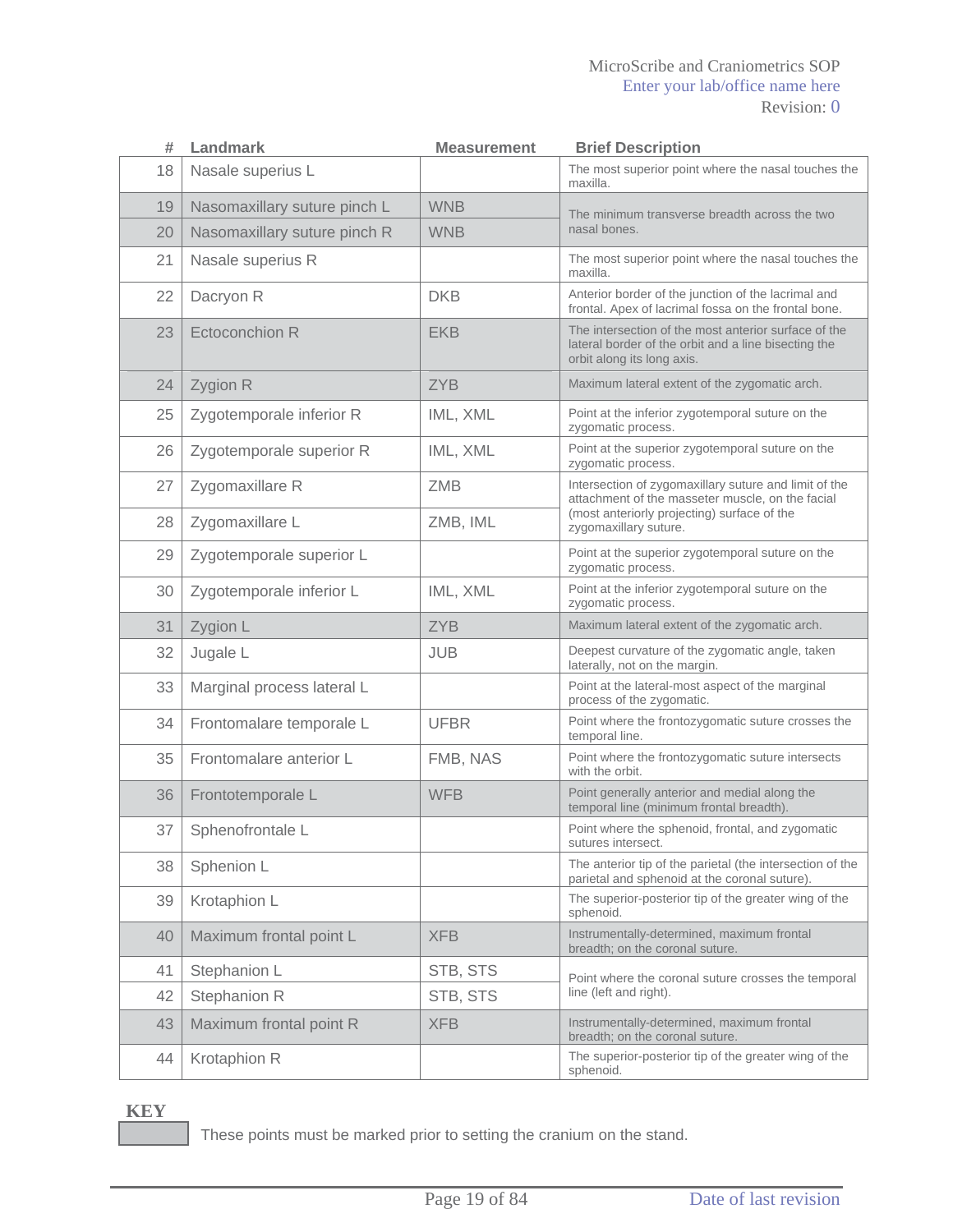#### MicroScribe and Craniometrics SOP Enter your lab/office name here Revision: 0

| #  | <b>Landmark</b>            | <b>Measurement</b> | <b>Brief Description</b>                                                                                                                                                       |
|----|----------------------------|--------------------|--------------------------------------------------------------------------------------------------------------------------------------------------------------------------------|
| 45 | Sphenion R                 |                    | The anterior tip of the parietal.                                                                                                                                              |
| 46 | Sphenofrontale R           |                    | Point where the sphenoid, frontal, and zygomatic<br>sutures intersect.                                                                                                         |
| 47 | Frontotemporale R          | <b>WFB</b>         | Point generally anterior and medial along the<br>temporal line on the frontal bone that, when paired<br>with Frontotemporale L, measures the minimum<br>frontal breadth.       |
| 48 | Frontomalare anterior R    | FMB, NAS           | Point where the frontozygomatic suture intersects<br>with the orbit. Point is taken anterior.                                                                                  |
| 49 | Frontomalare temporale R   | <b>UFBR</b>        | Point where the frontozygomatic suture crosses the<br>temporal line. This is taken on the frontozygomatic<br>suture at the most lateral point - wherever that point<br>may be. |
| 50 | Marginal process lateral R |                    | Point at the lateral-most aspect of the marginal<br>process of the zygomatic.                                                                                                  |
| 51 | Jugale R                   | <b>JUB</b>         | Deepest curvature of the zygomatic angle, taken<br>laterally, not on the margin.                                                                                               |
| 52 | Nasion                     | NOL, NLH, NAS      | Point of intersection of the nasofrontal suture and the<br>mid-sagittal plane, on the frontal bone.                                                                            |
| 53 | Glabella                   | GOL                | The most forwardly projection point in the mid-sagittal<br>plane at the lower margin of the frontal bone.                                                                      |
| 54 | Supraglabellare            | <b>GLS</b>         | The point at which the convex profile of the frontal<br>bone changes to join the prominence of the glabellar<br>region.                                                        |
| 55 | <b>Bregma</b>              | FRC, PAC, BBH      | Point where the coronal and sagittal sutures intersect.                                                                                                                        |
| 56 | Lambda                     | PAC, OCC           | Point where the sagittal and lambdoidal sutures meet.                                                                                                                          |
| 57 | Asterion L                 | <b>ASB</b>         | The point where the lambdoidal, parietomastoid, and<br>occipitomastoid sutures meet.                                                                                           |
| 58 | Eurion L                   | <b>XCB</b>         | Instrumentally-determined, ectocranial point of<br>greatest cranial breadth.                                                                                                   |
| 59 | Radiometer point L         | radii NAR, BRR.    | Taken inside the EAM, "floating." Refer to section 9.7<br>for instructions.                                                                                                    |
| 60 | Porion L                   | <b>MDH</b>         | Point at the most superior aspect of the EAM.                                                                                                                                  |
| 61 | Mastoideale L              | <b>MDH</b>         | Point at the most inferior tip of the mastoid.                                                                                                                                 |
| 62 | Radiculare L               | <b>AUB</b>         | Deepest point on the zygomatic root (bi-auricular                                                                                                                              |
| 63 | Radiculare R               | <b>AUB</b>         | breadth).                                                                                                                                                                      |
| 64 | Radiometer point R         | radii NAR, BRR.    | Taken inside the EAM, "floating." Refer to section 9.7<br>for instructions                                                                                                     |
| 65 | Porion R                   | <b>MDH</b>         | Point at the most superior aspect of the EAM.                                                                                                                                  |
| 66 | Mastoideale R              | <b>MDH</b>         | Point at the most inferior tip of the mastoid.                                                                                                                                 |
| 67 | Eurion R                   | <b>XCB</b>         | Instrumentally-determined, ectocranial point of<br>greatest cranial breadth.                                                                                                   |
| 68 | <b>Asterion R</b>          | <b>ASB</b>         | The point where the lambdoidal, parietomastoid, and<br>occipitomastoid sutures meet.                                                                                           |
| 69 | Opisthion                  | <b>FOL</b>         | Midline point at the posterior margin of the foramen<br>magnum.                                                                                                                |
| 70 | <b>Basion</b>              | BBH, BNL           | Midline point at the anterior margin of the foramen<br>magnum.                                                                                                                 |
| 71 | FOB Point R                | <b>FOB</b>         |                                                                                                                                                                                |
| 72 | FOB Point L                | <b>FOB</b>         | Foramen magnum breadth.                                                                                                                                                        |

 **KEY** 

These points must be marked prior to setting the cranium on the stand.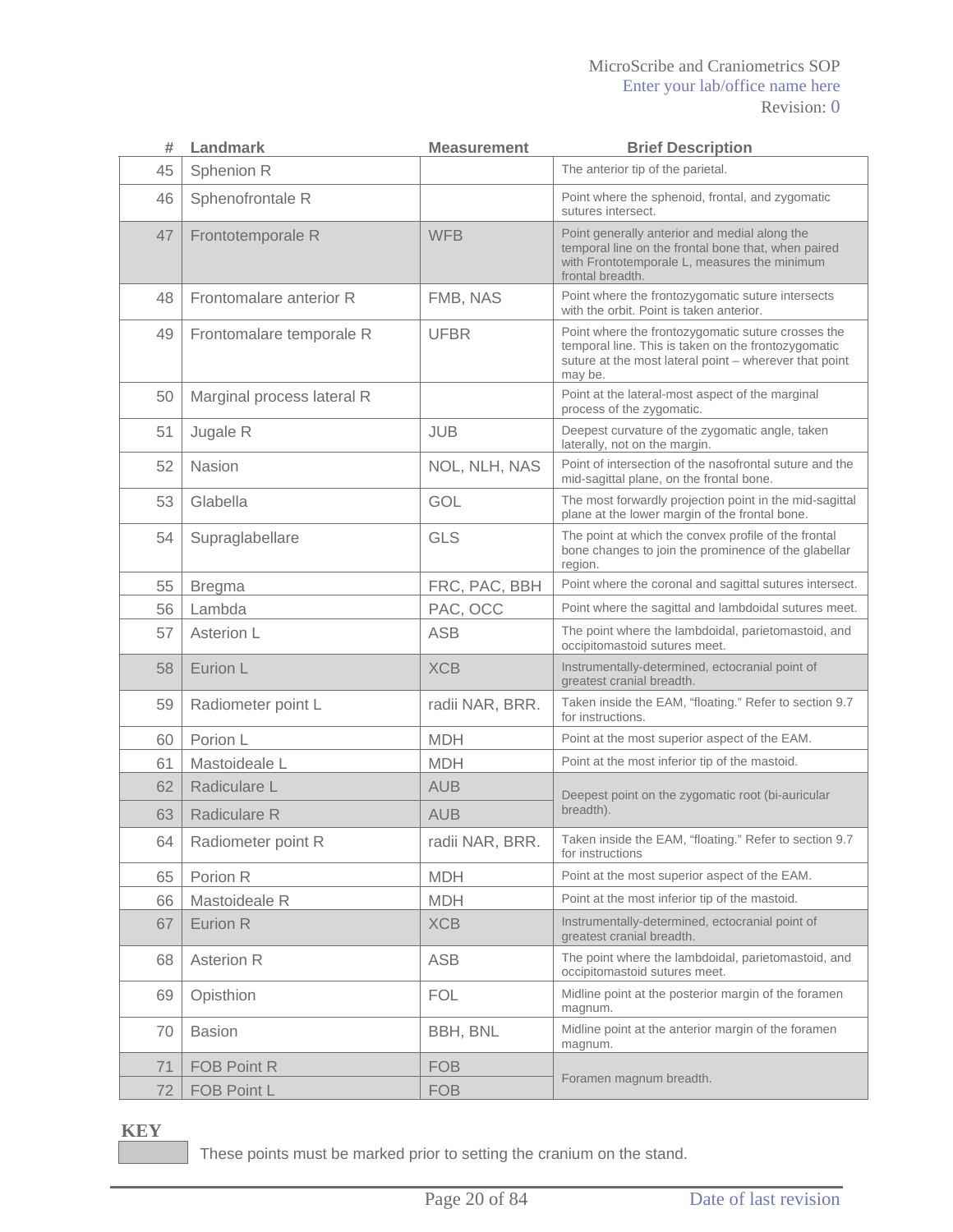### MicroScribe and Craniometrics SOP Enter your lab/office name here Revision: 0

|    | Landmark            | <b>Measurement</b> | <b>Brief Description</b>                                                                                                                            |
|----|---------------------|--------------------|-----------------------------------------------------------------------------------------------------------------------------------------------------|
| 73 | <b>Hormion</b>      |                    | The most posterior midline point on the vomer.                                                                                                      |
| 74 | Alveolon            | <b>MAL</b>         | Use rubber band. Point on the interpalatal suture<br>where the line drawn between the posterior ends of<br>the alveolar ridges crosses the midline. |
| 75 | <b>Staurion</b>     |                    | The point at the intersection of the median and<br>transverse palatine sutures.                                                                     |
| 76 | Ectomolare L        | <b>MAB</b>         | Widest part of the alveolar maxilla, around M2.                                                                                                     |
| 77 | M1 Anterior Point L | <b>AVR</b>         | Anterior/mesial margin of the left first molar, on the<br>alveolus.                                                                                 |
| 78 | Ectomolare R        | <b>MAB</b>         | Widest part of the alveolar maxilla, around M2.                                                                                                     |

| <b>Mandible Landmarks</b> |                              |                    |                                                                                                             |  |
|---------------------------|------------------------------|--------------------|-------------------------------------------------------------------------------------------------------------|--|
| #                         | Landmark                     | <b>Measurement</b> | <b>Brief Definition</b>                                                                                     |  |
| 79                        | Pogonion                     | XRL, MAN           | Most anterior midline point on the chin of the<br>mandible.                                                 |  |
| 80                        | Gnathion                     | <b>GNI</b>         | The most inferior midline point on the mandible.                                                            |  |
| 81                        | Infradentale                 | <b>GNI</b>         | The midline point on the alveolar bone between the<br>two central mandibular incisors.                      |  |
| 82                        | HMF inferior point L/R       | <b>HMF</b>         |                                                                                                             |  |
| 83                        | HMF superior point L/R       | <b>HMF</b>         | Mandibular body height at the mental foramen.                                                               |  |
| 84                        | TMF buccal point L/R         | <b>TMF</b>         |                                                                                                             |  |
| 85                        | TMF lingual point L/R        | <b>TMF</b>         | Mandibular body breadth at the mental foramen.                                                              |  |
| 86                        | Gonion L                     | GOG                | The most lateral external point at the junction of the<br>horizontal and ascending rami.                    |  |
| 87                        | Mandibular angle base L      | <b>MAN</b>         | Point on the posterior base of the mandible as if you<br>were measuring ramus height with a mandibulometer. |  |
| 88                        | Coronion L                   |                    | Point at the tip of the coronoid process of the<br>mandible.                                                |  |
| 89                        | Inf mandibular notch point L |                    | Lowest point between condyle and coronion.                                                                  |  |
| 90                        | Condylion laterale L         | <b>BCB</b>         | Lateral-most projection of the mandibular condyle.                                                          |  |
| 91                        | Sup condyle L                |                    | Highest point on the mandibular condyle.                                                                    |  |
| 92                        | Sup condyle post L           | CDL, MAN           | Perpendicular to the highest point on the mandibular<br>condyle as if it were sitting in a mandibulometer.  |  |
| 93                        | Condylion mediale L          |                    | Medial-most projection of the mandibular condyle.                                                           |  |
| 94                        | Condylion mediale R          |                    | Medial-most projection of the mandibular condyle.                                                           |  |
| 95                        | Sup condyle R                |                    | Highest point on the mandibular condyle.                                                                    |  |
| 96                        | Sup condyle post R           |                    | Perpendicular to the highest point on the mandibular<br>condyle as if it were sitting in a mandibulometer.  |  |
| 97                        | Condylion laterale R         | <b>BCB</b>         | Lateral-most projection of the mandibular condyle.                                                          |  |
| 98                        | Inf mandibular notch point R |                    | Lowest point between condyle and coronion.                                                                  |  |
| 99                        | Coronion R                   |                    | Point at the tip of the coronoid process of the<br>mandible.                                                |  |
| 100                       | Mandibular angle base R      | <b>MAN</b>         | Point on the posterior base of the mandible as if you<br>were measuring ramus height with a mandibulometer. |  |
| 101                       | Gonion R                     | GOG                | The most lateral external point at the junction of the<br>horizontal and ascending rami.                    |  |
| 102                       | WRB posterior point (R or L) | <b>WRB</b>         |                                                                                                             |  |
| 103                       | WRB anterior point (R or L)  | <b>WRB</b>         | Minimum ramus breadth.                                                                                      |  |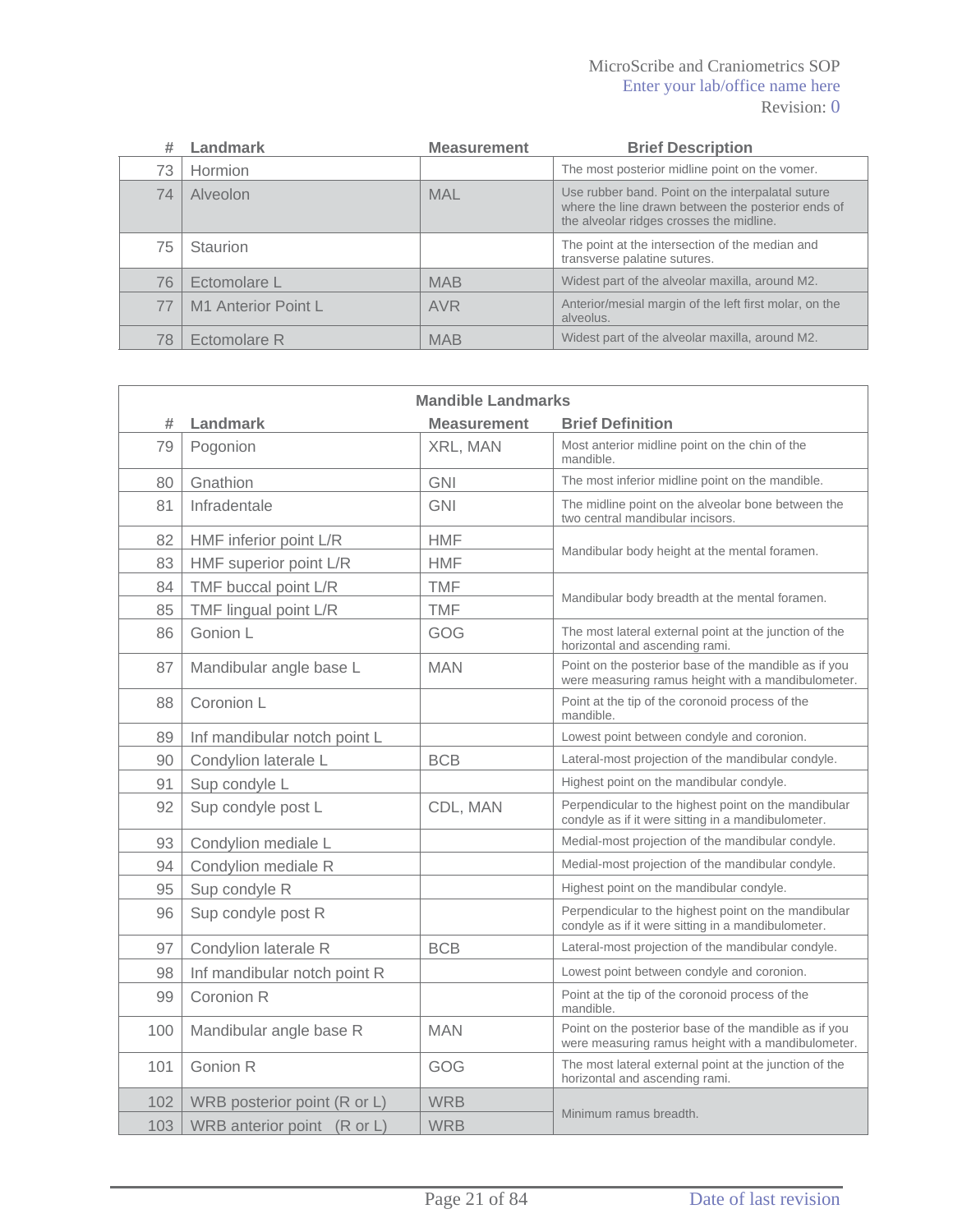| <b>KEY</b> |                                                                        |
|------------|------------------------------------------------------------------------|
|            | These points must be marked prior to setting the cranium on the stand. |

| <b>Calculated Points - No Need to Digitize</b> |                                        |                    |                                                                                                                                       |  |
|------------------------------------------------|----------------------------------------|--------------------|---------------------------------------------------------------------------------------------------------------------------------------|--|
| #                                              | Landmark                               | <b>Measurement</b> | <b>Brief Definition</b>                                                                                                               |  |
| 104                                            | Nasal bone elevation                   | SIS, SIA           | Calculated from nasal arc.                                                                                                            |  |
| 105                                            | Deepest point on nasal bone<br>profile | NDS, NDA           | Calculated from nasal arc.                                                                                                            |  |
| 106                                            | Max malar projection point L/R         | <b>MLS</b>         | Calculated from malar arc.                                                                                                            |  |
| 107                                            | Metopion                               | FRF, FRS           | Instrumentally-determined, point where the frontal's<br>elevation above the chord from nasion to bregma is<br>greatest.               |  |
| 108                                            | Parietal subtense point                | PAF, PAS           | The maximum subtense, at the highest point on the<br>convexity of the parietal bones, within the bregma-<br>lambda chord, in midline. |  |
| 109                                            | Vertex radius point                    | <b>VRR</b>         | Instrumentally-determined, the highest point at<br>midline when the skull is in Frankfurt Horizontal.                                 |  |
| 110                                            | Opisthocranion                         | GOL                | Instrumentally-determined, the furthest point from<br>glabella in midline.                                                            |  |
| 111                                            | Occipital subtense point               | OCF, OCS           | The maximum subtense, at the highest point on the<br>convexity along the lambda-opisthion chord, in<br>midline.                       |  |
| <b>Arcs to Digitize</b>                        |                                        |                    |                                                                                                                                       |  |
| #                                              | <b>Arc</b>                             | <b>Measurement</b> | <b>Quick Description</b>                                                                                                              |  |
| 1                                              | <b>Frontal Arc</b>                     | <b>FRA</b>         | From bregma to nasion. (P to A)                                                                                                       |  |
| $\overline{2}$                                 | Parietal Arc                           | <b>PAA</b>         | From lambda to bregma. (P to A)                                                                                                       |  |
| 3                                              | Occipital Arc                          | <b>OCA</b>         | From opisthion to lambda. (A to P)                                                                                                    |  |
| 4                                              | Malar Arc                              | <b>MAA</b>         | From zygoorbitale to zygotemporale <i>inferior</i> . (M to L)                                                                         |  |
| 5                                              | Nasal Arc                              | <b>NAA</b>         | From nasion to rhinion. (S to I)                                                                                                      |  |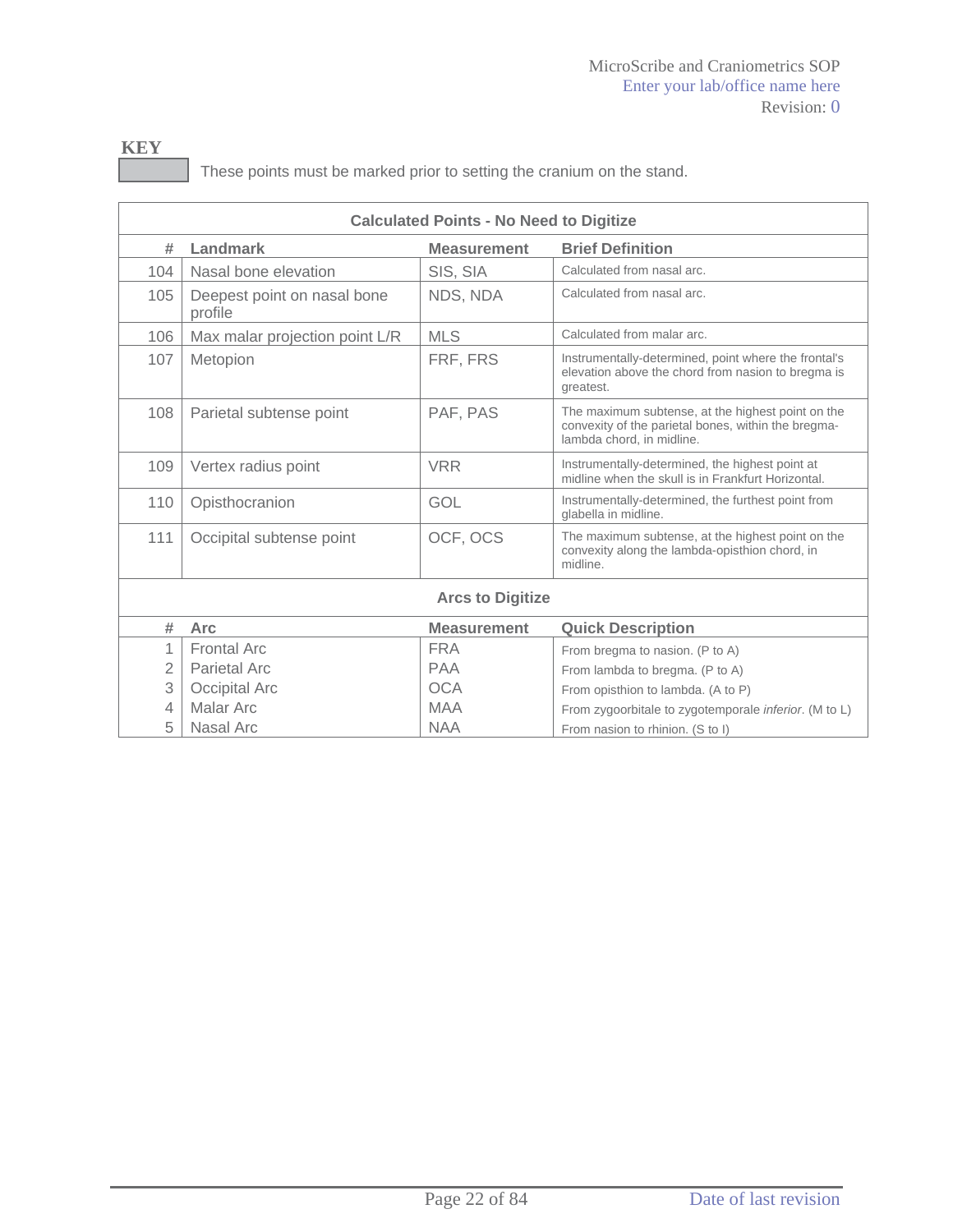### **Appendix 2: Landmark Definitions for Digitizing (3Skull)**

All definitions provided below are from Langley et al.'s (2016) *Data Collection Procedures 2.0* (drawn from Howells (1973) and Martin and Knussmann (1988)), unless stated otherwise. The numbers correspond with the order of appearance in 3Skull using landmark file "**Lndmrk13F**."

- **1.** Prosthion Howells (prosH): The most *anterior* point on the alveolar border of the maxilla between the central incisors in the mid-sagittal plane. (Howells 1973: 169).
- **2. Prosthion Martin (prosM):** The most *inferior* point on the alveolar border of the maxilla between the central incisors in the mid-sagittal plane. (Spradley, personal communication).
- **3. Subspinale (ss or ssp):** The deepest point seen in the profile view below the anterior nasal spine. (Caple and Stephan 2016: 872). If there is a gap between the maxillae below the nasal spine, DO NOT insert the stylus into the gap.
- **4,7. Alare (al or alarl/r):** Instrumentally determined as the most lateral point on the nasal aperture in a transverse plane, taken on the anterior margin (not inside the nasal aperture). (Caple and Stephan 2016: 872).
- **5,6.** Most inferior nasal border (nlhil/r): (i.e., actual floor of the nasal cavity) is taken inside the nasal aperture if there is nasal guttering or the stylus will fit into the nasal aperture to reach the floor (Figure 9). If there is a nasal sill, and you cannot reach the stylus inside the nasal aperture, then place the stylus on the anterior surface of the maxilla to approximate the location of the nasal floor. (Spradley, personal communication). In 3Skull, Most Inferior Nasal Border is used to calculate nasal height (NLH)—the right and left sides are averaged. (Ousley, personal communication).

The lower border of the aperture is not always the most anterior edge, but the beginning of the actual floor of the nasal cavity. It is not the forward border, of any prenasal gutter or fossa. If the border is gently sloping, determine the floor of the cavity as well as possible by sighting, and make a pencil mark, being aided by any sign of a border originating from the septum, not the lateral edges. In brief, this is the height of the functional nasal structure, not taking account of special variations of the most anterior part of the opening. (Howells 1973: 175).

- **8,11. Zygoorbitale (zo or zygool/r):** The intersection of the orbital margin and the zygomaxillary suture. Since the orbital border is usually softly rounded here, the point should be found midway between the facial and orbital surfaces. A small process or sliver of the malar may extend several millimeters medially from the rest of the bone just here, pushing the suture and point well inward along the orbital margin. As a convention, the point is never placed medial to the plane of the medial border of the infraorbital foramen. (Howells 1973: 170).
- **9,10.** Nasale inferius (nasil/r): Termination of the intersection of the nasomaxillary suture, discounting any nasal bone overgrowth. (Spradley, personal communication).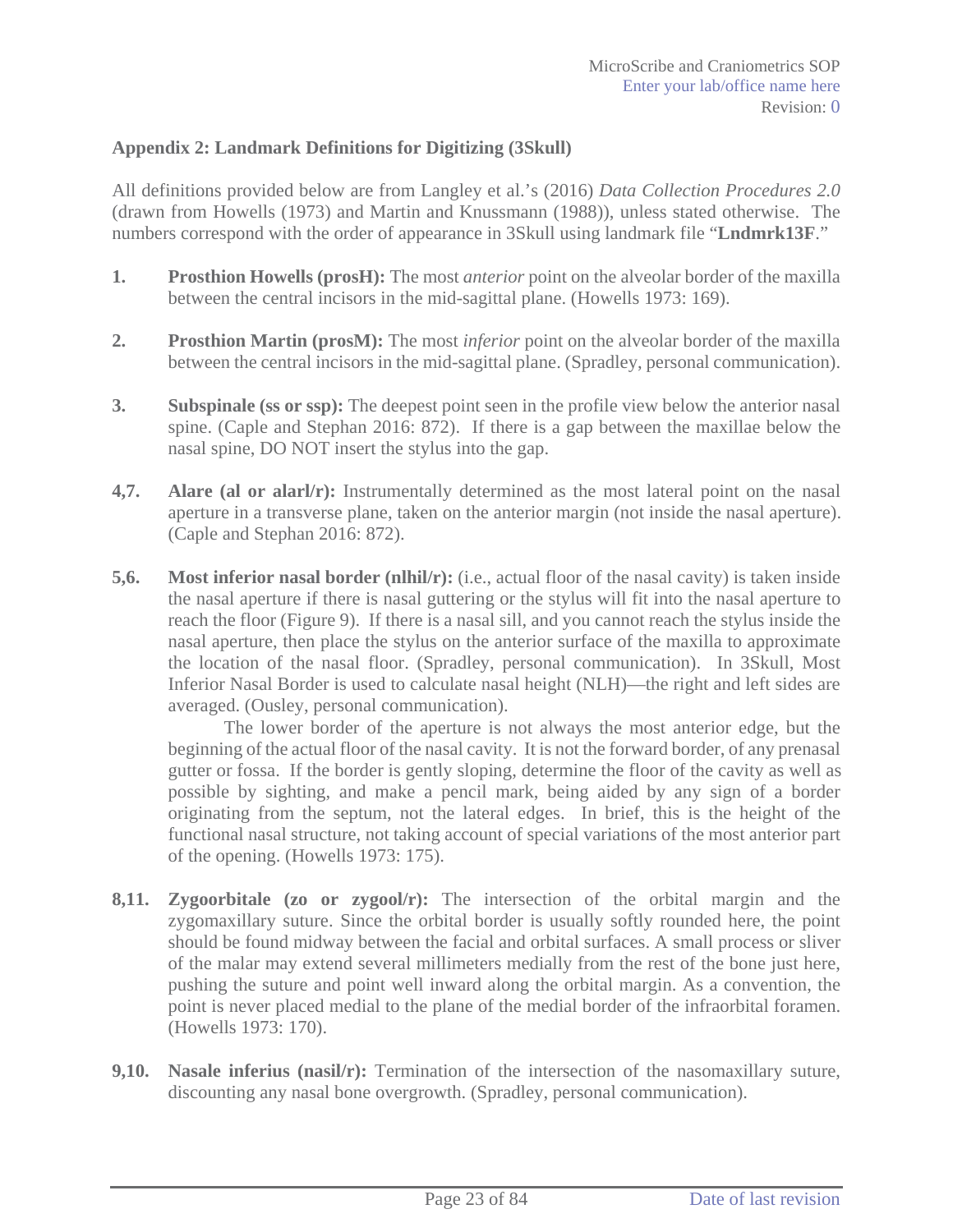- **12. Lower orbital border (obhi):** Measured as the maximum height from the upper to the lower orbital borders perpendicular to the horizontal axis of the orbit and using the middle of the inferior border as a fixed point; slightly internal measurement (place pencil mark slightly inside orbital margin on the frontal bone). (Slice and Ross 2009: 13).
- **13. Upper orbital border (obhs):** Measured as the maximum height from the upper to the lower orbital borders perpendicular to the horizontal axis of the orbit and using the middle of the inferior border as a fixed point; slightly internal measurement (place pencil mark slightly inside orbital margin of the zygomatic or maxilla, wherever the maximum height is found). (Slice and Ross 2009: 13).
- **14. Cheek height superior point (wmhs):** Instrumentally determined as the minimum height of the superior zygomatic and inferior maxilla, wherever it is found, *mesial* to masseter attachment; mark the *superior* point on the orbital margin of the zygomatic. (Spradley, personal communication; Howells 1973: 180).
- **15. Cheek height inferior point (wmhi):** Instrumentally determined as the minimum height of the superior zygomatic and inferior maxilla, wherever it is found, *mesial* to masseter attachment; mark the *inferior* point on the maxilla. (Spradley, personal communication; Howells 1973: 180).
- **16,23. Ectoconchion (ec or ectl/r):** The intersection of the most anterior edge of the lateral orbital border and a line parallel to the superior orbital border that bisects the orbit into two equal halves. To locate ectoconchion, trace a line along the anterior edge of the lateral orbital border with a pencil. Then hold a toothpick/skewer or thin straight instrument parallel to the superior orbital margin and move it down until the orbit is divided into two equal halves, making sure to keep the toothpick parallel to the superior margin. Mark the point (ectoconchion) where the toothpick intersects with the previously traced line. (Howells 1973: 168). Ectoconchion is not sighted in relation to dacryon.
- **17,22. Dacryon (d or dacl/r):** Dacryon is located on the frontal bone. When the lacrimomaxillary suture is easily found, dacryon is the point on the frontal bone where the frontal, lacrimal and maxillary sutures meet. There is often a small foramen at this point. If the lacrimomaxillary suture cannot be found, dacryon is aligned with the apex of the lacrimal fossa. If the apex is inferior to the frontal bone, a line should be extended superiorly from the apex to the frontal, and the point should be marked on the frontal. (Howells 1973: 167; Martin and Knussmann 1988: 166).
- **18,21. Nasale superius (nassl/r):** Intersection of the nasomaxillary suture, the nasofrontal suture, and the frontomaxillary suture. (Spradley, personal communication).
- **19,20. Nasomaxillary suture pinch (wnbl/r):** Instrumentally determined as the narrowest portion of the midline of the face, between the left and right nasomaxillary sutures. This is the minimum transverse breadth across the two nasal bones. (Slice and Ross 2009: 13; Spradley, personal communication).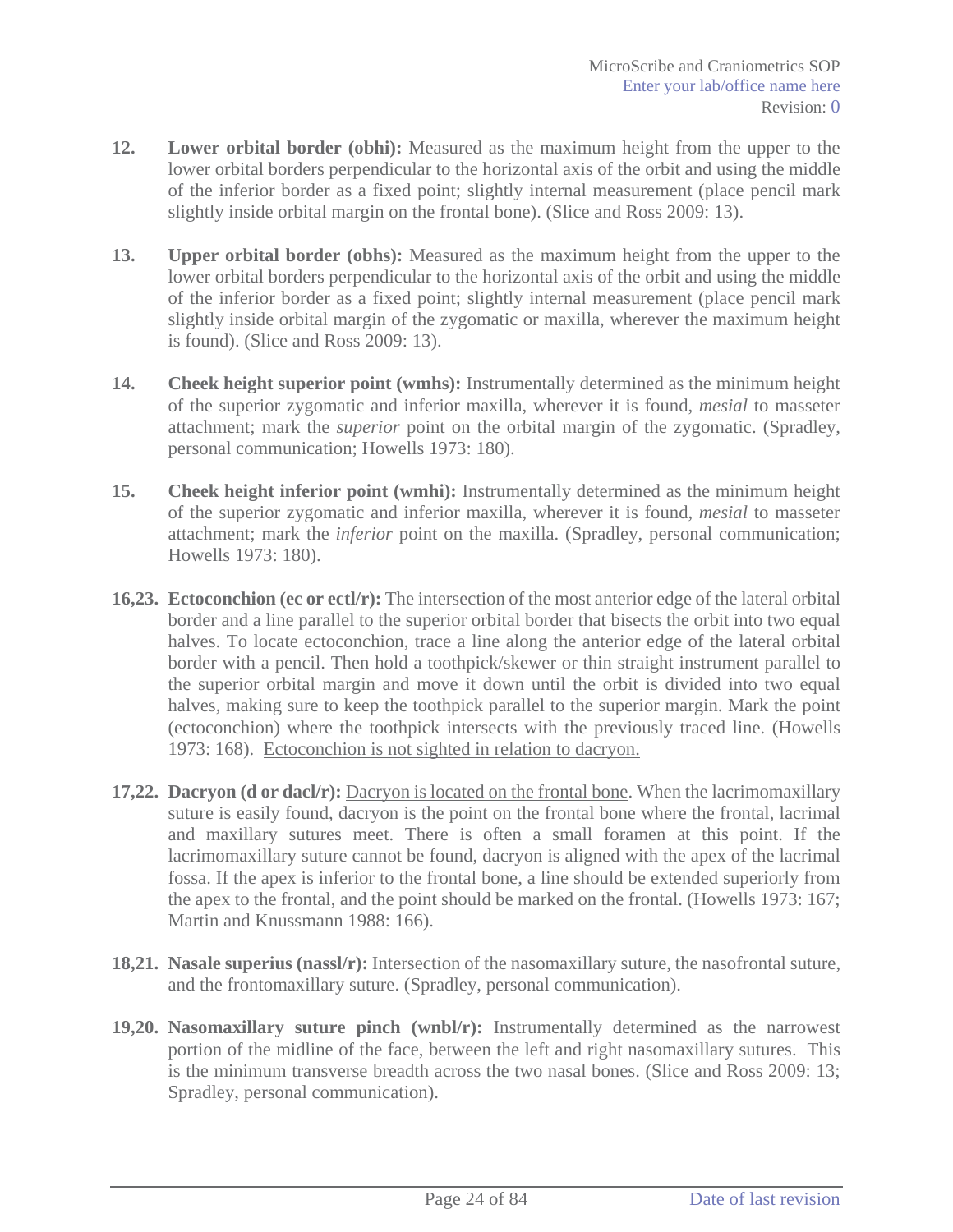- **24,31. Zygion (zy or zygl/r):** The most laterally positioned point on the zygomatic arches. The position of zygion is defined from the measurement of bizygomatic breadth. (Martin and Knussmann 1988: 167).
- **25,30. Zygotemporale inferior (zytil/r):** The most *inferior* point on temporozygomatic suture; if the suture is obliterated, DO NOT TAKE THE POINT. (Spradley, personal communication).
- **26,29. Zygotemporale superior (zytsl/r):** The most *superior* point on temporozygomatic suture; if the suture is obliterated, DO NOT TAKE THE POINT. (Spradley, personal communication).
- **27,28. Zygomaxillare (zm or zygoml/r):** The intersection of the zygomaxillary suture and the limit of the attachment of the masseter muscle, on the facial (anterior) surface of the zygomaxillary suture. If obliteration makes the facial part of the suture difficult to follow, inspection of its course, if present, on the internal surface of the arch may help. In very rare cases, and in association with an os japonicum, the suture runs more posteriorly, and over a centimeter lateral to the anterior end of the masseter attachment. Zygomaxillare anterior is then likely to be located beyond the angle of the malar; in such cases it is recommended that the point be placed on the facial surface, on the masseter limit, not more than 6-8 mm from the anterior end of the masseter area. (Howells 1973: 170).
- **32,51. Jugale (ju or jugl/r):** Deepest point in the curvature of the frontal and temporal process of the malars (zygomatics) (Howells 1973: 175-6); taken laterally on the zygomatic, not directly on the margin (Spradley, personal communication). Caple and Stephan provide a more geometric definition: Vertex of the posterior zygomatic angle, between the vertical edge and horizontal part of the zygomatic arch. (Caple and Stephan 2016: 873).
- **33,50. Marginal process lateral (mpll/r):** The most *posterior* portion of marginal process, taken on the lateral surface of the zygomatic. (Spradley, personal communication).
- **34,49. Frontomalare temporale (fmt or fmtl/r):** Instrumentally determined as the most laterally positioned point on the frontomalare suture. (Martin and Knussmann 1988: 167).
- **35,48. Frontomalare anterior (fma or fmal/r):** Most anterior projecting point on the frontomalare suture (different from the frontomalare orbitale and temporale). (Slice and Ross 2009: 13).
- **36,47. Frontotemporale (ft or wfbl/r):** A point located generally forward and inward on the superior temporal line directly above the zygomatic process of the frontal bone. The right and left frontotemporale form the endpoints of the minimum frontal breadth measurement. (Martin and Knussmann 1988: 164). Instrumentally determined as the point of minimum breadth of the frontal bone on the temporal line.
- **37,46. Sphenofrontale (jnzl/r):** The intersection of the sphenoid, frontal, and zygomatic sutures (i.e., the sphenozygomatic and sphenofrontal sutures). Use a mirror to help locate this point while digitizing.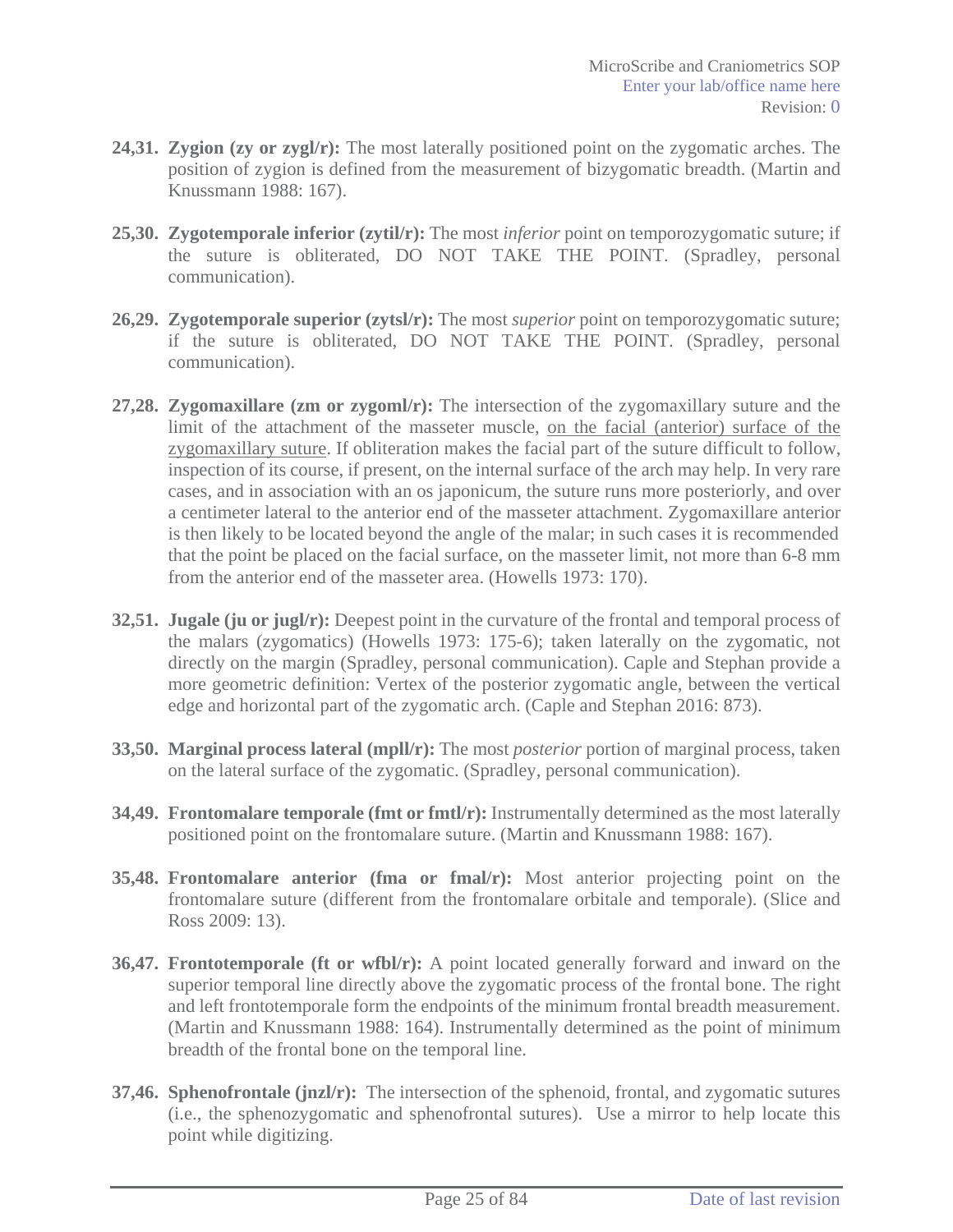- **38,45. Sphenion (sphn or sphl/r):** Anterior end of the sphenoparietalis suture, where it meets the frontal bone. (Caple and Stephan 2016: 873). DO NOT take (or estimate) if suture is obliterated, if there is a direct frontal-temporal articulation (Figure 10), or a notch bone that involves the frontal suture (Figures 11 and 12). (Spradley, personal communication).
- **39,44. Krotaphion (k or krol/r):** Posterior end of the sphenoparietalis suture, where it meets the squamosal part of the temporal bone. (Caple and Stephan 2016: 873). DO NOT take (or estimate) if suture is obliterated or notch bones are present (see Figure 12). (Spradley, personal communication).
- **40,43. Maximum frontal point (xfbl/r):** Instrumentally determined with spreading caliper as the widest breadth of the frontal bone on the coronal suture; mark points with pencil (Howells 1973: 172-3).
- **41,42. Stephanion (st or stpl/r):** The point at which the inferior temporal line crosses the coronal suture. (Caple and Stephan 2016: 873).
- **52. Nasion (n or nas):** The point of intersection of the nasofrontal suture and the mid-sagittal plane. As a general rule nasion is located on the frontal bone. (Howells 1973: 169; Martin and Knussmann 1988: 165).
- **53. Glabella (g or glb):** The most anteriorly projecting point in the mid-sagittal plane at the lower margin of the frontal bone, which lies above the nasal root and between the superciliary arches. The point of glabella is depressed between the confining bony ridges, and is often delineated superiorly by a shallow gutter or a transversely running indentation on the surface of the frontal bone. (Martin and Knussmann 1988: 161).
- **54. Supraglabellare (sg or spglb):** Deepest part of the supraglabella fossa in the median plane (cannot be determined in skulls without a supraglabella fossa). (Caple and Stephan 2016: 872). The point at which the convex profile of the frontal bone changes to join the prominence of the glabellar region (Howells 1973: 181).
- **55. Bregma (b or brg):** The posterior border of the frontal bone in the mid-sagittal plane. Normally this is the meeting point of the coronal and sagittal sutures, on the frontal bone. The latter may diverge from the midline here, however, and should not then be followed (metopic sutures should be disregarded).

In cases where the most anterior segment of the sagittal suture deflects to one side, the point of the junction of the two sutures must be projected. In cases of asymmetry of the coronal suture, the general course of the suture as a whole should be lightly drawn with a pencil, and the bregma established on this. The point should mark the limits of the frontal and parietal segments of the vault generally, not minor sutural variations. (Howells 1973: 167) (see Figure 7).

**56. Lambda (l or lam):** The apex of the occipital bone at its junction with the parietals, in the midline. This is normally the meeting of the sagittal and lambdoid sutures, but must be placed in the midline. There is often an apical bone at the site, in which case lambda is to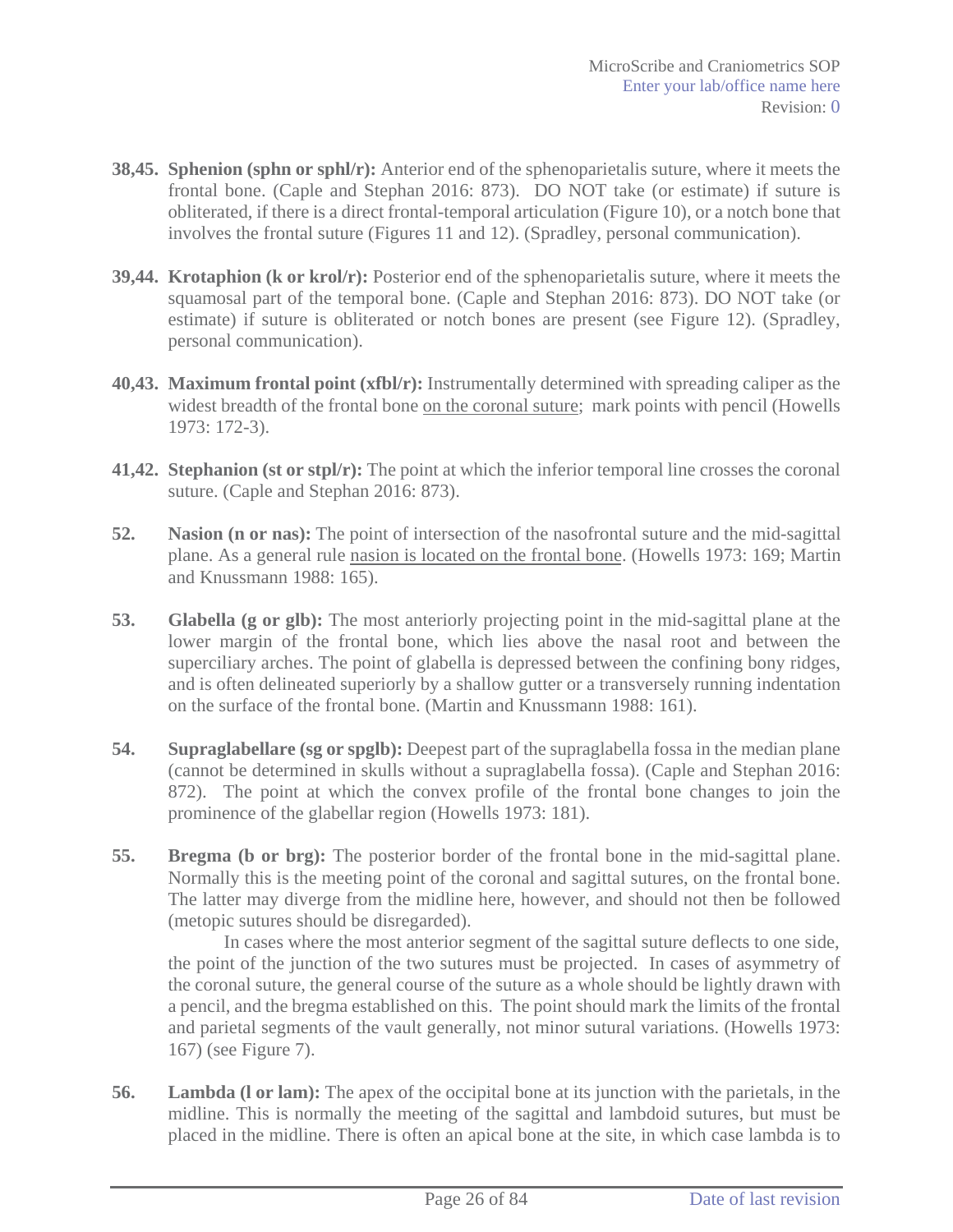be found by extending the general curving course of each half of the lambdoid suture to their intersections with the midline; if these extensions do not meet at the midline in a single point, lambda is halfway between such intersections.

In occasional cases, the apex of the occipital makes an obvious forward excursion along the midline, away from the general course of the suture, and probably resulting from an apical bone joined to the occipital. Again, extend the course of each half of the lambdoid sutures to create a vertex. The lambdoid suture itself may be very complex or composed largely of wormian bones. Trace a pencil line along the center of such an area on each side, to find lambda as above. (Howells 1973: 168; Martin and Knussmann 1988: 162) (see Figures 4 and 5).

- **57,68. Asterion (ast or astl/r):** The point where the temporal, parietal, and occipital bones meet. If the meeting point is occupied by a Wormian bone, extend the lambdoid suture onto its surface, and then extend the other two sutures (temporo-parietal, temporo-occipital) to the first line, finding asterion as the point midway between the intersections if these do not coincide. Use only the part of the last two sutures (ca. 1 cm) that is nearest the point when extending the lines. If the lambdoid (or other) suture is complex or composed of Wormian bones, trace a pencil line along the center of the area covered by the complexity, as well as can be done, to find the main axis of the suture. If the sutures gape at this point, leaving an open space, find Asterion on the edge of the occipital bone. (Howells 1973: 166; Martin and Knussmann 1988: 164) (see Figure 8).
- **58,67. Euryon/Eurion (eu or eurl/r):** The most laterally positioned point on the side of the braincase. Euryon always falls on either the parietal bone or on the upper portion of the temporal bone and may be determined only by measuring maximum cranial breadth. The area of the root of the zygomatic arch, the supra-mastoid crest, and the entire adjacent region above the external auditory meatus, which sometimes exhibit excessive symmetrical lateral expansion, should be avoided when determining the position of euryon. (Martin and Knussmann 1988: 164).
- **59,64. Radiometer point (radptl/r):** Taken by inserting the digitizer stylus tip all the way into the EAM, then pulling it half way out, taking the measurement with the stylus "floating" in the cavity rather than against the wall. The stylus should be level with the imaginary straight line connecting the two EAMs (see Figure 9). One way to do this is to place both index fingers outside of the EAMs to help visualize the connecting line. Do not angle the stylus within the EAM. (Spradley, personal communication).
- **60,65. Porion (po or porl/r):** The most superior point along the upper margin of the external acoustic meatus. (Martin and Knussmann 1988: 164).
- **61,66. Mastoideale (ms or mastl/r):** The most inferior point on the tip of the mastoid process. To determine the point, hold the skull base up with the lateral side facing you and mark the tip. (Martin and Knussmann 1988: 165).
- **62,63. Radiculare (ra or aubl/r):** The point on the lateral aspect of the root of the zygomatic process at the deepest incurvature. (Martin and Knussmann 1988: 164).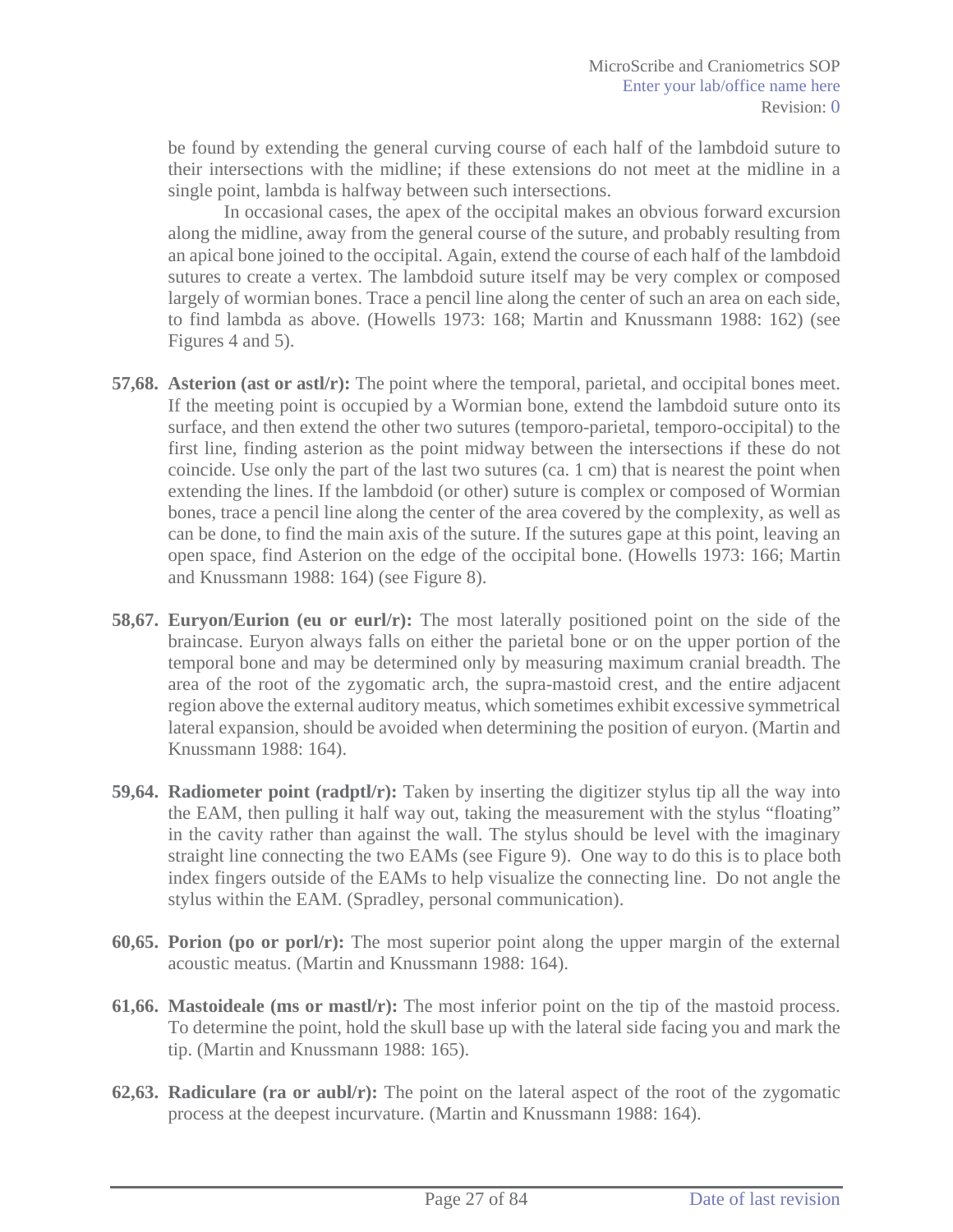- **69. Opisthion (o or ops):** The point on the inner border of the posterior margin of the foramen magnum in the mid-sagittal plane (see Figure 12). (Martin and Knussmann 1988: 163).
- **70. Basion (ba or bas):** The point at which the anterior border of the foramen magnum is intersected by the mid-sagittal plane opposite Nasion (na). In rare cases the determination of the position of basion may be made difficult by a thickening of the anterior margin (see Figure 13). (Howells 1973: 166).
- **71,72. FOB Point (fobl/r):** Instrumentally determined, widest breadth of foramen magnum, perpendicular to foramen magnum length. This point is on the inner border of the lateral margins, not on the endocranial or ectocranial surfaces of the foramen magnum margin. Mark left and right sides prior to digitizing. (Spradley, personal communication).
- **73. Hormion (ho or hor):** Median point where the vomer and sphenoid bones meet (see Figure 14). (Caple and Stephan 2016: 871).
- **74. Alveolon (alv):** The point where the mid-sagittal plane of the palate is intersected by a line connecting the posterior borders of the alveolar crests. To assist in locating the point, place a thin rubber band or wire against the posterior margins of the alveolar processes of the maxilla. (Martin and Knussmann 1988:167).
- **75. Staurion (sr or staur):** Point of intersection between the median and interpalatine suture and transverse palatine suture (Frassetto, 1918; Skrzat et al., 2003). In some skulls, the two halves of the transverse palatine suture do not meet at the same point on the median plane; in these cases, the point nearer to the [incisive fossa] was considered. (Moreira et al. 2008).
- **76,78. Ectomolare (ecm or ecml/r):** The most lateral point on the buccal surface of the alveolar margin. This point is generally positioned on the alveolar margin of the second maxillary molar. (Martin and Knussmann 1988: 167).
- **77. M1 Anterior Point (avrpt):** On the alveolus, at the anterior/mesial margin of the left first molar, at approximately the level where the root enters the alveolus (Figure 15). (Spradley, personal communication).
- **79. Pogonion (pg or malapt):** Most anterior median point on the mental eminence of the mandible. (Caple and Stephan 2016: 871).
- **80. Gnathion (gn or gniipt):** The lowest point on the inferior margin of the mandibular body in the mid-sagittal plane. Frequently, gnathion is not the most inferiorly located point of the mandible, as the more laterally placed elements of the mandible may be extending far more inferiorly. This is particularly the case in mandibles with broad and square chin development. (Martin and Knussmann 1988: 167).
- **81. Infradentale (id or gnispt):** The point between the lower incisor teeth where the anterior margins of the alveolar processes are intersected by the mid-sagittal plane. (Martin and Knussmann 1988: 167).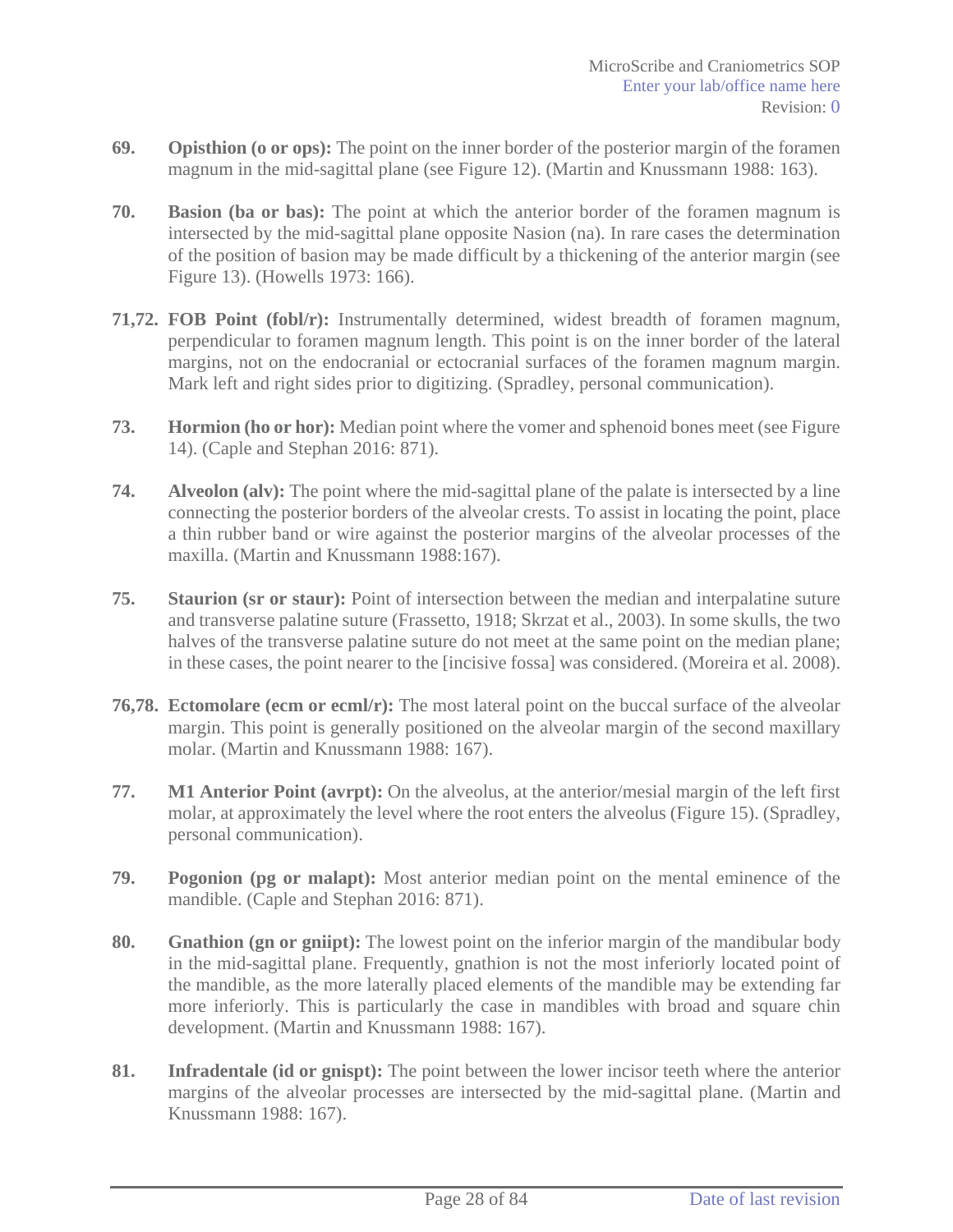- **82. HMF inferior point (hmfipt):** The *inferior* point when HMF is instrumentally determined with a sliding caliper; the maximum distance from the alveolar process to the inferior border of the mandible, perpendicular to the mental foramen (Martin and Knussmann 1988: 183). Mark point with pencil.
- **83. HMF superior point (hmfspt):** The *superior* point when HMF is instrumentally determined with a sliding caliper; the maximum distance from the alveolar process to the inferior border of the mandible, perpendicular to the mental foramen (Martin and Knussmann 1988: 183). Mark most *superior* point with pencil.
- **84. TMF buccal point (tmfbpt):** The *buccal* point when TMF is instrumentally determined with a sliding caliper; the maximum breadth of mandibular body at the level of the mental foramen, roughly perpendicular to the long axis of the mandibular body, but the orientation is highly variable from individual to individual. (Martin and Knussmann 1988: 183). Mark point with pencil.
- **85. TMF lingual point (tmflpt):** The *lingual* point when TMF is instrumentally determined with a sliding caliper; the maximum breadth of mandibular body at the level of the mental foramen, perpendicular to the long axis of the mandibular body. (Martin and Knussmann 1988: 183). The point should be approximately on the opposite side of the bone from the mental foramen. The point should be on or very near the mental foramen. (Ousley, personal communication). Mark point with pencil.
- **86,101 Gonion (go or gonl/r):** Point on the mandible where the inferior margin of the mandibular corpus and the posterior margin of the ramus meet, i.e., the point on the mandibular angle which is directed most inferiorly, posteriorly, and laterally. If the mandibular angle is not pronounced, position the mandible with the angle facing upward. Gonion is positioned at the highest point of the curvature where the posterior margin of the ramus and the inferior border of the body meet. The point can also be found with the assistance of a mandibulometer by halving the mandibular angle and marking the point on the lateral border of the angle. When measuring the bigonial diameter the most lateral position of the angles should be chosen as measuring points. (Martin and Knussmann 1988: 168).
- **87,100 Mandibular angle base (man(l/r)ipt):** Posteroinferior to gonion (go), taken on the mandibulometer or the work surface, not on the mandible. This landmark replicates the point at which the imaginary lines for maximum ramus height (XRH) and mandibular length (MLN) intersect (i.e., where the mandibulometer horizontal base and the posterior board meet. This landmark is used to calculate maximum ramus height (XRH), mandibular length (MLN), and mandibular angle. (Ousley, personal communication).
- **88,99. Coronion (cr or coronl/r):** The tip of the coronoid process of the mandible. (Caple and Stephan 2016: 872).
- **89,98. Inferior mandibular notch point (imnptl/r):** Point at the deepest incurvature of the mandibular notch (between the coronoid and the condyle), on the margin of the notch.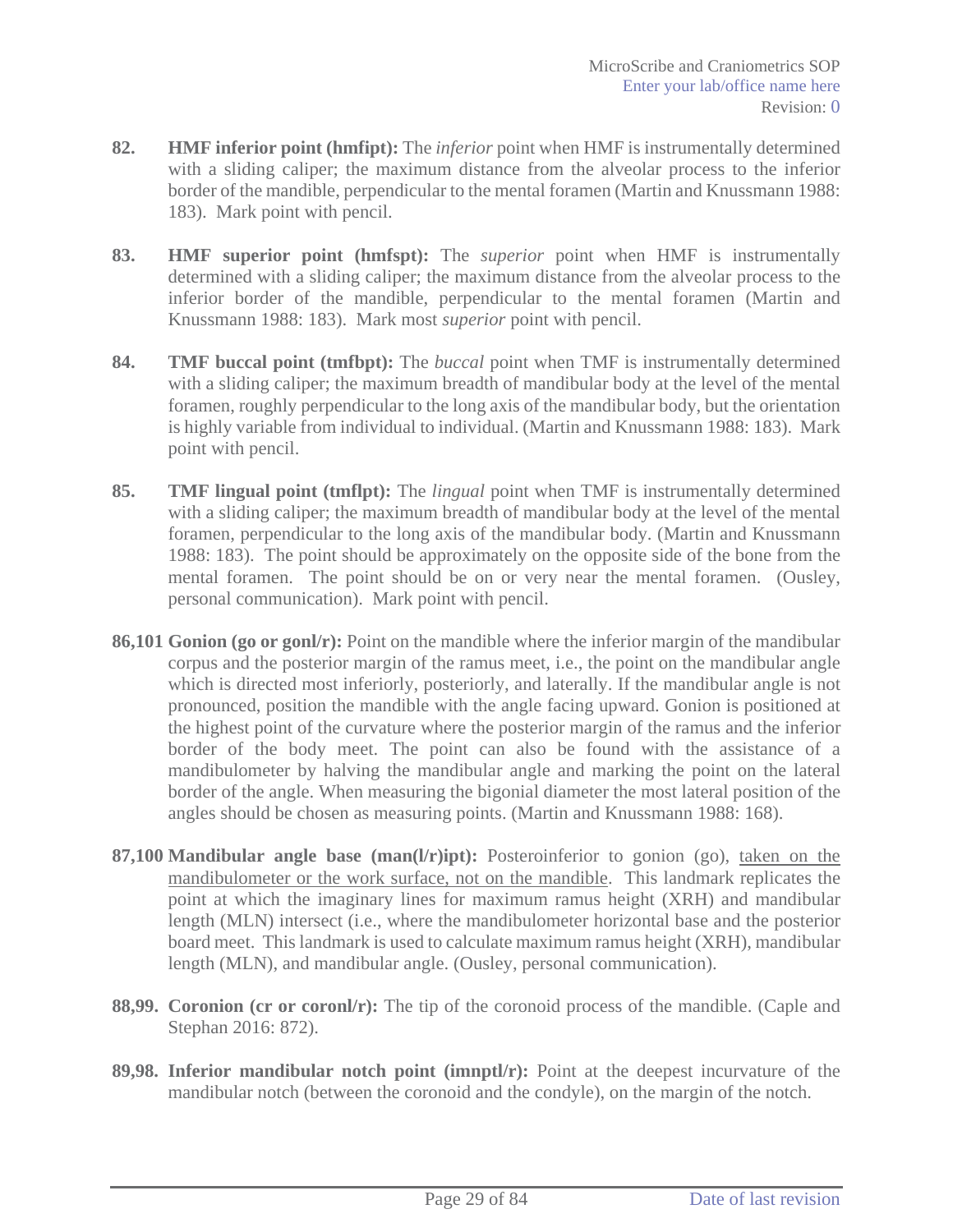- **90,97. Condylion laterale (cdl or latcndl/r):** The most lateral points of the mandibular condyles. (Martin and Knussmann 1988: 168).
- **91,95. Sup condyle (supcnd(l/r)S):** Most distant point on the mandibular condyle from the gonial angle. Instrumentally determined with a mandibulometer, if possible (i.e., point at which the horizontal plate of the mandibulometer rests on the condyle when the mandible is stabilized between the anterior and posterior movable boards). Mark with a pencil.
- **92,96. Sup condyle post (supcnd(l/r)P):** Most *posterior* point on the mandibular condyle. Replicating the point at which the posterior aspect of the mandibular condyle would rest against the movable posterior board of the mandibulometer. Mark with a pencil. This landmark is used to calculate maximum ramus height (XRH) and mandibular angle. (Ousley, personal communication).
- **93,94. Condylion mediale (cdm or medcndl/r):** Most medial point on the mandibular condyle. (Caple and Stephan 2016: 872).
- **102. WRB posterior point (wrbppt):** Instrumentally determined with sliding caliper; the minimum breadth of mandibular ramus, perpendicular to the posterior border of the ramus; taken at the "waist" of the ramus where the distance between the anterior and posterior margins of the ramus is smallest. (Martin and Knussmann 1988: 183). Mark point on *posterior* ramus margin with pencil.
- **103. WRB anterior point (wrbapt):** Instrumentally determined with sliding caliper; the minimum breadth of mandibular ramus, perpendicular to the posterior border of the ramus; taken at the "waist" of the ramus where the distance between the anterior and posterior margins of the ramus is smallest. (Martin and Knussmann 1988: 183). Mark point on *anterior* ramus margin with pencil.
- **Arc. Rhinion (rhi):** Most rostral (anterior) point on the internasal suture. Cannot be determined accurately if nasal bones are broken distally. (Caple and Stephan 2016: 872).While this is not landmark taken in 3-Skull, the definition is needed for understanding how to measure the nasal arc.

### **References**

Caple J, and CN Stephan. 2016. A Standardized Nomenclature for Craniofacial and Facial Anthropometry. *International Journal of Legal Medicine*, 130: 863–879.

Frassetto F. 1918. *Lezioni di Antropologia*. 2nd Ed. Milano: Ulrico Hoepli. p. 187.

Langley NR, LM Jantz, SD Ousley, RL Jantz, G Millner. 2016. *Data Collection Procedures for Forensic Skeletal Material 2.0*. Forensic Anthropology Center: Knoxville, TN.

Howells WW. 1973. *Cranial Variation in Man: A Study by Multivariate Analysis of Patterns of Difference Among Recent Human Populations*. Papers of the Peabody Museum of Archaeology and Ethnology, 67. Harvard University, Cambridge Massachusetts.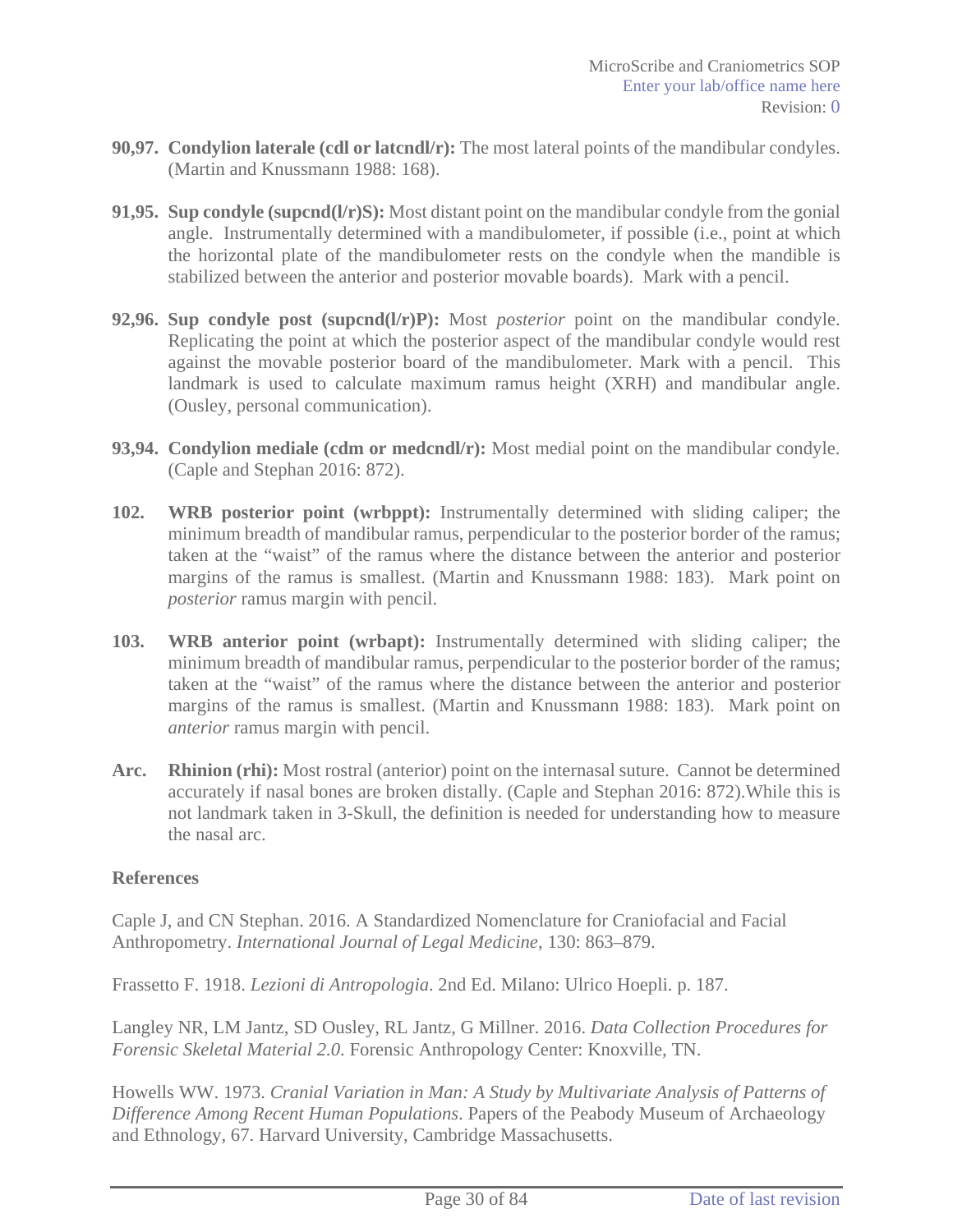Martin R, and R Knussmann. 1988. *Anthropologie: Handbuch der vergleichenden Biologie des Menschen*. Stuttgart: Gustav Fischer.

Moreira RS, EA Sgrott, H Stuker, LG Alonso, RL Smith. 2008. Palatal Asymmetry During Development: An Anatomical Study. *Clinical Anatomy*, 21(5): 398–404.

Skrzat J, D Holiat, J Walocha. 2003. A Morphometrical Study of the Human Palatine Sutures. *Folia Morpholgica*, 62(2): 1–9.

Slice DE, and A Ross. 2009. *3D-ID: Geometric Morphometric Classification of Crania for Forensic Scientists*. Florida State University, Tallahassee, FL. Accessed on July 3, 2017 (https://docs.google.com/viewer?a=v&pid=sites&srcid=M2QtaWQub3JnfDNkLWlkLW9yZ3xn eDo0NDk0MjM2ZDgzMWVlMDEz).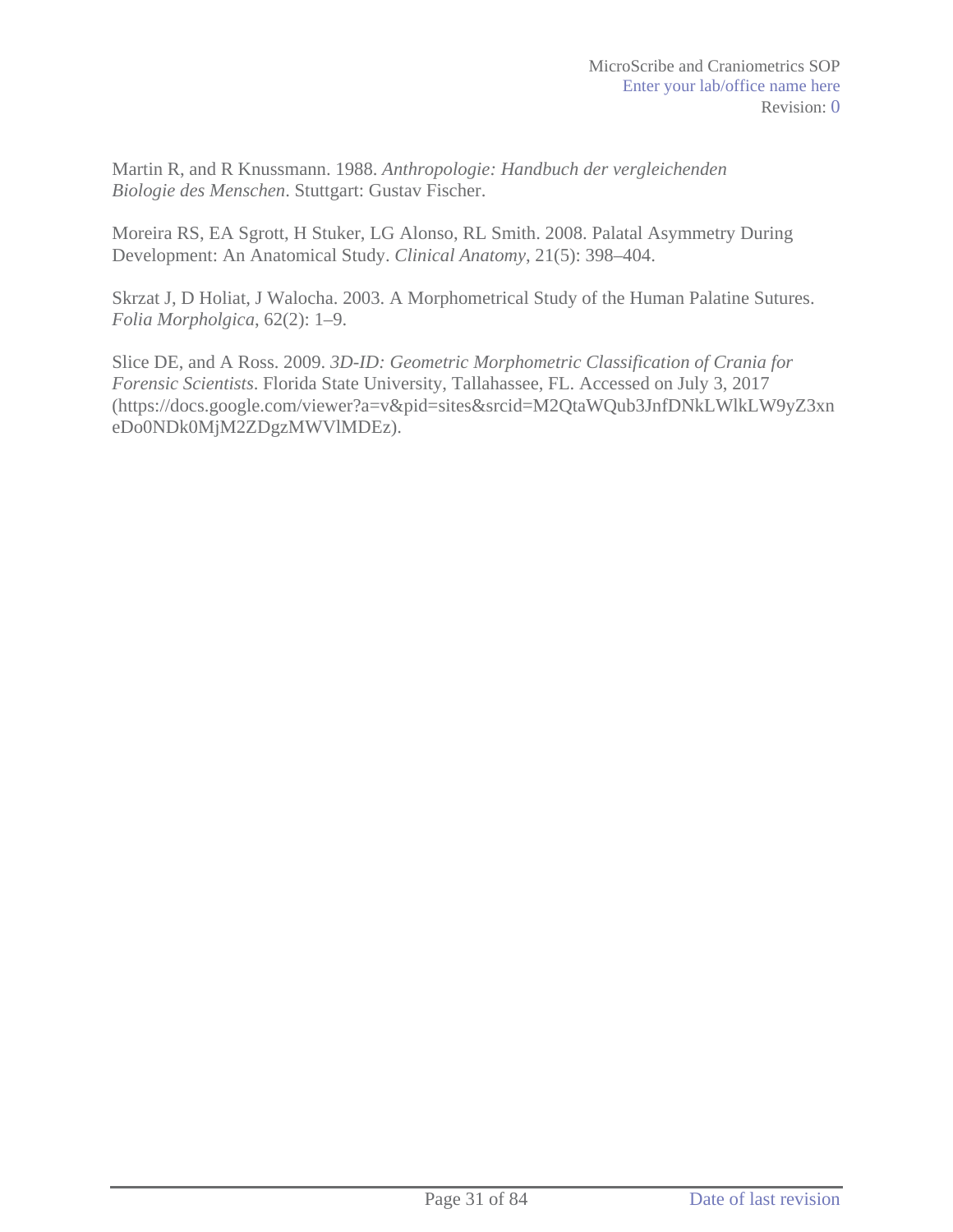#### **Appendix 3: Howells (1973) Landmark Definitions**

The landmarks and measurements written below are the original Howells  $(1973)^1$ definitions, corresponding notes, and citations. The information was retrieved from the original publication and from the following web address: http://www.cleber.com.br/howells.html. They have been included to demonstrate the complexity of the definitions and to provide a comprehensive accounting for how the original instruments were used to located these landmarks. It is advised that these definitions be consulted when a question about the exact placement of a landmark arises.

#### **HOW TO READ HOWELLS:**

- The two or three letters after the name of the landmark or measurement (either lower case or capital) is the abbreviation (e.g., "as" for Asterion, "fm:a" for Frontomalare anterior, "BNL" for Basion-nasion length).
- The alphanumeric code after the measurement abbreviation (e.g., "Ia," IIa," "IIIa," "IIb," "IIIb," "IIIc," and "IIId") refers to the original instruments used by Howells. These instruments are listed below following the definitions. Some, such as the sliding (IIb) and spreading calipers (Ia) we still use today, but others (i.e., radiometer (IIIb) and simometer (IIIc)) we do not. These have been replaced by the digitizer.
- $\bullet$  The landmark/measurement definition is the first italicized sentence(s). The nonitalicized text that follows provides further clarification.
- $\bullet$  The various letters in parenthesis or following "Equivalent definition" (e.g., M, V, BR, MH, B, AD, BM, HW, K, P, T, W, and WM) are Howells' sources. The full citations are listed in Howells' bibliography located below, after the instrument descriptions.

#### **Asterion as**

*The common meeting point of the temporal, parietal, and occipital bones, on either side*.

 If the meeting point is occupied by a wormian bone (os astericum), extend the lambdoid suture onto its surface, and then extend the other two sutures (temporo-parietal, temporooccipital) to the first line, finding asterion as the point midway between the intersections if these do not coincide (BM). Use only the part of the last two sutures (ca. 1 cm) which is nearest the point, in finding these directions.

 If the lambdoid (or other) suture is complex or composed of wormian bones, trace a pencil line along the center of the area covered by the complexity, as well as can be done, to find the main axis of the suture.

 If the sutures gape at this point, leaving an open space, find asterion on the edge of the occipital bone.

Equivalent definitions: BM, M, K, BR

#### **Basion ba**

 $\overline{a}$ 

*On the anterior border of the foramen magnum, in the midline, at the position pointed to by the* 

<sup>1</sup> Howells WW. 1973. *Cranial Variation in Man: A Study by Multivariate Analysis of Patterns of Difference Among Recent Human Populations*. Papers of the Peabody Museum of Archaeology and Ethnology, 67. Harvard University, Cambridge Massachusetts.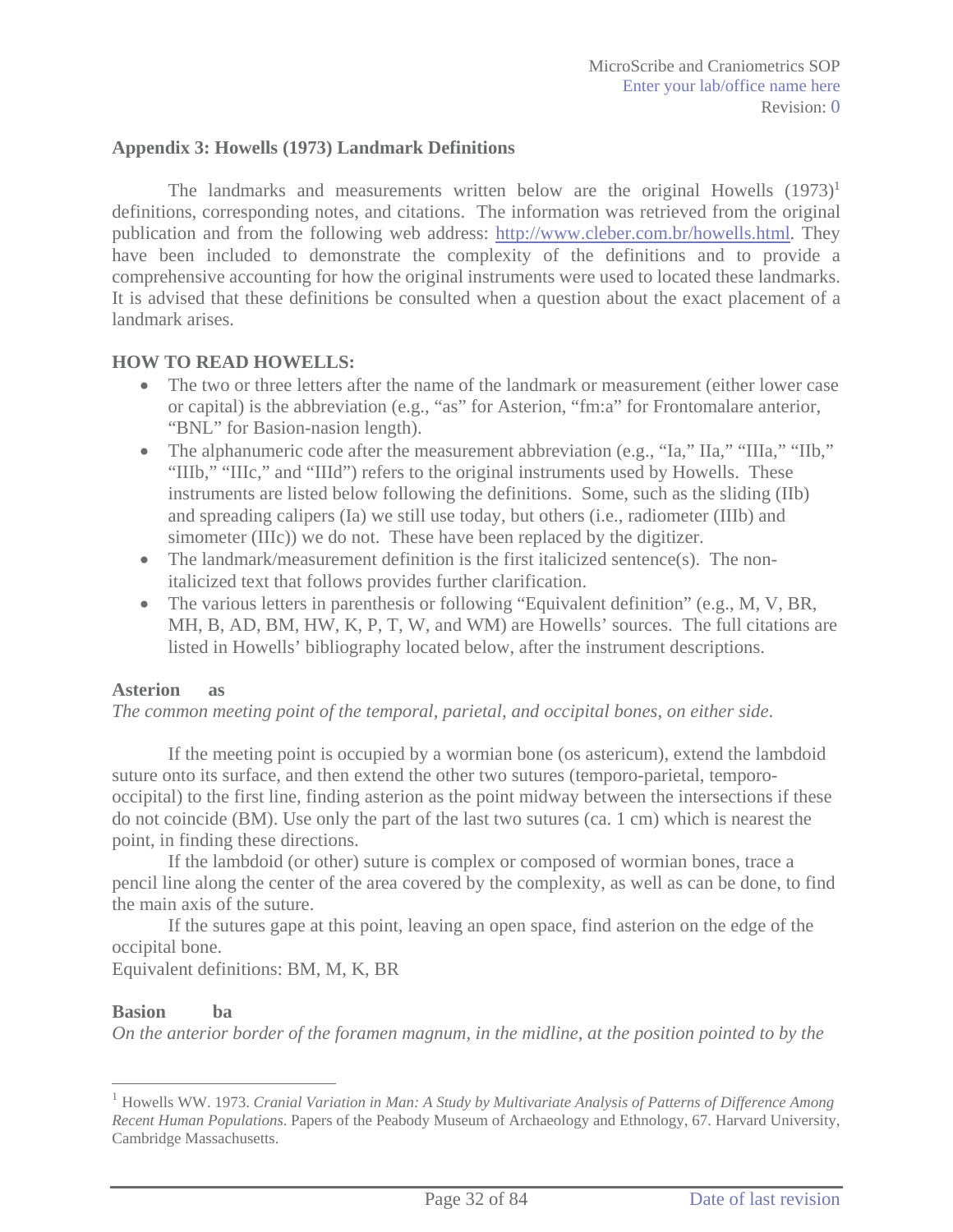*apex of the triangular surface at the base of either condyle, i.e., the average position from the crests bordering this area. Mark carefully with a pencil*.

 In the most usual specimen the border of the foramen will have a thickness of 1-2 mm and a rounded edge. The position chosen will be about half way between the inner border directly facing the posterior border (opisthion) and the lowermost point on the border, i.e., between the points usually designated endobasion and hypobasion respectively. As a practical matter, the point will almost always be the endpoint of the basion-nasion length if the caliper is applied here so as to find a maximum. It will correspond with endobasion only if there is a thin, sharp border to the foramen.

The variation in structure here is considerable: in thickness of the border, and in the presence of a small tubercle or a larger articular surface. In the case of the former, displace basion to one side or the other; in the case of an articular surface, place the point on this, trying to estimate the position from directions above.

To estimate basion in a damaged skull, use a transverse line connecting the posterior limits of the bases of the spinous processes on either side. The elevation of basion in such a case can, however, be only guessed at.

Notes:

- 1. There is no actual anatomical point "basion," but only a variety of conventions to establish a point at this site. Buxton and Morant (BM) have reviewed the problems involved extensively. The definition used here is meant to correspond with theirs (which I find a little difficult to apply), and at least not to diverge from it; it reads: "the inferior point in that plane of the basi-occipital region bounding the foramen."
- 2. If basion is to be used for several different measurements, and above all for the establishment of angles and facial triangles, it must without question be not only a unique point but one which can be used in all the measurements intended. This makes most undesirable the acceptance of two separate points (M, V, K), a lower (hypobasion) and a posterior (endobasion) merely for convenience in taking individual measurements, or finding maximum readings in so doing, e.g., basion-bregma height, or basion-prosthion length.

Equivalent definitions: BM

### **Bregma br**

*The posterior border of the frontal bone in the median plane*.

Normally this is the meeting point of the coronal and sagittal sutures. The latter may diverge from the midline here, however, and should not then be followed. (Metopic sutures should be disregarded.)

More commonly, the coronal suture may project slightly backward in a small point here, from the general smooth curve of the suture on either side; or the two halves of the suture may meet in a short antero-posterior line, i.e., one half may lie forward of the other where they reach the midline. In these and similar cases, the general course of the suture as a whole should be lightly drawn with a pencil, and the bregma established on this. The point should mark the limits of the frontal and parietal segments of the vault generally, not minor sutural variations.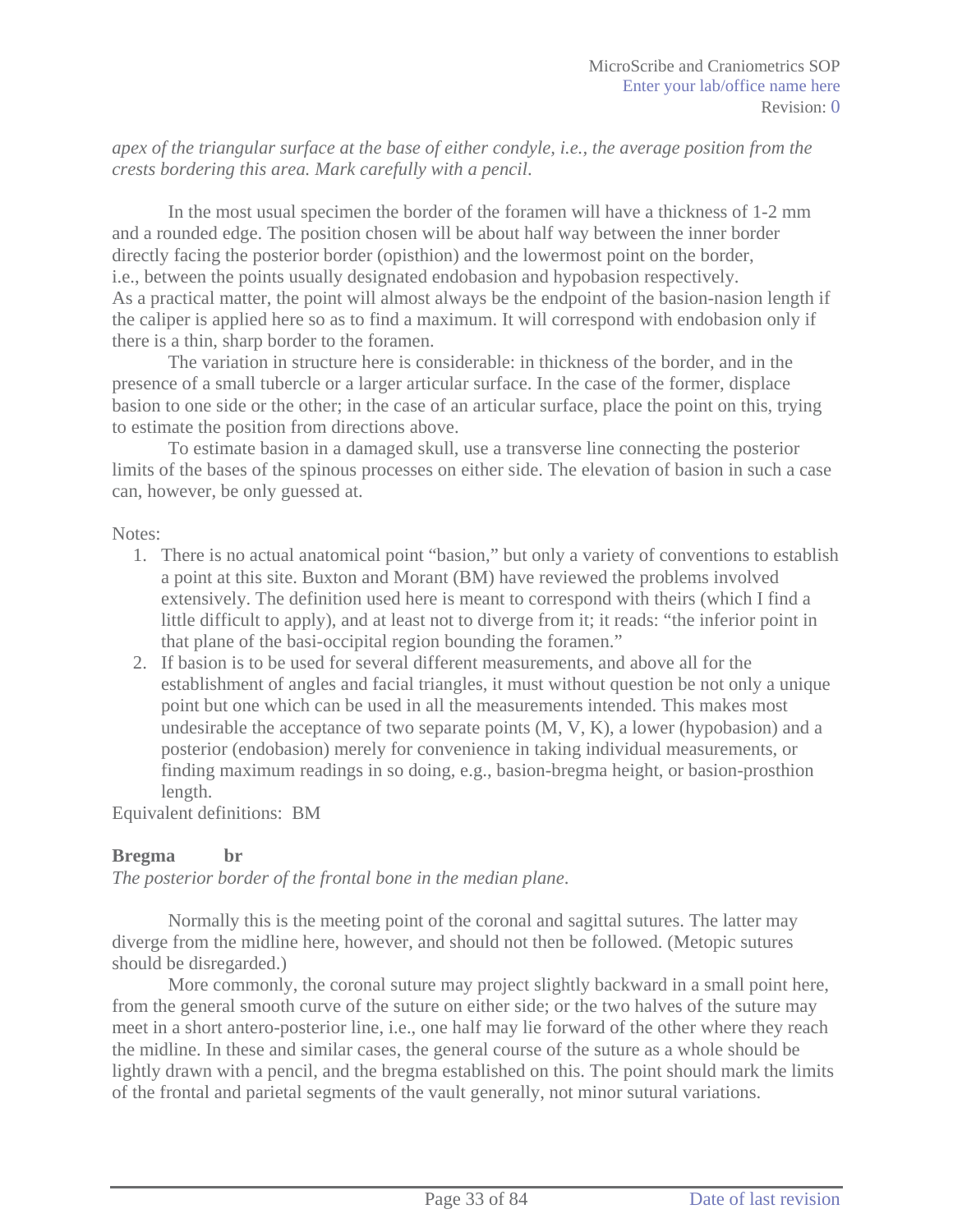If the coronal suture is nearly obliterated, its course must be established from any remaining traces: if it is completely obliterated, there is nothing to do but estimate the position of bregma.

The sutures may meet with rounded external edges, resulting in a cleft or depression at their junction. Bregma is then to be established "in the air" (BM), i.e., in its correct position but at the level of the general surface of the bone and not, by sinking the caliper point into such a fissure in measuring, below this surface. Some device, such as displacing bregma slightly to one side in the same transverse plane, may be followed.

In any other questionable case where such a choice may be necessary, bregma is considered to be on the frontal bone.

Equivalent definitions: M, BR, K, (BM).

#### Notes:

Buxton and Morant (BM) reject Martin's recommendation to place bregma in the midline by projecting forward the general course of the sagittal suture, which they consider may be asymmetrical throughout its length; instead they would use the anterior extremity of the sagittal suture even if it does appear to be asymmetrically placed. This conflicts with the aim of finding the essential border of the frontal bone in the median plane.

## **Dacryon dk**

*The apex of the lacrimal fossa, as it impinges on the frontal bone. Mark with a pencil point on both sides.*

In the ideal well-preserved specimen, the groove will be clearly defined and sharply apexed, the apex corresponding well with the inner wall of the orbit as viewed by sighting. The groove will be bisected by the lacrimo-maxillary suture, which will meet the fronto-lacrimal and fronto-maxillary sutures (the frontal bone) at the groove's apex. The inner border of the orbit, curving down from above, will form a slight promontory overhanging the apex of the groove and just lateral to it. The point determined should be on the frontal bone.

There is much variation from the above pattern: the fossa may be shallow with a broad or ill-de-fined apex; the suture may be obliterated; the lacrimal bone itself may be absent anatomically or lost post mortem. Approximate the point defined above, i.e., the apex, by using, in **order of priority**:

- **(a)** the lacrimal fossa observed from directly above, a view which makes it easy to determine its course and the proper point of its apex;
- **(b)** the promontory on the frontal bone the best guide when the lacrimal bone is broken out entirely;
- **(c)** the posterior border of the fossa the point never lies posterior or lateral to it, but may approach it;
- **(d)** the lacrimo-maxillary suture, when the structures are whole but the form of the fossa is shallow and undefined;
- **(e)** there is often a small foramen just at the apex of the fossa, which may be used as a guide, though it is apt to lie slightly mesial to the apex proper.

Notes:

1. Dacryon is traditionally defined as the meeting point of the frontal, maxillary, and lacrimal bones (or of the sutures involved). Such a point is less easy to establish in most skulls than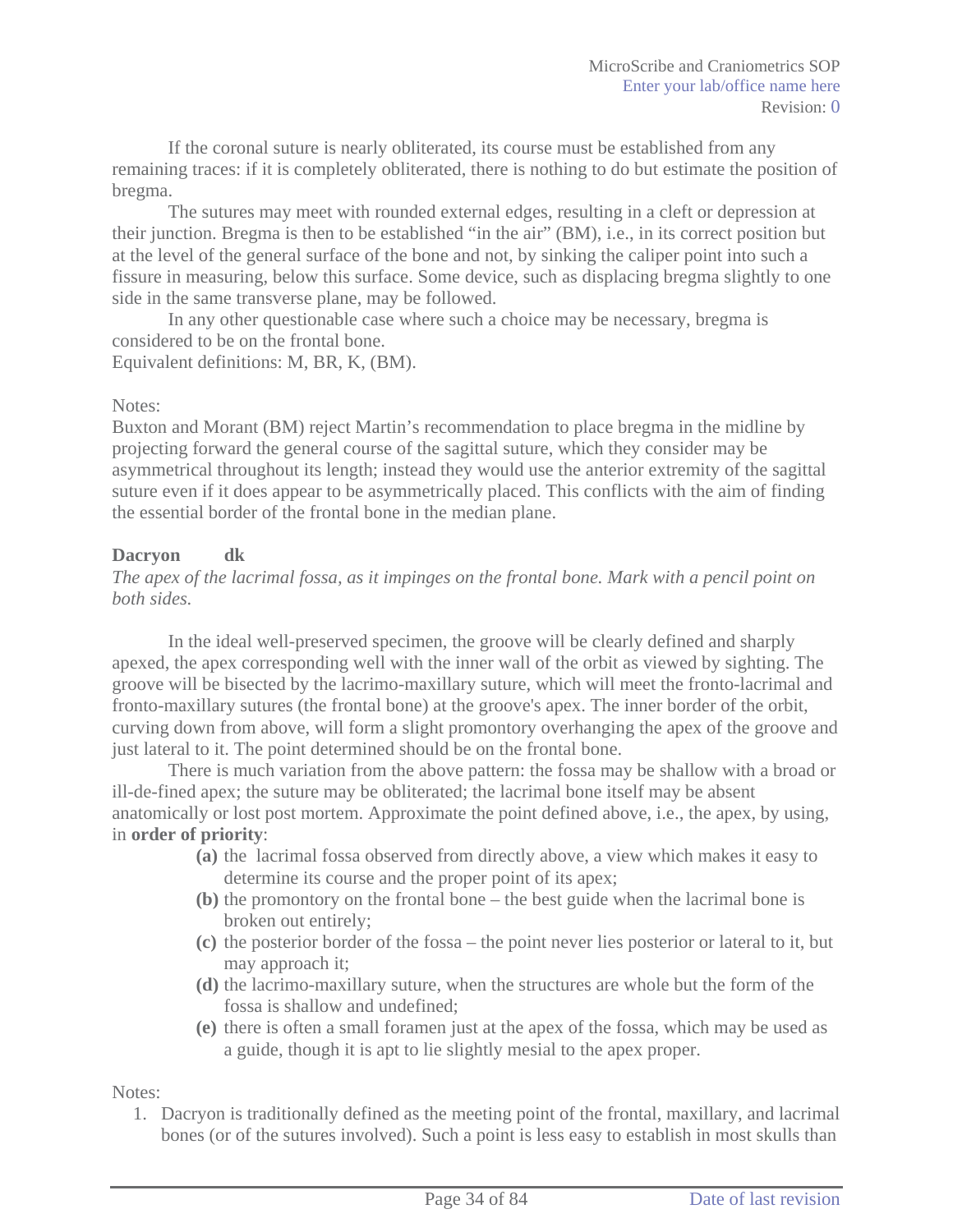this would imply, and the definition substituted here is meant to have a more specific basis structurally (the lacrimal fossa), so that a search for it in difficult cases has a guiding principle and does not depend on a sutural configuration which is unreliable in several ways.

2. There is no satisfactory landmark for the inner border of the orbit. Broca (1875) defined and named dacryon for the purpose, but after long general use it was abandoned by both British (B) and French (V) workers in favor of maxillofrontale, defined as the intersection of the fronto-maxillary suture and the anterior lacrimal crest or its penciled extension. In effect this is the upward extension of the lower border of the orbit. In a review of these problems by Piquet (1954) she gives evidence that orbit breadth is less variable when measured from maxillofrontale than when measured from dacryon, and adds, as arguments for using the former, the fragility of the lacrimal bone (which does not affect maxillofrontale) and the propriety of including the lacrimal fossa in the orbit when measuring breadth.

I have preferred dacryon for the present study for these reasons:

- (a) Maxillofrontale is indeed not difficult to find, and use for purposes of orbital breadth, but in fact in most cases its location is somewhat vague and it is without clear structural meaning as a point.
- (b) Maxillofrontale is, not usually visible so clearly on the orbital margin as diagrams of cranial points (e.g., Martin, fig. 290) might imply; dacryon, as defined here, is more definitely related both to the upper border and the lacrimal fossa, and is closer to the actual margins of the orbit and of the inter-orbital space than is maxillofrontale.
- (c) In addition to wanting a point with a clear anatomical basis, this point is used in measurements in an antero-posterior direction (e.g., dacryon subtense), and not in orbit width only; dacryon is more serviceable for these.

### **Ectoconchion ek**

### *The intersection of the most anterior surface of the lateral border of the orbit and a line bisecting the orbit along its long axis. Mark both sides with a pencil*.

Hold the flat of a pencil lead so that this surface is perpendicular to the median plane of the skull, i.e., tangent to the most anterior curvature of the orbital margin, and use it to draw a line along this crest. Turn the skull so as to be able to sight along the long axis of the orbit, however oblique, and to bisect the orbit visually, with the pencil as a sighting guide. Make a tick with the pencil where this axis appears to intersect the line already made.

### Note:

This does not appear to coincide with Martin's point, although it may in many cases where the orbital border is sharp. Martin's definition (p. 621) and diagram clearly refer to the "orbital margin," without reference to the anterior position of this. Here, the point is on the line of the true profile of the orbit, the most anterior crest, and relates to measures of facial flatness as well as to orbital width.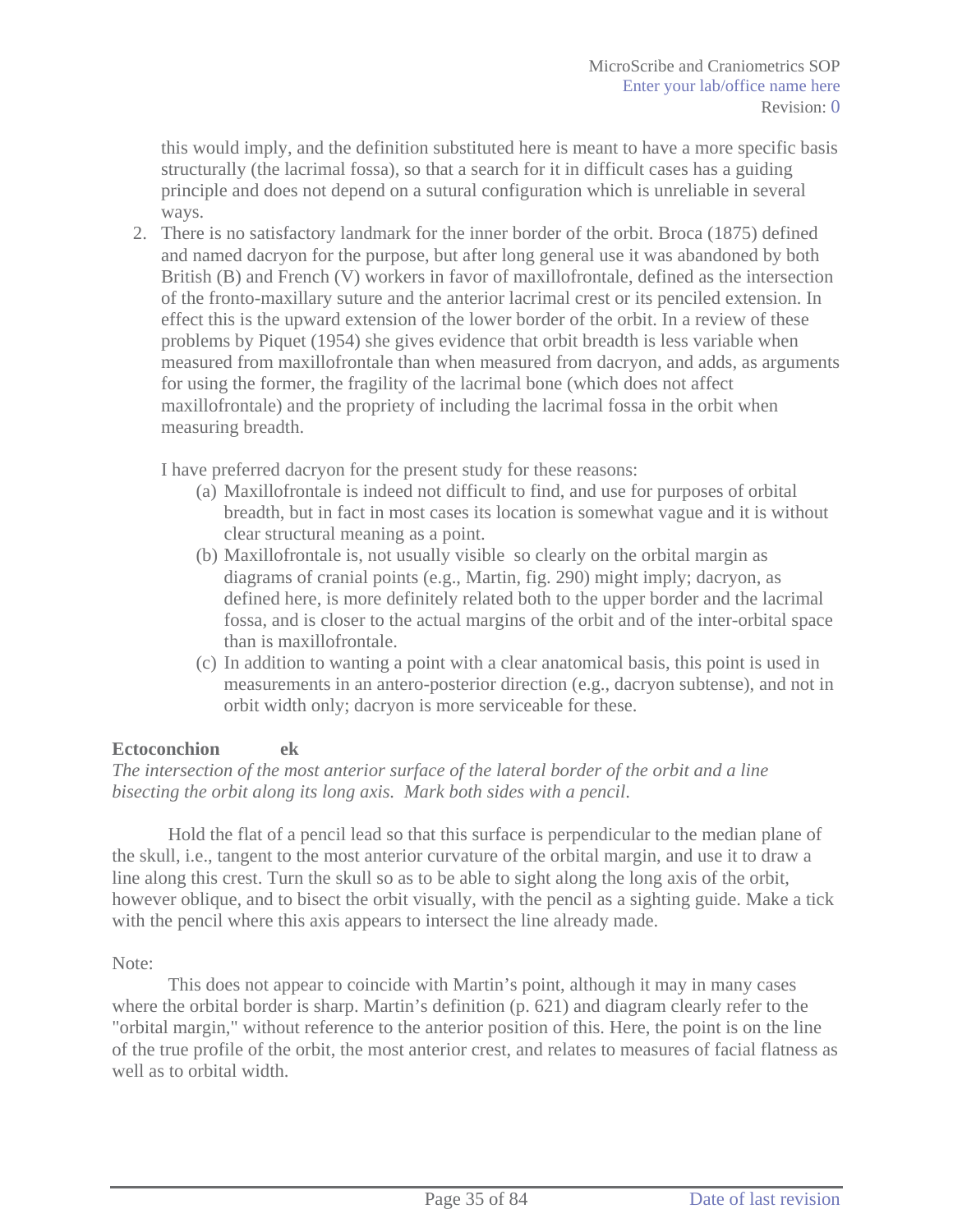#### **Frontomalare anterior fm:a**

*The most anterior point on the fronto-malar suture. It may be found with the side of a pencil lead held in the transverse plane*.

This is neither the orbital nor the temporal point of the suture (Martin's frontomalare orbitale and temporale respectively), nor is it the line of the orbital border. It is strictly the most anteriorly projecting point, and is used for measurements relating to such projection.

The suture may be, and usually is, quite irregular in its course here. No corrective for this is offered: the point is placed on the suture wherever it may lie.

#### **Lambda la**

*The apex of the occipital bone at its junction with the parietals, in the midline*.

This is normally the meeting of the sagittal and lambdoid sutures, but must be placed in the midline. The ruling principle, as in the case of bregma, is to divide the parietal and occipital segments of the sagittal section of the skull (BM).

There is often an intercalary or apical bone at the site, in which case lambda is to be found by extending the general curving course of each half of the lambdoid suture to their intersections with the midline; if these extensions do not meet the midline in a single point, lambda is halfway between such intersections (BM).

In occasional cases, the apex of the occipital makes an obvious forward excursion along the midline, away from the general course of the suture, and probably resulting from an apical bone joined to the occipital. The same procedure as immediately above is followed.

The lambdoid suture itself may be very complex or composed largely of wormian bones. Trace a pencil line along the center of such an area on each side, to find lambda as above. Equivalent definitions: BM, BR, (M)

#### **Nasion na**

*The intersection of the fronto-nasal suture and the median plane. Mark with a pencil*.

This does not refer to the internasal suture in any way. If there is irregularity near the midline, rectify the general curve of the fronto-nasal suture with a pencil so as to find the correct level for nasion.

Except for this last, a general rule is to consider nasion as on the frontal bone (BM, V). I.e., if the fronto-nasal suture forms a cleft or gap, locate nasion on the midline just at the angle between the facial and sutural surfaces of the frontal bone itself. Equivalent definitions: BM, V, M.

#### **Opisthion os**

*The inferior edge of the posterior border of the foramen magnum in the midline*.

The posterior border is virtually always either a sharp edge or one which makes a clear angle between the external surface and the actual border of the foramen. Equivalent definitions: BM, V (?)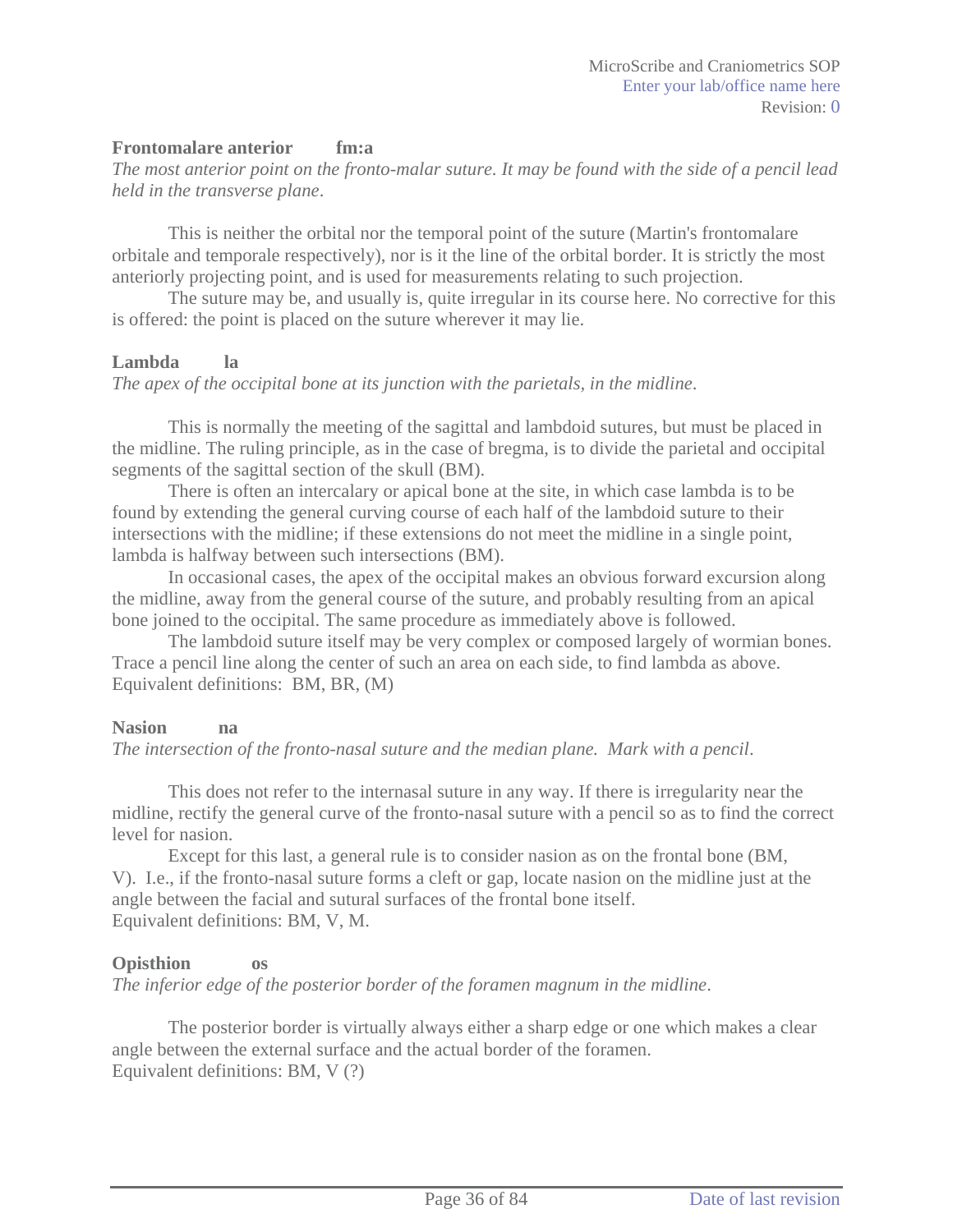#### **Prosthion** pr

*The most anteriorly prominent point, in the midline, on the alveolar border, above the septum between the central incisors. Mark with a pencil*.

This most anterior point (with the skull erect in a position corresponding to the eye-ear plane) is generally easily seen, but if the bone descends smoothly into the inter-incisor septum, while also continuing to slope forward, find the point in the general line of the border elsewhere along the gum. There is apt to be a thickening or reinforcement of the border slightly below the arcs of exposure of the tooth roots along the row, especially if there has been some slight (not marked) retraction of the edges of the alveoli—this is the level sought for prosthion.

Because of frequent damage, and of ante-mortem loss or avulsion of the incisors, location of prosthion for actual measurement may be difficult, resulting in the need for approximations or estimates of its original position. Sighting along the border on either side of the central region will help.

The point is often slightly recessed between the incisors themselves. If the recession is exceptionally deep, the point should correspond to the center of a more gentle concavity, i.e., about that which would meet the rounded tip of the spreading caliper, so that this may be used directly in measuring basion-prosthion length.

Notes:

- 1. See note #2 under basion. There can be only one landmark for measuring and defining angles in this region. Prosthion, as here defined, is decidedly more suitable than the inferior tip (alveolar point, alveolare) of the process between the incisors, because natural variation, damage and resorption all affect the latter to a greater degree.
- 2. Historically, after a period of confusion (P), both the German (M) and the French (V) schools accepted the usage of two points for vertical and horizontal measurements respectively, i.e., hypo-prosthion and exoprosthion (V). The Biometric Laboratory on the other hand recognized the difficulty of two points (P, BM), and selected the lower alveolar point, or alveolare—as the single point for use. Pearson (P) defined prosthion as the "point in which the geodesic on the anterior surface of the alveolar arch between the midpoints of the anterior faces of the middle incisors at the anterior alveolar border meets the incisive suture," which seems to correspond with the definition here.

Equivalent definition: P.

#### **Stephanion st**

*The intersection of the coronal suture and the limit of the temporal muscle (the inferior temporal line). Mark with a pencil on both sides*.

The temporal line is generally divided before reaching the suture; if not, the upper limit is used. The lower line may follow a mutual course with the suture for a short distance, in which case the posterior end of this course is used. In general, it may help to imagine the point as the end of the inferior temporal line on a detached frontal bone.

In some skulls surface erosion or poor definition make finding the point difficult. Better definition on one side may help on the other. Also, the point usually coincides with the lower end of the pars complicata of the suture, if this is discernible.

Note: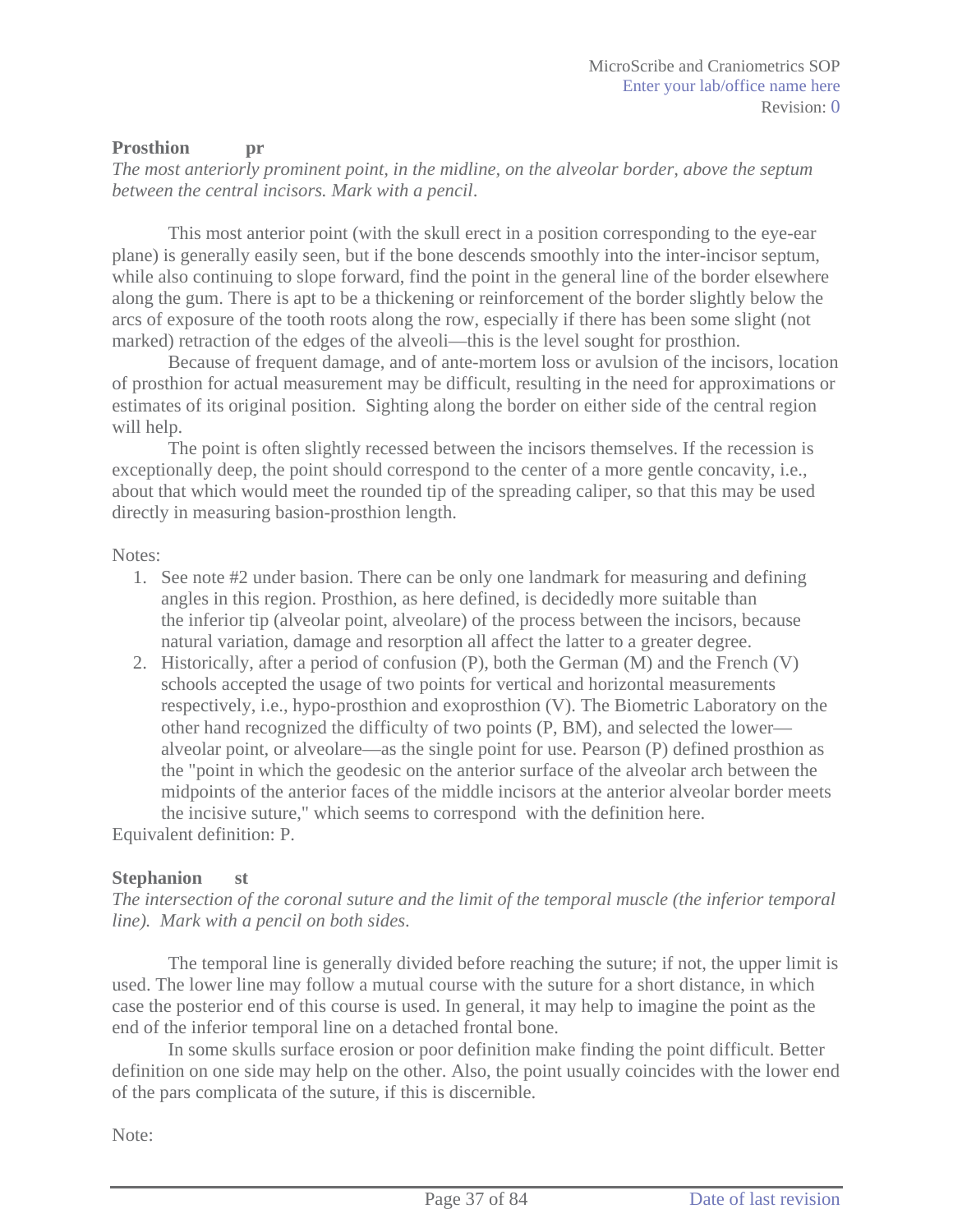Broca defined stephanion as a region along the suture, ending below where the suture changed from complicated to simple, this point being the one to use in measuring. This usually coincides with stephanion as defined above.

Equivalent definitions: (BR), M, V.

#### **Subspinale ss**

*The deepest point seen in the profile below the anterior nasal spine*.

Practically, this relates to the deepest points found in measuring zygomaxillary subtense and subspinale radius; and one must bear in mind that the point is on the crest, or profile, not in the fissure of the intermaxillary suture.

If the nasal spine is small or eroded, the point is difficult to locate. It should not be placed internal to the outermost limit of the lower border of the aperture. Equivalent definition: M.

#### **Zygomaxillare anterior zm:a**

*The intersection of the zygomaxillary suture and the limit of the attachment of the masseter muscle, on the facial surface. Mark with a pencil on both sides*.

In very rare cases, and in association with an os japonicum, the suture runs more posteriorly, and over a centimeter lateral to the anterior end of the masseter attachment. It then is apt to be located beyond the angle of the malar; in such cases it is recommended that the point be placed on the facial surface, on the masseter limit, not more than 6-8 mm from the anterior end of the masseter area. If obliteration makes the facial part of the suture difficult to follow, inspection of its course, if present, on the internal surface of the arch may help.

#### Notes:

- 1. This is not the point defined by Martin (p. 621) and used by Woo and Morant, which is the lowermost end of the zygomaxillary suture, not facial in position. Such a point is not useful (Woo and Morant to the contrary) for measurements of facial flatness and projection, and the point defined here is that used by Russian anthropologists.
- 2. A better point for most of the same purposes would probably be the most anterior point on the masseter attachment on the facial surface. It is difficult to see the usefulness of the suture for these purposes. However, such a point has not been used, except approximately by Landauer.

Equivalent definition: AD.

#### **Zygoorbitale zo**

*The intersection of the orbital margin and the zygomaxillary suture. Mark with a pencil*.

Since the orbital border is usually softly rounded here, the point should be found midway between the facial and orbital surfaces.

A small process of the malar may extend several millimeters mesially from the rest of the bone just here, pushing the suture and point well inward along the orbital margin, and increasing the measurement of malar length by the length of this sliver. As a convention, the point is never placed mesial to the plane of the medial border of the infraorbital foramen.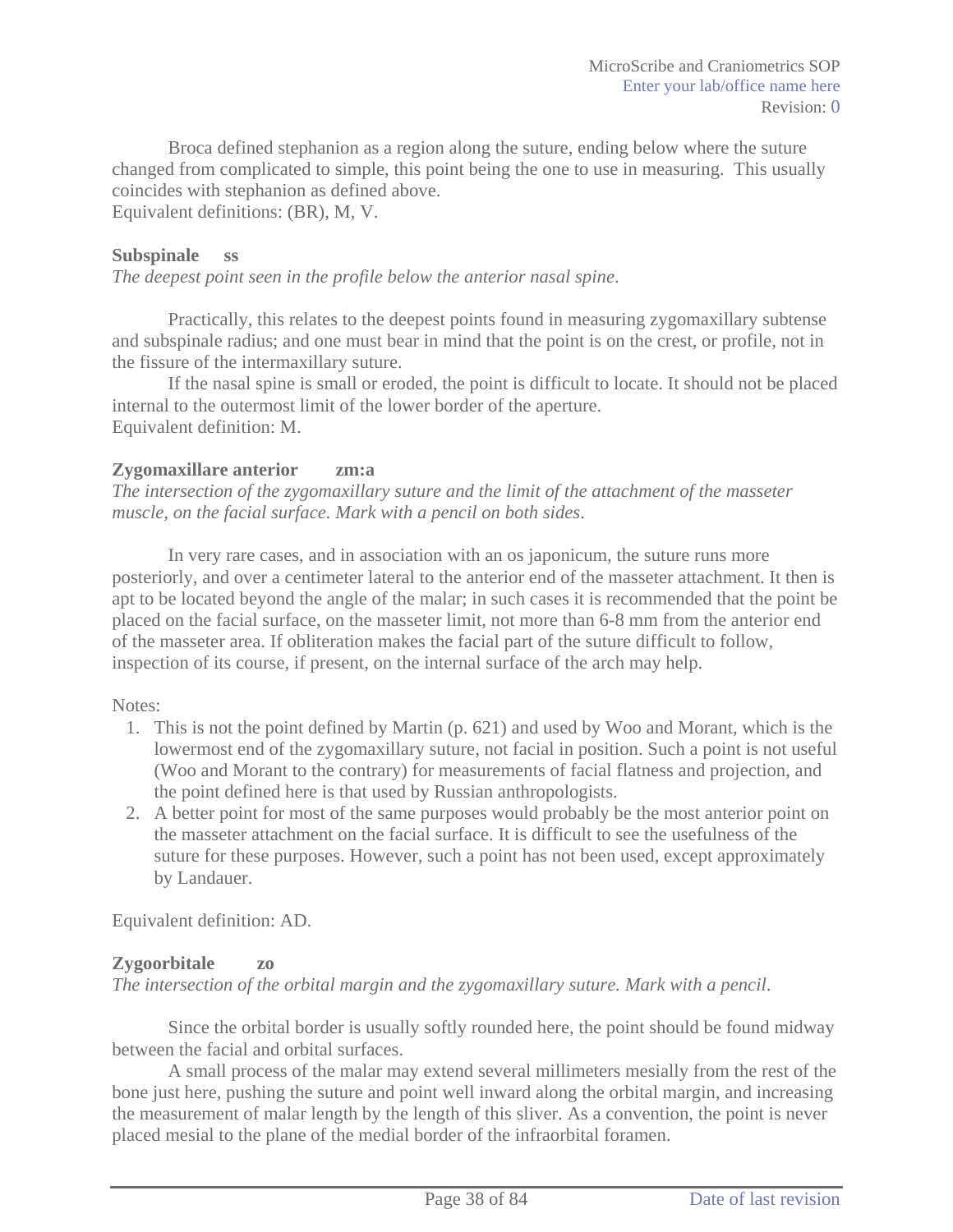Equivalent definitions: K, W.

#### **MEASUREMENT DEFINITIONS**

Many of the precise instructions assume a right handed worker; a left handed one will have to fend for himself.

### **Glabello-occipital length GOL Ia**

*Greatest length, from the glabellar region, in the median sagittal plane*.

Rest the skull with the base up facing the observer, which makes sighting the midplane easier. Place the left caliper point in the glabellar region in the midline and move the right point along the occiput in the midline for the maximum reading. On finding this, move the left point up and down slightly to make sure the reading is maximum.

Synonyms:

- M Grösste Hirnschädellänge 1
- B Greatest glabello-occipital length L (see note 4)
- V Maximum length
- MH Longueur maxima du crane 1 (see note 3)

#### Notes:

- 1. The anterior point must be confined to the glabellar, supraorbital region. In occasional female skulls with vertical foreheads and little or no glabellar protrusion, moving the anterior point up the frontal bone will give readings higher than the glabellar region itself, which nevertheless can be determined with little difficulty.
- 2. The external occipital protuberance (inion) may be so well developed that the maximum length lies at this point, though such cases are uncommon and are confined to particular populations. This length is not accepted as measuring the contour, or actual cranial length, unless it forms part of a broad nuchal crest development. In almost every case a secondary but true maximum may be found higher on the occiput, and this should be used. If it cannot be found, and the inion is still clearly a special development, approximate the contour of the bone and/or the crest in this area, discounting the protuberance itself, and make the best estimate of length accordingly. The most likely site for measurement in such cases may be the notch in the midline directly above the downward curve usually taken by the nuchal crest here (see under occipital subtense).
- 3. This is the maximum length of the Monaco Agreement but, contrary to the specific statement of that document, Hrdlicka asserted that it intended to disregard the median plane, so that his own definition differs. The practice of Hrdlicka, also of Vallois, of holding the caliper in one hand, near the hinge, to manipulate it, is not preferred here, as allowing less control by the fingers.
- 4. The Biometric Laboratory usage has evidently been to observe the median plane, though this is not explicit. The Frankfort Agreement, from which it was drawn, gives for Grösste Länge, "gr. L: von der Mitte zwischen den Arcus superciliares bis zu dem am meisten vorragenden Punkt des Hinterhauptes." Fawcett's early (1902) list gives for L: "greatest length, from glabella to the most projecting point at the back of the skull."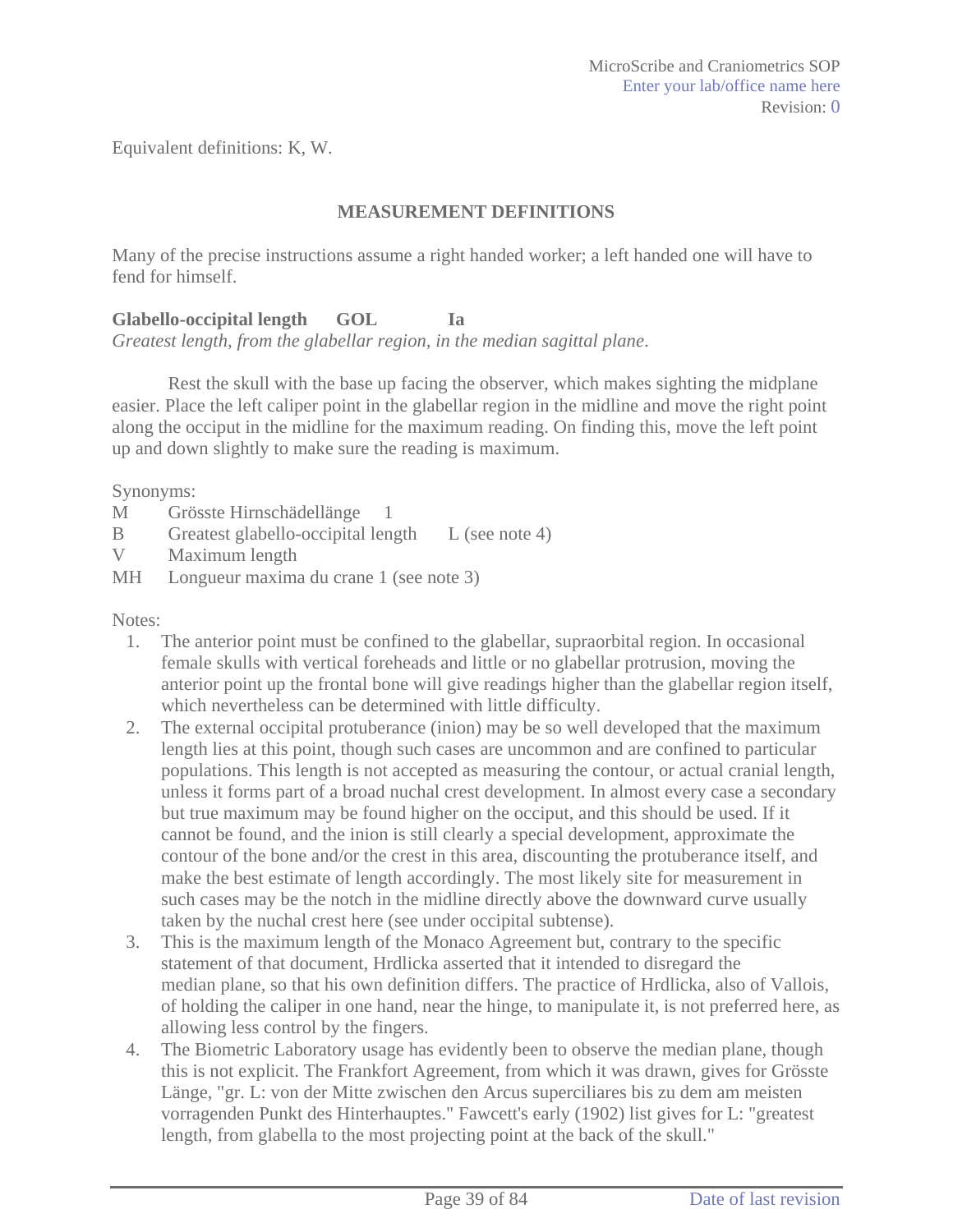Macdonnell (1904) reports that he closely followed Miss Fawcett, and gives a similar definition, as do most subsequent writers, even Pearson in his 1928 article on the Egyptian E series, in which he dwelt at some length on the great importance of standardization.

However, Morant in 1927 and in further papers as late as 1937 specified the median plane (as does Trevor 1950), noting that L was therefore different from the Monaco maximum length, which did not specify this plane (which the Monaco Agreement in fact does specify). Finally, there is in the Duckworth Laboratory a notebook evidentally (sic) drawn up by Evelyn Thomson to record and control the work being done on the Egyptian E series (it is dated May,1907), which contains the following:

Greatest length from glabella to the occiput. (L). Measurement taken exactly similar to Macdonnell. Care must be used, that this measurement is taken in the median plane, and this is best assured by having the skull facing you.

It thus seems clear that actual practice in the Biometric Laboratory was always to use the midplane.

This is not a trivial point, especially since maximum length has been a universally taken measurement. Small asymmetries will make the "most distant" or "most projecting" point further from glabella than any in the midline. And such differences will also cause a photographic profile of a skull to give a greater reading than the midline maximum.

For various reasons, although agreement with a photographic measurement would be desirable, the midplane measurement is to be preferred. Only by using it can length in a slightly asymmetrical skull be assumed to give the best approximation to a symmetrical one (no safe assumption in any case). And since other measurements (such as lengths of occipital, and angles) also follow the midplane, this measurement best coordinates with them.

**Nasio-Occipital length NOL Ia**  *Greatest cranial length in the median sagittal plane, measured from nasion*.

With the skull in position as for glabello-occipital length, place the left caliper point at nasion, sighting to be certain that the point, especially if blunt, is properly aligned with nasion. Move the right point along the occiput in the midline for the maximum reading.

Synonym:

M Hirnschädellänge von Nasion aus. 1d

Note: See Note 2 under Glabello-occipital length.

**Basion-nasion length BNL Ia** *Direct length between nasion and basion*.

With the skull in position as for glabello-occipital length, place the caliper points at, or align them carefully with, nasion (left point) and basion (right point).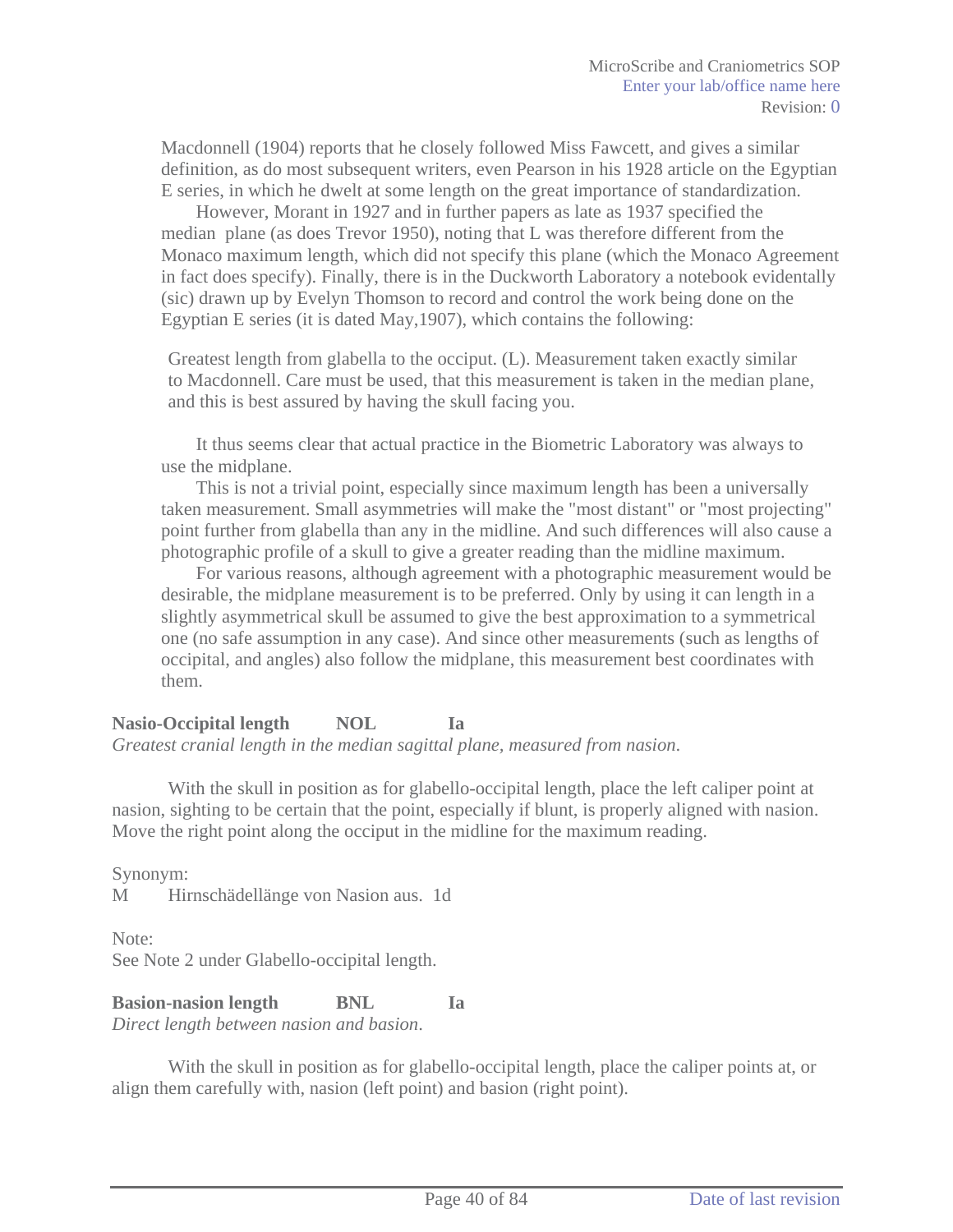Synonyms:

- $\approx$  M Schädelbasislänge 5
- $\approx$  B Length of skull base LB
- $\approx$  V Nasion-basion length
- $\approx$  MH Diamètre naso-basilaire 9

Notes:

- 1. As Martin notes, if the caliper end is not sufficiently pointed, it may not reach nasion in a deeply notched nasal root. In such a case the accuracy of the measurement can be checked by using one of the other instruments with sharp points.
- 2. The measurements noted above as approximate synonyms probably coincide in practice with this one, as normally finding basion at the maximum distance from nasion, where my definition would also usually find it.

## **Basion-bregma height BBH Ia**

*Distance from bregma to basion, as defined*.

Rest the skull on the occiput, with its right side facing the observer. Place the left caliper point at bregma, and find basion carefully with the right.

Synonyms:

(B Basio-bregmatic height H' insofar as the BM definition of basion is followed.) (This is not the same as Martin #17, which like many others uses hypobasion, to give a maximum diameter.)

Notes:

- 1. Do not sink the left point into any cleft which may exist at the coronal suture; the measurement should be to the general contour of the skull at bregma, and if there is a depression, the point is to be placed before (or behind) it in the midline. Bregma is on the frontal bone, when any question arises.
- 2. Since basion has usually been defined as two points depending on the measurement, with hypobasion used for basion-bregma height, there are no exact equivalents for the measurement described above. The following are approximate equivalents, which will sometimes give the same reading as in the above measurement, but will usually exceed it and never fall short of it: M Basion-Bregma Höhe 17; BR Diamètre vertical basilobregmatique; V Basion-bregma height. For MH, basion is apparently endobasion, so that Hauteur basilo-bregmatique, 4a, may coincide but if not, it will be less.

## **Maximum cranial breadth XCB Ia**

*The maximum cranial breadth perpendicular to the median sagittal plane (above the supramastoid crests)*.

Rest the skull on its base, with the occiput facing the observer. Use free ring finger and little finger at the mastoid region to be sure caliper points are symmetrically placed. Try first to find the maximum on the parietals; if it must be found on the temporals, be certain to avoid the supramastoid crests completely.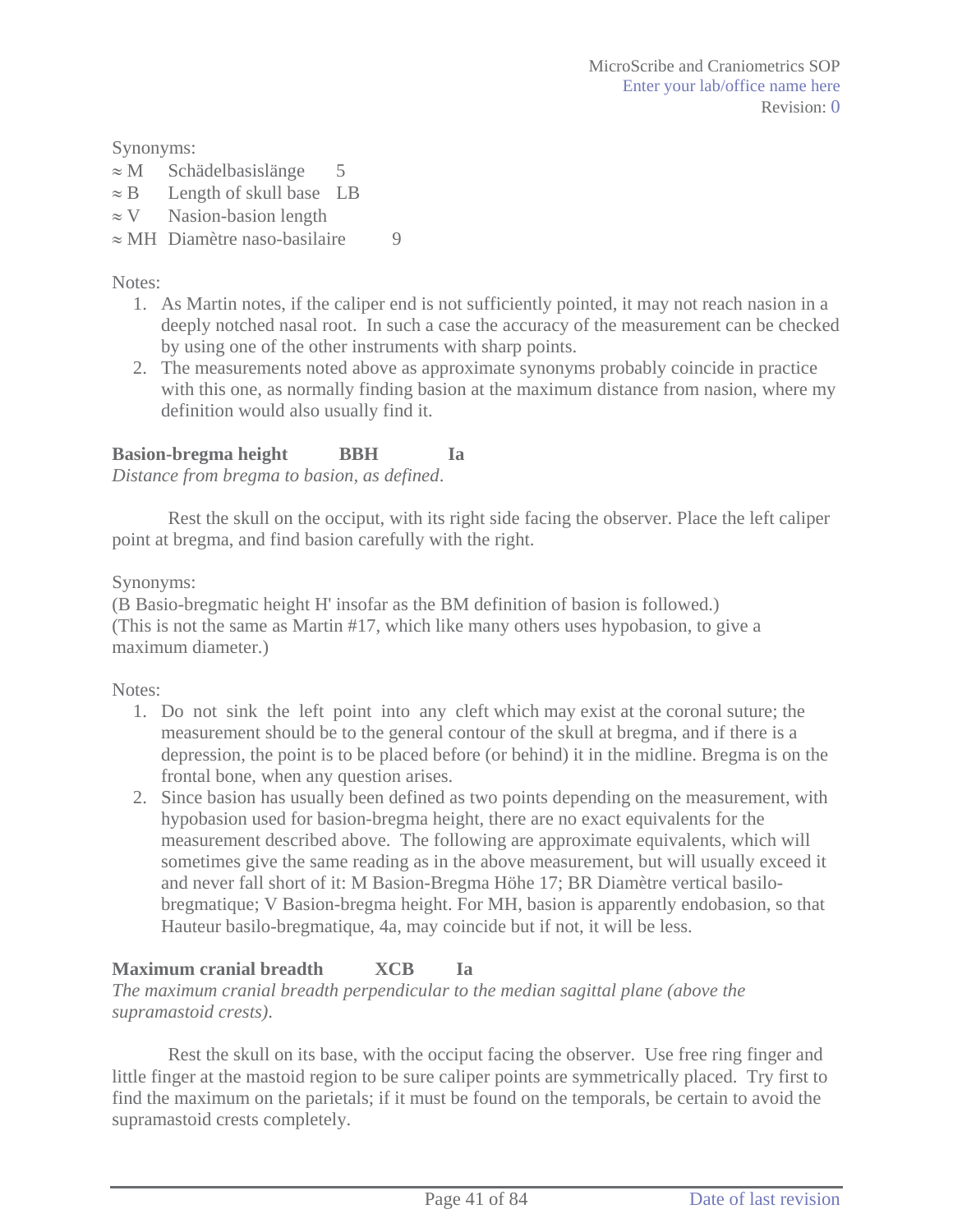Synonyms:

- M Grösste Hirnschädelbreite 8 V Maximum breadth
- H Maximum breadth 3

### Notes:

- 1. If, as is often the case, slight warping has separated the temporal squamata from the parietals, an allowance must be estimated if the measurement must be made on the temporals.
- 2. The Biometriec Laboratory version of B is defined by Morant (1937) as being "the maximum transverse diameter on the parietal bones" and thus as differing from the Monaco Agreement, H3, "maximum breadth above the mastoids and roots of zygomae" (although in another place Morant (1928) equates B with Martin's 8, which is the same as MH,3). Some other lists in Biometrika similarly indicate that the measurement is to be made on the parietals only—see also Trevor 1950—and Miss Thomson's 1907 notebook likewise says: "The measure should not be made upon the edges of the lower bones which sometimes are warped, & give a false maximum."

## **Maximum frontal breadth XFB Ia**

*The maximum breadth at the coronal suture, perpendicular to the median plane*.

Rest the skull on its base, with the face toward observer. Apply the caliper points to the coronal suture on either side being sure that they are symmetrically placed, and find the maximum at any level. The measurement may be thought of as if it were finding the maximum external breadth of an isolated frontal bone.

Synonyms:

- M Grösste Stirnbreite 10
- B Maximum frontal breadth B"
- V Maximum frontal breadth
- MH Largeur frontale maxima 6

Notes:

- 1. The measurement cannot be less than the bistephanic breadth, a useful check.
- 2. If the suture is obliterated in the temporal fossa, its course must be estimated from what indications remain.

## **Bistephanic breadth STB IIa**

*Breadth between the intersections, on either side, of the coronal suture and the inferior temporal line marking the origin of the temporal muscle (the stephanion points)*.

In a large majority of cases the uppermost limit of the temporal origin (the fascia) can be distinguished from a lower line. Follow the latter (or the former if no distinction can be made) and mark with a pencil its intersection with the coronal suture. Line and suture may follow a common course for a short distance, in which case the point (stephanion) lies at the posterior end of this course. With the skull in position as for maximum frontal breadth, measure between the marked stephania.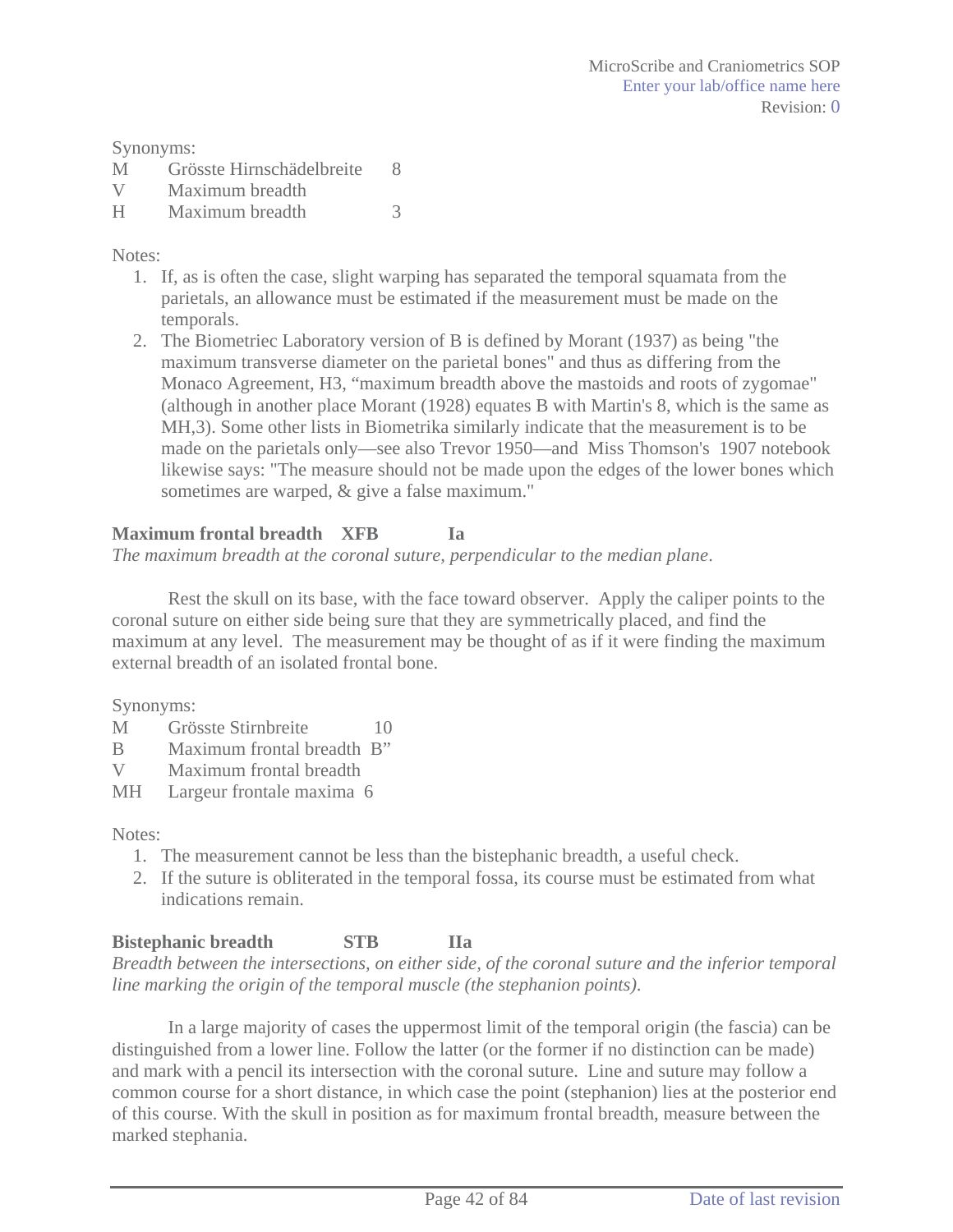Synonym: M Stephanienbreite 10b

Notes:

- 1. The breadth may coincide with the maximum frontal breadth but is otherwise necessarily less.
- 2. Surface erosion or indistinctness may make determination of the points difficult. If it is found on one side, the principle of symmetry may help locate it on the other. It also generally corresponds with the lower limit of the pars complicata of the suture, where this can be defined.

## **Bizygomatic breadth ZYB IIa**

*The maximum breadth across the zygomatic arches, wherever found, perpendicular to the median plane*.

With the skull resting on the occiput with the base toward the observer, place the flat arms of the calipers on the zygomatic arches at their broadest point, making sure that the caliper is vertical to the median plane. Move it very slightly to assure a maximum reading. Synonyms:

- M Jochbogenbreite 45
- B Zygomatic breadth J
- V Bizygomatic breadth
- MH Diamètre bizygomatique 8

#### Note:

If one arch is broken, make the best approximate reading by placing the caliper in position and estimating the original projection of the damaged arch. Then take a reading from the midline of the skull (palatine suture, vomer, basion) to the good arch, and double this. If the two readings agree closely, write an estimated figure followed by "?". If damage is such that this check is not feasible but an estimate seems good, write this with "??". If both sides are badly damaged, make the best guess followed by "???".

## **Biauricular breadth AUB IIa**

*The least exterior breadth across the roots of the zygomatic processes, wherever found*.

With the skull resting on the occiput and with the base toward the observer, measure to the outside of the roots of the zygomatic process at their deepest incurvature, generally slightly anterior to the meatus, with the sharp points of the caliper.

Synonym:

M (Biauricularbreite) IIb

#### Notes:

1. This measurement makes no reference to standard landmarks of the ear region, e.g., porion or auriculare. It is an external basal breadth. It is the biauricular used by Landauer 1963, but is not the same as that used by the author in a recent study (1966), which employed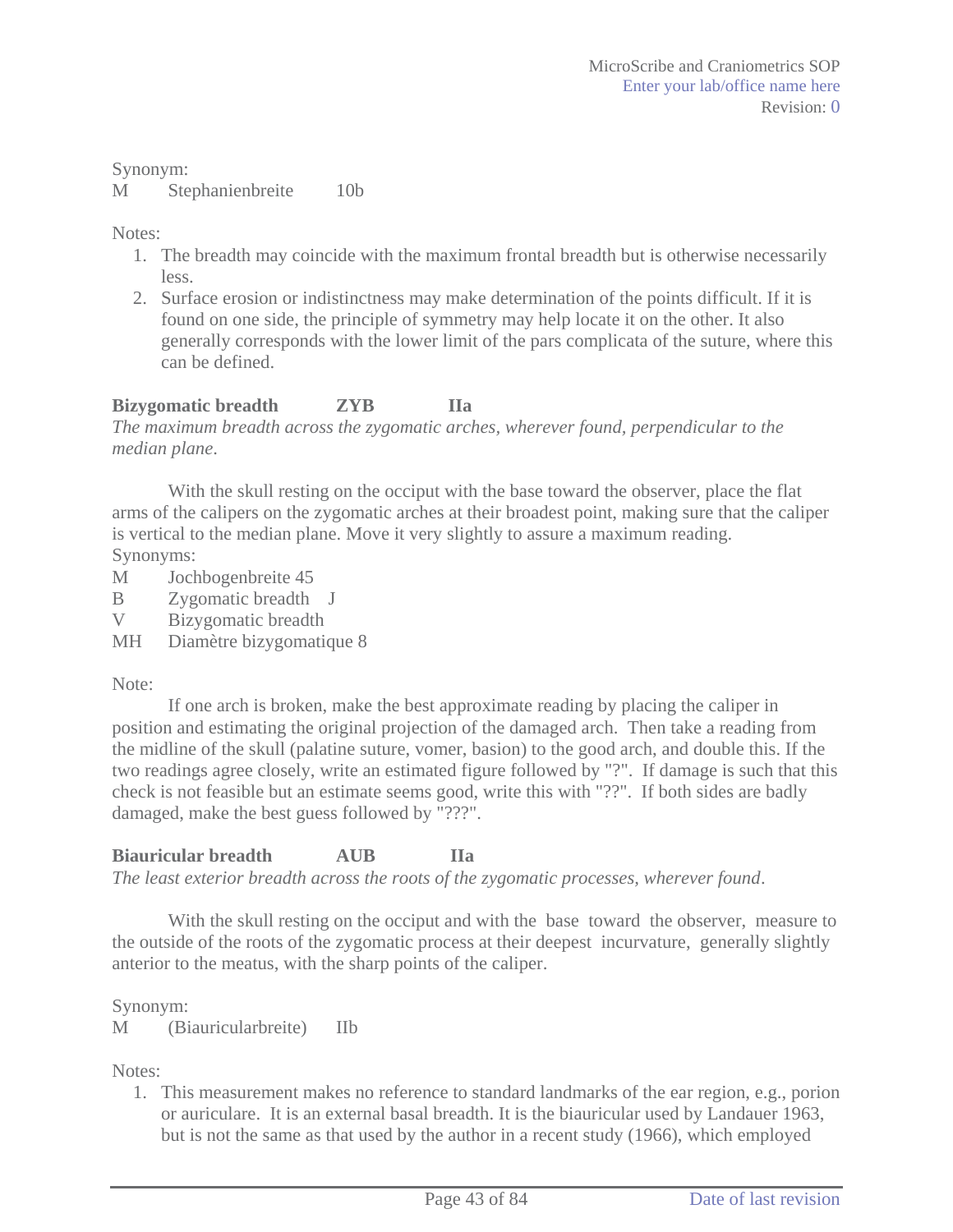auriculare as a landmark (Martin #11). Accurate determination of this proved difficult and time consuming, to no visible purpose. The biauricular used here is simple, accurate on repetition, and anatomically sound.

2. The measurement is specifically different from those using other endpoints, e.g., M Biauricularbreite 11; or B Bi-auricular  $B = BR$  Diamètre biauriculaire = M IIa, all these being taken to Broca's points sus-auriculaires, which are on the temporal above the zygomatic roots.

### **Minimum cranial breadth WCB IIa**

*The breadth across the sphenoid at the base of the temporal fossa, at the infratemporal crests*.

With a pencil lead, held at 45<sup>°</sup> to the vertical, find the infratemporal crest (actually poorly defined) which divides the temporal from the basal surface of the sphenoid, trying to draw a flattisc curve which leaves the varying small crests and tubercles in this region on the inferior side of the line. The deepest (most medial) point of the curve should still be on the temporal surface. With the skull base up and occiput facing the observer, measure the least distance between these lines with the sharp points of the calipers.

It may help to sight from the inner limit of the glenoid fossa toward the orbital fissure, at the zygomaxillary junction.

Synonym:

M Kleinste Schädelbreite 14

Notes:

- 1. If the pterygoid processes are large, the longest arms of the caliper may be used. If the skull must be measured with the mandible fixed in place, the spreading calipers Ia must be used, though this is awkward.
- 2. In male skulls there is more frequently a well-developed tubercle projecting downward near the anterior end, and most mesial part, of the infratemporal crest. Draw the line on the lateral surface of this tubercle, but definitely on its "flat" part, i.e., in the temporal fossa.

# **Biasterionic breadth ASB IIa**

*Direct measurement from one asterion to the other*.

With the skull resting on the frontal region, occiput facing the observer, measure the distance from one asterion to the other with the sharp points of the caliper.

Synonyms:

| M | Grösste Hinterhauptsbreite      |                |
|---|---------------------------------|----------------|
| B | Chord, asterion R to asterios L | Biasterionic-B |

Notes:

- 1. If the sutures gape somewhat at this point, measure at the edge of the occipital bone; it is meant to be a measure of the breadth of the occipital in this region.
- 2. If there is a wormian bone (os astericum) at the point, use the procedure of Buxton and Morant; extend all three sutures on its surface, and mark the lambdoid extension midway between its intersection with the extensions of the other two.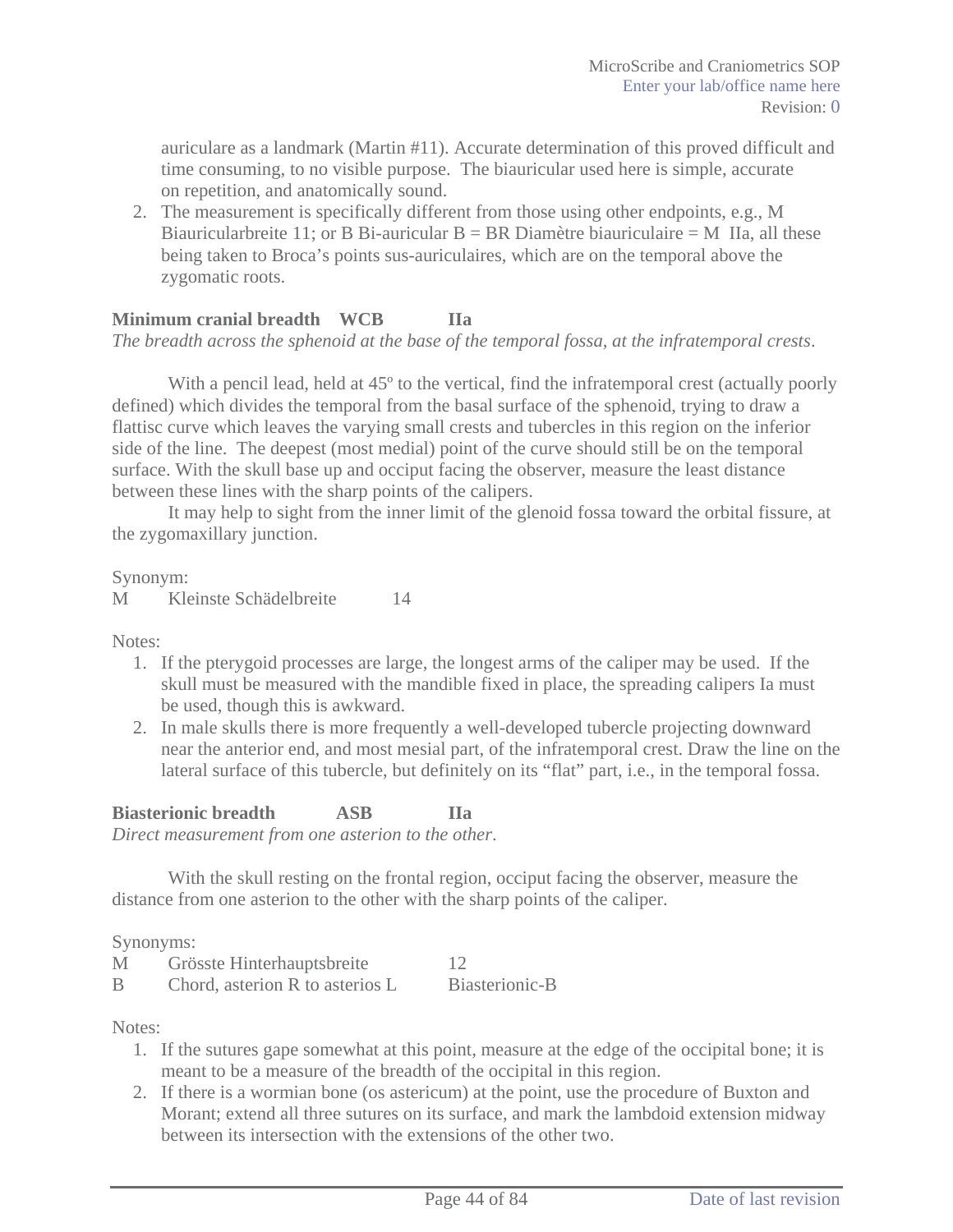3. If there is simply no area of complex suturation, find the central point of this as well as possible.

## **Basion-prosthion length BPL IIa (or Ia)**

*The facial length from prosthion to basion, as defined*.

With the skull resting base upward, face to the left, measure between previously marked prosthion and basion with the points of the caliper. If the incisors are present, it will usually be necessary to use the spreading calipers instead.

Synonyms:

M Gesichtslänge 40

V Basion-prosthion height (sic)

MH Diamètre alvéolo-basilaire 10

Notes:

- 1. This differs from any measurement which uses the alveolar tip (alveolare), or the endobasion.
- 2. In the common case of incisor loss or other damage to the anterior alveolar border, it may be necessary to estimate the measurement by gauging the missing portion to find an imaginary prosthion.
- 3. Note that the previously marked prosthion should be used. This should not be the same as the lowest point of the alveolar border seen in this view of the skull.

## **Nasion-prosthion height NPH IIa**

*Upper facial height from nasion to prosthion, as defined*.

Measure with the skull face up, base to the right, between previously marked landmarks.

Notes:

- 1. In the case of damage to the area of prosthion, an estimate must be made by visually prolonging the thickened rim of the alveolar border between lateral teeth to the point of the estimated original midline profile. Use of the flat arms for sighting, rather than the pointed arms, may facilitate this estimate. Record the degree of uncertainty with question marks.
- 2. See definition of prosthion. Most corresponding measurements are made from nasion to "prosthion" = hypoprosthion = alveolar point = alveolare, e.g., M Obergesichtshöhe 48; B Upper face height G'H; V Height of upper face; MH Diamètre naso-alvéolaire 12. These are all equivalent, and all different from nasion-prosthion height as defined here.

**Nasal height NLH IIa**  *The average height from nasion to the lowest point on the border of the nasal aperture on either side*.

With the skull face up, base to the right, measure the above distance on each side and strike an average to the nearest whole millimeter. A correct figure is greatly facilitated by a dial or vernier caliper.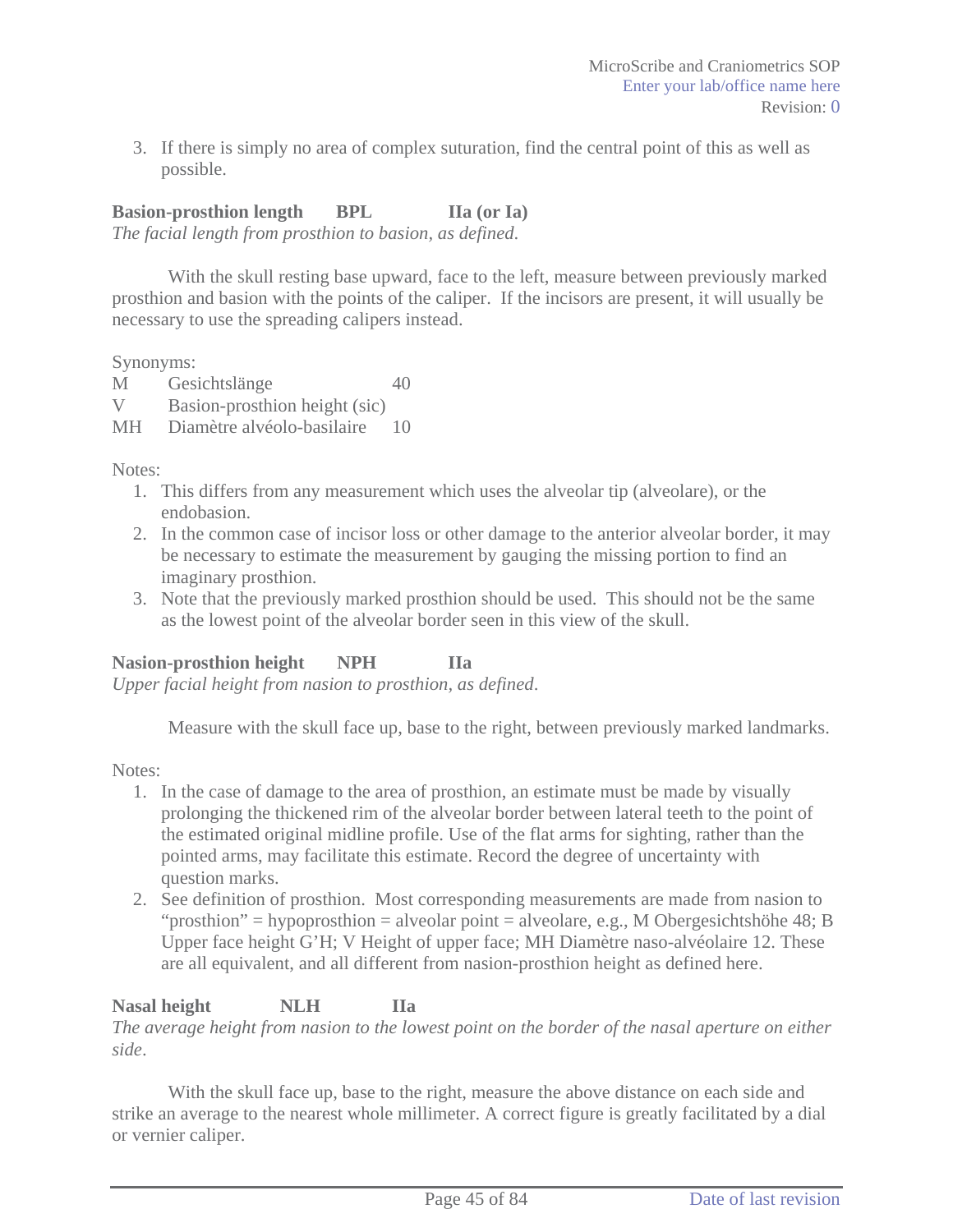| Synonyms: |                            |     |  |  |
|-----------|----------------------------|-----|--|--|
| B         | Nasal height               | NH  |  |  |
|           | $(\approx M$ Nasenhöhe     | 55) |  |  |
|           | $(\approx V$ Nasal height) |     |  |  |
|           | $(\approx$ MH Nasal height | 13) |  |  |

Notes:

- 1. The lower border of the aperture is well defined in most populations. It is not always the most anterior edge, but the beginning of the actual floor of the nasal cavity. **It is not the forward border, of any prenasal gutter or fossa.** If the border is gently sloping, determine the floor of the cavity as well as possible by sighting, and make a pencil mark, being aided by any sign of a border originating from the septum, not the lateral edges. In brief, this is the height of the functional nasal structure, not taking account of special variations of the most anterior part of the opening.
- 2. This is not quite the same as a measurement made to nasospinale, i.e., the intersection with the midplane of a line joining the two subnasal points defined above (as in M Nasenhöhe 55; V Nasal height). The readings obtained should be virtually identical but the one used here measures one side of a narrow isosceles triangle, of which the other measurements cited are the bisector. Note that, for MH, the Monaco Agreement uses nasospinale while Hrdlicka himself says "measure to base of spine, or separately to each subnasal point and record the mean," two quite different techniques (the second of which is followed here), both of which differ from the Monaco Agreement and Hrdlicka's translation thereof.

## **Orbit height, left OBH IIb**

*The height between the upper and lower borders of the orbit, perpendicular to the long axis of the orbit and bisecting it*.

With the skull upside down and facing the observer, use the inside calipers to measure between the borders - this is an inside measurement. Bisect the orbit visually, referring to its own axes, not to the planes of the skull.

Synonyms:

- M Orbitalhöhe 52
- B Greatest height of orbit O2L
- V Orbital height
- MH Hauteur orbitaire

Notes:

- 1. Substitute the right orbit if both diameters cannot be taken on the left. While there are apt to be constant differences between the two orbits, this is the best means of estimating the diameters of the left orbit.
- 2. The height should be taken at the midpoint of the long axis; if there is a deep notching just here in the lower border (as is common in some populations) move the measurement very slightly medialward.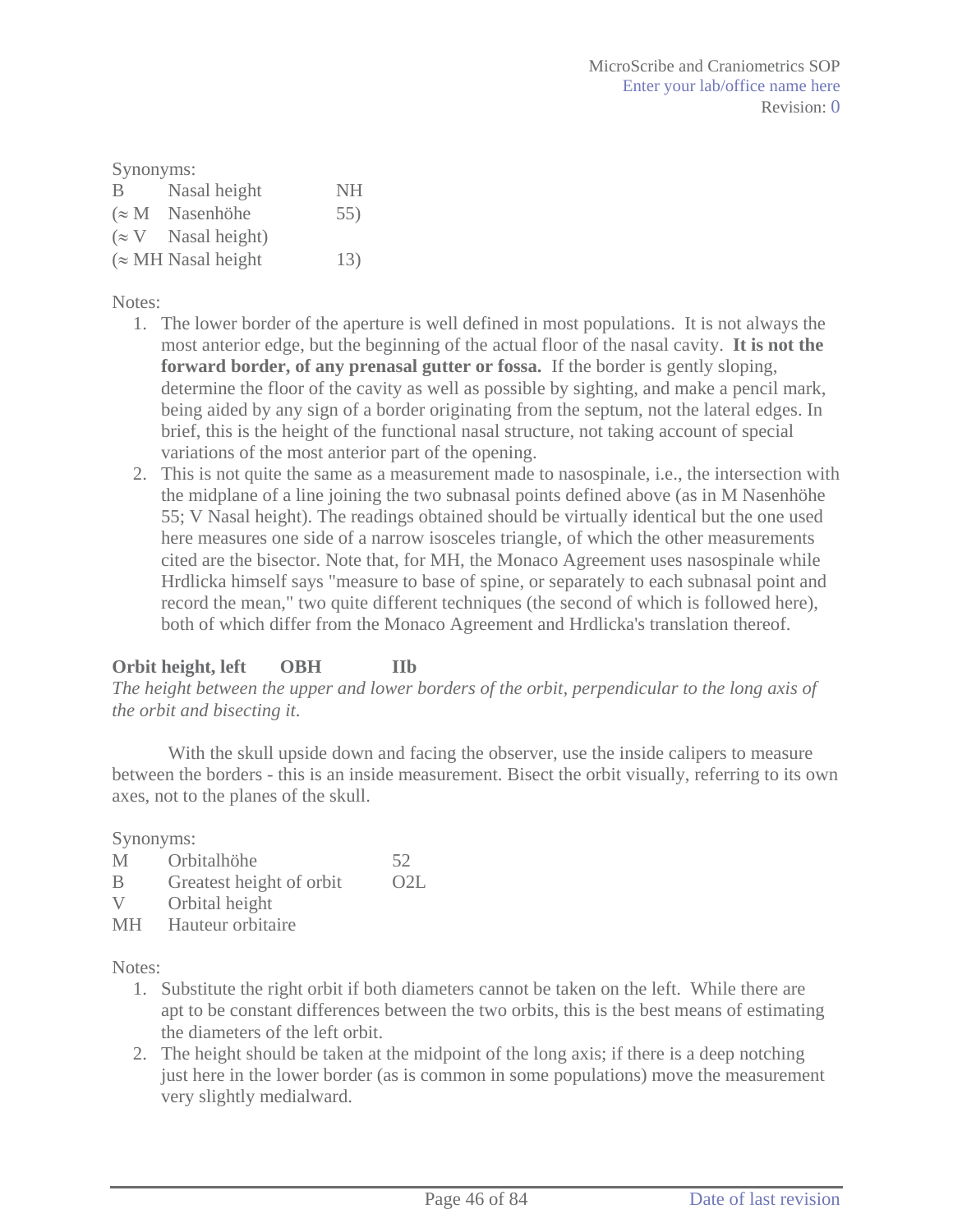### **Orbit breadth, left OBB IIb**

*Breadth from ectoconchion to dacryon, as defined, approximating the longitudinal axis which bisects the orbit into equal upper and lower parts*.

With the skull upside down and facing the observer, use the inside calipers to measure between the points, of which ectoconchion at least should always be marked.

Synonym:

B Orbital breadth from dacryon  $O'_1$  (?)

Notes:

- 1. See Note #1 under orbit height.
- 2. This differs from any measurement in which ectoconchion is not located as here (e.g. M 51a).
- 3. The measurement is taken to be synonymous with that of the Biometric Laboratory on the assumption that ectoconchion is defined in the same way (the most anterior point on the lateral border of the orbit-see Trevor). Other orbital breadths are made to an ectoconchion apparently placed at the rim of the orbit itself (e.g., M 51a) or are measured from maxillofrontale.

## **Bijugal breadth JUB IIa**

*The external breadth across the malars at the jugalia, i.e., at the deepest points in the curvature between the frontal and temporal process of the malars*.

The jugalia should be noted carefully, and preferably marked. With the skull right side up and facing slightly up, place the sharp edges of the flat caliper arms against the curve of the malar at the correct point on either side. The measurement, however, is external, i.e., to lateral points, if these differ from jugale as defined by authors.

Synonym:

M Hinterer jochbeinbreite 45(1)

Notes:

- 1. This measurement should at first be repeated several times on each skull, until consistency is attained in locating the observed point correctly with the calipers. Canting the calipers slightly up from a horizontal plane (relative to the skull) will help in applying the edges correctly.
- 2. The measurement is a particularly good example of those in which the positioning of the skull (it can be taken readily with the skull base up or base down) and the application of the instrument can give errors, or divergences between workers, having nothing to do with the definition of the measurement or the understanding of it. This is the reason for the precise description of the skull position in all these

definitions. However, high consistency nevertheless results from careful attention to the points used. In early work it is likely that the measurement will be underestimated.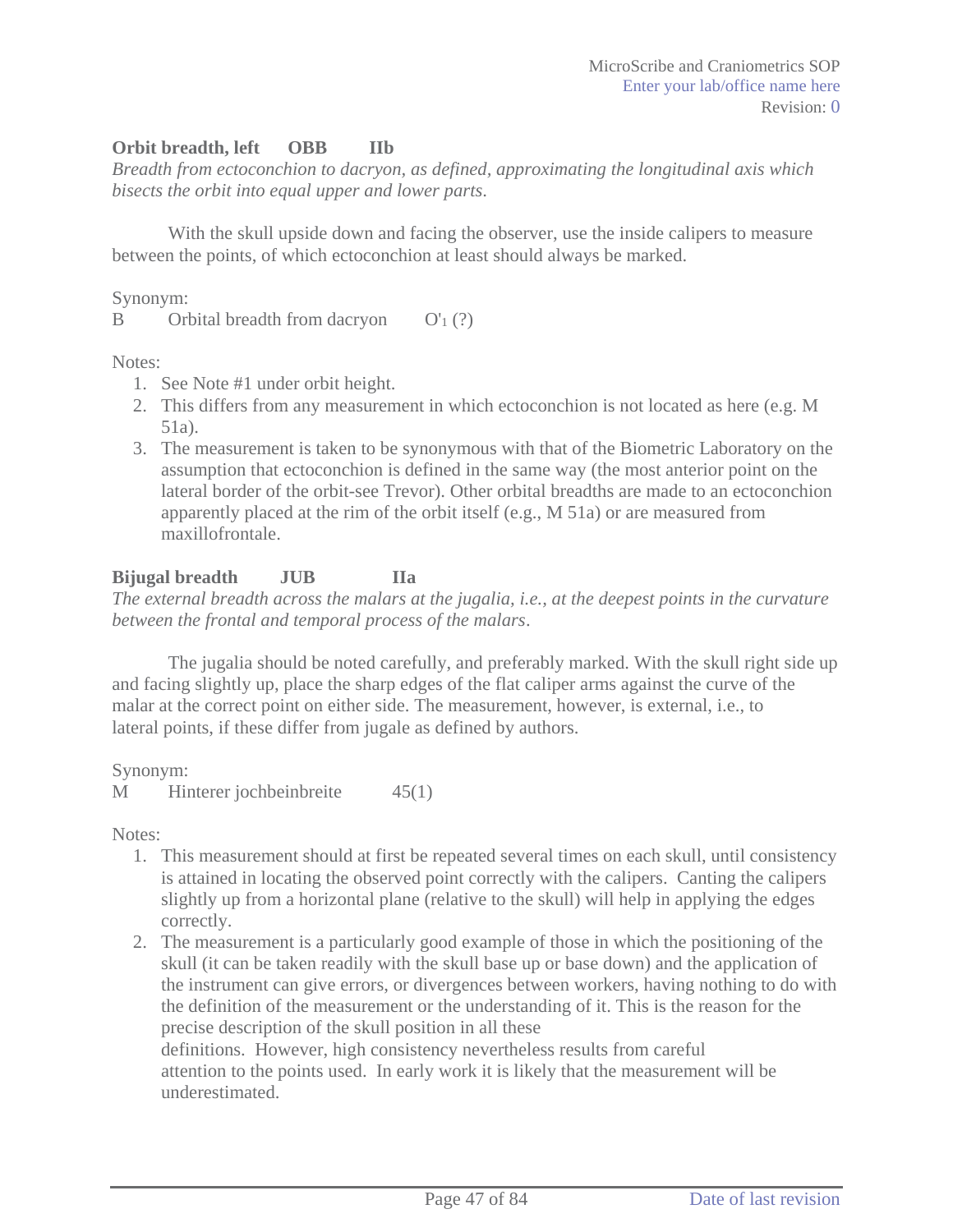#### **Nasal breadth NLB IIa**

*The distance between the anterior edges of the nasal aperture at its widest extent*.

Use the sharp points of the caliper, and remember that this is not an inside measurement.

Synonyms:

| M         | Nasenbreite    | 54        |
|-----------|----------------|-----------|
| B         | Nasal breadth  | <b>NB</b> |
| V         | Nasal breadth  |           |
| <b>MH</b> | Largeur du nez | 14        |

### **Palate breadth MAB IIa**

*The greatest breadth across the alveolar borders, wherever found, perpendicular to the median plane*.

With the skull base up, apply the flat arms of the calipers to the bone of the alveolar border to find the maximum reading, being sure the arms are parallel to the midline.

Synonyms:

| M  | Maxilloalveolarbreite                   | 61 |
|----|-----------------------------------------|----|
| V  | Maxilloalyeolar breadth                 |    |
| MH | Largeur du bord alvéolaire supérieur 18 |    |

Notes:

- 1. Measure to the bone, not the teeth, unless the roots are exposed at the widest point.
- 2. If there is some obvious special growth on one side, make allowance.
- 3. In cases of damage or tooth loss, estimate as well as possible by the method used for bizygomatic. Make the best estimate directly by visual reconstruction, and check by measuring from the good side to the midline and doubling. Indicate the probable reliability of the estimate with question marks.

## **Mastoid height MDH IIa**

*The length of the mastoid process below, and perpendicular to, the eye-ear plane, in the vertical plane*.

With the skull lying on its right side and facing the observer, place the calibrated bar of the caliper just behind the process on the left side, so that the fixed arm is tangent to the upper border of the auditory meatus and pointing (by visual sighting) to the lowest point on the border of the orbit. The calibrated bar should be perpendicular to the eye-ear plane of the skull (i.e., approximately level in the position given), not following the axis of the process itself, in either plane; sighting across the flat measuring surface of the fixed arm should indicate whether it is in fact level with the upper edge of the meatus. Move the measuring arm until it is level with the tip of the process, using the flat surface of the arm once more as control to sight across the tip of the process and, where possible, to the tip of the opposite process as well. This entails a slight shift of eye position for sighting while holding the caliper firm.

Repeat for the other side, reversing the caliper. Average the two sides to the nearest millimeter. If the discrepancy between them is 3 or 4 mm, repeat as a check.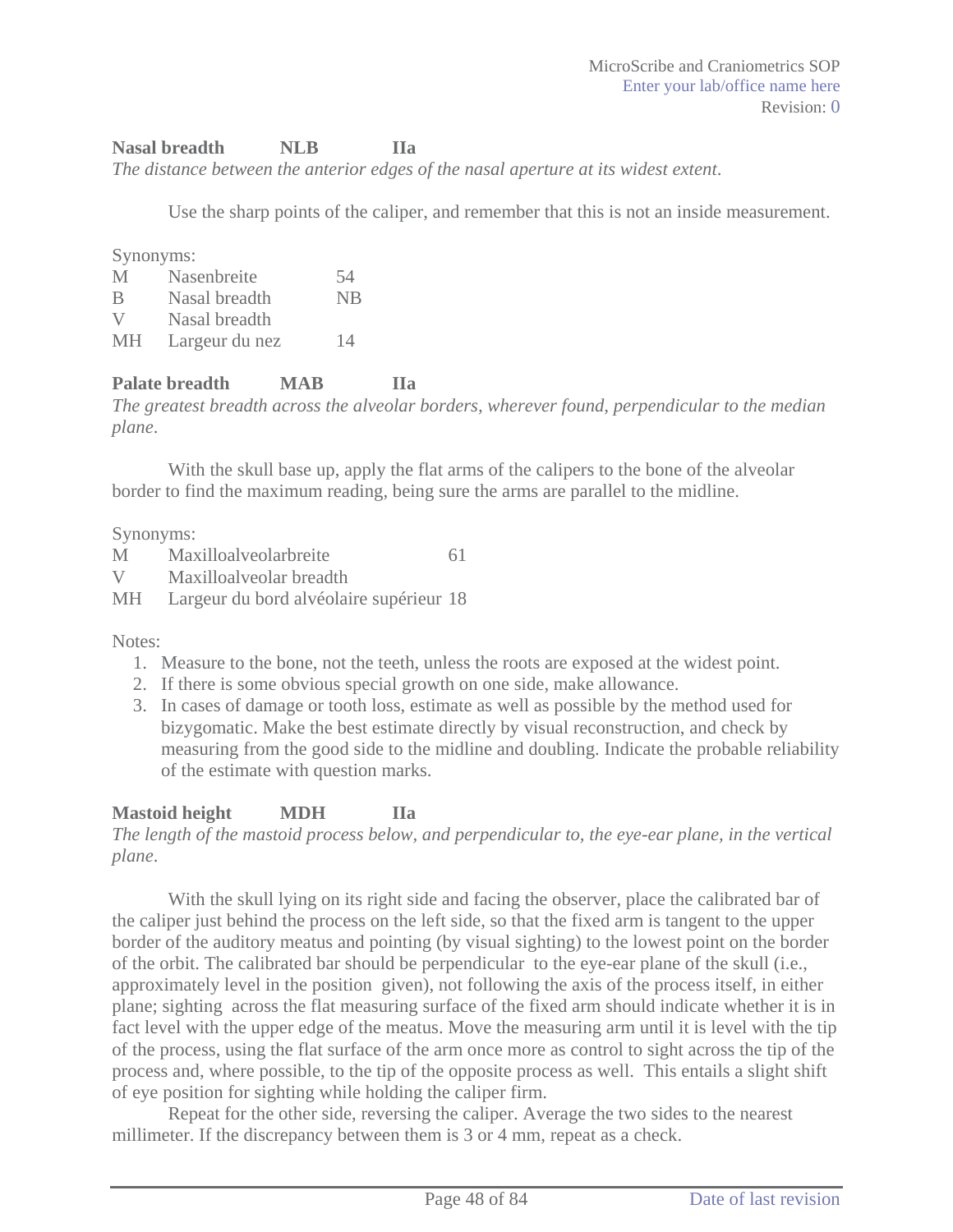Notes:

- 1. The upper edge of the meatus should be the limit of the shadowed, deep portion. If a previous worker has marked porion on the skull, it should be found to correspond well with this.
- 2. This is the same measurement as that used by Giles and Elliot 1963, though the technique is slightly different. Giles and Elliot based theirs on the measurement of Keen 1950, which, however, differs in not referring to the eye-ear plane, either in finding the upper level or in orienting the instrument, since it is made along the process itself.
- 3. An alternative and possibly better measurement would be to measure (also by sighting) from the deepest point of the glenoid fossa and at right angles to the line of the top of the zygomatic root.
- 4. For references to other methods of measuring mastoid dimensions, including length, see Vallois 1969.

Bibliography:

- Giles, E. and O. Elliot. 1963. Sex determination by discriminant function analysis of crania. *Am. J. Phys. Anthrop*. 2: 53-68.
- Keen, J. A. 1950. A study of the differences between male and female skulls. *Am. J. Phys. Anthrop.*, 8: 65-79.
- Vallois, H.V. 1969. Le temporal néanderthalien H 27 de La Quina. Étude anthropologique. *L'Anthropologie*, 73: 365-400, 525-544.

#### **Mastoid width MDB IIa**

*Width of the mastoid process at its base, through its transverse axis*.

Measure from the incisura mastoidea, or digastric groove, to a corresponding level on the external surface of the process, transversely with reference to the process itself, not with reference to the skull. Where the digastric groove is not the obvious inner limit, because of irregularities in the formation of the process, measure from the base of the main body of the latter. Average the two sides to the nearest millimeter.

Notes:

- 1. This is an attempt to get a measure of the bulk of the process independent of the length as measured with reference to the eye-ear plane, since this length is affected by features of placement of the process and not by size alone. The difficulty of finding consistent landmarks for the width, especially at its internal point, makes this an unsatisfactory measurement.
- 2. The measurement was adopted because Schaefer (1961) reported a marked sexual dimorphism in it, making it useful for sexing remains from cremations. Schaefer defines it merely as "von der Incisura mastoidea bis zur Aussenkante der Mastoidfortsätze."

Bibliography:

Schaefer, U. 1961. *Grenzen und Möglichkeiten der anthropologischen Untersuchung von Leichenbränden*. Bericht über den V. Internationalen Kongress für Vor-und Frühgeschichte, Hamburg 1958: 717-724.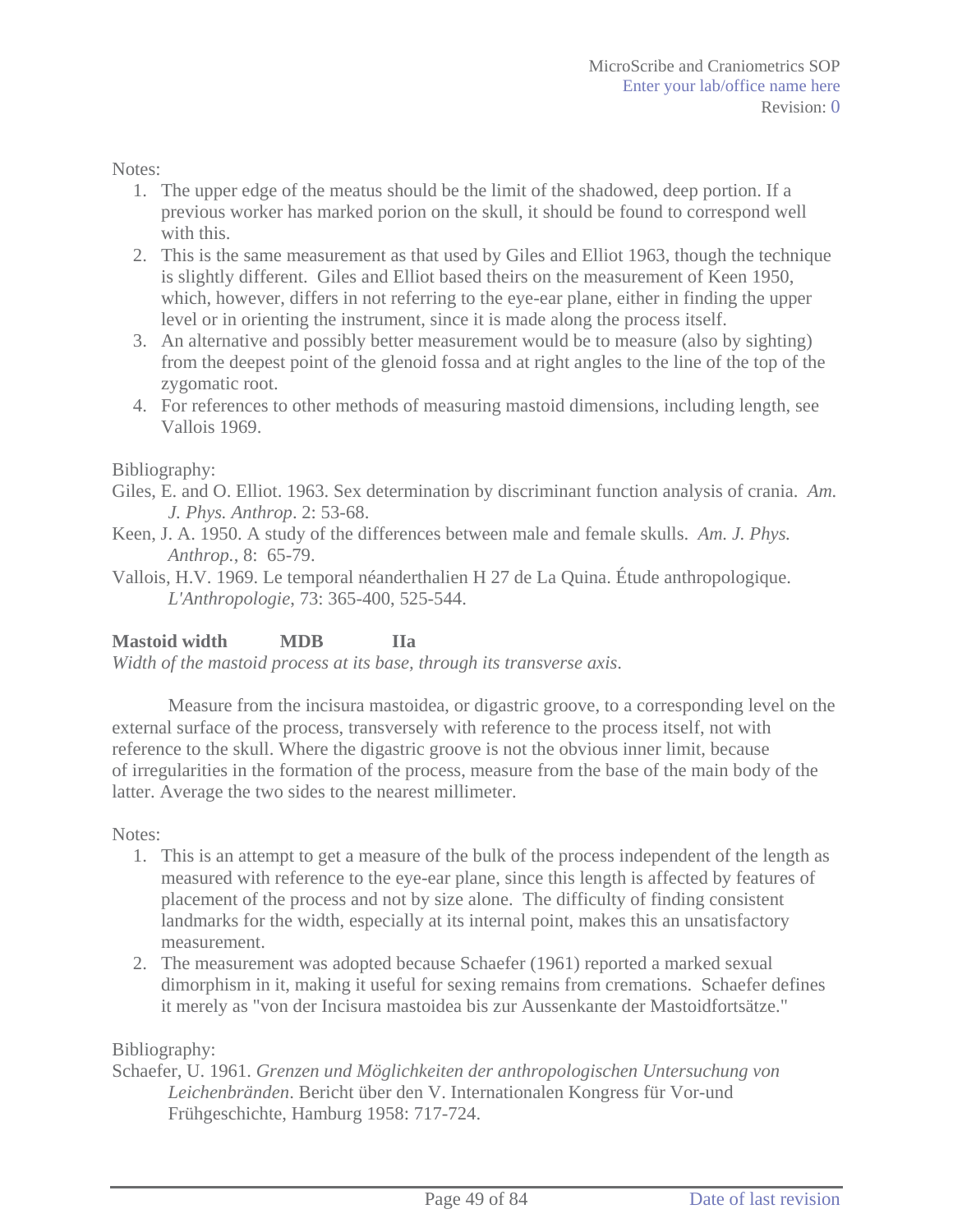## **Bimaxillary breadth ZMB IIIa**

*The breadth across the maxillae, from one zygomaxillare anterior to the other.*

With the skull face up, set each arm of the coordinate caliper on zygomaxillare anterior, and set screw firmly.

#### Synonym:

AD zygomaxillary breadth

Note:

This is not the same, though it is close to, other midfacial or maxillary breadths which use the previously defined zygomaxillare, i.e., the lowermost edge of the zygomaxillary suture, which is not the facial surface. It differs from M 46 and B GB.

**Bimaxillary subtense SSS IIIa**  *The projection or subtense from subspinale to the bimaxillary breadth*.

With the caliper in position for bimaxillary chord, lower the coordinate arm to subspinale and set the screw for reading.

Synonym:

AD (zygomaxillary subtense)

Notes:

- 1. If the nasal spine is small or eroded, location of subspinale may be difficult and somewhat arbitrary. This is unusual.
- 2. The point of the caliper is not to be lowered into the intermaxillary suture, if this is open. The measurement is to the profile of the subnasal region here, and should be made on the sharp edge to one side of the suture whenever necessary.

#### **Bifrontal breadth FMB IIIa**

*The breadth across the frontal bone between frontomalare anterior on each side, i.e., the most anterior point on the fronto-malar suture*.

With the skull face up, set each arm of the coordinate caliper on the designated points, and set the screw firmly.

Notes:

- 1. The fronto-malar suture varies in position and may wander rather widely on the surface, but nevertheless is used to determine the point. If there is any question, because of breakage or an open suture, the measure is to be taken on the frontal bone, this being what it is meant to measure.
- 2. This differs from both M Obergesichtsbreite 43, measured to the external points on the suture (frontomalare temporale), and WM Internal bi-orbital breadth IOW (=M Innere orbitale Gesichtsbreite 43(1)), measured to the inner suture points frontomalare orbitale).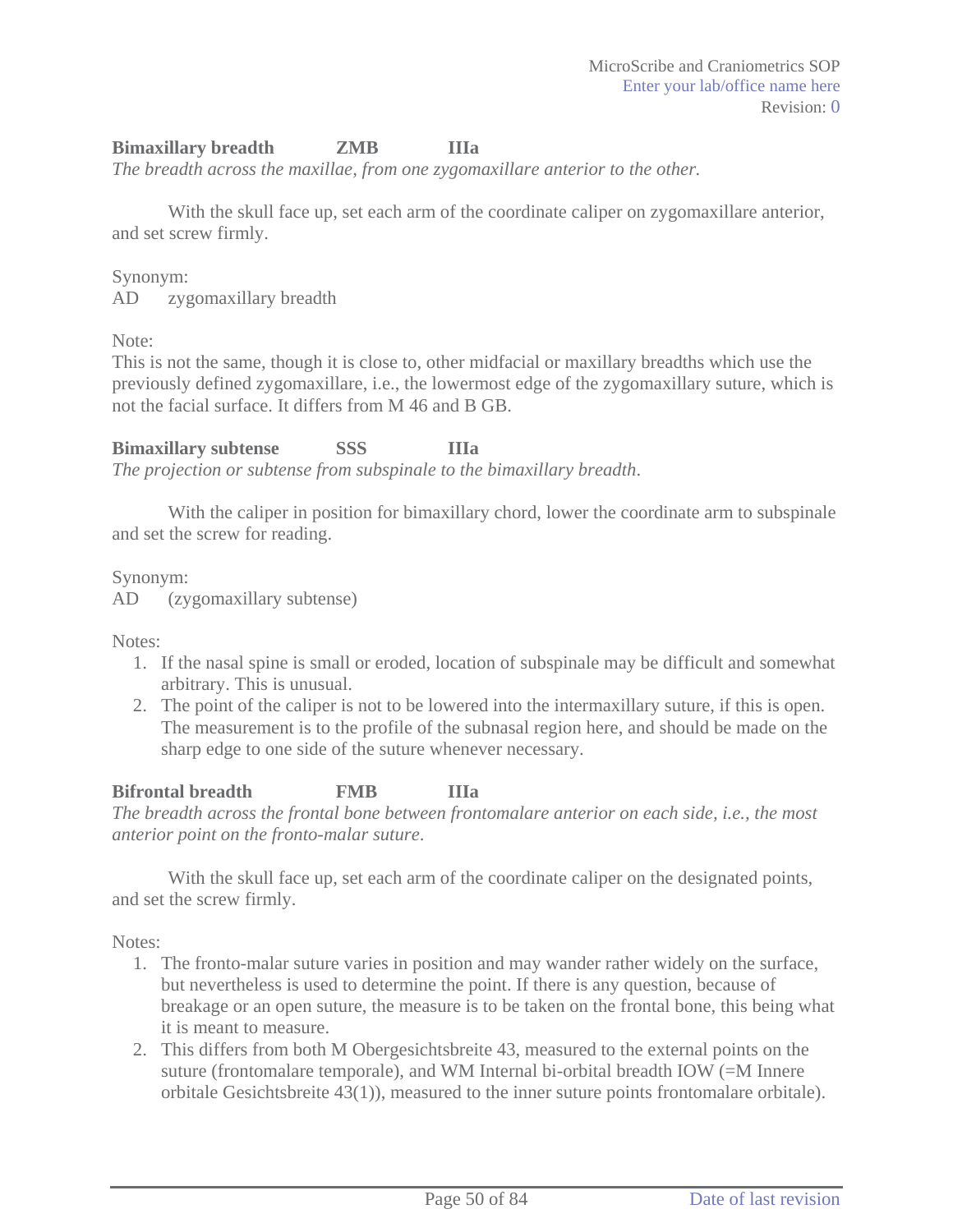#### **Nasio-frontal subtense NAS IIIa**

*The subtense from nasion to the bifrontal breadth*.

With the calipers in position for bifrontal breadth, lower the coordinate arm to nasion, and set the screw firmly.

#### Note:

Do not let the point sink into an open nasofrontal suture; find nasion on the frontal bone just at the angle of its facial and sutural edges. This subtense and the bifrontal breadth relate to the frontal bone.

#### **Biorbital breadth EKB IIIc**  *The breadth across the orbits from ectoconchion to ectoconchion*.

With the skull face up, place the points on ectoconchion, previously marked on either side, and set the screws firmly.

Note:

Ectoconchion is here defined as lying on the most anterior surface of the orbital border, and the caliper points rest on this crest of the convexity for this and the next measurement. The breadth differs from any using a more medial position for ectoconchion—cf. Martin, p. 621 and diagram, p. 656.

#### **Dacryon subtense DKS IIIc**  *The mean subtense from dacryon (average of two sides) to the biorbital breadth*.

With the caliper points in position for biorbital breadth (i.e., resting on the ectoconchia); lower the coordinate arm to the level of dacryon on the right side and read; repeat on the left side, and use the average to the nearest whole millimeter. (It is easier to read this measurement first, before removing the instrument to read biorbital breadth.) Repeat if there is discrepancy or uncertainty.

Notes:

- 1. This is a difficult measurement, because of the nature of dacryon (which should be marked), and because of the ease with which the lateral points slip off the ectoconchion. It requires practice in manipulation.
- 2. If the caliper has a coordinate arm pointed on one side (e.g., IIIa), the dacryon should be measured on one side; and then the skull should be pivoted 180º, so that the vertex faces the observer, and the caliper repositioned to measure the other side.
- **3.** The measurement is read to the nearest whole millimeter; in spite of its small scale it cannot be made with such precision as to justify reading to 1/10 mm.

#### **Interorbital breadth DKB IIIc**

*The breadth across the nasal space from dacryon to dacryon*.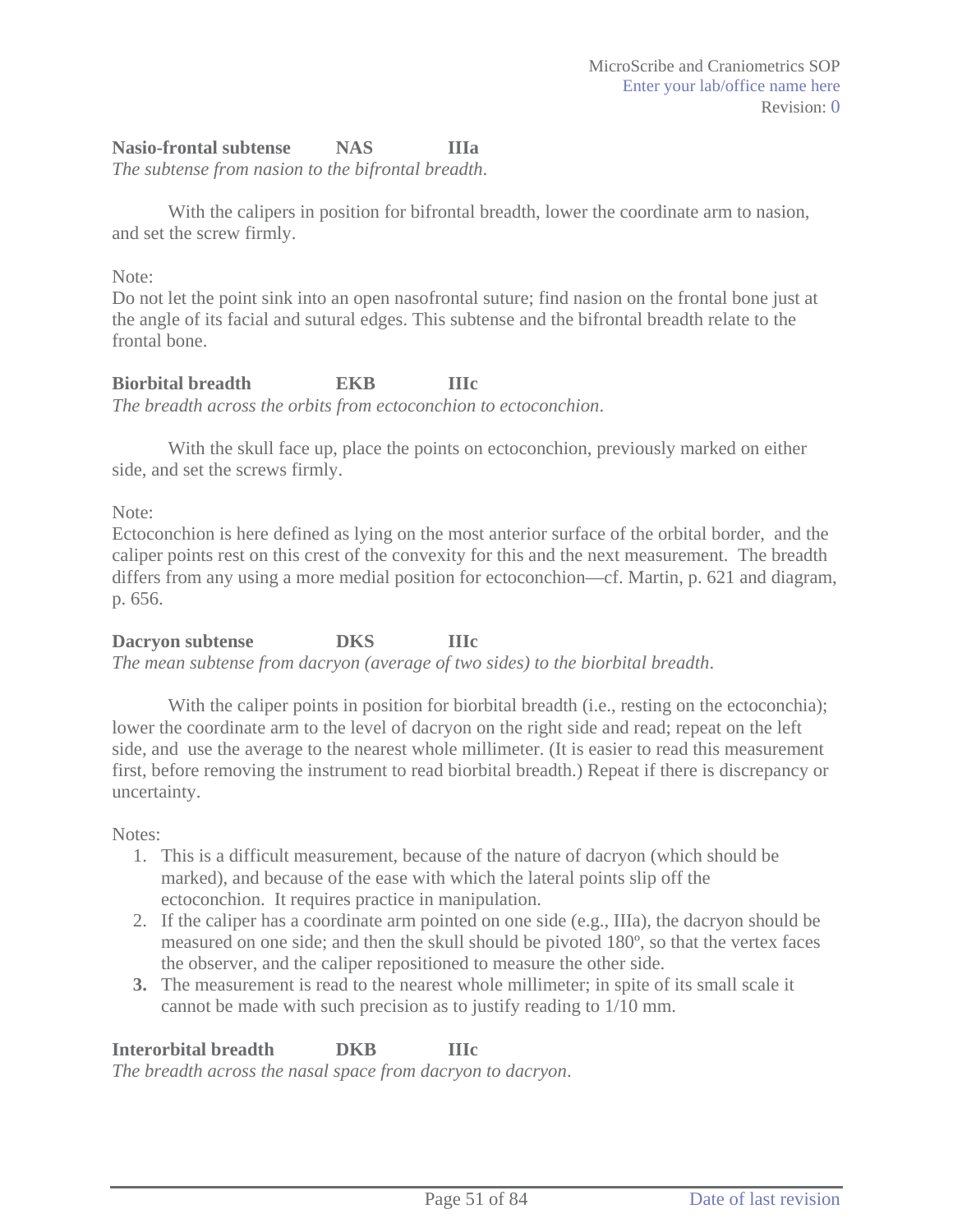With the skull face up, place the lateral points on the dacryon, with particular attention to the antero-posterior location of these. Hold the instrument in such a way that it can also be kept in position for measuring the naso-dacryal subtense, and set the screw.

Synonyms:

| Pearson | Nasodacryal chord   | DC  |
|---------|---------------------|-----|
| M       | Zwischenaugenbreite | 49a |

Note:

This is also a taxing measurement because of the difficulty of locating and maintaining the points on dacryon while also measuring the subtense and avoiding damage to delicate lacrimal bones. Measuring breadth and subtense is a joint operation.

**Naso-dacryal subtense NDS IIIc**  *The subtense from the deepest point in the profile of the nasal bones to the interorbital breadth*.

With the caliper in position for interorbital breadth, lower the coordinate arm to the deepest point in the nasal profile, i.e., onto the most convex point in the transverse section at the most concave point in the profile, and not into the internasal suture. Read to the nearest whole millimeter.

Synonym: Pearson Nasodacryal subtense

Notes:

- 1. Because of the difficulty of placing the lateral points very precisely, reading to 1/10 mm is not justified.
- 2. This subtense and the dacryon subtense will sum approximately to a subtense from the nasal saddle to the biorbital breadth, if this is measured, since they represent two components in the projection of the nasal bridge from the line of the orbital margins, one being a subtense from dacryon, the other a subtense to dacryon. They will not necessarily sum exactly to this total subtense because of approximations to whole millimeters (and other errors); and will in fact tend to be less, since they are in parallel but separate planes on which the projection of the total subtense is smaller than the direct measurement.

## **Simotic chord (Least nasal breadth) WNB IIIc**

*The minimum transverse breadth across the two nasal bones, or chord between the nasomaxillary sutures at their closest approach*.

Read to 1/10 mm.

Synonyms:

| ~ _ __ _ __ _ __ _ | WM Simotic chord               |    |
|--------------------|--------------------------------|----|
| Μ                  | Kleinste Breite der Nasenbeine | 57 |

Notes: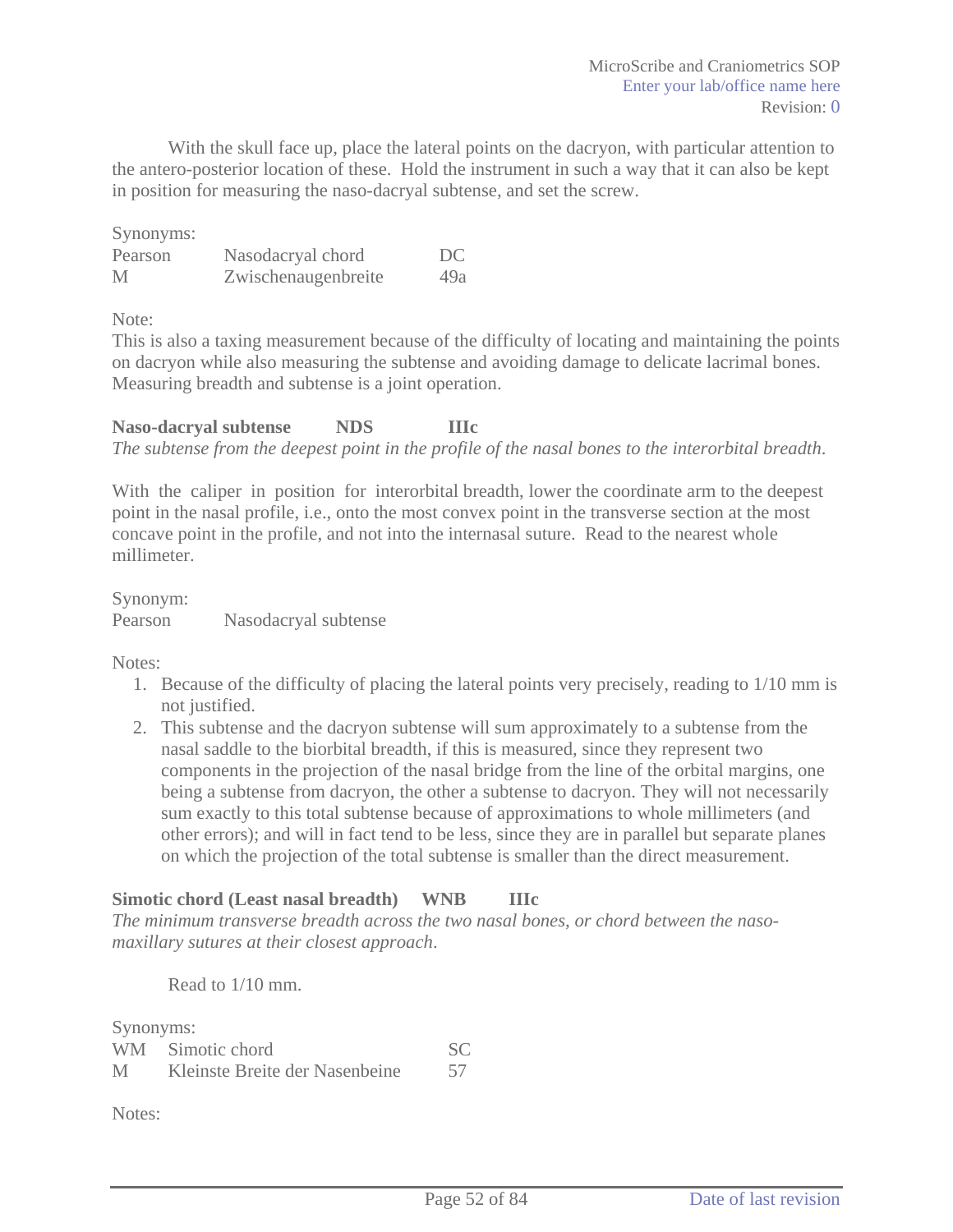- 1. The measurement is between the naso-maxillary sutures, i.e., never above the fronto-nasal suture, if there is a rectangular upward extension of the nasalia here.
- 2. Martin notes that the position will be high if the naso-maxillary sutures are nearly parallel, but much lower if they are hourglass form. Measurement must be made wherever the minimum distance lies, though some consideration should be given to the general course of the sutures in the not uncommon case of sudden inward excursions of one suture.
- 3. The simotic measurements were originally introduced by Mérejkowsky 1882, and named by Pearson (Benington 1912: 316).
- 4. In a few populations (Eskimos) the nasalia may not reach the frontal bone, but pinch out; or they may be absent entirely. In such a case there is nothing to do but take a measurement lower down, or measure the structure which substitutes; zero measurements cannot be allowed.
- 5. A possible improvement on this measurement and the next: to use the deepest point of the nasal saddle, not the point of least nasal breadth. The two may coincide much of the time.

### **Simotic subtense SIS IIIc**

*The subtense from the nasal bridge to the simotic chord, i.e., from the highest point in the transverse section which is at the deepest point in the nasal profile*.

With the caliper in position for simotic chord, lower the coordinate arm to the most prominent point or ridge (i.e., not into the internasal suture) on the nasalia, while the instrument is tilted so as to find the generally lowest projection of the bones with relation to the chord. Read to 1/10 mm.

#### Synonym:

WM Simotic subtense SS

#### Notes:

- 1. Woo and Morant counsel marking the "ridge" of the nasal bones in this region with the flat side of a pencil lead.
- 2. Pearson (1934) was concerned about the geometric effect of any lateral displacement of the highest point from the midline, i.e., the effect on the computed angle; but this hardly seems worth taking account of in view of other comparatively generous sources of error in measures of this small scale.

## **Malar length, inferior IML IIa**

*The direct distance from zygomaxillare anterior to the lowest point of the zygo-temporal suture on the external surface, on the left side*.

With the skull resting approximately on the right parietal, measure with the pointed arms between the previously marked points. Use the right side if necessary.

#### Notes:

1. This measures the major part of the extent of the origin of the anterior part of the masseter muscle. It is not the same, however, as the "anterior masseter" of Landauer 1962, used also in Howells 1966. The posterior point (Woo's ZT) coincides closely with the posterior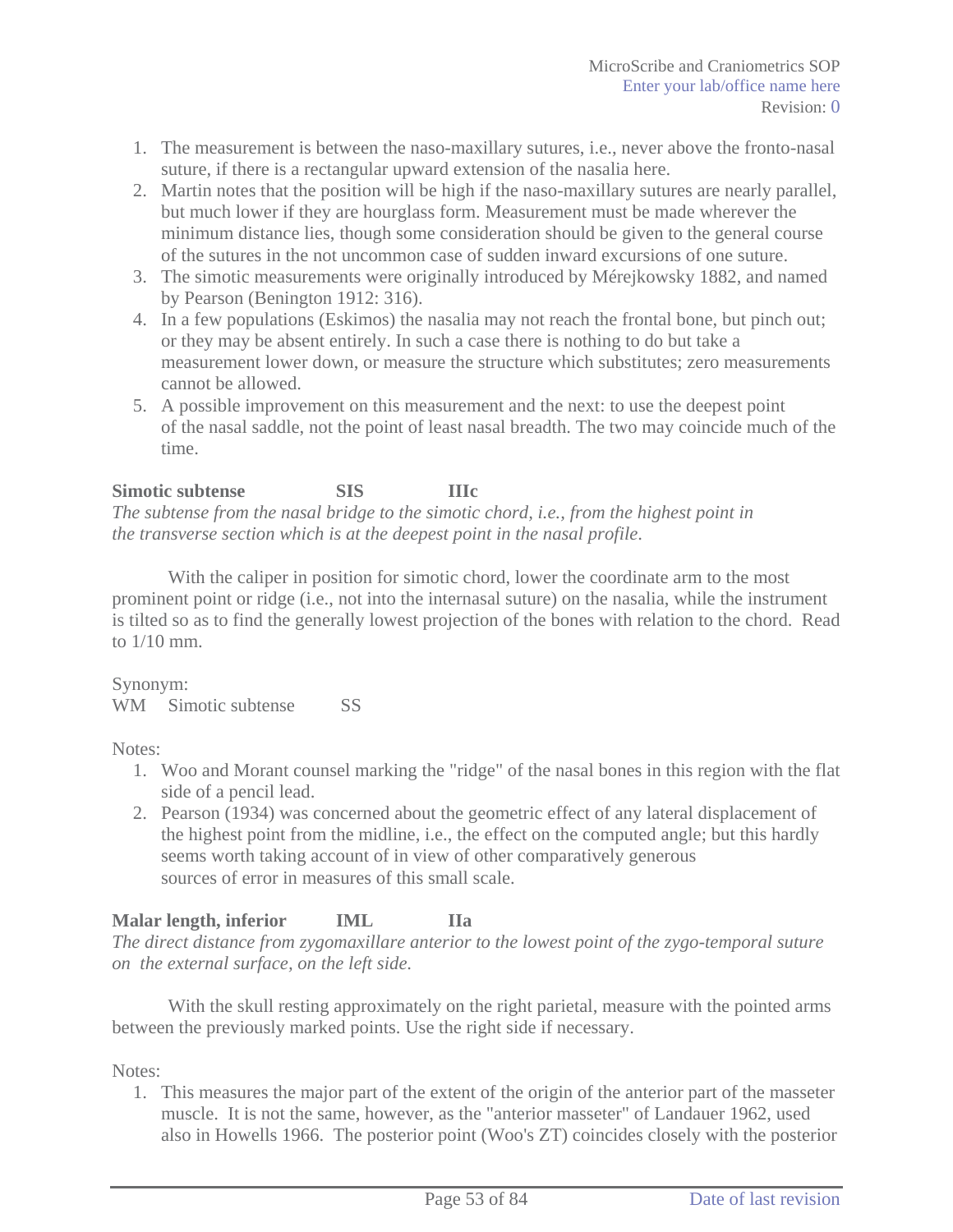limit of the masseter attachment which, however, runs anteriorly beyond the zigomaxillary suture about 5 millimeters onto the maxilla. In this study, the measurement has been changed to use the point zygomaxillare anterior, so as to integrate it with other measurements, e.g., bimaxillary breadth and zygomaxillare radius.

2. A full or partial os japonicum (division of the malar by a horizontal suture) was present rarely in most populations. In some cases it appeared to have the effect of shortening and deepening the body of the malar, and especially of displacing the zygo-maxillary suture laterally and posteriorly.

### **Malar length, maximum XML IIIa**

*Total direct length of the malar in a diagonal direction, from the lower end of the zygo-temporal suture on the lateral face of the bone, to zygoorbitale, the junction of the zygo-maxillary suture with the lower border of the orbit, on the left side*.

With the skull resting on the right side of the occiput and the left frontal region facing the observer, place the fixed point of the calipers at the zygotemporal point (Woo's ZT) and measure to zygoorbitale. Fix the screw. Use the right side if necessary.

Synonym:

Woo Chord of the minimum horizontal arc C

Recent attempts to measure the shape of the malar and the suborbital fossa are:

Ducros A. and J. 1967. Relations de I'os zygomatique. Bull. et Mém. De la Soc. d'Anthrop. de Paris, ser.12, vol. 1: 367-376.

Rideau, Y. 1968. Étude anthropométrique de la fosse sous-orbitaire. Bull. et Mém. De la Soc. d'Anthrop. de Paris, ser. 12, vol. 3: 317-329.

**Malar subtense MLS IIIa** 

*The maximum subtense from the convexity of the malar angle to the maximum length of the bone, at the level of the zygomaticofacial foramen, on the left side*.

With the caliper in position for maximum malar length, lower the coordinate arm to the most prominent point in the horizontal profile of the malar approximately at the level of the small foramen below the external angle of the orbit (foramen zygomaticofaciale), i.e., without tiling the caliper down to maximize the reading. Use the right side the left is damaged.

Synonym:

Woo Maximum subtense of minimum horizontal arc S

## **Cheek height WMH IIa**

*The minimum distance, in any direction, from the lower border of the orbit to the lower margin of the maxilla, mesial to the masseter attachment, on the left side*.

Measure with the skull face up, placing the caliper so as to find the minimum in any direction, and being sure to measure with the tips of the points, not their shanks, so as not to displace the axis of measurement. Use the right side if the left is damaged.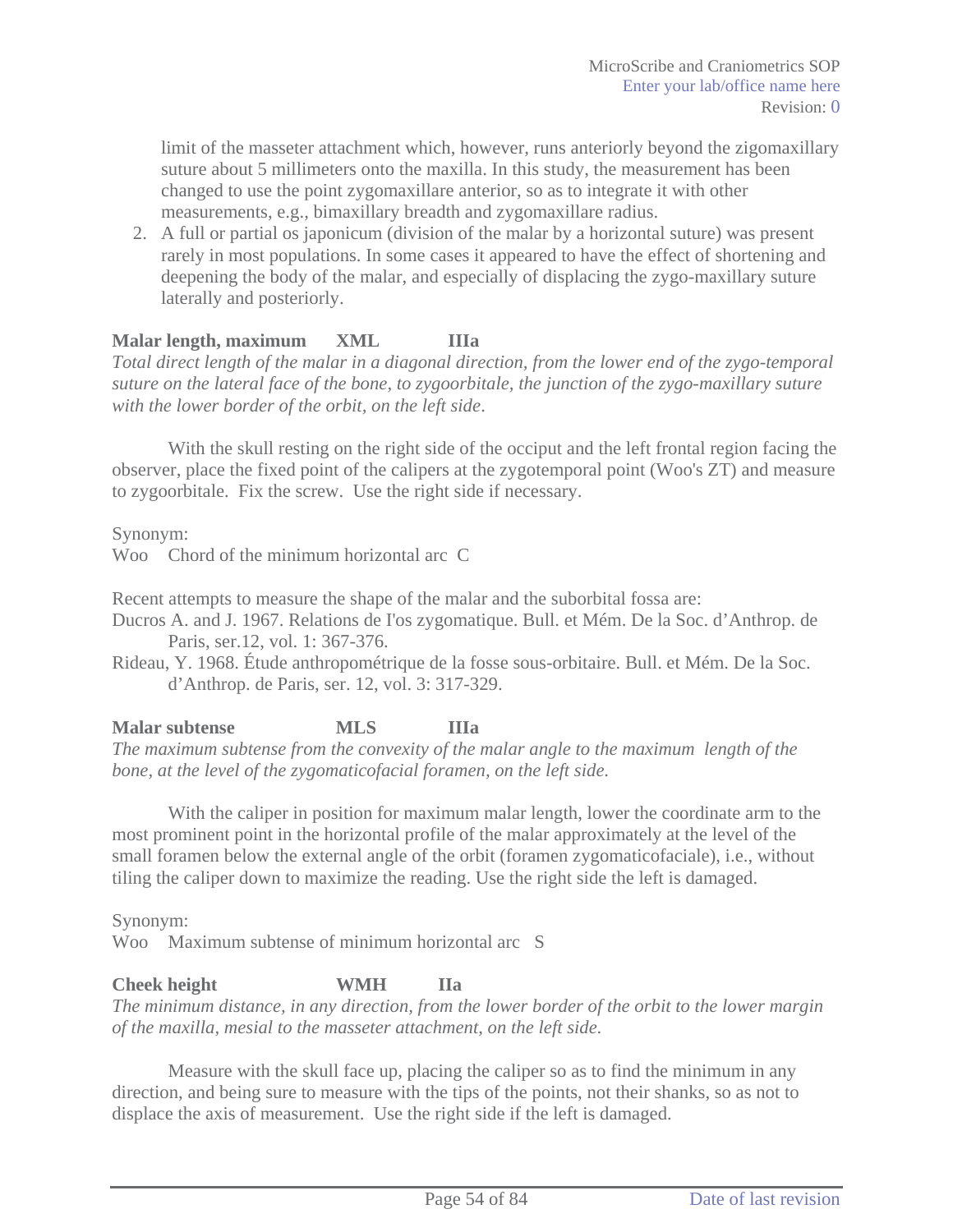Note:

This differs from Martin's "Wangenbeinhöhe", 48(4), which specifies measurement in a vertical direction.

## **Supraorbital projection SOS IIIa**

*The maximum projection of the left supraorbital arch between the midline, in the region of glabella or above, and the frontal bone just anterior to the temporal line in its forward part, measured as a subtense to the line defined*.

With the skull resting on the right side of the occiput and the left frontal region facing the observer, place the point of the fixed arm on the frontal surface next to the incurvature of the temporal line, and the movable point in the midline near glabella, lowering the coordinate arm to find the highest reading anywhere in the supraorbital area. The lateral points are not specific, but are moved around slightly (keeping the right point in the midline) to maximize the reading. Read to the nearest whole millimeter. Use the right side if the left is damaged.

#### Notes:

- 1. Because of the indefinite landmarks used, reading to 1/10 mm is not justified. This appears to be a coarse method for a small measurement, but the results are consistent. If the measure is viewed as an improvement on visual grading, its objectivity and its availability for numerical treatment will be obvious.
- 2. As a measure of supraorbital development alone it is imperfect, because it also reflects the horizontal convexity of the frontal bone itself. Thus, females with virtually no supraorbital arches will give values of 4 or 5 mm.

## **Glabella projection GLS IIId**

*The maximum projection of the midline profile between nasion and supraglabellare (or the point at which the convex profile of the frontal bone changes to join the prominence of the glabellar region), measured as a subtense*.

Rest the skull on the right occiput, left side to the observer so that the lower frontal region is in full profile. Set one caliper arm at nasion (not in a cleft of the suture), and move the coordinate arm to a position at the most prominent point in the midline profile and the other lateral arm on the frontal at the lowest point above any part of the glabellar eminence. Read the coordinate arm to the nearest whole millimeter.

Notes:

- 1. Note # 1 under supraorbital projection applies fully here, although the landmarks are more precise in this case.
- 2. If the frontal bone descends convexly into the glabellar eminence without a break, the right lateral arm should be placed a sensible distance away from the glabellar eminence, i.e., something over 1 cm. Variations in this placement make very little difference in the measurement obtained.
- 3. No attempt is made here to define a point "glabella," measuring simply being done from the most prominent point in the profile.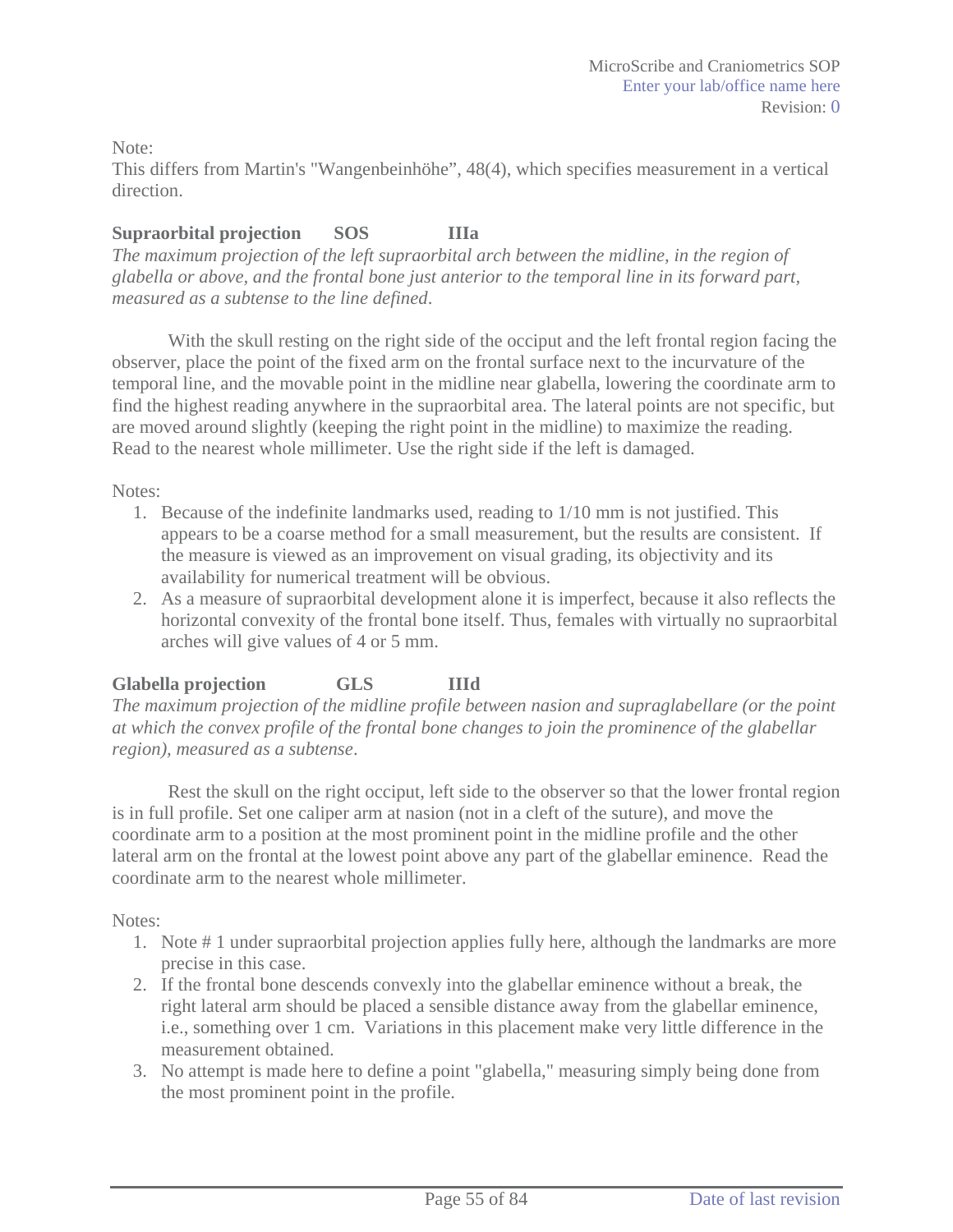### Foramen magnum length **FOL** IIb

*The length from basion to opisthion, as defined*.

Measure with the skull base up, using the inside calipers for simplicity, not in order to take an inside measurement.

Notes:

- 1. The main purpose of this measurement is to complete the outline of the skull, otherwise covered by other measurements.
- 2. This differs from M Länge des Foramen magnum, 7, because of the different location of basion.

#### **Nasion-bregma chord (Frontal chord) FRC III a**

*The frontal chord, or direct distance from nasion to bregma, taken in the midplane and at the external surface*.

Rest the skull approximately on the right asterion so as to get a good left profile view of the frontal region. Place the points at bregma and nasion as defined, and set the screw.

Synonyms:

| M            | Mediansagittale Frontalsehne | 29                  |
|--------------|------------------------------|---------------------|
| -B           | Chord nasion to bregma       | $S_1'$              |
| <b>HW</b>    | Frontal chord                | $42$ (p. 55)        |
| $W$ 00, J-K. | Frontal chord                | $(N \text{ to } B)$ |

Notes:

- 1. Do not let the points sink into a sutural cleft which may be present at either end point this is a measure of the external outline of the skull. If necessary, displace the caliper point slightly to a spot on the surface at an equivalent position wanderings of the coronal and sagittal suture usually permit such a spot to be found.
- 2. This measures the essential contribution of the frontal bone to the sagittal section of the vault. Consequently, the placing of nasion and bregma must reflect the general position of the sutures, and not follow minor and very local deviations of these.

## **Nasion-bregma subtense (Frontal subtense) FRS IIIa**

*The maximum subtense, at the highest point on the convexity of the frontal bone in the midplane, to the nasion-bregma chord*.

With the caliper in position for nasion-bregma chord, move the coordinate point back and forth several times in the sagittal plane, to find a tangent to the curve of the frontal bone at its highest point. Settle the caliper arm here, set the screw, and read.

| Synonyms:   |                       |              |
|-------------|-----------------------|--------------|
| <b>HW</b>   | Frontal perpendicular | 51 $(p. 58)$ |
| $Woo, J-K.$ | Frontal subtense      | (ab)         |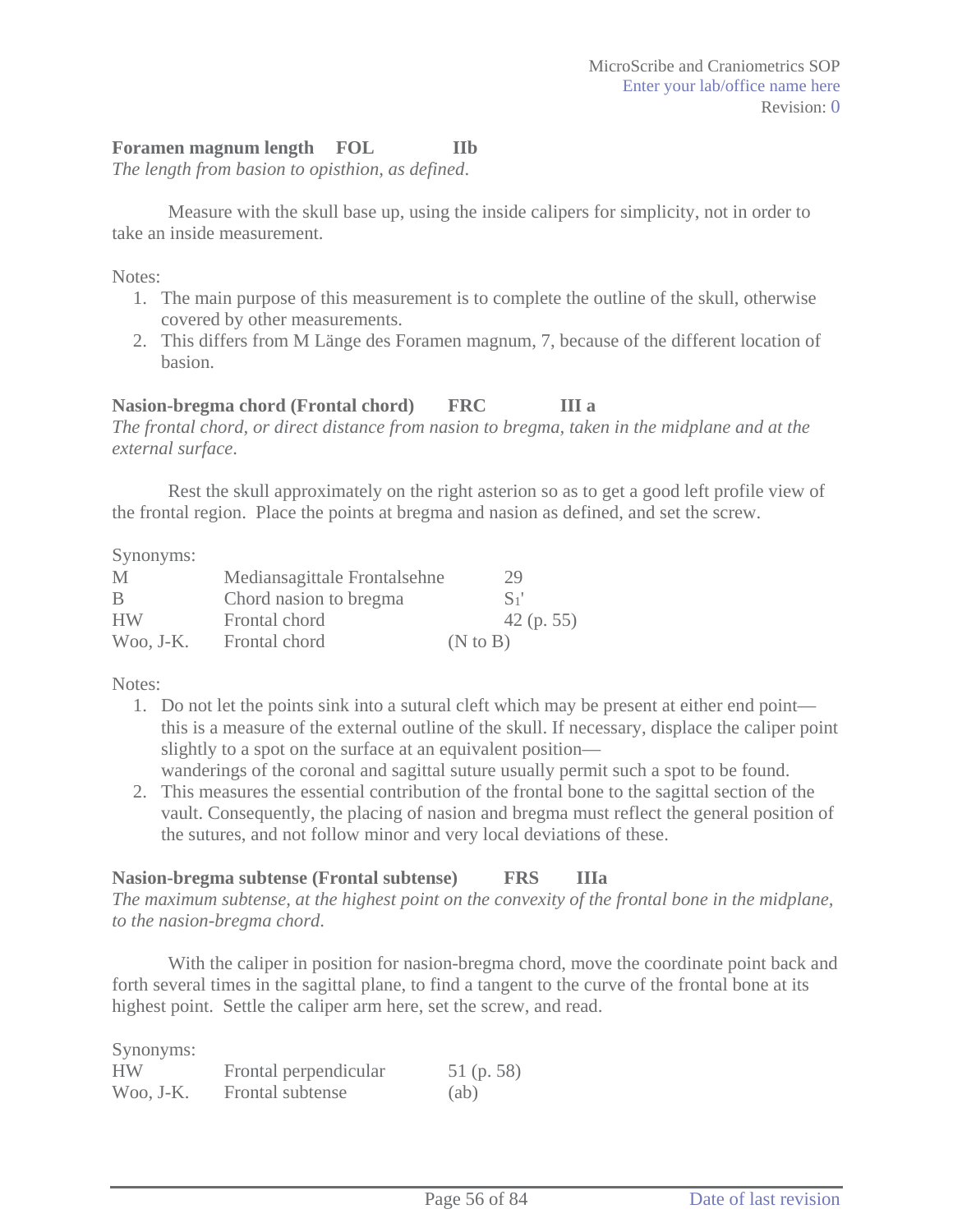### **Nasion-subtense fraction FRF IIIa**

*The distance along the nasion-bregma chord, recorded from nasion, at which the nasionbregma, or frontal, subtense falls*.

Following the reading of the two previous measurements, this is read from the caliper at the appropriate scale (position of the coordinate arm on the main measuring bar).

Notes:

- 1. This reading makes possible the computation of the frontal angle, by dividing the chord into two parts at the subtense and thus forming two right triangles of which two sides are known.
- 2. While the subtense, or height of the frontal curve, can easily be read precisely, its exact location along the chord is often hard to find satisfactorily when the curve is a gentle one, and two readings may differ considerably. This can hardly affect the value of the angle to be computed to a significant extent.

## **Bregma-lambda chord (Parietal chord) PAC IIIa**

*The external chord, or direct distance from bregma to lambda, taken in the midplane and at the external surface*.

Proceed as for nasion-bregma chord, shifting the position of the skull.

Synonyms:

| M         | Mediansagittale Parietalsehne | 30           |
|-----------|-------------------------------|--------------|
| B         | Chord bregma to lambda        | $S_2'$       |
| <b>HW</b> | Parietal chord                | $43$ (p. 55) |

Notes: See notes under nasion-bregma chord.

**Bregma-lambda subtense (Parietal subtense) PAS IIIa** 

*The maximum subtense, at the highest point on the convexity of the parietal bones in the midplane, to the bregma-lambda chord*.

Proceed as for nasion-bregma subtense, with the caliper in position for bregma-lambda chord. Note, however, that there is a suture to contend with, and do not let the point sink into a cavity created by this.

Synonym: HW Parietal perpendicular 52 (p. 58)

Note:

In many populations there is a slight depression along the middle course of the sagittal suture. The maximum curvature of the parietals in the midplane is accordingly not as great as that slightly lateral to it, which will be the curvature seen in a full profile view. This will be reflected in the measured subtense and derived angle, as compared with what might be derived from a photograph or X-ray.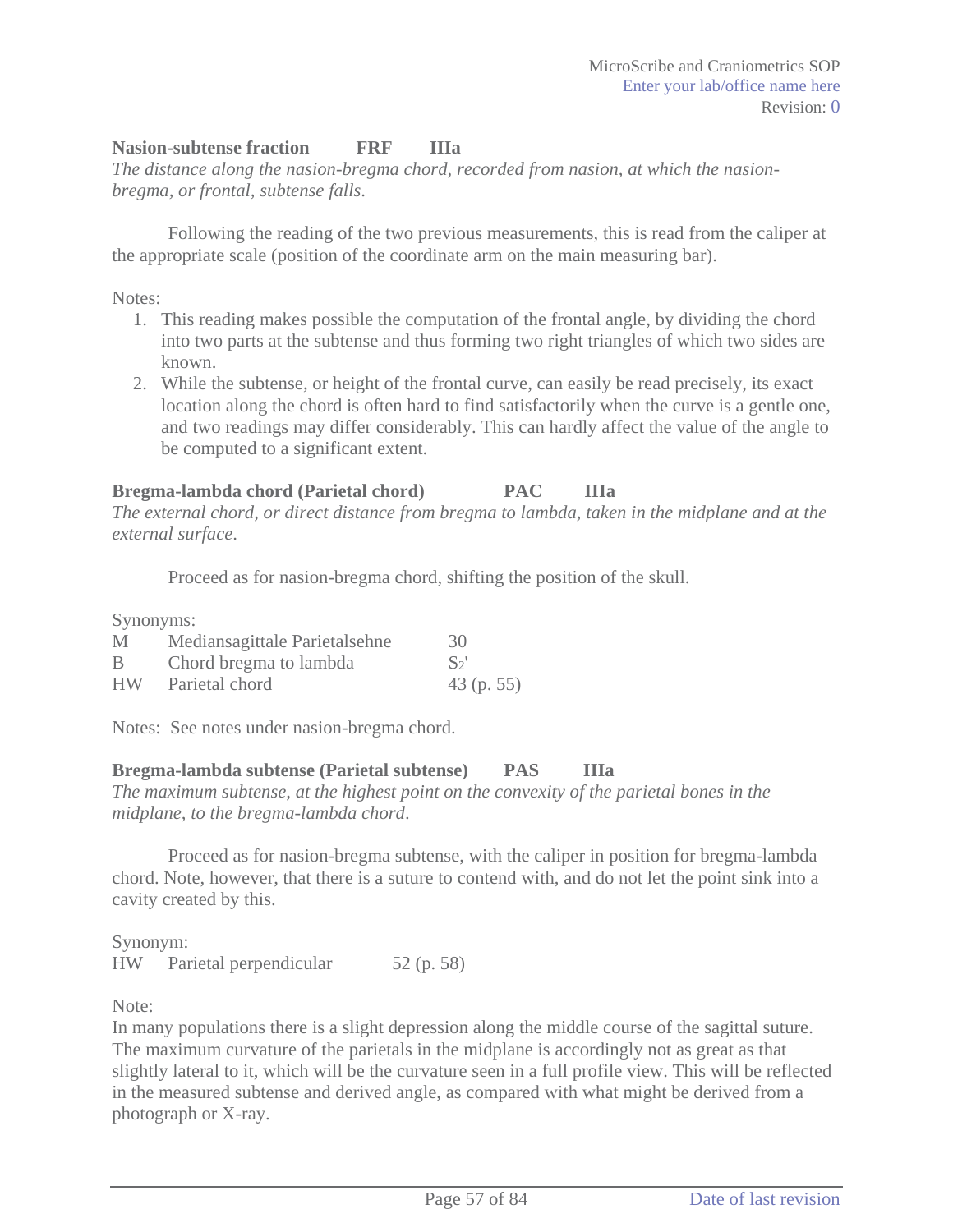#### **Bregma-subtense fraction PAF IIIa**

*The distance along the bregma-lambda chord, recorded from bregma, at which the bregmalambda, or parietal, subtense falls*.

Proceed as for nasion-subtense fraction.

Notes: See notes under nasion-subtense fraction.

### **Lambda-opisthion chord (Occipital chord) OCC IIIa**

*The external occipital chord, or direct distance from lambda to opisthion taken in the midplane and at the external surface*.

Proceed as for nasion-bregma chord, shifting the position of the skull. The movable point must be placed firmly against the posterior border of the foramen magnum and then held in place with the right thumb.

Synonyms:

| M         | Mediansagittale Occipitalsehne | 31                |
|-----------|--------------------------------|-------------------|
| B         | Chord lambda to opisthion      | $S_3'$            |
| <b>HW</b> | Occipital chord                | $44$ (pp. 55, 58) |

Notes: See notes under nasion-bregma chord.

#### **Lambda-opisthion subtense (Occipital subtense) OCS IIIa**

*The maximum subtense, at the most prominent point on the basic contour of the occipital bone in the midplane*.

Proceed as for nasion-bregma subtense, with the caliper in position for lambda-opisthion chord.

Synonym: HW Occipital perpendicular 53 (p. 58)

Note:

If there is a moderately well-developed but rounded nuchal crest forming part of the general contour and profile of the bone, this should be included if the subtense falls here. If, however, a central elevation or the inion stands out prominently, this should be discounted by placing the point in the notch directly above the midline downward curve of inion and crest. This is most likely to be at the level of the actual apex of curvature of the bone itself, and level with the highest point of the curved lines or the torus on either side. In any case the proper point for the subtense—the apex of curvature—is likely to be above the inion, either in this depression or higher.

This is a deliberate but perhaps not entirely satisfactory step to keep a local development here from giving a highly dislocated rendering of the actual angulation of the occipital bone. Often, however, the maximum subtense reading lies well above even a prominent inion, and the problem arises in only a few populations anyhow.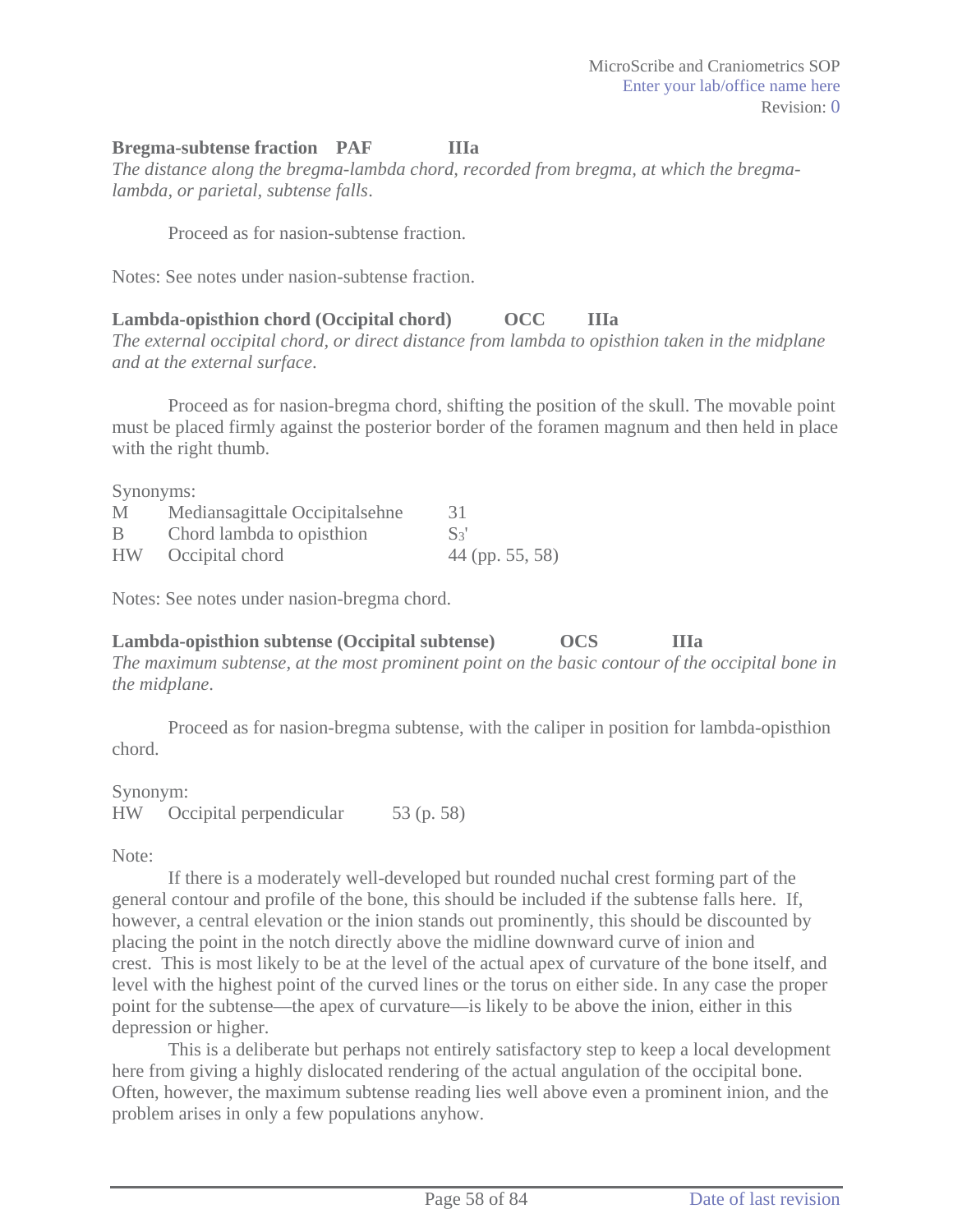### **Lambda-subtense fraction OCF IIIa**

*The distance along the lambda-opisthion chord, recorded from lambda, at which the lambdaopisthion, or occipital, subtense falls*.

Proceed as for nasion-subtense fraction.

Notes:

See notes under Nasion-subtense fraction. See note under Lambda-opisthion subtense.

**Vertex radius VRR IIIb**  *The perpendicular to the transmeatal axis from the most distant point on the parietals (including bregma or lambda), wherever found*.

With the skull resting on the lower occiput, face to the observer; insert the plugs of the radiometer gently and simultaneously into the meatus on either side, until they are snugly in place without forcing. Move the coordinate arm back and forth sagittally, but not necessarily in the midline, to find the maximum reading.

Notes:

- 1. The term "radius" in these measurements implies "radius from the transmeatal axis," as found by the radiometer, IIIb, or a similar instrument. This instrument will find no other series of radii, nor does it seem likely that any other such set of radii from a transverse axis can be measured directly on the skull. See Martin, p. 669.
- 2. The coordinate arm reads only to 135 mm. In the occasional case where the measurement is greater, read the excess, along the coordinate arm, from this point to the actual measurement with the inside calipers, IIc, and add to 135.

**Nasion radius NAR IIIb** 

*The perpendicular to the transmeatal axis from nasion*.

With the skull face up, insert the ear plugs in the meatus, as for vertex radius, and measure to nasion.

Note:

For the radii to the face, the skull should be repositioned and the plugs reinserted after vertex radius, as a safety measure.

**Subspinale radius SSR IIIb**  *The perpendicular to the transmeatal axis from subspinale*.

Proceed as for nasion radius.

Note:

Subspinale, as with bimaxillary subtense, is a profile point, not to be measured in a sutural fissure.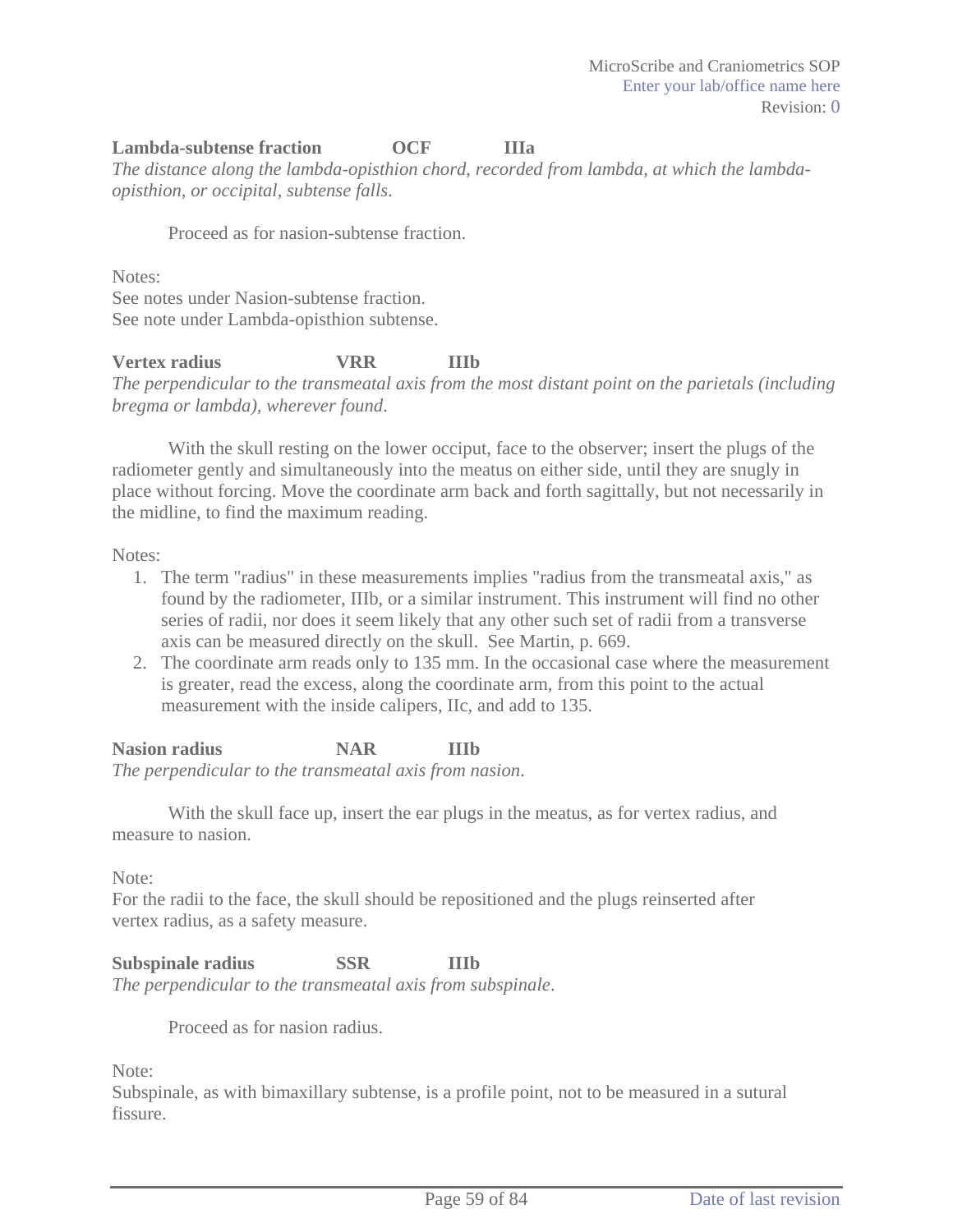#### **Prosthion radius PRR IIIb**

*The perpendicular to the transmeatal axis from prosthion*.

Proceed as for nasion radius.

Notes: See notes #2 and #3 under basion-prosthion length.

**Dacryon radius DKR IIIb**  *The perpendicular to the transmeatal axis from the left dacryon*.

Proceed as for nasion radius, measuring to the left dacryon.

Note:

If the left dacryon, or any point involved in the next five measurements, is in such shape that a better reading may be had on the right side for all points, shift to that side for the entire series. It is more important to preserve the relative degrees of projection of each point among the set on one side than to get the left measurement when it is available.

#### **Zygoorbitable radius ZOR IIIb**

*The perpendicular to the transmeatal axis from the left zygoorbitale*.

Proceed as for nasion radius.

Note: See note under dacryon radius.

**Frontomalare radius FMR IIIb** 

*The perpendicular to the transmeatal axis from the left frontomalare anterior*.

Proceed as for nasion radius.

Note: See note under dacryon radius.

**Ectoconchion radius EKR IIIb** 

*The perpendicular to the transmeatal axis from the left ectoconchion*.

Proceed as for nasion radius.

Note: See note under dacryon radius.

**Zygomaxillare radius ZMR IIIb**  *The perpendicular to the transmeatal axis from the left zygomaxillare anterior*.

Proceed as for nasion radius.

**Molar alveolus radius AVR IIIb** 

*The perpendicular to the transmeatal axis from the most anterior point on the alveolus of the left first molar*.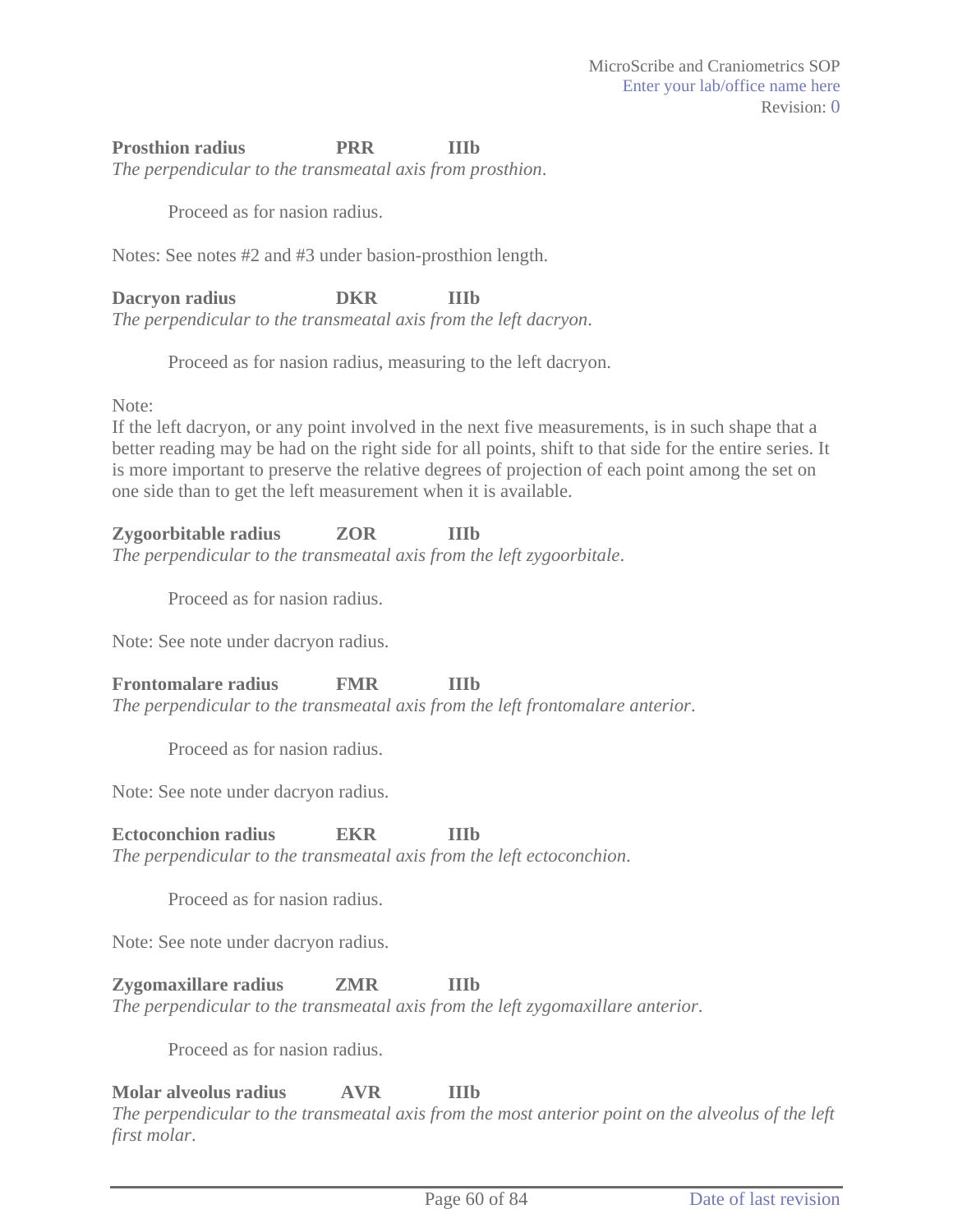Proceed as for nasion radius.

Notes:

- 1. See note under dacryon radius.
- 2. This is an attempt to relate the molar row to the facial projection generally. If there is resorption or damage to the alveolar border, an estimate of its original extent must be made. Where most teeth are missing, be certain that the correct alveolus is being used by counting from the midline.
- 3. Because measurement to the right side is especially difficult, this measurement should be given extra weight in deciding whether or not to shift to the right side where damage makes some estimation necessary on either side.

### **INSTRUMENTS**

These are given Roman numerals, so that they may be referred to specifically in measurement definitions without possibility of confusion with the Arabic numerals used by Martin or others to identify measurements. No attempt has been made to follow Martin's own numbering system for instruments, because:

- 1. The above possibility of confusion exists
- 2. Few instruments used here were designated formally by him, and vice versa
- 3. Martin was inconsistent in his numbering, having one set of numbers for instruments used on the living subject, some of which numbers were applied to different instruments used in osteology.

#### **Ia Spreading caliper**

The standard spreading calipers, Hermann, GPM (Gneupel), etc. As Martin points out, for craniology relatively pointed ends are needed.

#### **IIa Sliding caliper**, dial—Helios

Helios 6" caliper with adjustable dial (reading to 1/20 millimeter), RUR 1068 C. Should be ordered fitted with needles in short arms and standard long arms; then modified as follows: blunt the needles slightly; bevel the edges of the long arms slightly and grind the ends of these down to flattish points. Remember that, as with other calipers, the exact measurement is between the inside surfaces of the points.

This caliper is easy to use, is extremely accurate, and prevents reading errors far better than the standard (since the arm reads in whole centimeters and the dial to numbered millimeters).

#### **IIb Sliding caliper**, small, inside

Central Scientific Co. 6" calipers, with vernier reading to 1/10 mm. Smaller than standard but useful for smaller measurements and objects. Smaller jaws for inside measurements; larger jaws must be reground to form sharper tips.

#### **IIIa Coordinate caliper**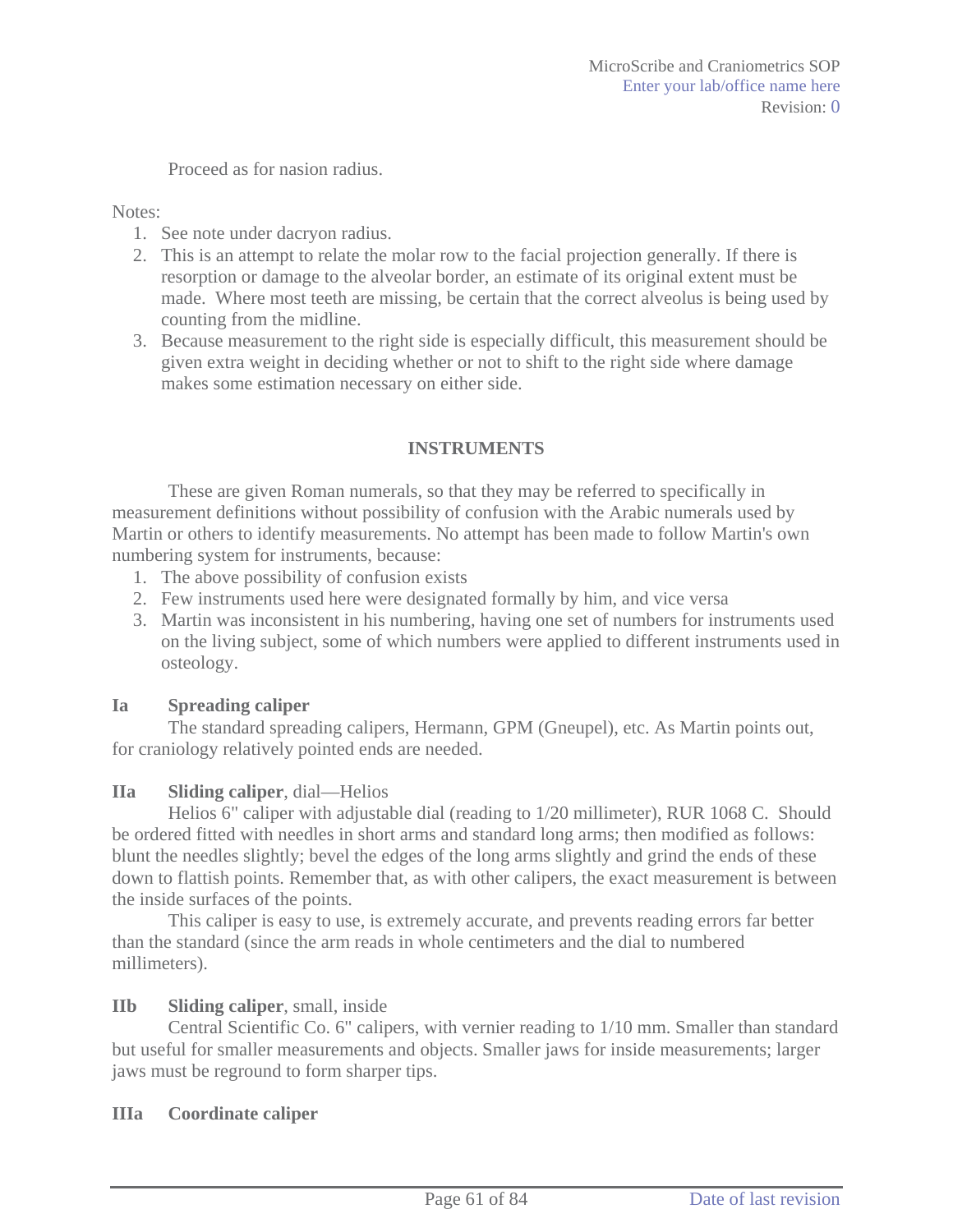The standard form, e.g., GPM #12, with straight arms (cf. Martin, fig. 271). The instrument supplied by GPM is light and accurate.

### **IIIb Coordinate caliper**—radiometer

This is the large Aichel caliper (see Martin, p. 592), supplied by GPM as #13. It is converted into a radiometer, for reading distances from the transmeatal axis, by having the ends fitted with shoes carrying bullet-shaped points (i.e., parabolic in longitudinal cross section) increasing to a maximum diameter of 4 mm. These can be inserted into the meatus in such a way as to turn easily while being firmly fixed, so as automatically to find the center of the largest circle which will fit the meatus in a plane parallel to the median plane of the skull. These points are made so that their mutual central axis is the zero reading for the coordinate arm.

#### **IIIc Coordinate caliper**—simometer

This is made on a design shown me by. G. Debets, in which the jaws are turned in near their extremities, so that the two points of the lateral arms and that of the coordinate arm may all meet at a single zero point (see Alekseev and Debets 1964, p. 23). Both measuring bars are supplied with vernier scales for reading to 1/10 mm, for fine readings of projections of the nasal bones. (The standard coordinate caliper, IIIa, with straight arms, cannot be used in this way.) The calipers may be used for all measurements of facial projection as well. Cost of construction about \$130.

## **IIId Coordinate caliper**—palatometer

In this small caliper both of the lateral arms are movable, being extended by screws on either side of the central housing which also carries the coordinate arm. Readings are not reliable if either lateral arm is extended beyond the point at which its non-working end is flush with the housing.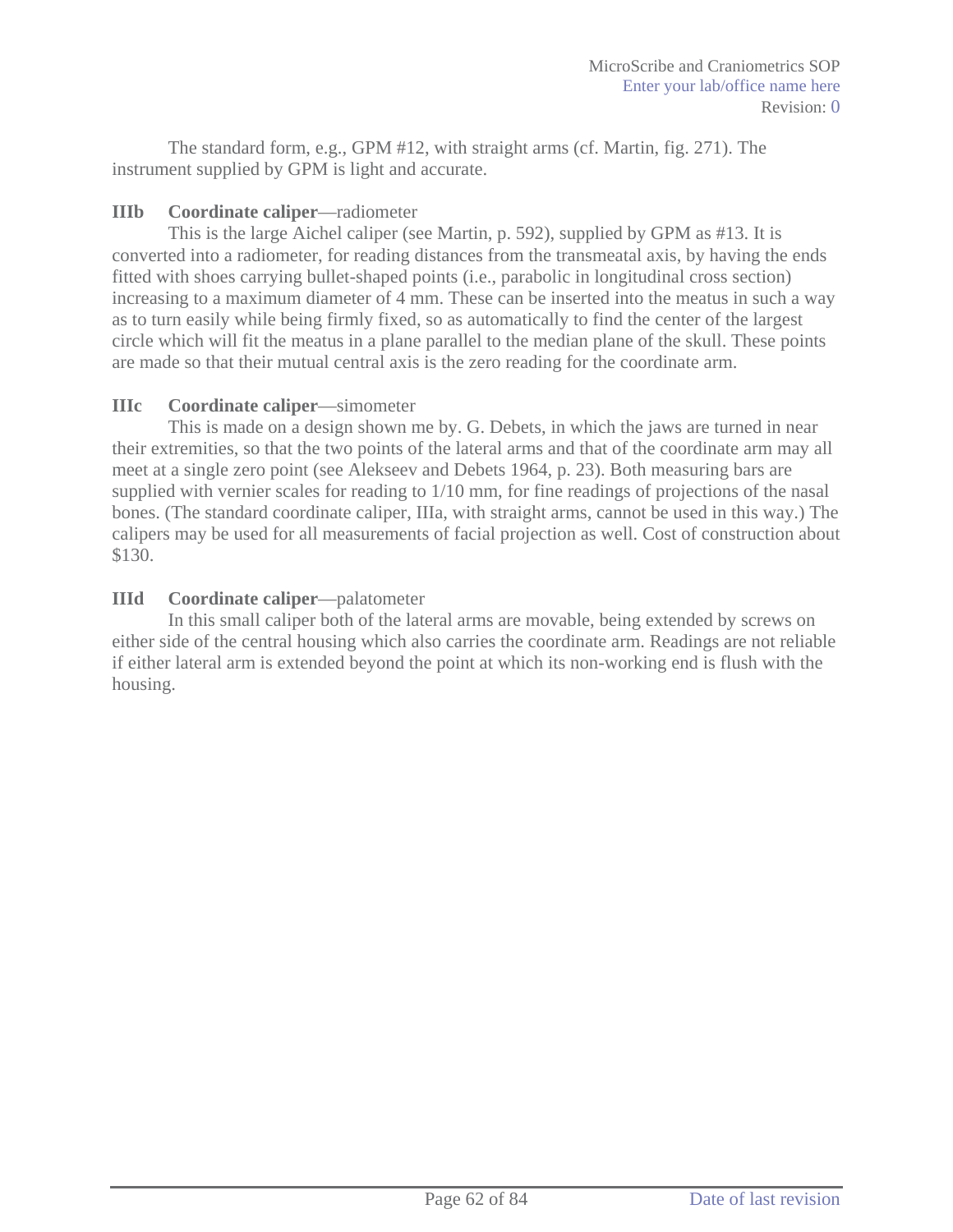#### **BIBLIOGRAPHY**

Abinder, N. A. l960. Transversalnaya uploshchennostilitzevogo skeleta. *Antropologicheskii Sbornik II*, Trudi Instituta Etnograii, L: 153-178.

Alekseev, V. P. and G. F. Debets. 1964. Kraniometria. *Metodika antropologicheskich isledovanii*. Academy of Sciences, USSR. Moscow, Nauka.

Benington, R. C. 1912. A study of the Negro skull with special reference to the Congo and Gaboon crania. *Biometrika*, 8: 292-337.

Biometric Laboratory, based on the Frankfurter Verständigung of 1882, and developed in or about 1895.

Broca, P. 1875. Instructions craniologiques et craniométriques. *Mém de la Soc. d'Anthrop. de Paris, 2nd series*, Vol. 2: 1-203, 6 pl.

Bunak, V. V. 1960. Litzevoi skelet i faktori opredelyaiuscii variatzii evo stroyeniya. *Antropologicheskii Sbornik II*, Trudi Instituta Etnografii, L: 84-152.

Buxton, L. H. D. and G. M. Morant. 1933. The essential craniological technique. Part I. Definitions of points and planes. *J. Roy. Anthrop.Inst.*, 63: 19-47. (NB Part II was never published.)

Coon, C. S. 1962. *The Origin of Races*. 724 pp., New York: Knopf.

Debets, G. F. 1951. Trudi Siviro-vostochnoi Expeditzii, I. *Antropologicheskii isledovaniya i Kamchatskoi oblasti*. Trudi Instituta Etnograii, n.s. XVII, 263 pp.

\_\_\_\_\_\_\_\_.1959. *The skeletal remains of the Ipiutak cemetery*. Acts, 33rd Congress of Americanists, San Juan 1958, vol. 2 pp. 57-64.

Fawcett, C. D. 1902. A second study of the variation and correlation of the human skull, with special reference to the Naqada crania. *Biometrika*, 1: 408-467.

GPM Anthropological Instruments. Available from Siber Precision Inc., 450 Barell Ave., Carlstadt, New Jersey, 07072.

Howells, W. W. 1937. The designation of the principal anthropometric landmarks on the head and skull. *Am. J. Phys. Anthrop*., XXII: 477-494.

\_\_\_\_\_\_\_\_. 1966. The Jomon population of Japan. A study by discriminant analysis of Japanese and Ainu crania. *Papers of the Peabody Museum*, Harvard University, vol. 57, no. 1, pp. 1-43.

Hrdlicka, A. 1920. *Anthropometry*. 163 pp. Philadelphia: Wistar Institute.

Kherumian, R. 1949. Répertoire des points craniométriques et anthropométriques. *Rev. de Morpho-physiologie Humaine*, 2: 22 pp.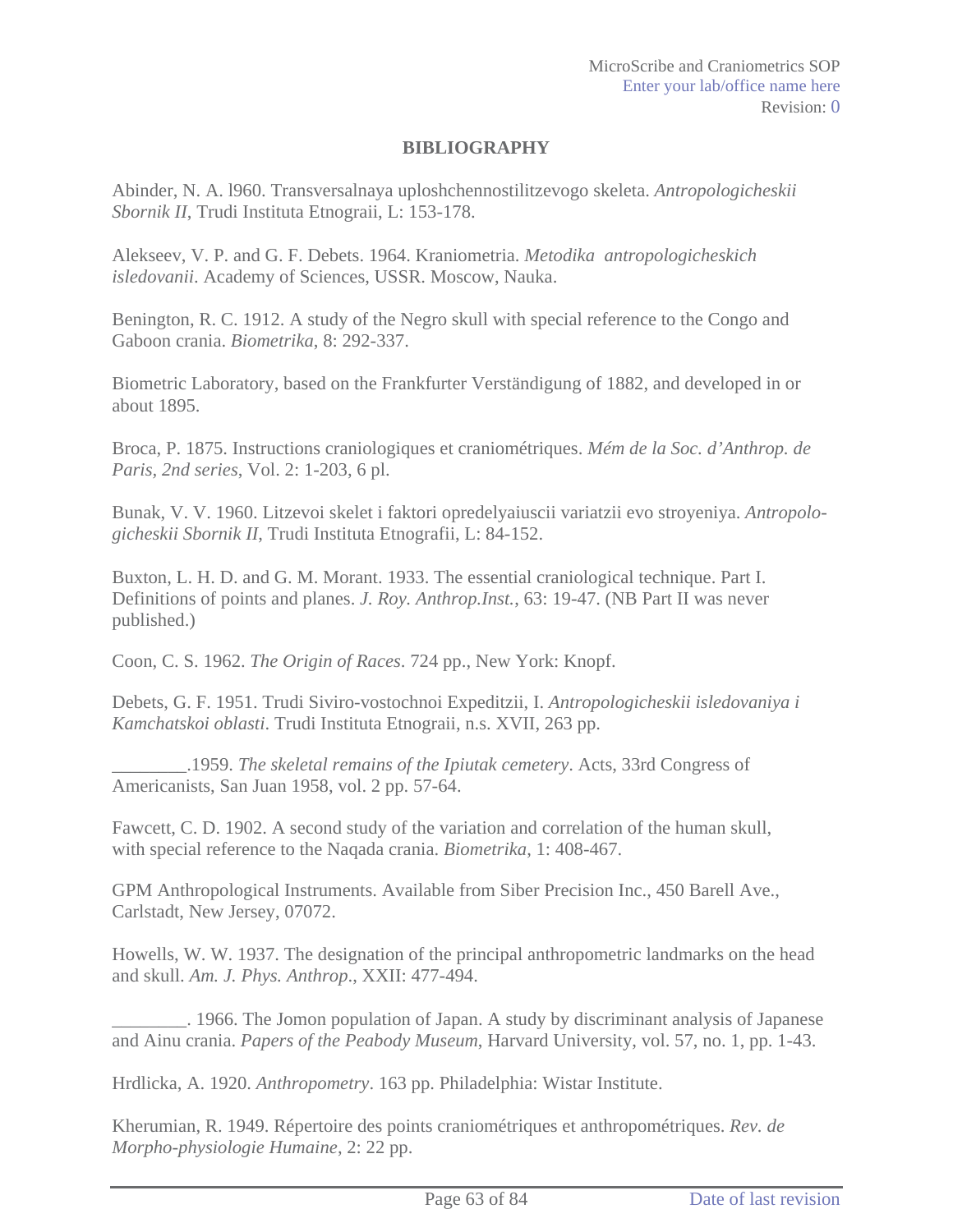Klaatsch, H. 1909. Kraniomorphologie und Kraniotrigo-nometrie. *Archiv für Anthropologie*, 36 (n.s. 8): 101-123.

Kollmann, J., J. Ranke, and R. Virchow 1883. Verständigung über ein gemeinsames craniometrisches Verfahren. *Correspondenz-Blatt der deutschen Gesellschaft für Anthropologie*, Ethnologie und Urgeschichte, 14: 1-8.

Landauer, C. A. 1962. A factor analysis of the facial skeleton. *Human Biology*, 34: 239-253.

Macdonell, W. R. l904. A study of the variation and correlation of the human skull, with special reference to English crania. *Biometrika*, 3: 191-244.

Martin, R. 1928. *Lehrbuch der Anthropologie in systematischer Darstellung. 2nd ed*., 3 vols. Vol. 2: Kraniologie, Osteologie. Jena: Gustav Fischer.

de Mérejkowsky, C. 1882. Sur un nouveau caractere anthropologique. *Bull. de la Soc. d'Antrop. de Paris*, series 3, vol. 5: 293-304.

Monaco Agreement of 1906, G. Papillaut, ed. (translated, and in some instances reinterpreted, by Hrdlicka 1920), Entente internationale pour I'unification des mesures craniométriques et céphalométriques. *L'Anthropologie*, XVII: 559-572.

Morant, G. M. 1927. A study of the Australian and Tasmanian skulls, based on previously, published measurements. *Biometrika*, 19: 419-440.

\_\_\_\_\_\_\_\_.1928. A preliminary classification of European races based on cranial measurements. *Biometrika*, 20B: 301-375.

\_\_\_\_\_\_\_\_.1937. A contribution to Eskimo craniology based on previously published measurements. *Biometrika*, 29: 1-20.

Mukherjee, R., C. R. Rao, and J. C. Trevor. 1955. *The ancient inhabitants of Jebel Moya (Sudan)*. Cambridge University Press.

Pearson, K. 1925. The definition of the alveolar point. *Biometrika*, 17: 53-56.

Pearson, K. 1934. On simometers and their handling. *Biometrika*, 20: 265-268.

Pearson, K. and A. G. Davin. 1924. On the biometric constants of the human skull. *Biometrika*,16: 328-363.

Piquet, M.-M. 1954. L'indice orbitaire et I'appréciatìon de la largeur de I'orbite; essai de standardisation. *Bull. et Mém. de la Soc. d'Anthrop. de Paris*. series 10, vol. 5: 100-112.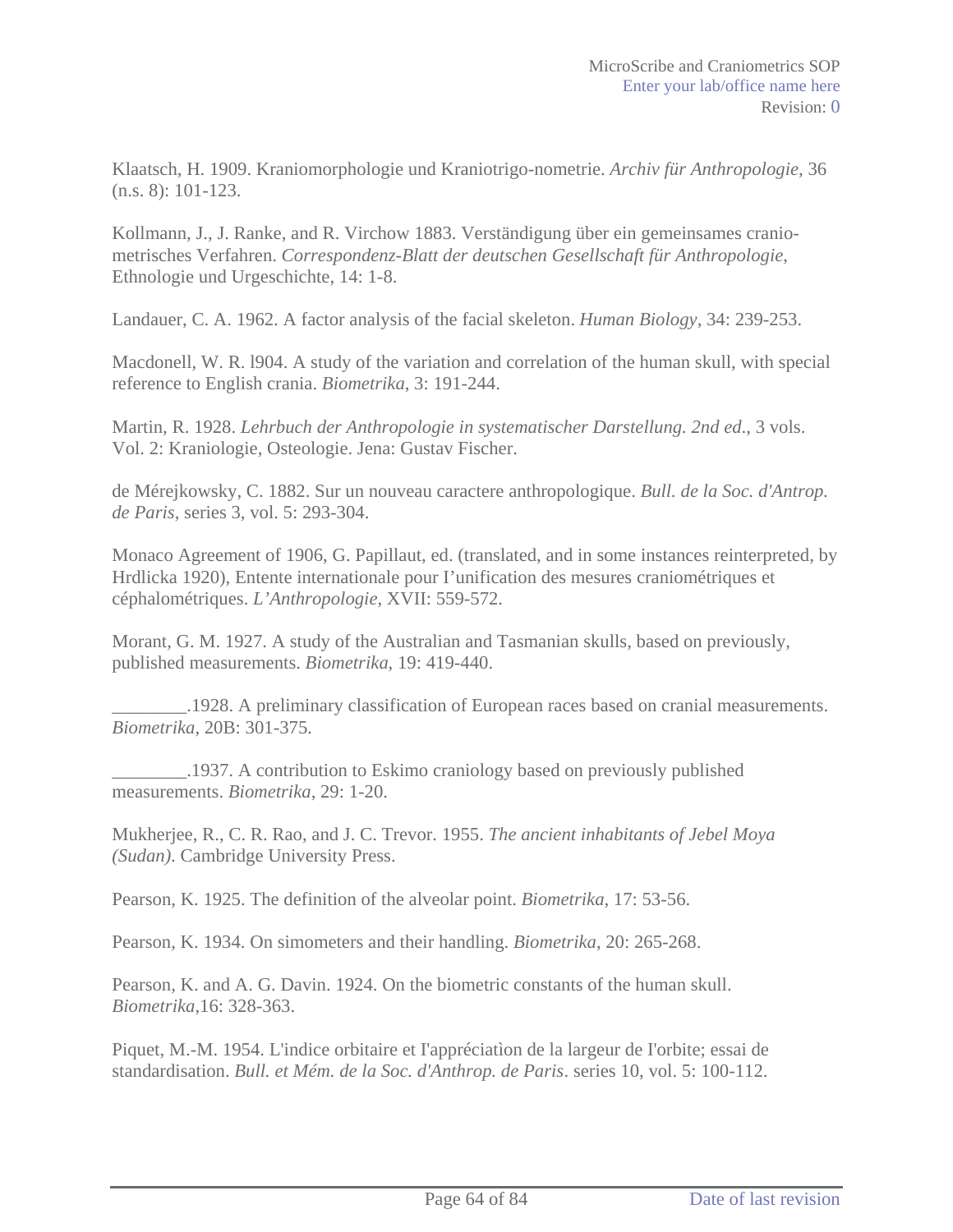Thomson, G. 1951. *The factorial analysis of human ability*. 5th ed. 383 pp., Boston: Houghton Miffilin.

Vallois, H. V. 1965. Anthropometric techniques. *Current Anthropology*, 6(2): 127-143.

Von Török, A. 1890. *Grundzüge einer systematischen Kraniornetrie*. 631 pp. Stuttgart: Ferdinand Enke.

Trevor, J. C. 1950. Anthropometry. In: *Chamber's Encyclopedia*, New Edition, pp. 458-462.

Trevor, J. C. l958. Quantitative traits of the U.S. Negro cranium. *The Leech*, 28: 131-138.

Tsui, C-Y. 1962. The morphological analysis of some skeletal elements of the upper part of the face in relation to its flatness. *Voprosy Antropologii*, Moscow University, no. 9: 88-99.

Wilder, H. H. 1920. *A laboratory manual of anthropometry*. 193 pp. Philadelphia: Blakiston.

Woo, J-K. 1949. Racial and sexual differences in the frontal curvature and its relation to metopism. *Am. J. Phys. Anthrop.*, 7: 215-226.

Woo, T. L. 1937. A biometric study of the human malar bone. *Biometrika*, 29: 113-123.

Woo, T. L. and G. M. Morant 1934. A biometric study of the "flatness" of the facial skeleton in man. *Biometrika*, 26: 196-250.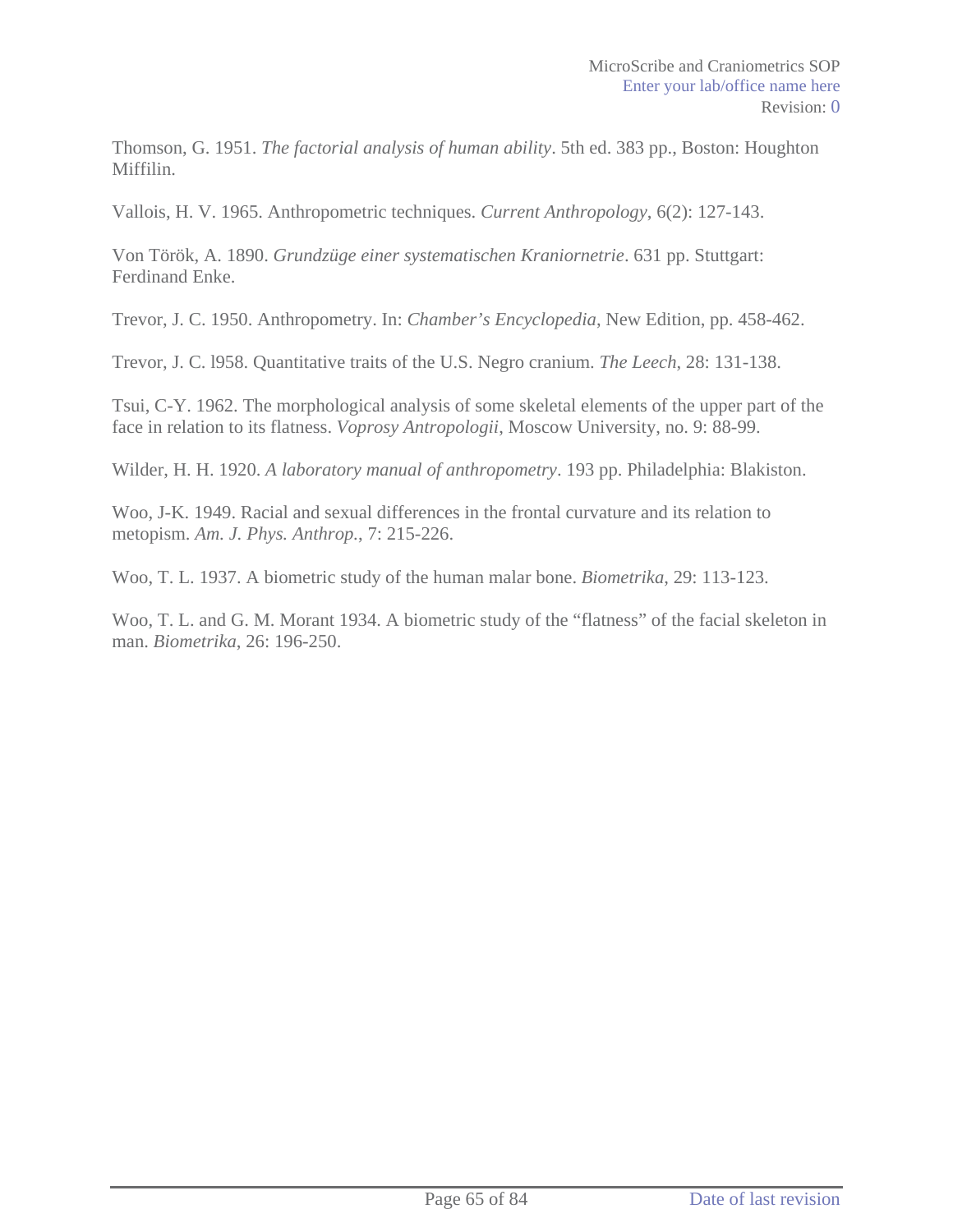## **Appendix 4: Measurement Abbreviations and Landmark Types**

| <b>CRANIUM</b> |                                    |                 |                                   |  |
|----------------|------------------------------------|-----------------|-----------------------------------|--|
| <b>ABBR</b>    | <b>MEASUREMENT</b>                 | <b>ABBR</b>     | <b>MEASUREMENT</b>                |  |
| <b>BPL</b>     | <b>Basion-Prosthion Length</b>     | <b>XFB</b>      | Maximum Frontal Breadth           |  |
| <b>NPH</b>     | Nasion-Prosthion Height            | <b>STB</b>      | <b>Bi-Stephanic Breadth</b>       |  |
| <b>UFHT</b>    | <b>Upper Facial Height</b>         | <b>STS</b>      | Stephanic Subtense                |  |
| <b>SSR</b>     | Subspinale Radius                  | <b>NOL</b>      | Nasio-Occipital Length            |  |
| SSS            | Zygomaxillary Subtense             | <b>GOL</b>      | Maximum Cranial Length (Glabello- |  |
|                |                                    |                 | Occipital Length)                 |  |
| NLB            | Nasal Breadth                      | <b>GLS</b>      | Glabella Projection               |  |
| <b>NLH</b>     | Nasal Height                       | <b>FRC</b>      | Frontal Chord                     |  |
| <b>MOW</b>     | Mid-Orbital Width                  | <b>PAC</b>      | Parietal Chord                    |  |
| <b>IML</b>     | Malar Length Inferior              | <b>BBH</b>      | Basion-Bregma Height              |  |
| <b>XML</b>     | Malar Length Maximum               | OCC             | Occipital Chord                   |  |
| <b>OBH</b>     | Orbital Height                     | <b>ASB</b>      | <b>Bi-Asterionic Breadth</b>      |  |
| <b>WMH</b>     | Cheek Height Minimum               | <b>XCB</b>      | Maximum Cranial Breadth           |  |
| <b>OBB</b>     | Orbital Breadth                    | radii NAR       | <b>Nasion Radius</b>              |  |
| <b>EKB</b>     | <b>Bi-Orbital Breadth</b>          | <b>BRR</b>      | Bregma Radius                     |  |
| <b>DKB</b>     | <b>Inter-Orbital Breadth</b>       | <b>MDH</b>      | Mastoid Height                    |  |
| <b>WNB</b>     | Simotic Chord                      | <b>AUB</b>      | <b>Bi-Auricular Breadth</b>       |  |
| <b>ZYB</b>     | Bi-Zygomatic Breadth               | <b>FOL</b>      | Foramen Magnum Length             |  |
| <b>ZMB</b>     | <b>Bi-Maxillary Breadth</b>        | <b>BNL</b>      | Cranial Base Length               |  |
| $JUB$          | <b>Bi-Jugal Breadth</b>            | <b>FOB</b>      | Foramen Magnum Breadth            |  |
| <b>UFBR</b>    | <b>Upper Facial Breadth</b>        | <b>MAL</b>      | Maximum Alveolar Length           |  |
| <b>FMB</b>     | <b>Bi-Frontal Breadth</b>          | <b>MAB</b>      | Maximum Alveolar Breadth          |  |
| <b>NAS</b>     | <b>Nasio-Frontal Subtense</b>      | <b>AVR</b>      | Molar 1 Alveolus Radius           |  |
| <b>WFB</b>     | Minimum Frontal Breadth            |                 |                                   |  |
|                |                                    | <b>MANDIBLE</b> |                                   |  |
| <b>XRL</b>     | Maximum Ramus Length               | GOG             | <b>Bi-Gonial Breadth</b>          |  |
| <b>MAN</b>     | Mandibular Angle                   | <b>BCB</b>      | <b>Bi-Condylar Breadth</b>        |  |
| <b>GNI</b>     | Chin Height                        | <b>WRB</b>      | Minimum Ramus Breadth             |  |
| <b>HMF</b>     | Body Height at Mental Foramen      | CDL             | Bi-Condylar Breadth               |  |
| <b>TMF</b>     | Body Thickness at Mental Foramen   | <b>MLN</b>      | Mandibular Length                 |  |
|                | <b>Calculated: Do Not Digitize</b> |                 |                                   |  |
| <b>SIS</b>     | Simotic Subtense                   | PAF             | <b>Parietal Fraction</b>          |  |
| <b>SIA</b>     | Simotic Angle                      | <b>PAS</b>      | <b>Parietal Subtense</b>          |  |
| <b>NDS</b>     | Naso-Dacryal Subtense              | <b>VRR</b>      | <b>Vertex Radius</b>              |  |
| <b>NDA</b>     | Naso-Dacryal Angle                 | GOL             | Glabello-Occipital Length         |  |
| <b>MLS</b>     | <b>Malar Subtense</b>              | OCF             | Occipital Fraction                |  |
| <b>FRF</b>     | <b>Frontal Fraction</b>            | <b>OCS</b>      | Occipital Subtense                |  |
| <b>FRS</b>     | <b>Frontal Subtense</b>            |                 |                                   |  |
|                |                                    | <b>ARCS</b>     |                                   |  |
| <b>FRA</b>     | Frontal Arc                        | <b>MAA</b>      | Malar Arc                         |  |
| PAA            | Parietal Arc                       | <b>NAA</b>      | Nasal Arc                         |  |
| <b>OCA</b>     | Occipital Arc                      |                 |                                   |  |

From Howells (1973), FORDISC Help File (2017), and 3Skull (2014):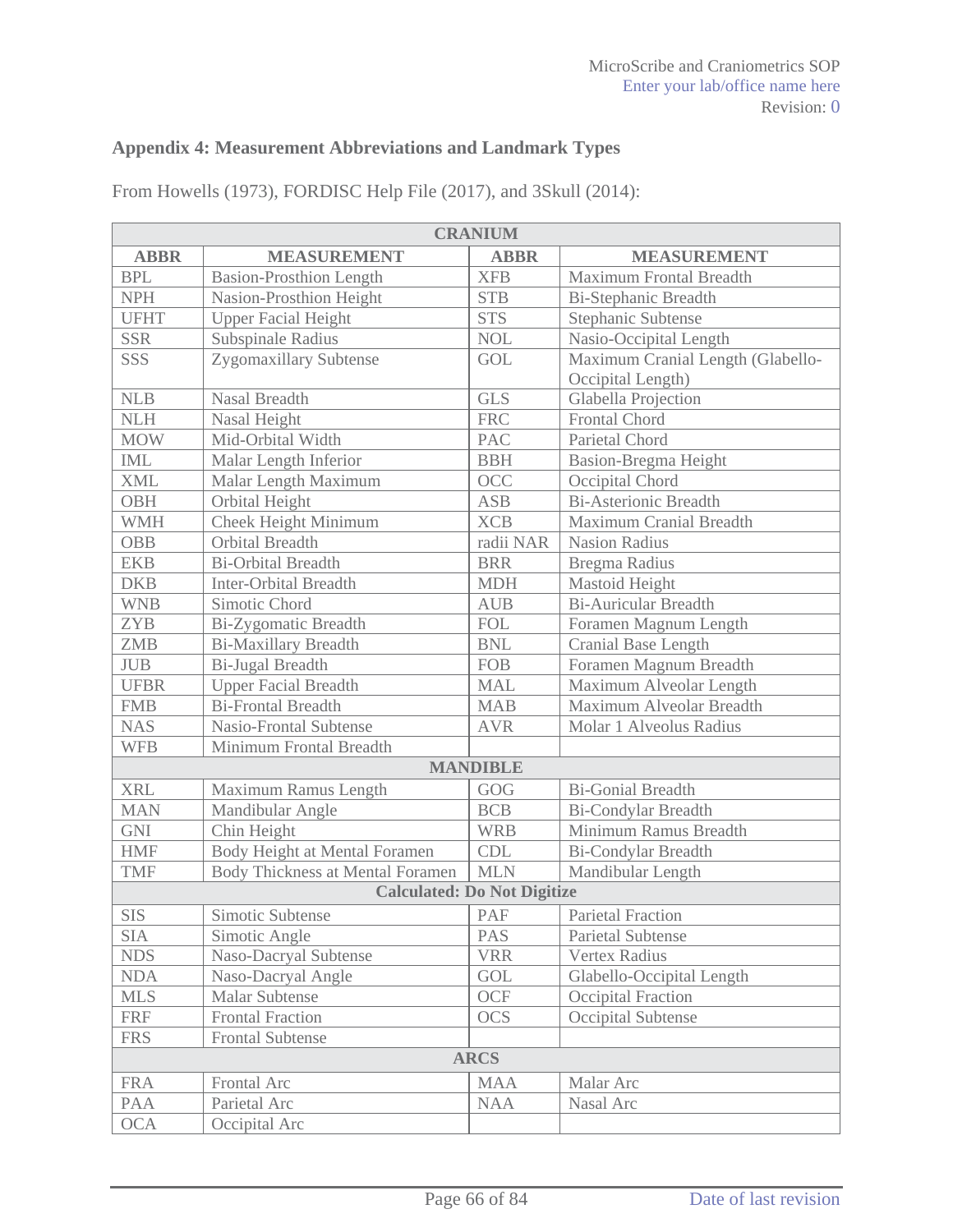#### **Landmark Types**

Type definitions from Bookstein (1991) and Slice (2005):

**Type I:** discrete juxtaposition of tissues (i.e., intersection of multiple sutures)

**Type II:** maximum curvature of a structure (i.e., tip of a tooth, tip of a bony process that may be a muscle attachment site)

Type III: external points, defined with respect to another more distant structure (i.e., points delimiting maximum length or breadth of a structure)

| Landmark                          | <b>Reported</b>   | <b>Reported</b>   | <b>Reported</b>   | <b>Reported</b>   |
|-----------------------------------|-------------------|-------------------|-------------------|-------------------|
|                                   | Type <sup>1</sup> | Type <sup>2</sup> | Type <sup>3</sup> | Type <sup>4</sup> |
| Asterion                          | Type I            |                   |                   |                   |
| <b>Bregma</b>                     | Type I            |                   |                   |                   |
| Dacryon                           | Type I            |                   |                   |                   |
| Infradentale                      | Type I            | Type II           |                   |                   |
| Krotaphion                        | Type I            |                   |                   |                   |
| Lambda                            | Type I            |                   |                   |                   |
| Nasale Inferius                   | Type I            |                   | Type II           |                   |
| <b>Nasale Superius</b>            | Type I            |                   |                   |                   |
| Nasion                            | Type I            |                   |                   |                   |
| Sphenofrontale                    |                   |                   |                   | Type I            |
| Staurion                          | Type I            |                   |                   |                   |
| Stephanion                        | Type I            |                   |                   |                   |
| Zygomaxillare                     | Type I            | Type III          |                   | Type II           |
| <b>Basion</b>                     | Type II           |                   |                   |                   |
| <b>Condylion Laterale</b>         | Type II           | Type III          |                   |                   |
| <b>Condylion Mediale</b>          | Type II           | Type III          |                   |                   |
| Coronion                          | Type II           |                   |                   |                   |
| Ectoconchion                      | Type II           |                   |                   |                   |
| <b>FOB Point</b>                  | Type II           |                   |                   |                   |
| Gnathion                          | Type II           | Type III          |                   |                   |
| Gonion                            | Type II           |                   |                   |                   |
| Hormion                           | Type II           | Type I            |                   |                   |
| <b>Inf Mandibular Notch Point</b> | Type II           |                   |                   |                   |
| Jugale                            | Type II           |                   |                   |                   |
| <b>Marginal Process Lateral</b>   | Type II           |                   |                   |                   |
| Mastoideale                       | Type II           |                   |                   |                   |
| Opisthion                         | Type II           |                   |                   |                   |
| Pogonion                          | Type II           | Type III          |                   |                   |
| Prosthion Howells (estimated)     | Type II           |                   |                   |                   |
| Prosthion Martin (ACTUAL)         | Type II           |                   |                   |                   |
| Radiculare                        | Type II           |                   |                   |                   |
| Subspinale                        | Type II           |                   |                   |                   |
| Sup Condyle                       | Type II           |                   |                   |                   |
| Supraglabellare                   | Type II           |                   |                   |                   |
| Zygoorbitale                      | Type II           |                   |                   |                   |
| Zygotemporale Inferior            | Type II           |                   |                   |                   |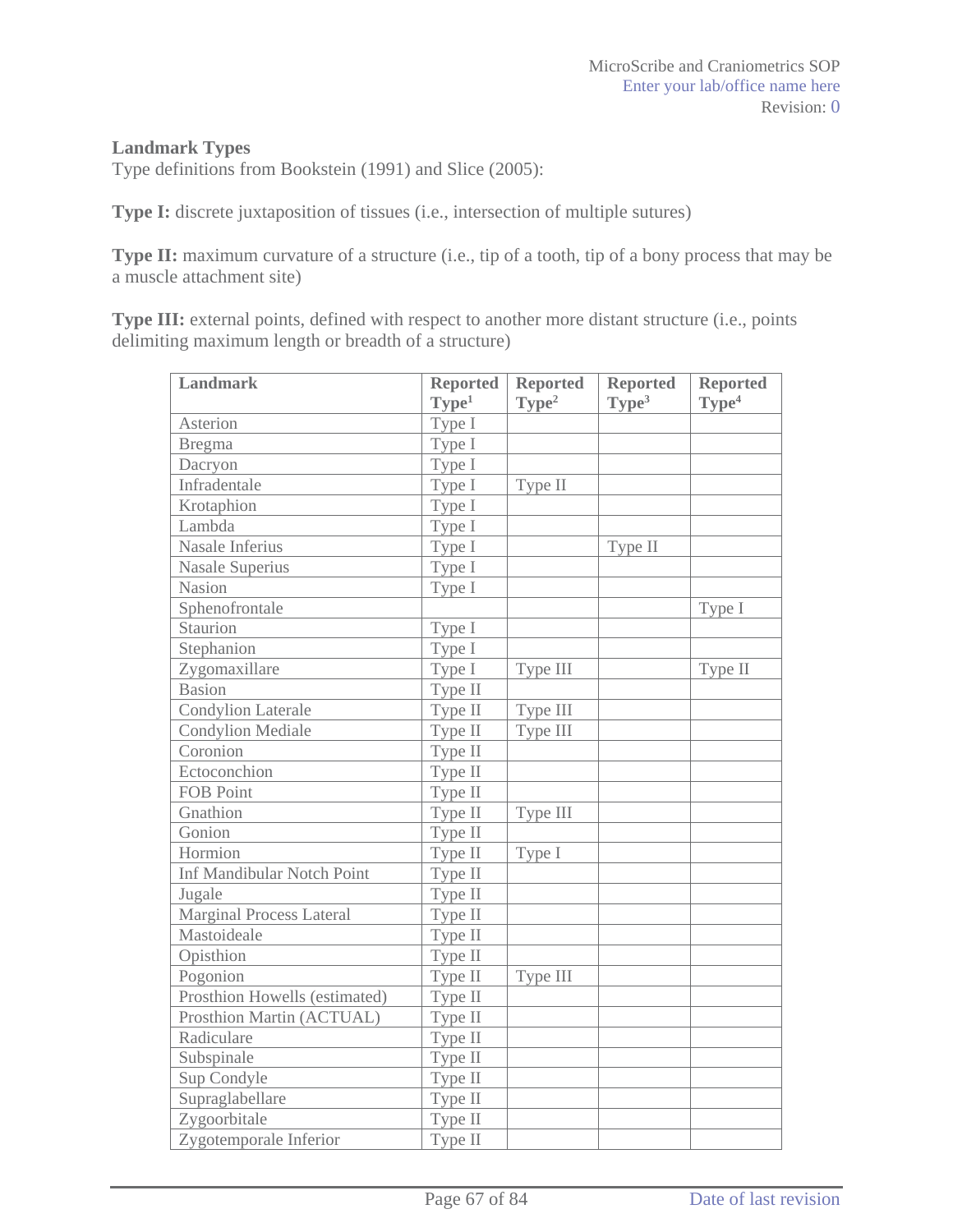| Zygotemporale Superior             | Type II           |                   |                   |                   |
|------------------------------------|-------------------|-------------------|-------------------|-------------------|
| Landmark                           | <b>Reported</b>   | <b>Reported</b>   | <b>Reported</b>   | <b>Reported</b>   |
|                                    | Type <sup>1</sup> | Type <sup>2</sup> | Type <sup>3</sup> | Type <sup>4</sup> |
| Alare                              | Type III          |                   |                   |                   |
| Alveolon                           | Type III          | Type II           |                   |                   |
| Cheek Height Inferior Point        | Type III          |                   |                   |                   |
| <b>Cheek Height Superior Point</b> | Type III          |                   |                   |                   |
| Euryon                             | Type III          |                   |                   |                   |
| <b>Frontomalare Anterior</b>       | Type III          |                   |                   |                   |
| Frontomalare Temporale             | Type III          |                   |                   |                   |
| Frontotemporale                    | Type III          | Type II           |                   |                   |
| Glabella                           | Type III          | Type II           |                   |                   |
| <b>HMF</b> Inferior Point          | Type III          |                   |                   |                   |
| <b>HMF</b> Superior Point          | Type III          |                   |                   |                   |
| <b>Lower Orbital Border</b>        | Type III          |                   |                   |                   |
| M1 Anterior Point                  | Type III          |                   |                   |                   |
| Mandibular Angle Base              | Type III          |                   |                   |                   |
| <b>Maximum Frontal Point</b>       | Type III          |                   |                   |                   |
| <b>Most Inferior Nasal Border</b>  | Type III          |                   | Type II           |                   |
| Nasomaxillary Suture Pinch         | Type III          |                   |                   |                   |
| Porion                             | Type III          | Type II           |                   |                   |
| <b>Radiometer Point</b>            | Type III          |                   |                   |                   |
| Sphenion                           | Type III          | Type I            |                   |                   |
| Sup Condyle Post                   | Type III          |                   |                   |                   |
| <b>TMF</b> Buccal Point            | Type III          |                   |                   |                   |
| <b>Upper Orbital Border</b>        | Type III          |                   |                   |                   |
| <b>WRB</b> Anterior Point          | Type III          |                   |                   |                   |
| <b>WRB</b> Posterior Point         | Type III          |                   |                   |                   |
| Zygion                             | Type III          |                   |                   |                   |

<sup>1</sup> Sholts et al. (2011) and Ross and Williams (2008)

2 Caple and Stephan (2016)

<sup>3</sup> Algee-Hewitt and Wheat (2016)

4 Spradley (personal communication)

#### **References**

Algee-Hewitt BFB, and AD Wheat. 2016. Brief Communication: The Reality of Virtual Anthropology: Comparing Digitizer and Laser Scan Data Collection Methods for the Quantitative Assessment of the Cranium. *American Journal of Physical Anthropology*, 160: 148– 155.

Bookstein FL. 1991. *Morphometric Tools for Landmark Data: Geometry and Biology*. Cambridge: Cambridge University Press.

Caple J, and CN Stephan. 2016. A Standardized Nomenclature for Craniofacial and Facial Anthropometry. *International Journal of Legal Medicine*, 130: 863–879.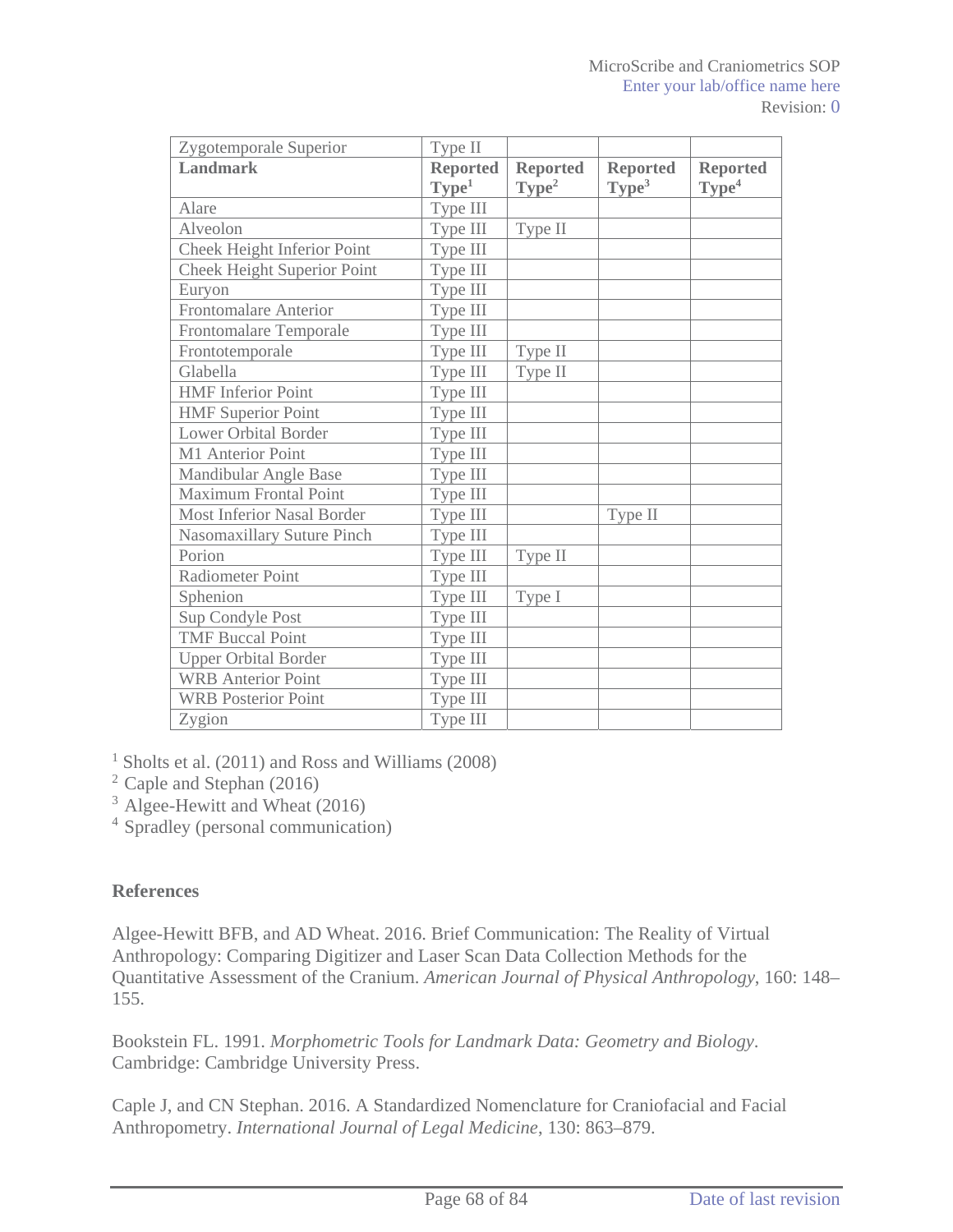Howells WW. 1973. *Cranial Variation in Man: A Study by Multivariate Analysis of Patterns of Difference Among Recent Human Populations*. Papers of the Peabody Museum of Archaeology and Ethnology, 67. Harvard University, Cambridge Massachusetts.

Jantz RL, and SD Ousley. 2005. *FORDISC® 3: Computerized Discriminant Functions*, Version 3.1. Knoxville (TN): University of Tennessee.

Jantz RL, and SD Ousley. 2017. *FORDISC Help File*, Version 1.46. Knoxville (TN): University of Tennessee.

Ousley SD. 2014. *ThreeSkull*, Version 2.0.176 (1.76).

Ross AH, and S Williams. 2008. Testing Repeatability and Error of Coordinate Landmark Data Acquired from Crania. *Journal of Forensic Sciences*, 53(4): 782–785.

Sholts SB, L Flores, PL Walker, SKTS Wrämländer. 2011. Comparison of Coordinate Measurement Precision of Different Landmakr Types on Human Crania Using a 3D Laser Scanner and a 3D Digitiser: Implications for Applications of Digital Morphometrics. *International Journal of Osteoarchaeology*, 21: 535–543.

Slice DE. 2005. Modern Morphometics. In: Slice DE, editor, *Modern Morphometrics in Physical Anthropology*. New York: Kluwer Academic/Plenum Publishers, p. 1–45.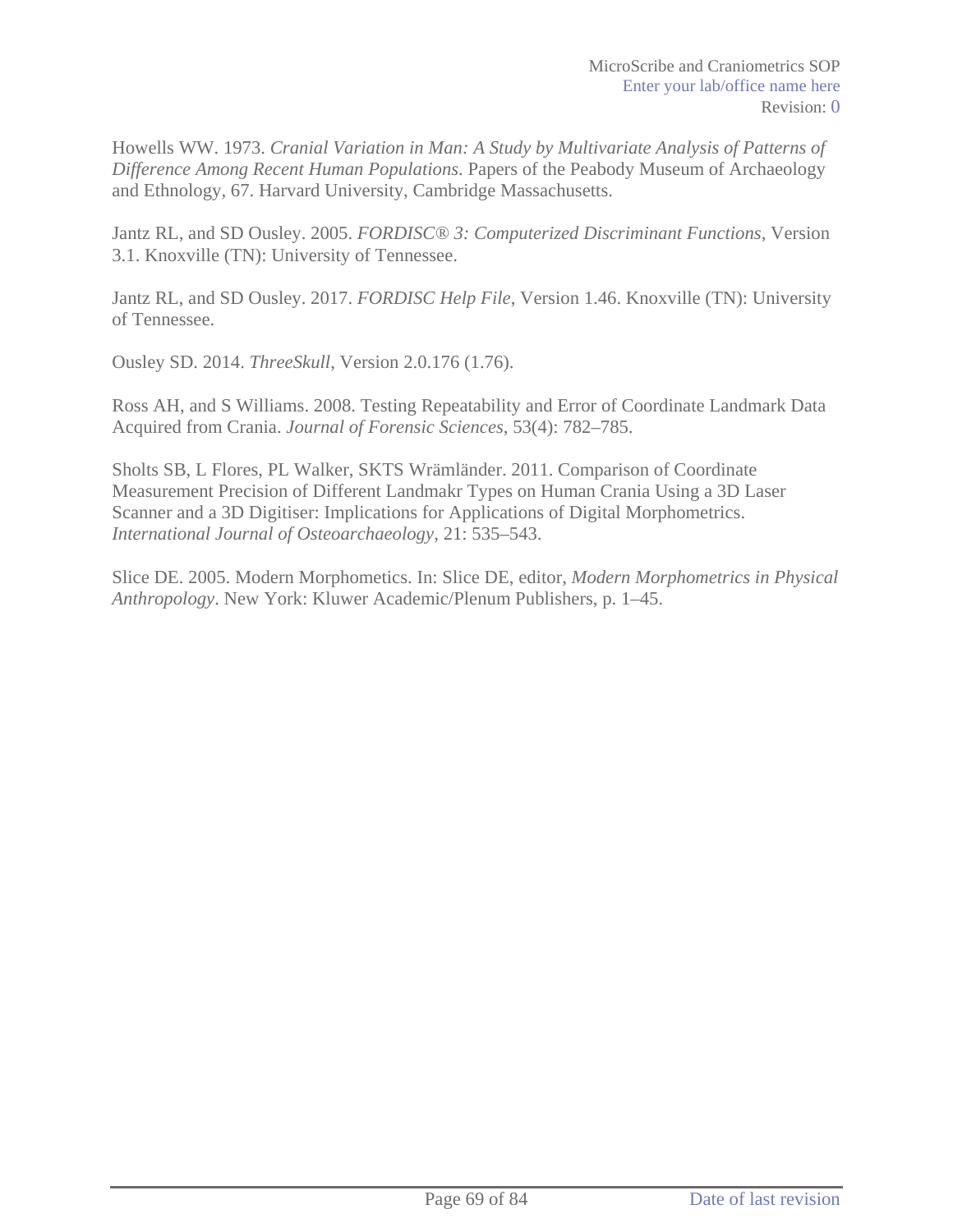

**Appendix 5: Illustrations for Osteometric Landmark and Arc Locations** 

(Image courtesy of: HCIFS)

## **Color Key for Appendix 5**

- Landmarks that should be marked prior to placing cranium on tri-column stand
- **Calculated landmarks-no need to digitize**
- **.** Landmarks that can be marked prior to placing on the stand, but not necessary
- Inferior nasal aperture points: PLEASE READ DEFINITION. Taken on the internal surface of the aperture if possible, or on the anterior surface if internal surface is not accessible
- In Landmarks that are taken on the mandibulometer or work surface, not directly on the bone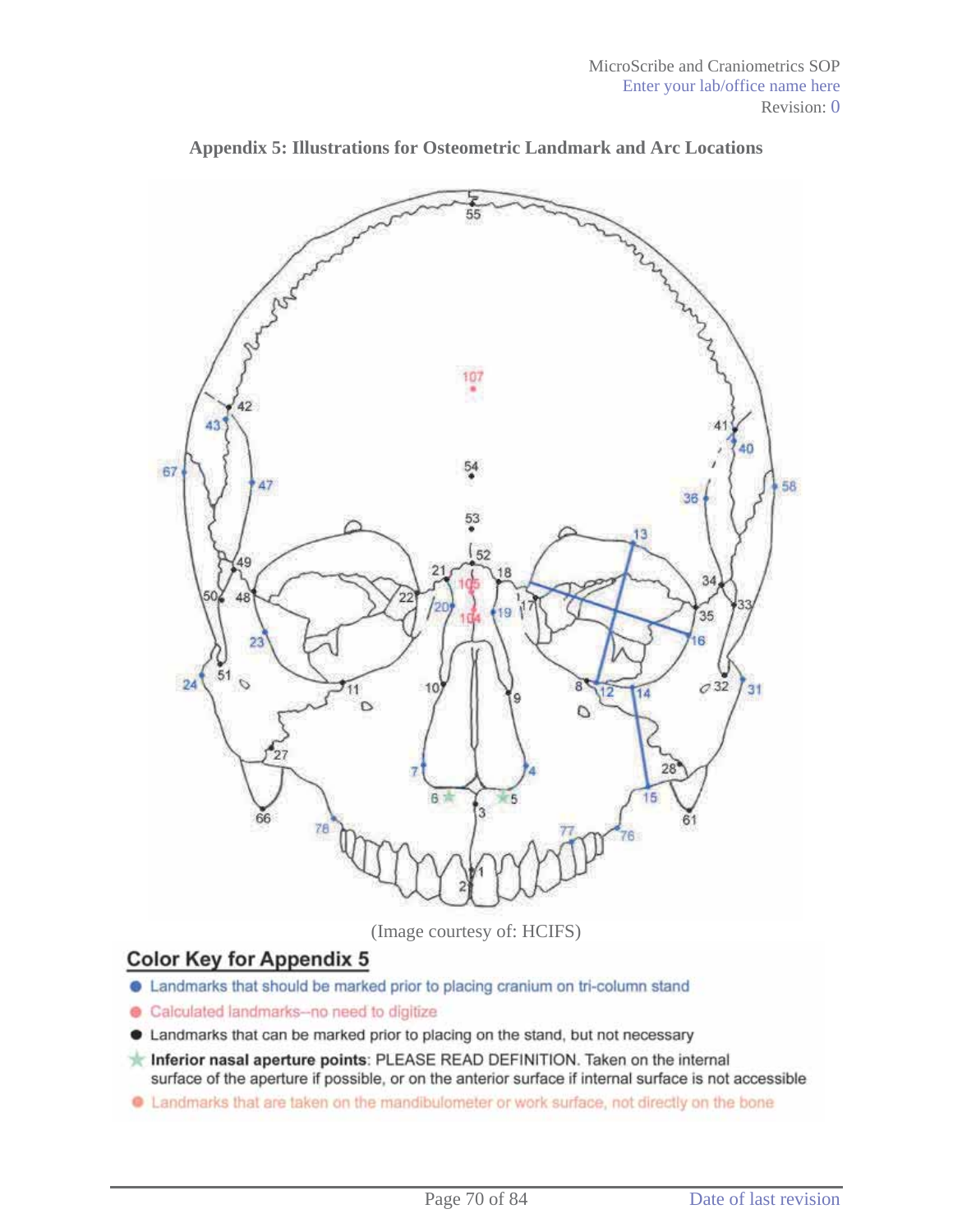

(Image courtesy of: HCIFS)

# **Color Key for Appendix 5**

- Landmarks that should be marked prior to placing cranium on tri-column stand
- Calculated landmarks-no need to digitize
- **.** Landmarks that can be marked prior to placing on the stand, but not necessary
- Inferior nasal aperture points: PLEASE READ DEFINITION. Taken on the internal surface of the aperture if possible, or on the anterior surface if internal surface is not accessible
- C Landmarks that are taken on the mandibulometer or work surface, not directly on the bone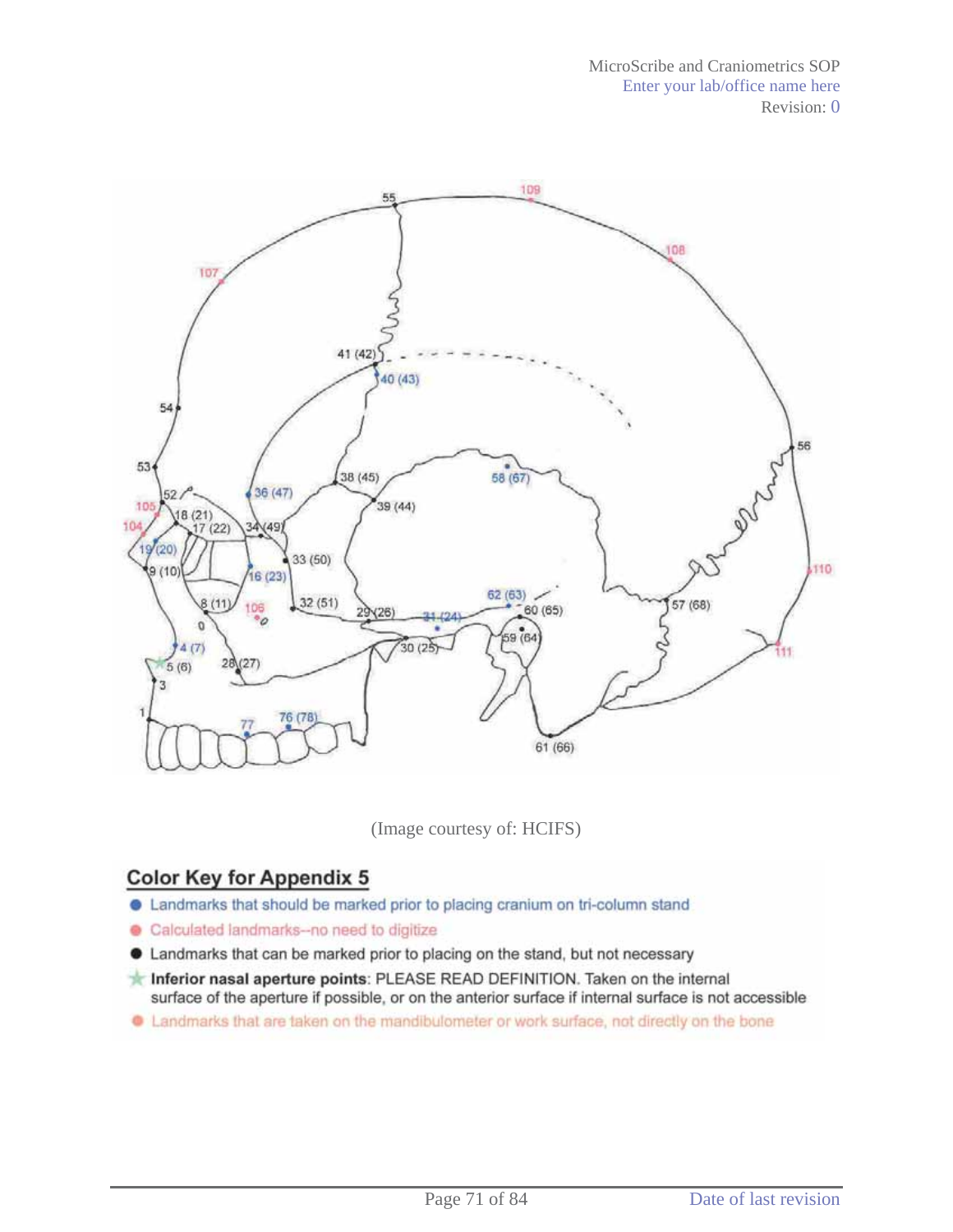MicroScribe and Craniometrics SOP Enter your lab/office name here Revision: 0



(Image courtesy of: Julie Fleischman and HCIFS)

## **Color Key for Appendix 5**

- Landmarks that should be marked prior to placing cranium on tri-column stand
- **Calculated landmarks-no need to digitize**
- Landmarks that can be marked prior to placing on the stand, but not necessary
- Inferior nasal aperture points: PLEASE READ DEFINITION. Taken on the internal surface of the aperture if possible, or on the anterior surface if internal surface is not accessible
- . Landmarks that are taken on the mandibulometer or work surface, not directly on the bone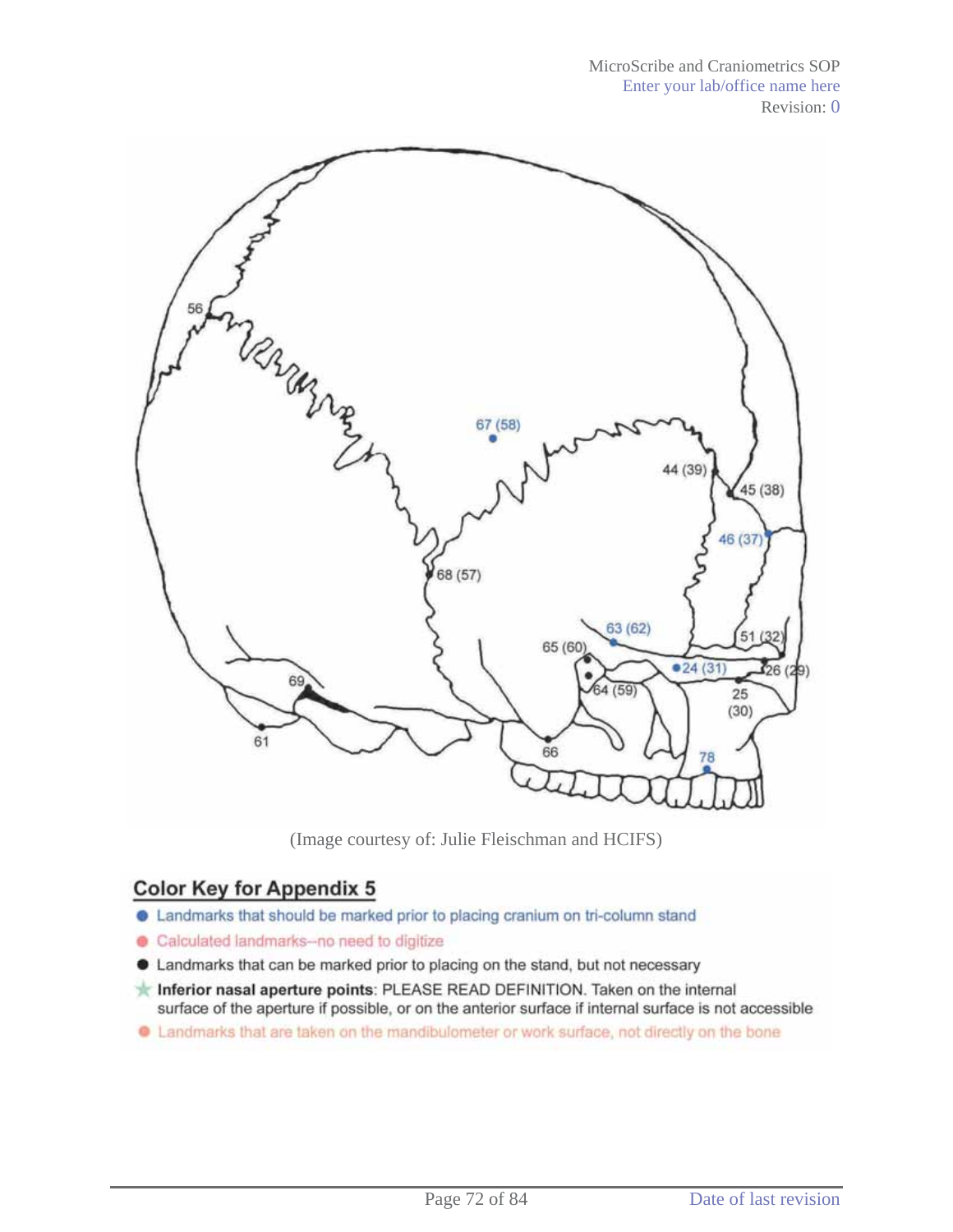

(Image courtesy of: HCIFS)

## **Color Key for Appendix 5**

- **.** Landmarks that should be marked prior to placing cranium on tri-column stand
- **Calculated landmarks-no need to digitize**
- Landmarks that can be marked prior to placing on the stand, but not necessary
- Inferior nasal aperture points: PLEASE READ DEFINITION. Taken on the internal surface of the aperture if possible, or on the anterior surface if internal surface is not accessible
- **C** Landmarks that are taken on the mandibulometer or work surface, not directly on the bone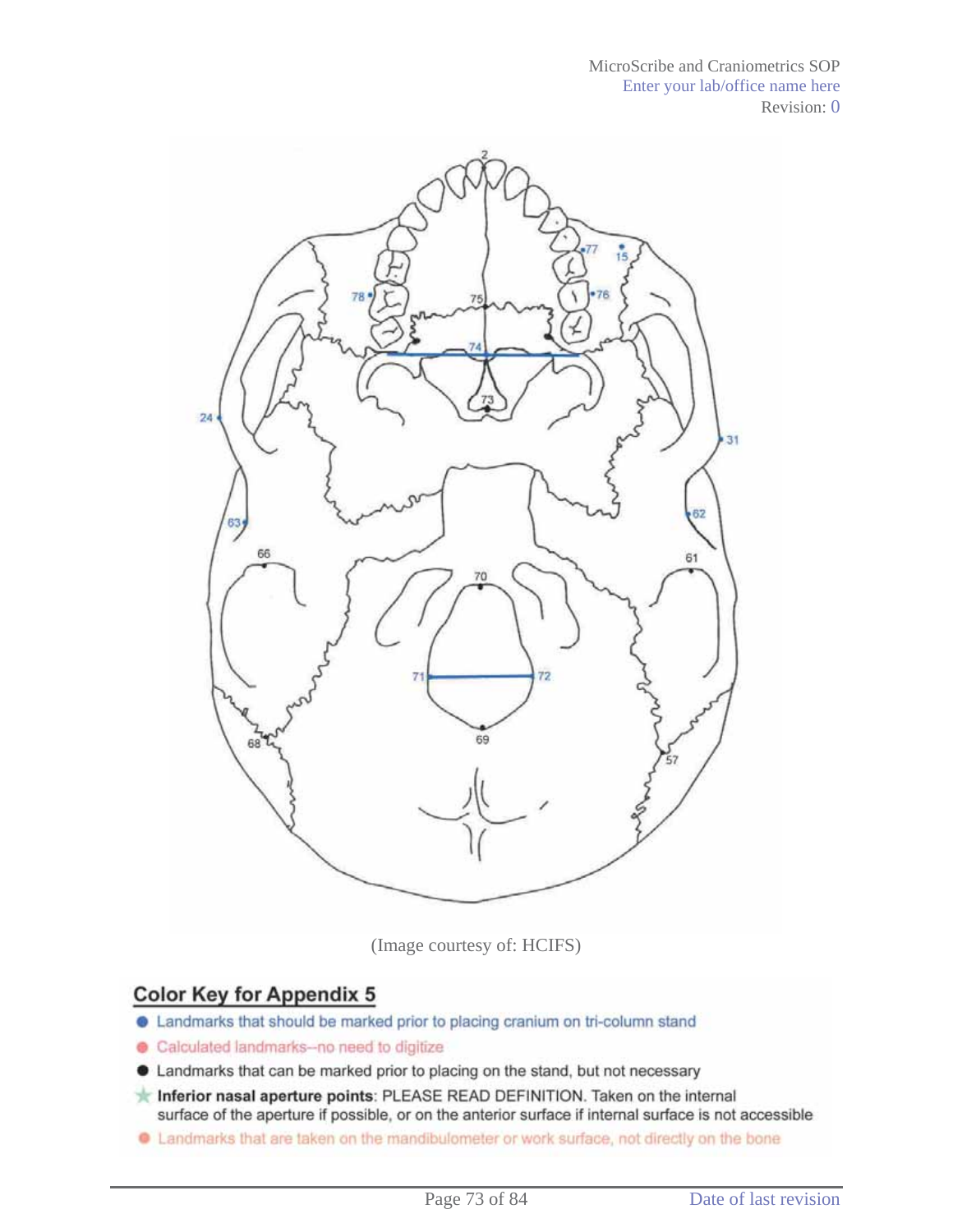

**Note:** After the mandible is positioned in the mandibulometer, pull back the horizontal and vertical sliding plates (arrows) so the digitizer stylus can reach the horizontal and vertical boards of the mandibulometer to capture the points.

(Image courtesy of: Julie Fleischman and HCIFS)

## **Color Key for Appendix 5**

- Landmarks that should be marked prior to placing cranium on tri-column stand
- Calculated landmarks-no need to digitize
- Landmarks that can be marked prior to placing on the stand, but not necessary
- Inferior nasal aperture points: PLEASE READ DEFINITION. Taken on the internal surface of the aperture if possible, or on the anterior surface if internal surface is not accessible
- Landmarks that are taken on the mandibulometer or work surface, not directly on the bone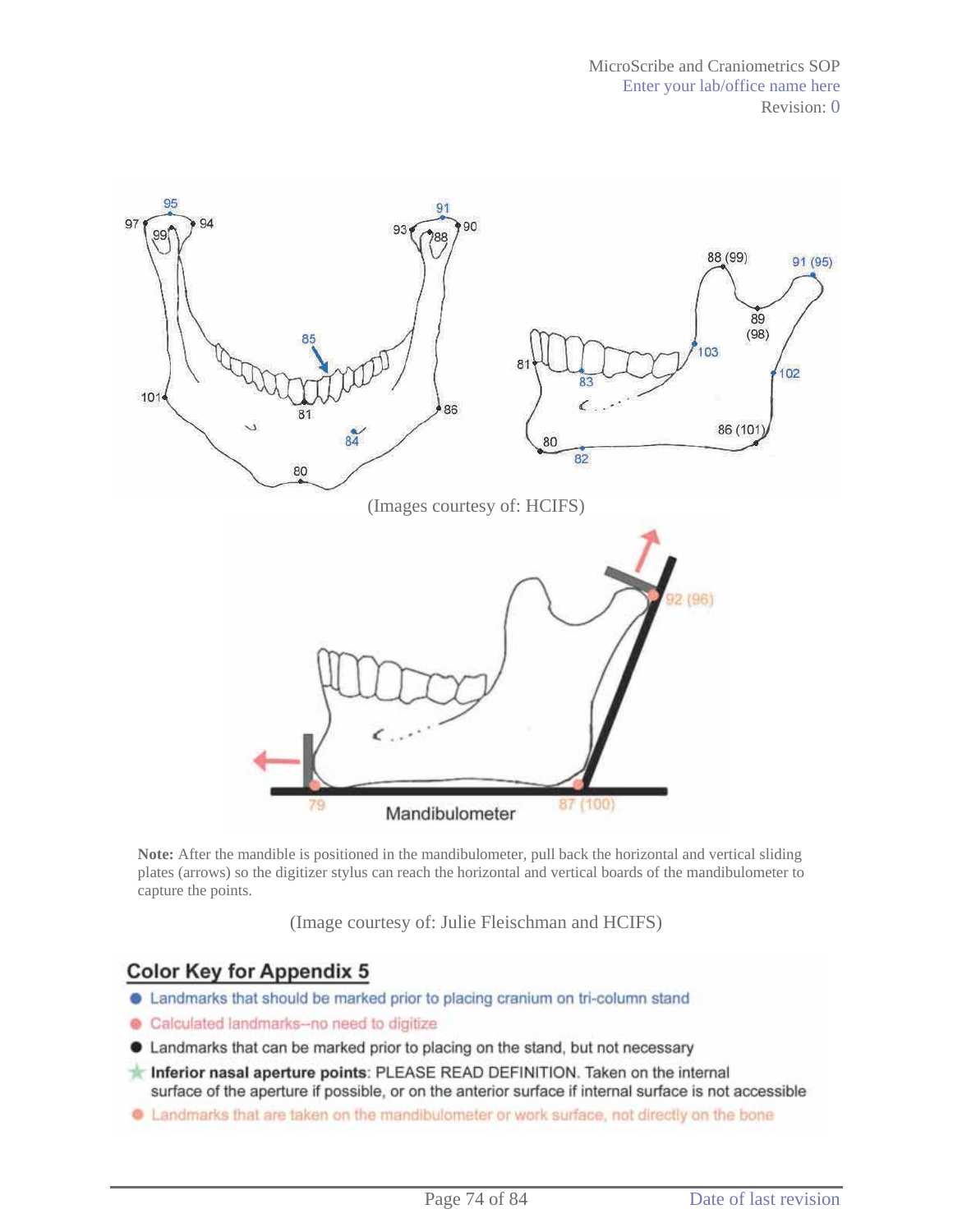**Arcs to Digitize** Arrows indicate directions the arcs should be traced with the stylus



(Image courtesy of: Julie Fleischman and HCIFS)

**Note**: MAA should be traced at the level of the zygomaticofacial foramen, as depicted in diagrams above and below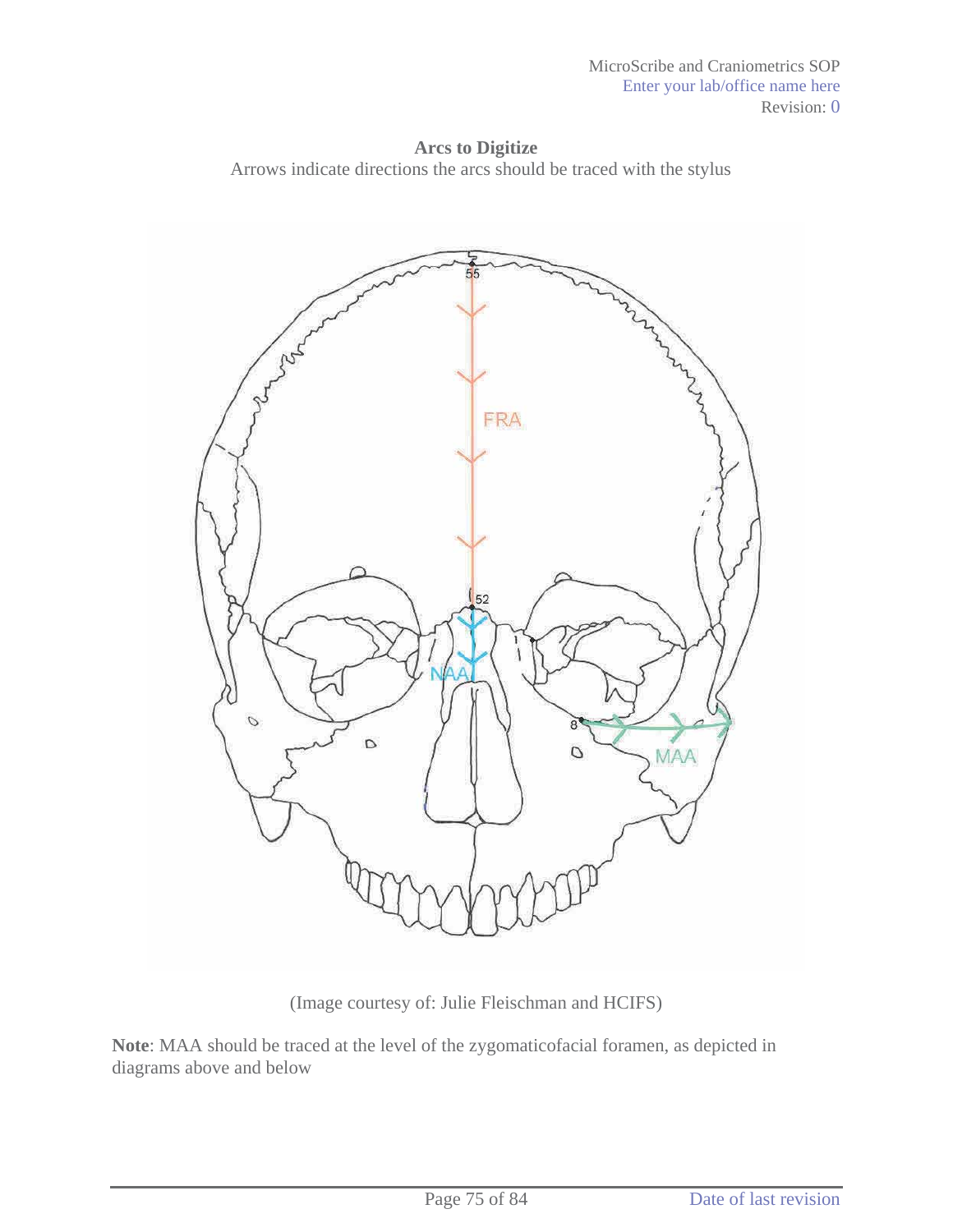**Arcs to Digitize** Arrows indicate directions the arcs should be traced with the stylus



(Image courtesy of: Julie Fleischman and HCIFS)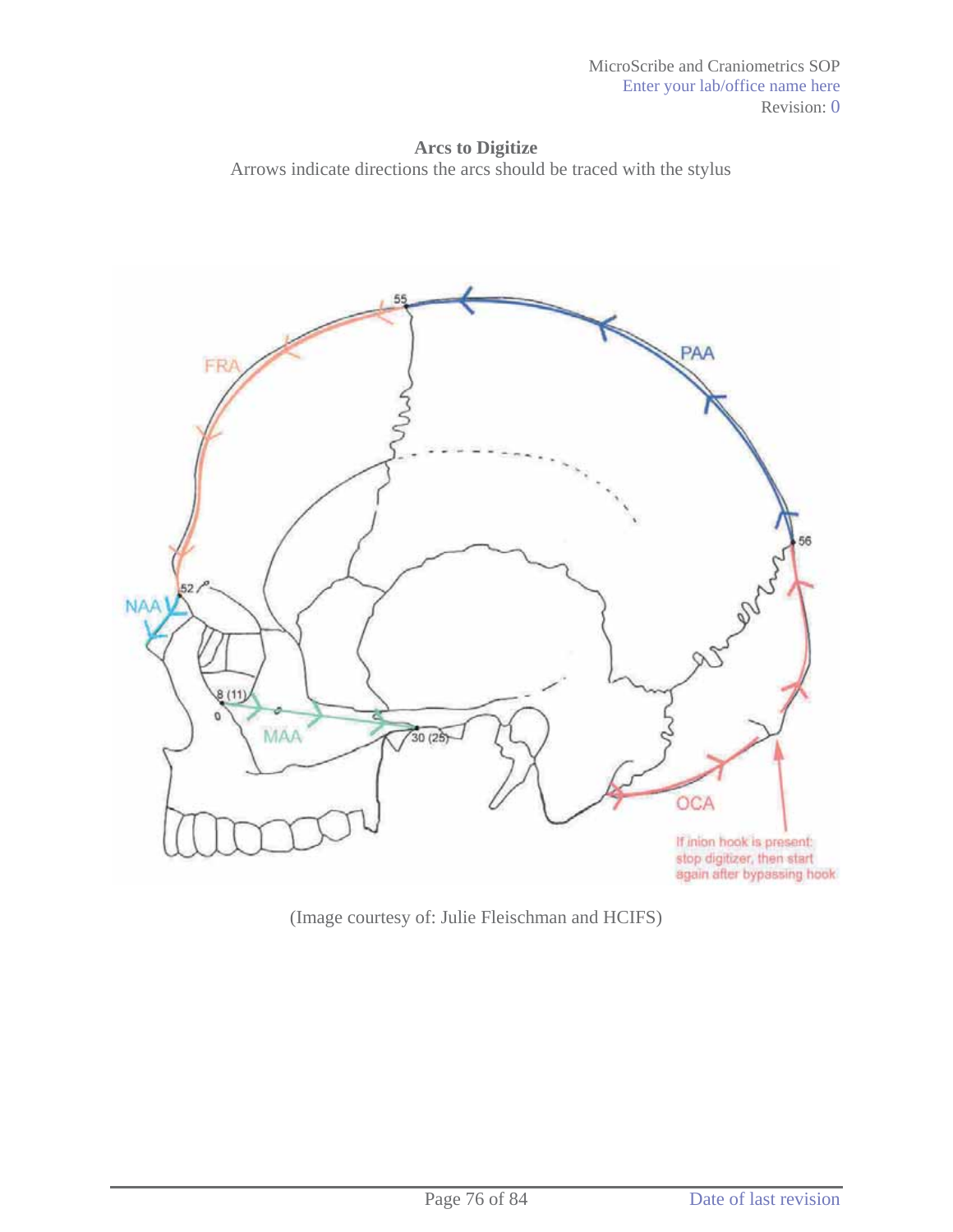## **Appendix 6: Figures**



**Figure 1**. Correct and incorrect resting position (AKA Homing position) (Revware Systems 2009, MicroScribe G User Guide).



**Figure 2.** Positioning an acrylic plate used as an alternative method for digitizing points that replicate those taken on the mandibulometer (Photo courtesy of: Julie Fleischman and HCIFS).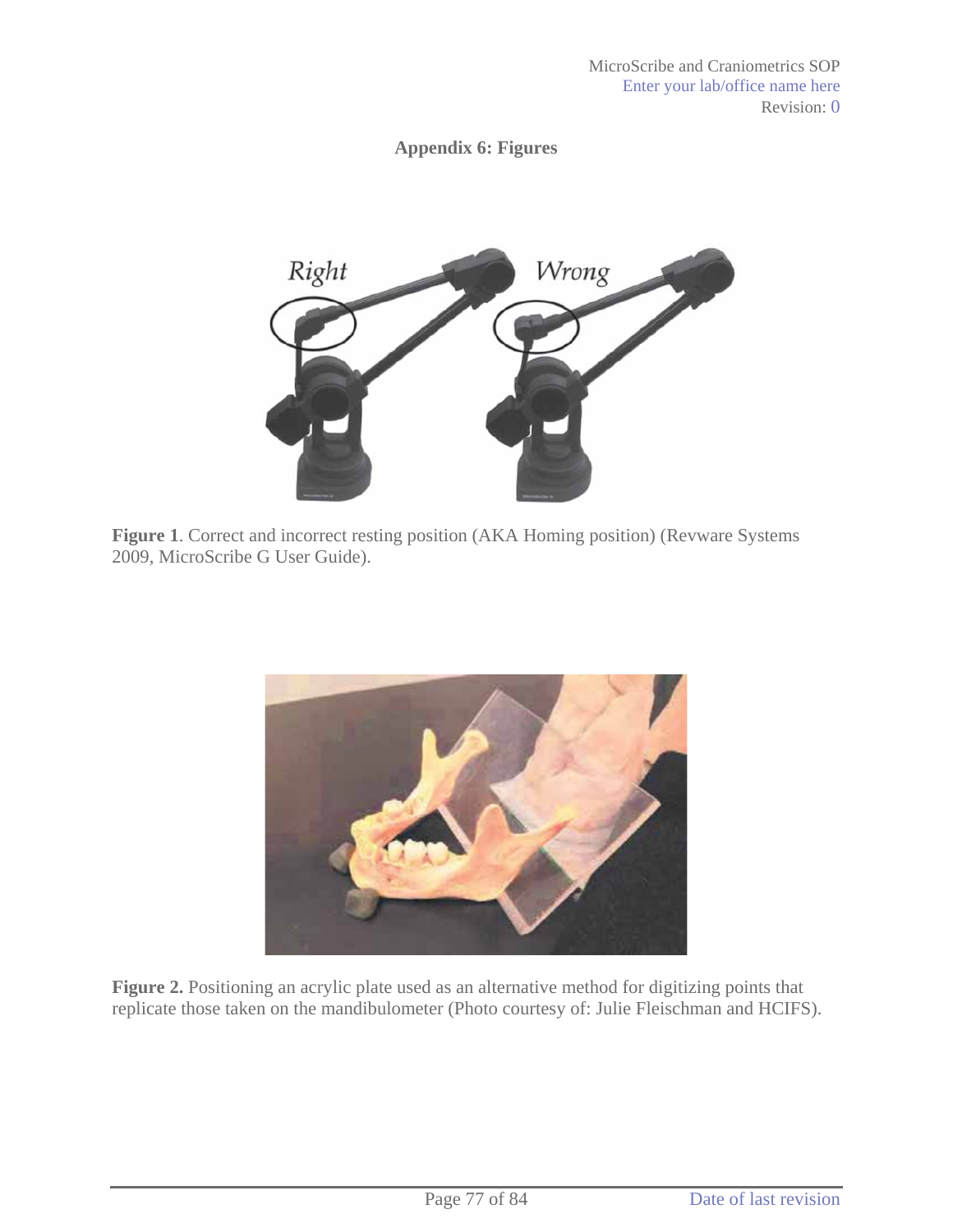

**Figure 3.** The image on the left demonstrates the correct way to take a bound point with the joint bent intentionally. The image on the right shows the incorrect way to take a bound point in which the stylus and forearm are aligned (Revware Systems 2009).



**Figure 4. Lambda** point of intersection placement (Photo courtesy of: Julie Fleischman, the Forensic Anthropology Center at Texas State, and the generous willed body donors).

**Figure 5. Lambda** point of intersection placement (Photo courtesy of: Julie Fleischman, the Forensic Anthropology Center at Texas State, and the generous willed body donors).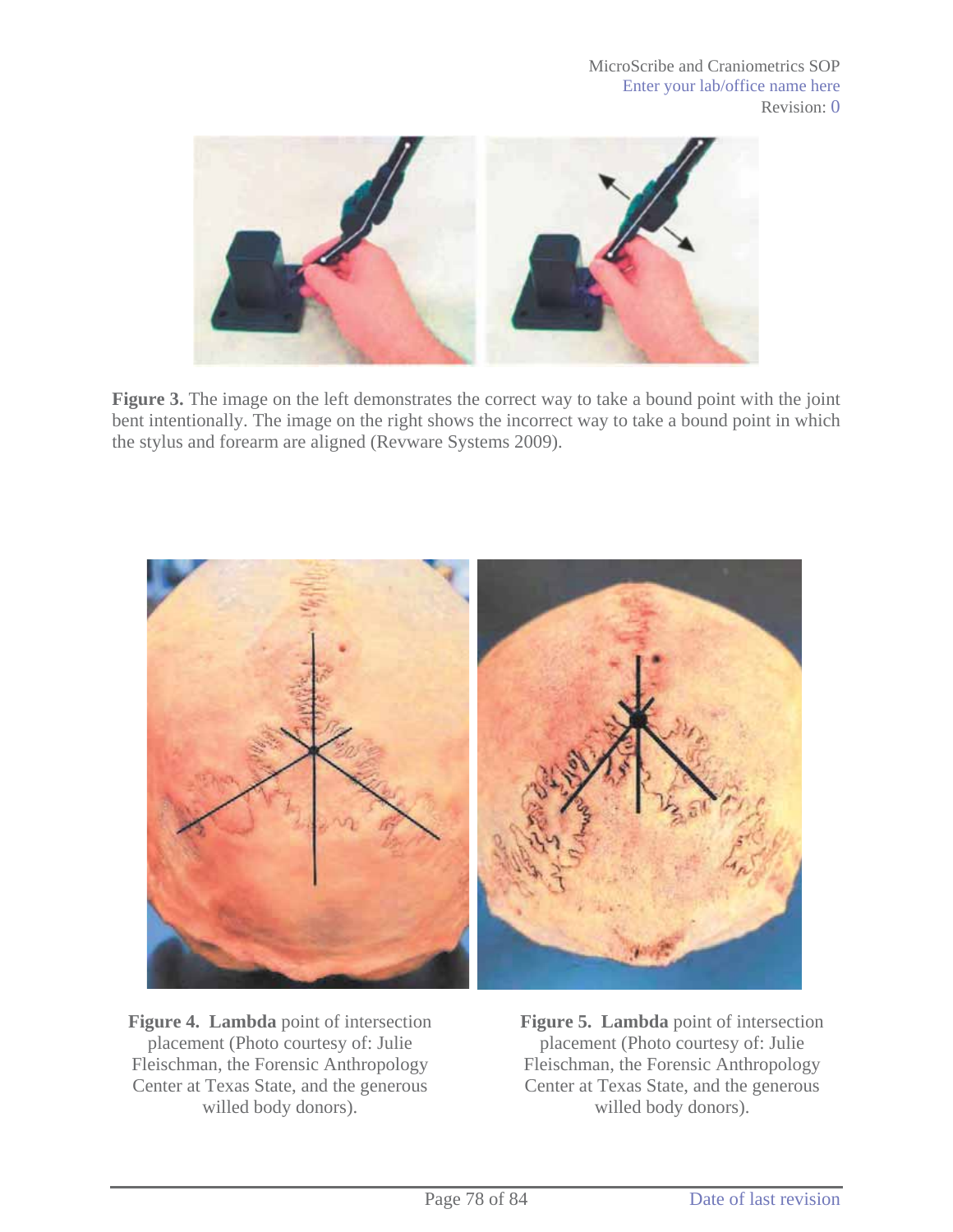

**Figure 6. Staurion** point of intersection placement (right) (Photos courtesy of: Julie Fleischman, the Forensic Anthropology Center at Texas State, and the generous willed body donors).



**Figure 7. Bregma** point of intersection placement (Photo courtesy of: Julie Fleischman, the Forensic Anthropology Center at Texas State, and the generous willed body donors).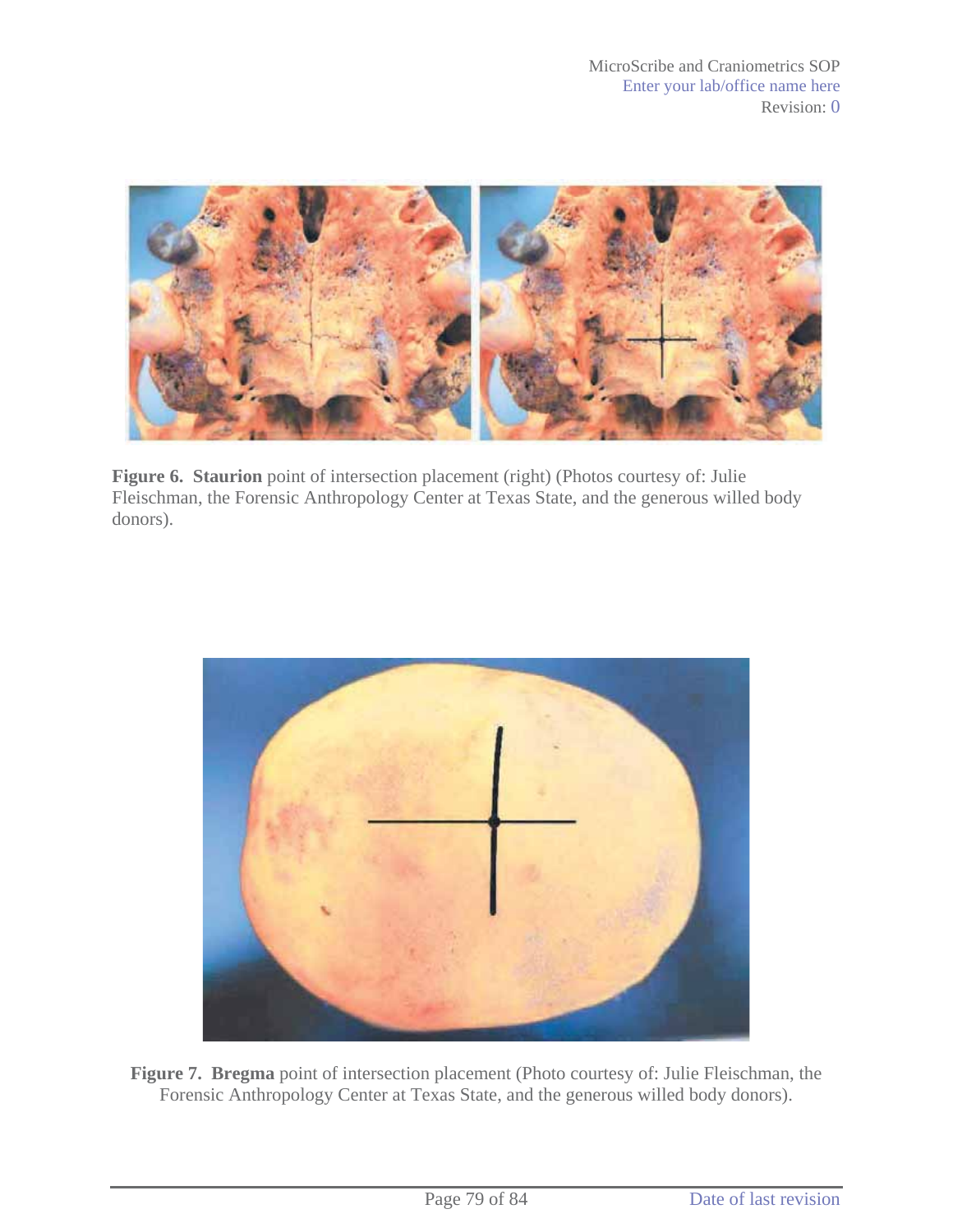

**Figure 8. Asterion** point of intersection placement (Photo courtesy of: Julie Fleischman, the Forensic Anthropology Center at Texas State, and the generous willed body donors).



**Figure 9.** This is a radiometer (coordinate caliper) used for taking radii. The radiometer point is simulating the placement of the probes (in red) in the EAMs. Notice they are parallel and would "float" in the EAMs (Image from: Howells 1973, p. 164).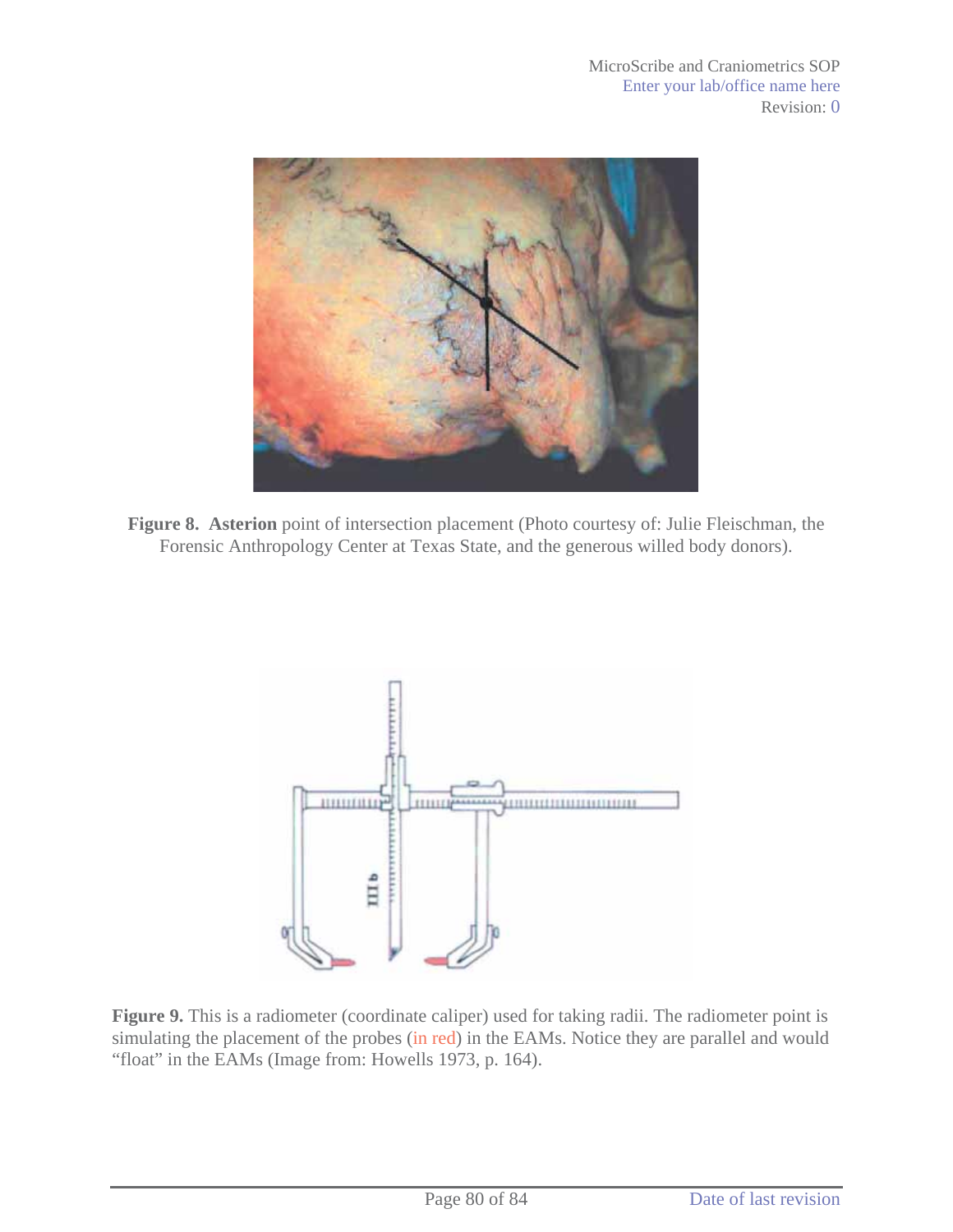

**Figure 10**. Red dots in images A-G indicate the location of the **Most Inferior Nasal Border** landmarks. This landmark is always taken inside the nasal aperture, even if there is a nasal sill (e.g., A and D), as long as the stylus can reach. In some cases, this landmark is slightly anterior to a ridge of bone on nasal floor (indicated by arrows in B, C, and G). If the stylus cannot be placed into the nasal aperture, approximate the intersection of the nasal floor and the maxilla on the anterior surface of the maxillae (green stars in H) (Photos courtesy of: Julie Fleischman, the Forensic Anthropology Center at Texas State, and the generous willed body donors).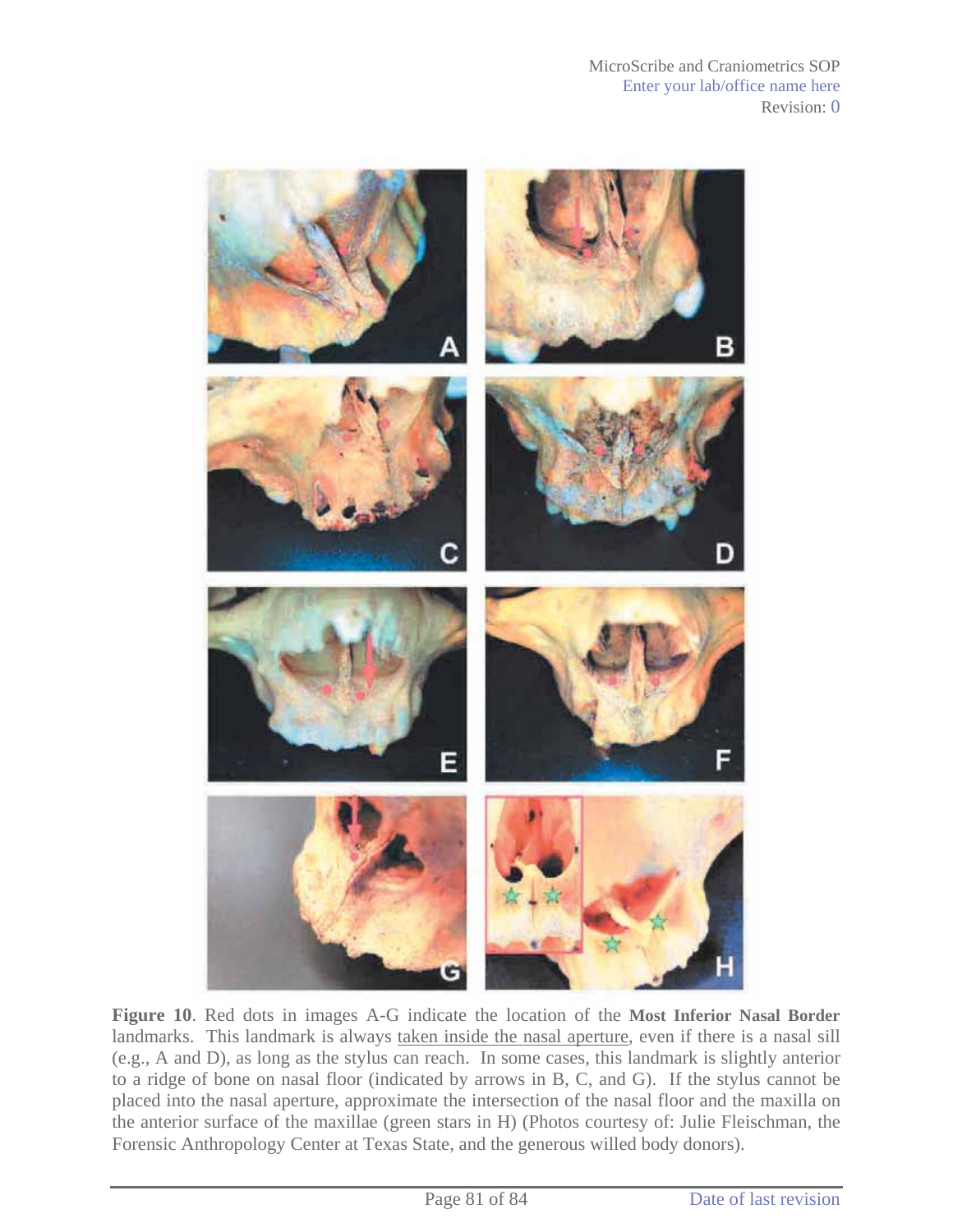

**Figure 11.** Examples of the frontal-temporal articulation where **Sphenion** cannot be taken (Photos courtesy of: Julie Fleischman and the Choeung Ek Genocidal Center, Phnom Penh).



**Figure 12.** Notch bones: **Krotaphion** cannot be taken (NOTE: neither **Krotaphion** or **Sphenion** can be taken in the bottom two images) (Photo courtesy of: Julie Fleischman, the Forensic Anthropology Center at Texas State, the generous willed body donors, and the Choeung Ek Genocidal Center, Phnom Penh).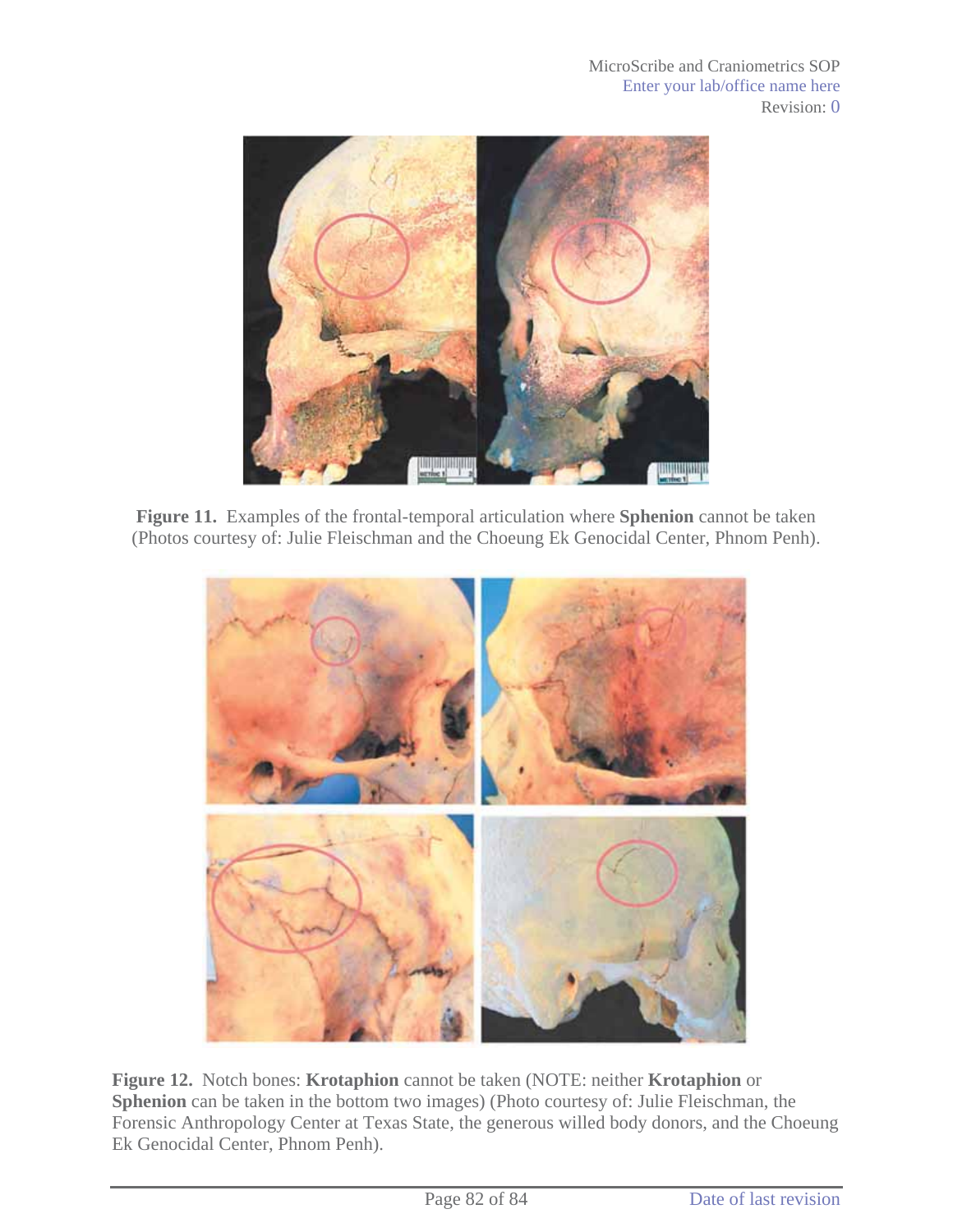

**Figure 13**. Proper locations of **Basion** (yellow dot) and **Opisthion** (red dot), as seen in a sagittal cross section. Note that the landmarks are not fully endocranial or ectocranial (green Xs), but are on the midpoint of the foramen magnum margins (Modified images courtesy of: Julie Fleischman and HCIFS).



**Figure 14. Hormion** NOT taken in the anterior deflection, but at posterior margin (Photo courtesy of: Julie Fleischman, the Forensic Anthropology Center at Texas State, and the generous willed body donors).